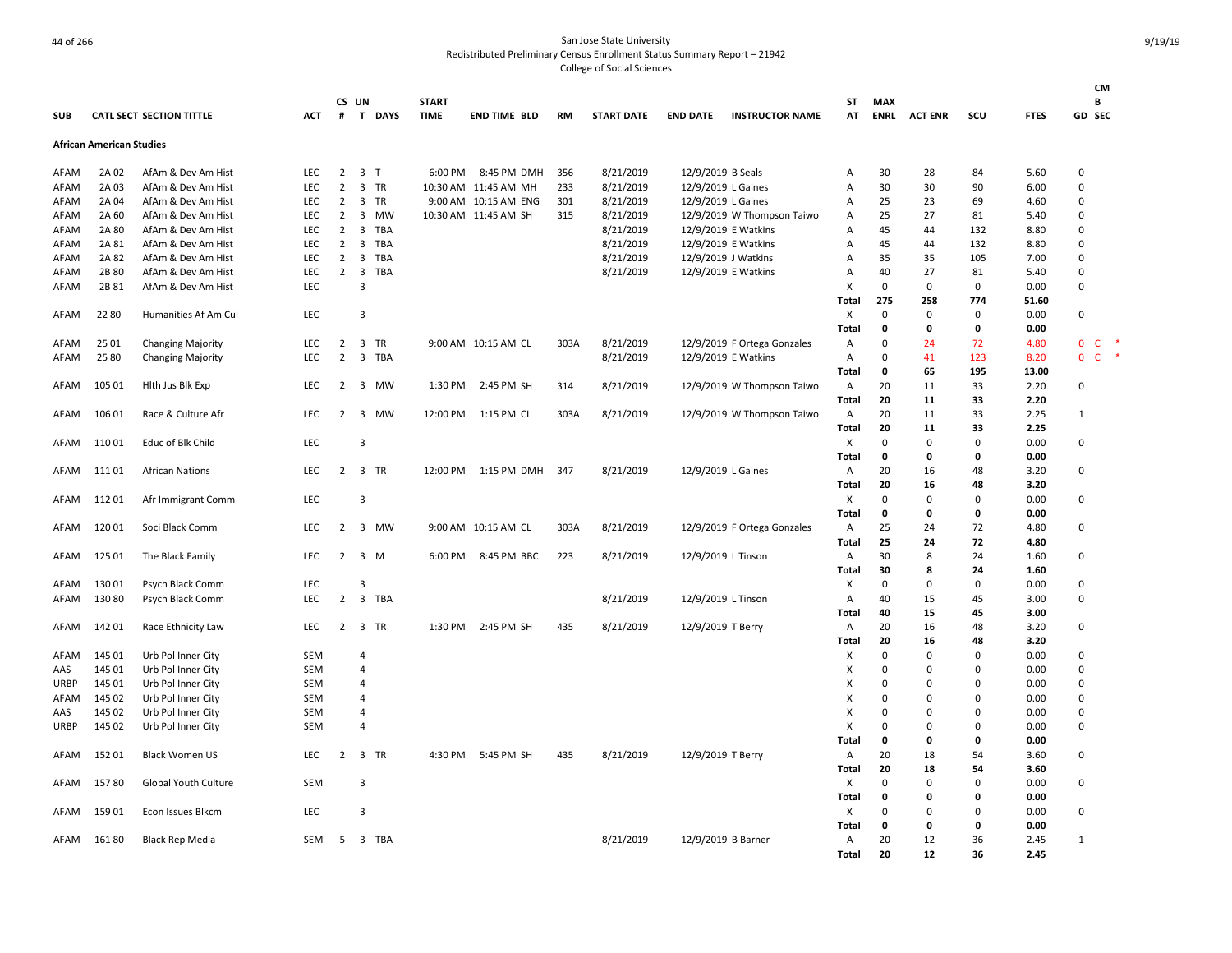|            |        |                                 |            |    |                |              |                       |           |                   |                   |                                       |       |             |                |      |             | <b>CM</b>     |
|------------|--------|---------------------------------|------------|----|----------------|--------------|-----------------------|-----------|-------------------|-------------------|---------------------------------------|-------|-------------|----------------|------|-------------|---------------|
|            |        |                                 |            |    | CS UN          | <b>START</b> |                       |           |                   |                   |                                       | ST    | <b>MAX</b>  |                |      |             | В             |
| <b>SUB</b> |        | <b>CATL SECT SECTION TITTLE</b> | <b>ACT</b> | .# | <b>DAYS</b>    | <b>TIME</b>  | <b>END TIME BLD</b>   | <b>RM</b> | <b>START DATE</b> | <b>END DATE</b>   | <b>INSTRUCTOR NAME</b>                | AT    | ENRL        | <b>ACT ENR</b> | scu  | <b>FTES</b> | <b>GD SEC</b> |
| AFAM       | 164 01 | Survey Blk Bus Org              | <b>SEM</b> |    | 3              |              |                       |           |                   |                   |                                       | X.    | 0           | $\Omega$       | 0    | 0.00        | 0             |
| AFAM       | 164 02 | Survey Blk Bus Org              | <b>SEM</b> |    | 3              |              |                       |           |                   |                   |                                       | X     | 0           | $\Omega$       | 0    | 0.00        | 0             |
| AFAM       | 164 03 | Survey Blk Bus Org              | <b>SEM</b> |    | 3              |              |                       |           |                   |                   |                                       | X     | $\Omega$    | $\Omega$       | 0    | 0.00        | $\mathbf 0$   |
|            |        |                                 |            |    |                |              |                       |           |                   |                   |                                       | Total | 0           | 0              | 0    | 0.00        |               |
| AFAM       | 16601  | AfAm Women in Hist              | <b>SEM</b> |    | <b>TR</b><br>3 | 3:00 PM      | 4:15 PM SH            | 435       | 8/21/2019         | 12/9/2019 T Berry |                                       | A     | 20          | 16             | 48   | 3.20        | 0             |
|            |        |                                 |            |    |                |              |                       |           |                   |                   |                                       | Total | 20          | 16             | 48   | 3.20        |               |
| AFAM       | 18001  | Individual Studies              | SUP        |    | З              |              |                       |           |                   |                   |                                       | X     | $\mathbf 0$ | $\Omega$       | 0    | 0.00        | $\mathbf 0$   |
| AFAM       | 18002  | <b>Individual Studies</b>       | SUP        | 36 | 3 TBA          |              |                       |           | 8/21/2019         | 12/9/2019 T Berry |                                       | A     |             |                | 0    | 0.20        | $\mathbf 0$   |
|            |        |                                 |            |    |                |              |                       |           |                   |                   |                                       | Total | э.          |                | 0    | 0.20        |               |
| AFAM       | 19801  | Senior Sem AFAM St              | <b>SEM</b> |    | 3 T            | 6:00 PM      | 8:45 PM WSQ           | 218       | 8/21/2019         | 12/9/2019 T Berry |                                       | A     | 5           |                | 6    | 0.40        | 0             |
| AFAM       | 19802  | Senior Sem AFAM St              | <b>SEM</b> | 5  | 3 F            |              | 10:00 AM 12:45 PM WSQ | 218       | 8/21/2019         | 12/9/2019 T Berry |                                       | A     | 3           |                | 6    | 0.40        | $\mathbf 0$   |
|            |        |                                 |            |    |                |              |                       |           |                   |                   |                                       | Total | -8          |                | 12   | 0.80        |               |
|            |        |                                 |            |    |                |              |                       |           |                   |                   | <b>African American Studies Total</b> |       | 523         | 475            | 1422 | 95.10       |               |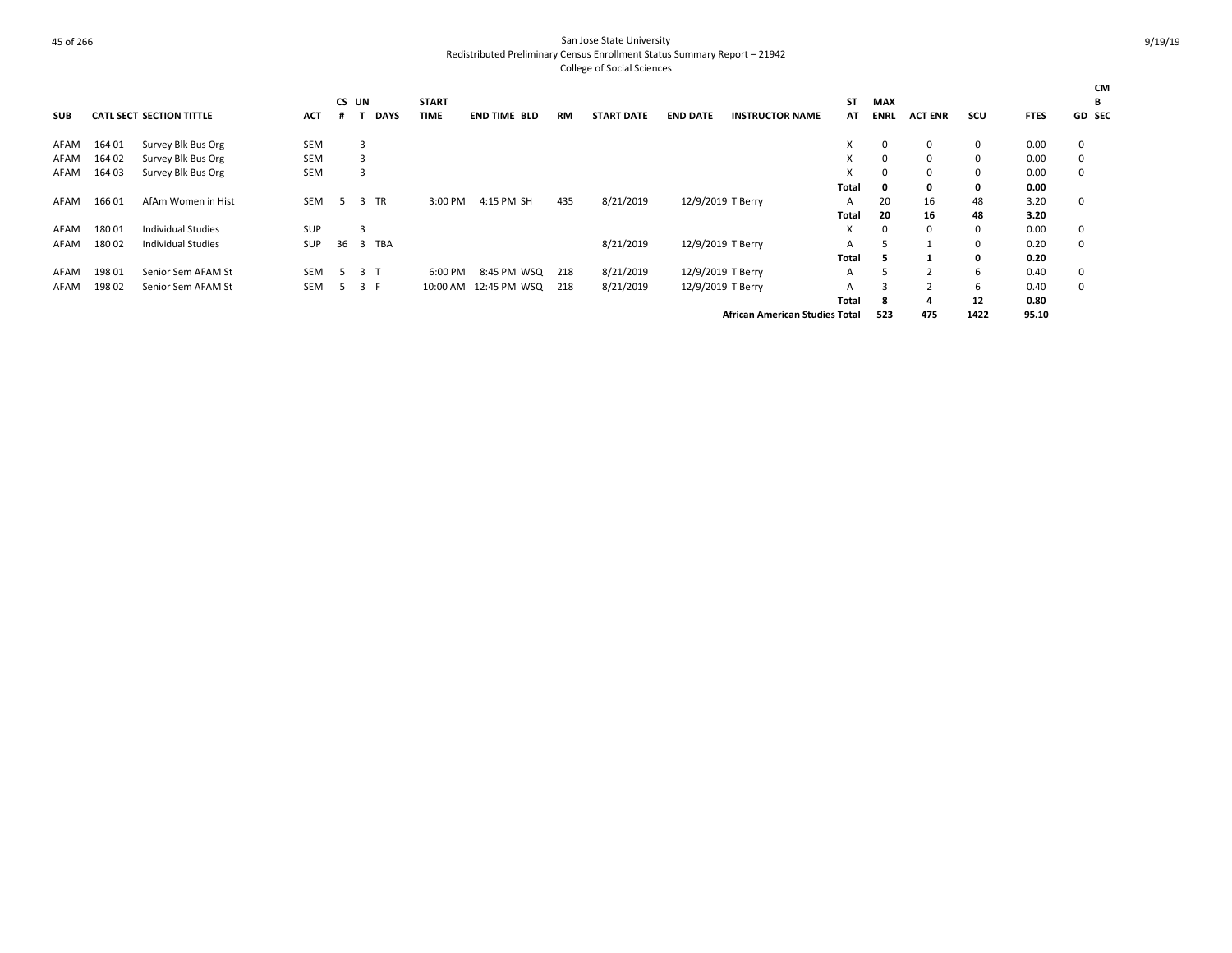|                     |        |                                 |            |                |                         |            |              |                       |                |                   |                   |                              |                |             |                |              |             |                | CM           |        |
|---------------------|--------|---------------------------------|------------|----------------|-------------------------|------------|--------------|-----------------------|----------------|-------------------|-------------------|------------------------------|----------------|-------------|----------------|--------------|-------------|----------------|--------------|--------|
|                     |        |                                 |            |                | CS UN                   |            | <b>START</b> |                       |                |                   |                   |                              | ST             | MAX         |                |              |             |                | В            |        |
| <b>SUB</b>          |        | <b>CATL SECT SECTION TITTLE</b> | <b>ACT</b> | #              |                         | T DAYS     | <b>TIME</b>  | <b>END TIME BLD</b>   | RM             | <b>START DATE</b> | <b>END DATE</b>   | <b>INSTRUCTOR NAME</b>       | AT             | <b>ENRL</b> | <b>ACT ENR</b> | SCU          | <b>FTES</b> | GD SEC         |              |        |
| <b>Anthropology</b> |        |                                 |            |                |                         |            |              |                       |                |                   |                   |                              |                |             |                |              |             |                |              |        |
| ANTH                | 11 01  | <b>Cultural Anthro</b>          | <b>LEC</b> | $\overline{2}$ |                         | 3 MW       |              | 9:00 AM 10:15 AM CL   | 202            | 8/21/2019         |                   | 12/9/2019 G Bousquet         | Α              | 40          | 39             | 117          | 7.80        | 0              |              |        |
| ANTH                | 11 02  | <b>Cultural Anthro</b>          | LEC        | $\overline{2}$ | $\overline{\mathbf{3}}$ | MW         | 1:30 PM      | 2:45 PM CL            | 204            | 8/21/2019         | 12/9/2019 S Ou    |                              | А              | 40          | 38             | 114          | 7.60        | 0              |              |        |
| ANTH                | 1103   | <b>Cultural Anthro</b>          | <b>LEC</b> | $\overline{2}$ | 3                       | <b>TR</b>  |              | 9:00 AM 10:15 AM CL   | 202            | 8/21/2019         |                   | 12/9/2019 M Beresford        | A              | 40          | 34             | 102          | 6.80        | 0              |              |        |
| ANTH                | 1104   | Cultural Anthro                 | LEC        | $\overline{2}$ |                         | 3 TR       | 3:00 PM      | 4:15 PM CL            | 204            | 8/21/2019         | 12/9/2019 S Ou    |                              | А              | 40          | 24             | 72           | 4.80        | 0              |              |        |
| ANTH                | 11 60  | <b>Cultural Anthro</b>          | LEC        | $\overline{2}$ |                         | 3 TR       | 4:30 PM      | 5:45 PM CL            | 202            | 8/21/2019         |                   | 12/9/2019 V Sanchez-Chopitea | Α              | 40          | 31             | 93           | 6.20        | 0              |              |        |
|                     |        |                                 |            |                |                         |            |              |                       |                |                   |                   |                              | Total          | 200         | 166            | 498          | 33.20       |                |              |        |
| <b>ANTH</b>         | 1201   | Intro to Human Evol             | LEC        | $\overline{2}$ |                         | 3 MW       |              | 9:00 AM 10:15 AM CL   | 204            | 8/21/2019         | 12/9/2019 S Ou    |                              | Α              | 40          | 39             | 117          | 7.80        | 0              |              |        |
| ANTH                | 12 02  | Intro to Human Evol             | <b>LEC</b> | $\overline{2}$ | $\overline{3}$          | <b>MW</b>  | 3:00 PM      | 4:15 PM CL            | 204            | 8/21/2019         | 12/9/2019 J Karpf |                              | Α              | 40          | 33             | 99           | 6.60        | 0              |              |        |
| ANTH                | 12 03  | Intro to Human Evol             | LEC        | $\overline{2}$ |                         | 3 TR       |              | 9:00 AM 10:15 AM WSQ  | 4              | 8/21/2019         | 12/9/2019 E Weiss |                              | А              | 40          | 40             | 120          | 8.00        | 0              |              |        |
| ANTH                | 12 04  | Intro to Human Evol             | <b>LEC</b> | $\overline{2}$ |                         | 3 TR       | 3:00 PM      | 4:15 PM WSQ           | 4              | 8/21/2019         | 12/9/2019 E Weiss |                              | A              | 40          | 40             | 120          | 8.00        | 0              |              |        |
| ANTH                | 12 60  | Intro to Human Evol             | <b>LEC</b> | $\overline{2}$ |                         | 3 TR       | 12:00 PM     | 1:15 PM CL            | 204            | 8/21/2019         |                   | 12/9/2019 V Sanchez-Chopitea | Α              | 40          | 35             | 105          | 7.00        | 0              |              |        |
|                     |        |                                 |            |                |                         |            |              |                       |                |                   |                   |                              | Total          | 200         | 187            | 561          | 37.40       |                |              |        |
| <b>ANTH</b>         | 13 01  | Archaeology                     | <b>LEC</b> |                | 2 3 TR                  |            |              | 9:00 AM 10:15 AM DMH  | 165            | 8/21/2019         |                   | 12/9/2019 V Sanchez-Chopitea | Α              | 40          | 40             | 120          | 8.00        | 0              |              |        |
| ANTH                | 13 02  | Archaeology                     | <b>LEC</b> | $\overline{2}$ | 3                       | <b>TR</b>  | 1:30 PM      | 2:45 PM CL            | 204            | 8/21/2019         |                   | 12/9/2019 V Sanchez-Chopitea | A              | 40          | 39             | 117          | 7.80        | $\Omega$       |              |        |
| <b>ANTH</b>         | 13 03  | Archaeology                     | LEC        | $\overline{2}$ | 3                       | MW         |              | 10:30 AM 11:45 AM BBC | 320            | 8/21/2019         |                   | 12/9/2019 A Ragland          | Α              | 40          | 41             | 123          | 8.20        | 0              |              |        |
| ANTH                | 13 04  | Archaeology                     | LEC        | $\overline{2}$ |                         | 3 MW       | 12:00 PM     | 1:15 PM SH            | 240            | 8/21/2019         |                   | 12/9/2019 A Hedges           | Α              | 40          | 36             | 108          | 7.20        | 0              |              |        |
|                     |        |                                 |            |                |                         |            |              |                       |                |                   |                   |                              | <b>Total</b>   | 160         | 156            | 468          | 31.20       |                |              |        |
| ANTH                | 25 01  | Human Life Context              | <b>LEC</b> | $\overline{2}$ | $\overline{\mathbf{3}}$ | TR         | 1:30 PM      | 2:45 PM CL            | 202            | 8/21/2019         |                   | 12/9/2019 J Anderson         | Α              | 40          | 38             | 114          | 7.60        | 0              |              |        |
| ANTH                | 25 02  | Human Life Context              | <b>LEC</b> | $\overline{2}$ | $\overline{3}$          | MW         | 12:00 PM     | 1:15 PM BBC           | 324            | 8/21/2019         | 12/9/2019 S Ou    |                              | Α              | 40          | 40             | 120          | 8.00        | $\Omega$       |              |        |
| ANTH                | 25 80  | Human Life Context              | LEC        | $\overline{2}$ |                         | 3 TBA      |              |                       |                | 8/21/2019         |                   | 12/9/2019 J Anderson         | Α              | 35          | 34             | 102          | 6.80        | $\Omega$       |              |        |
|                     |        |                                 |            |                |                         |            |              |                       |                |                   |                   |                              | Total          | 115         | 112            | 336          | 22.40       |                |              |        |
| <b>ANTH</b>         |        | 100W 01 Writing Workshop        | <b>SEM</b> | 5              |                         | 3 TR       |              | 10:30 AM 11:45 AM CL  | 202            | 8/21/2019         |                   | 12/9/2019 J Anderson         | A              | 25          | 23             | 69           | 4.60        | 0              |              |        |
|                     |        |                                 |            |                |                         |            |              |                       |                |                   |                   |                              | Total          | 25          | 23             | 69           | 4.60        |                |              |        |
| ORGS                | 101 01 | People/Organzation              | LEC        |                | 3 3 TR                  |            | 3:00 PM      | 4:15 PM CL            | 202            | 8/21/2019         |                   | 12/9/2019 M Beresford        | A              | 20          | 10             | 30           | 2.00        | 0              |              |        |
|                     |        |                                 |            |                |                         |            |              |                       |                |                   |                   |                              | Total          | 20          | 10             | 30           | 2.00        |                |              |        |
| ANTH                | 108 01 | <b>Medical Anthro</b>           | <b>LEC</b> | 2              |                         | 3 TR       | 4:30 PM      | 5:45 PM CL            | 204            | 8/21/2019         |                   | 12/9/2019 J English-Lueck    | $\overline{A}$ | 30          | 16             | 48           | 3.20        | 0              |              |        |
|                     |        |                                 |            |                |                         |            |              |                       |                |                   |                   |                              | <b>Total</b>   | 30          | 16             | 48           | 3.20        |                |              |        |
| ANTH                | 115 01 | Global Culture                  | LEC        | $\overline{2}$ | 3                       | <b>TR</b>  | 12:00 PM     | 1:15 PM DMH           | 357            | 8/21/2019         |                   | 12/9/2019 M Beresford        | A              | 40          | 25             | 75           | 5.00        | $\Omega$       | <b>C</b>     |        |
| ASIA                | 115 01 | Global Culture                  | LEC        | 2              | 3                       | TR         | 12:00 PM     | 1:15 PM DMH           | 357            | 8/21/2019         |                   | 12/9/2019 M Beresford        | А              | 0           | $\mathbf{0}$   | $\mathbf{0}$ | 0.00        | $\Omega$       | $\mathsf{C}$ | *      |
| ANTH                | 115 02 | Global Culture                  | LEC        | $\overline{2}$ | $\overline{3}$          | MW         | 3:00 PM      | 4:15 PM WSQ           | 4              | 8/21/2019         |                   | 12/9/2019 J Marlovits        | А              | 40          | 31             | 93           | 6.20        | 0              | $\mathsf{C}$ | $\ast$ |
| ASIA                | 115 02 | Global Culture                  | <b>LEC</b> | $\overline{2}$ | 3                       | <b>MW</b>  | 3:00 PM      | 4:15 PM WSQ           | $\overline{4}$ | 8/21/2019         |                   | 12/9/2019 J Marlovits        | A              | 0           | $\Omega$       | $\mathbf{0}$ | 0.00        | $\Omega$       | <b>C</b>     |        |
| ANTH                | 115 80 | Global Culture                  | LEC        | $\overline{2}$ | 3                       | TBA        |              |                       |                | 8/21/2019         |                   | 12/9/2019 Q McCrary          | A              | 40          | 36             | 108          | 7.20        | $\overline{0}$ | $\mathsf{C}$ |        |
| ASIA                | 115 80 | Global Culture                  | LEC        | $\overline{2}$ | 3                       | TBA        |              |                       |                | 8/21/2019         |                   | 12/9/2019 Q McCrary          | А              | $\Omega$    | $\Omega$       | 0            | 0.00        | $\Omega$       | $\mathsf{C}$ |        |
| ANTH                | 11581  | Global Culture                  | LEC        | $\overline{2}$ | 3                       | <b>TBA</b> |              |                       |                | 8/21/2019         |                   | 12/9/2019 Q McCrary          | A              | 40          | 35             | 105          | 7.00        | $\Omega$       | <b>C</b>     |        |
| ASIA                | 11581  | Global Culture                  | LEC        | $\overline{2}$ |                         | 3 TBA      |              |                       |                | 8/21/2019         |                   | 12/9/2019 Q McCrary          | А              | $\mathbf 0$ | $\mathbf 0$    | $\mathbf 0$  | 0.00        | 0              | $\mathsf{C}$ |        |
|                     |        |                                 |            |                |                         |            |              |                       |                |                   |                   |                              | Total          | 160         | 127            | 381          | 25.40       |                |              |        |
| ANTH                | 13101  | Theories of Cult                | <b>SEM</b> | 5              |                         | 3 TR       |              | 9:00 AM 10:15 AM CL   | 204            | 8/21/2019         |                   | 12/9/2019 J English-Lueck    | A              | 35          | 35             | 105          | 7.00        | 0              |              |        |
|                     |        |                                 |            |                |                         |            |              |                       |                |                   |                   |                              | Total          | 35          | 35             | 105          | 7.00        |                |              |        |
| ANTH                | 14001  | <b>Human Sexuality</b>          | LEC        | 1              | 3                       | MW         |              | 10:30 AM 11:45 AM CL  | 202            | 8/21/2019         | 12/9/2019 J Karpf |                              | Α              | 40          | 44             | 132          | 8.85        | $\mathbf{1}$   | $\mathsf{C}$ |        |
| <b>BIOL</b>         | 140 01 | <b>Human Sexuality</b>          | LEC        | 1              | 3                       | MW         |              | 10:30 AM 11:45 AM CL  | 202            | 8/21/2019         | 12/9/2019 J Karpf |                              | А              | 0           | 0              | 0            | 0.00        | $\mathbf 0$    | $\mathsf{C}$ | $\ast$ |
| HS                  | 140 01 | <b>Human Sexuality</b>          | <b>LEC</b> |                |                         | 1 3 MW     |              | 10:30 AM 11:45 AM CL  | 202            | 8/21/2019         | 12/9/2019 J Karpf |                              | A              | 0           | 0              | $\mathbf{0}$ | 0.00        | 0              | $\mathsf{C}$ | $\ast$ |
| ANTH                | 140 02 | <b>Human Sexuality</b>          | <b>LEC</b> | 1              | 3                       | MW         | 12:00 PM     | 1:15 PM CL            | 204            | 8/21/2019         |                   | 12/9/2019 J Marlovits        | А              | 40          | 43             | 129          | 8.60        | $\Omega$       | $\mathsf{C}$ |        |
| <b>BIOL</b>         | 140 02 | <b>Human Sexuality</b>          | LEC        | 1              | 3                       | MW         | 12:00 PM     | 1:15 PM CL            | 204            | 8/21/2019         |                   | 12/9/2019 J Marlovits        | A              | 0           | $\Omega$       | $\mathbf 0$  | 0.00        | $\Omega$       | $\mathsf{C}$ |        |
| HS                  | 140 02 | <b>Human Sexuality</b>          | LEC        | 1              | $\overline{3}$          | MW         | 12:00 PM     | 1:15 PM CL            | 204            | 8/21/2019         |                   | 12/9/2019 J Marlovits        | А              | $\mathbf 0$ | 0              | $\mathbf{0}$ | 0.00        | 0              | $\mathsf{C}$ |        |
| <b>ANTH</b>         | 14003  | <b>Human Sexuality</b>          | <b>LEC</b> | 1              | 3                       | <b>MW</b>  | 4:30 PM      | 5:45 PM WSQ           | $\overline{4}$ | 8/21/2019         |                   | 12/9/2019 J Marlovits        | A              | 40          | 38             | 114          | 7.60        | $\Omega$       | $\mathsf{C}$ |        |
| <b>BIOL</b>         | 14003  | <b>Human Sexuality</b>          | LEC        | 1              | 3                       | <b>MW</b>  | 4:30 PM      | 5:45 PM WSQ           | 4              | 8/21/2019         |                   | 12/9/2019 J Marlovits        | A              | $\mathbf 0$ | 0              | $\mathbf{0}$ | 0.00        | 0              | $\mathsf{C}$ |        |
| НS                  | 14003  | <b>Human Sexuality</b>          | LEC        | 1              | 3                       | MW         | 4:30 PM      | 5:45 PM WSQ           | 4              | 8/21/2019         |                   | 12/9/2019 J Marlovits        | Α              | $\Omega$    | $\Omega$       | $\Omega$     | 0.00        | $\Omega$       | $\mathsf{C}$ | $\ast$ |
| <b>ANTH</b>         | 14004  | <b>Human Sexuality</b>          | LEC        | 1              |                         | 3 MW       | 3:00 PM      | 4:15 PM DH            | 351            | 8/21/2019         |                   | 12/9/2019 J McDaniel         | A              | 40          | $\Omega$       | $\mathbf{0}$ | 0.00        | $\mathbf 0$    | $\mathsf{C}$ | *      |
| <b>HS</b>           | 140 04 | <b>Human Sexuality</b>          | <b>LEC</b> | 1              | $\overline{3}$          | <b>MW</b>  | 3:00 PM      | 4:15 PM DH            | 351            | 8/21/2019         |                   | 12/9/2019 J McDaniel         | A              | $\Omega$    | $\Omega$       | $\Omega$     | 0.00        | 0              | $\mathsf{C}$ | $\ast$ |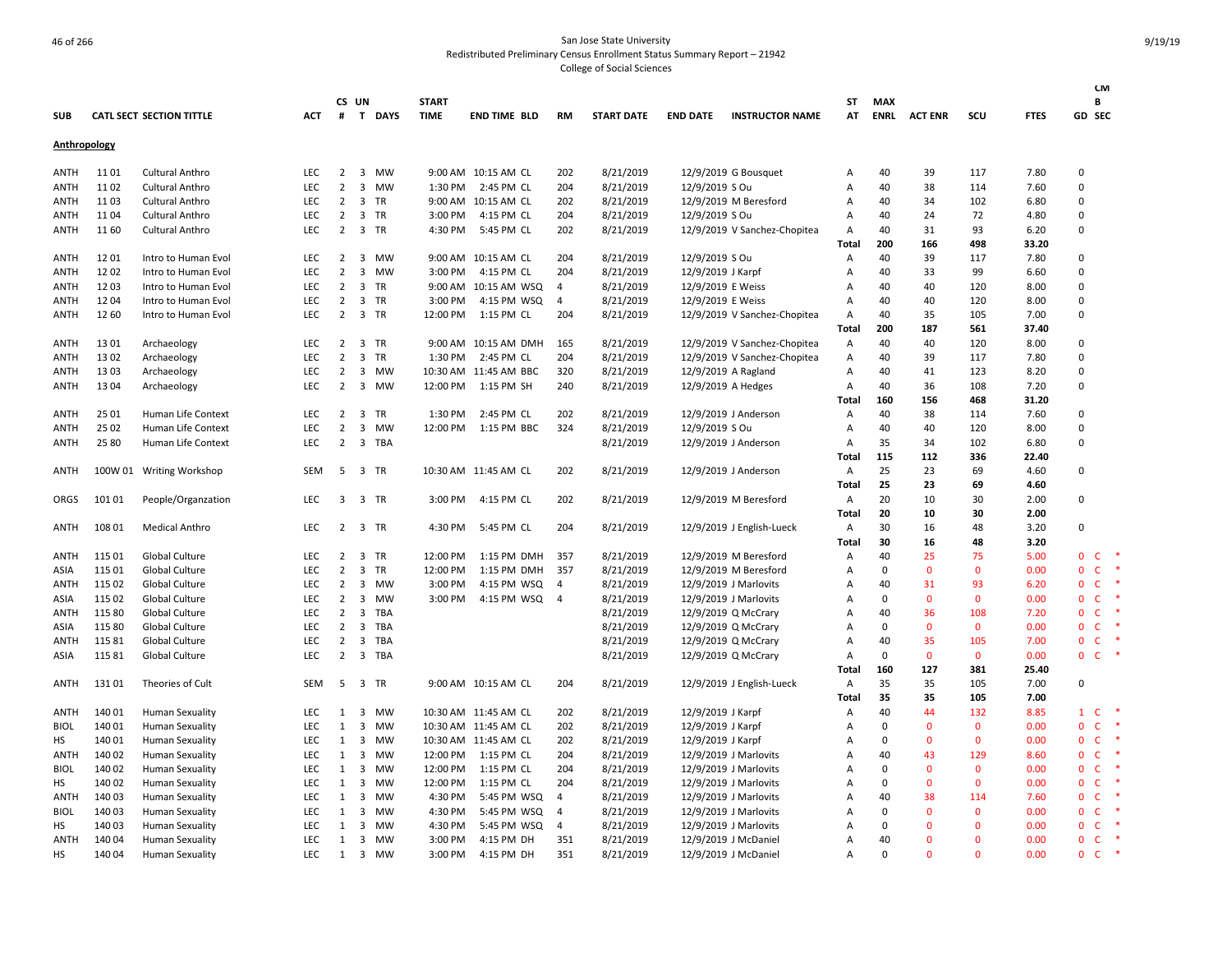|                     |        |                                                        |                   |                |                                                    |            |              |                       |                |                        |                     |                              |                     |              |                |               |              | <b>CM</b>                    |                      |
|---------------------|--------|--------------------------------------------------------|-------------------|----------------|----------------------------------------------------|------------|--------------|-----------------------|----------------|------------------------|---------------------|------------------------------|---------------------|--------------|----------------|---------------|--------------|------------------------------|----------------------|
|                     |        |                                                        |                   | CS UN          |                                                    |            | <b>START</b> |                       |                |                        |                     |                              | ST                  | <b>MAX</b>   |                |               |              | В                            |                      |
| <b>SUB</b>          |        | CATL SECT SECTION TITTLE                               | <b>ACT</b>        | #              |                                                    | T DAYS     | <b>TIME</b>  | <b>END TIME BLD</b>   | <b>RM</b>      | <b>START DATE</b>      | <b>END DATE</b>     | <b>INSTRUCTOR NAME</b>       | AT                  | <b>ENRL</b>  | <b>ACT ENR</b> | scu           | <b>FTES</b>  | <b>GD SEC</b>                |                      |
|                     |        |                                                        |                   |                |                                                    |            |              |                       |                |                        |                     |                              | Total               | 160          | 125            | 375           | 25.05        |                              |                      |
| ANTH                | 14201  | Culture in Mind                                        | LEC               |                |                                                    | 2 3 MW     |              | 10:30 AM 11:45 AM CL  | 204            | 8/21/2019              |                     | 12/9/2019 J Marlovits        | Α                   | 25           | 25             | 75            | 5.05         | 1                            |                      |
|                     |        |                                                        |                   |                |                                                    |            |              |                       |                |                        |                     |                              | Total               | 25           | 25             | 75            | 5.05         |                              |                      |
| ANTH                | 146 01 | Culture & Conflict                                     | <b>LEC</b>        | $\overline{2}$ | 3                                                  | <b>MW</b>  |              | 1:30 PM 2:45 PM CL    | 202            | 8/21/2019              |                     | 12/9/2019 G Bousquet         | Α                   | 40           | 39             | 117           | 7.80         | 0                            |                      |
| ANTH                | 146 02 | Culture & Conflict                                     | LEC               |                | $\overline{3}$                                     |            |              |                       |                |                        |                     |                              | X                   | $\Omega$     | 0              | 0             | 0.00         | $\Omega$                     |                      |
|                     |        |                                                        |                   |                |                                                    |            |              |                       |                |                        |                     |                              | Total               | 40           | 39             | 117           | 7.80         |                              |                      |
| ANTH                | 148 01 | Religion & Anthro                                      | <b>LEC</b>        | $\overline{2}$ |                                                    | 3 TR       | 12:00 PM     | 1:15 PM CL            | 202            | 8/21/2019              |                     | 12/9/2019 J Anderson         | A                   | 25           | 17             | 51            | 3.40         | $\mathbf{0}$<br>C            |                      |
| <b>RELS</b>         | 148 01 | Religion & Anthro                                      | LEC               | $\overline{2}$ |                                                    | 3 TR       | 12:00 PM     | 1:15 PM CL            | 202            | 8/21/2019              |                     | 12/9/2019 J Anderson         | $\mathsf{A}$        | $\Omega$     | $\mathbf{0}$   | $\mathbf{0}$  | 0.00         | $\mathsf{C}$<br>$\mathbf{0}$ | $\ddot{\phantom{1}}$ |
|                     |        |                                                        |                   |                |                                                    |            |              |                       |                |                        |                     |                              | Total               | 25           | 17             | 51            | 3.40         |                              |                      |
| ANTH                | 14901  | Ethnographic Meth                                      | <b>LEC</b>        | 2              |                                                    | 3 MW       | 4:30 PM      | 5:45 PM CL            | 204            | 8/21/2019              | 12/9/2019 A Faas    |                              | A                   | 40           | 27             | 81            | 5.70         | 6                            |                      |
|                     |        |                                                        |                   |                |                                                    |            |              |                       |                |                        |                     |                              | Total               | 40           | 27             | 81            | 5.70         |                              |                      |
| ANTH                | 15201  | <b>Becoming Human</b>                                  | <b>LEC</b>        | 2              |                                                    | 3 TR       |              | 10:30 AM 11:45 AM WSQ | $\overline{4}$ | 8/21/2019              | 12/9/2019 E Weiss   |                              | Α                   | 25           | 16             | 48            | 3.20         | $\Omega$                     |                      |
|                     |        |                                                        |                   |                |                                                    |            |              |                       |                |                        |                     |                              | Total               | 25           | 16             | 48            | 3.20         |                              |                      |
| ANTH                | 155 01 | Human Osteology                                        | <b>LEC</b>        | 4              |                                                    | 3 TR       | 1:30 PM      | 2:45 PM WSQ           | $\overline{4}$ | 8/21/2019              | 12/9/2019 E Weiss   |                              | Α                   | 25           | 20             | 60            | 4.00         | 0                            |                      |
|                     |        |                                                        |                   |                |                                                    |            |              |                       |                |                        |                     |                              | <b>Total</b>        | 25           | 20             | 60            | 4.00         |                              |                      |
| ANTH                | 16001  | <b>Recon Lost Civs</b>                                 | LEC               | 2              | 3                                                  | MW         |              | 9:00 AM 10:15 AM WSQ  | 4              | 8/21/2019              |                     | 12/9/2019 M Meniketti        | Α                   | 40           | 42             | 126           | 8.40         | $\mathsf 0$                  |                      |
| ANTH                | 16002  | <b>Recon Lost Civs</b>                                 | <b>LEC</b>        | $\overline{2}$ | 3                                                  | MW         | 4:30 PM      | 5:45 PM CL            | 202            | 8/21/2019              |                     | 12/9/2019 M Meniketti        | Α                   | 40           | 39             | 117           | 7.80         | 0                            |                      |
| ANTH                | 16003  | <b>Recon Lost Civs</b>                                 | <b>LEC</b>        | $\overline{2}$ | $\overline{\mathbf{3}}$                            | TR         |              | 10:30 AM 11:45 AM CL  | 204            | 8/21/2019              | 12/9/2019 C Sunseri |                              | $\overline{A}$      | 40           | 39             | 117           | 7.80         | 0                            |                      |
| ANTH                | 16004  | <b>Recon Lost Civs</b>                                 | LEC               |                | $\overline{3}$                                     |            |              |                       |                |                        |                     |                              | х                   | $\Omega$     | 0              | 0             | 0.00         | $\Omega$                     |                      |
|                     |        |                                                        |                   |                |                                                    |            |              |                       |                |                        |                     |                              | Total               | 120          | 120            | 360           | 24.00        |                              |                      |
| ANTH                | 164 01 | North Am Befr 1492                                     | <b>LEC</b>        | 2              |                                                    | 3 MW       | 1:30 PM      | 2:45 PM WSQ 4         |                | 8/21/2019              |                     | 12/9/2019 M Meniketti        | Α                   | 25           | 21             | 63            | 4.20         | $\mathbf 0$                  |                      |
|                     |        |                                                        |                   |                |                                                    |            |              |                       |                |                        |                     |                              | Total               | 25           | 21             | 63            | 4.20         |                              |                      |
| ANTH                | 165 01 |                                                        | <b>LEC</b>        | 2              | 3                                                  | MW         |              | 10:30 AM 11:45 AM WSQ | $\overline{4}$ | 8/21/2019              |                     | 12/9/2019 M Meniketti        | Α                   | 25           | 24             | 72            | 4.85         | 1                            |                      |
|                     |        | <b>Historical Archaeology</b>                          |                   |                |                                                    |            |              |                       |                |                        |                     |                              | Total               | 25           | 24             | 72            | 4.85         |                              |                      |
| <b>ANTH</b>         | 175 01 | Anth Native America                                    | <b>LEC</b>        | $\overline{2}$ |                                                    | 3 TR       | 12:00 PM     | 1:15 PM WSQ           |                | 8/21/2019              | 12/9/2019 C Sunseri |                              | Α                   | 25           | 23             | 69            | 4.65         | 1                            |                      |
|                     |        |                                                        |                   |                |                                                    |            |              |                       | 4              |                        |                     |                              | Total               | 25           | 23             | 69            | 4.65         |                              |                      |
| ANTH                | 18001  | <b>Individual Studies</b>                              | SUP               | 36             |                                                    | 1 TBA      |              |                       |                | 8/21/2019              | 12/9/2019           |                              | $\mathsf{A}$        | 3            | $\Omega$       | 0             | 0.00         | 0                            |                      |
|                     | 18002  |                                                        |                   |                |                                                    | <b>TBA</b> |              |                       |                |                        |                     |                              |                     | 3            | $\overline{2}$ |               |              | 0                            |                      |
| ANTH<br><b>ANTH</b> | 18003  | <b>Individual Studies</b><br><b>Individual Studies</b> | SUP<br><b>SUP</b> | 36<br>36       | $\overline{\mathbf{3}}$<br>$\overline{\mathbf{3}}$ | TBA        |              |                       |                | 8/21/2019              |                     | 12/9/2019 J English-Lueck    | Α<br>$\overline{A}$ | $\mathbf{1}$ | $\mathbf{1}$   | 0<br>$\Omega$ | 0.40<br>0.20 | $\Omega$                     |                      |
|                     | 18004  |                                                        | SUP               |                |                                                    | 36 3 TBA   |              |                       |                | 8/21/2019<br>8/21/2019 | 12/9/2019 A Faas    | 12/9/2019 V Sanchez-Chopitea | $\overline{A}$      | 3            | 1              | $\mathbf 0$   | 0.20         | $\Omega$                     |                      |
| ANTH                |        | <b>Individual Studies</b>                              |                   |                |                                                    |            |              |                       |                |                        |                     |                              |                     |              | 4              | O             |              |                              |                      |
| <b>ANTH</b>         | 19301  |                                                        | <b>LEC</b>        | $\overline{2}$ | 3                                                  | MW         | 12:00 PM     | 1:15 PM CL            | 202            |                        |                     |                              | Total<br>Α          | 10<br>35     | 26             | 78            | 0.80<br>5.20 | $\mathbf{0}$<br>C            |                      |
| <b>PSYC</b>         | 193 01 | Beh Science in Practice<br>Beh Science in Practice     | <b>LEC</b>        | $\overline{2}$ | 3                                                  | MW         | 12:00 PM     | 1:15 PM CL            | 202            | 8/21/2019<br>8/21/2019 |                     | 12/9/2019 M Cerda Aguilar    | Α                   | $\Omega$     | $\mathbf{0}$   | $\mathbf{0}$  | 0.00         | 0<br>$\mathsf{C}$            |                      |
|                     | 193 01 |                                                        | <b>LEC</b>        | $\overline{2}$ |                                                    | MW         |              |                       |                |                        |                     | 12/9/2019 M Cerda Aguilar    |                     | $\Omega$     | $\Omega$       | $\mathbf{0}$  | 0.00         | $\mathbf 0$<br>$C$ *         |                      |
| SOCI                |        | Beh Science in Practice                                |                   |                | 3                                                  |            | 12:00 PM     | 1:15 PM CL            | 202            | 8/21/2019              |                     | 12/9/2019 M Cerda Aguilar    | Α                   | 35           |                | 78            | 5.20         |                              |                      |
|                     |        |                                                        |                   |                |                                                    |            |              |                       |                |                        |                     |                              | Total               | 5            | 26<br>3        | $\mathbf 0$   |              | $\mathbf{1}$                 |                      |
| <b>ANTH</b>         | 195 02 | Anthro Practicum                                       | SUP<br><b>SUP</b> | 36             | $\overline{\mathbf{3}}$                            | TBA        |              |                       |                | 8/21/2019              |                     | 12/9/2019 J English-Lueck    | Α<br>A              | 3            | $\Omega$       | $\Omega$      | 0.65<br>0.00 | $\Omega$                     |                      |
| ANTH                | 195 03 | Anthro Practicum                                       |                   | 36             |                                                    | 3 TBA      |              |                       |                | 8/21/2019              | 12/9/2019           |                              |                     |              |                |               |              |                              |                      |
|                     |        |                                                        |                   |                |                                                    |            |              |                       |                |                        |                     |                              | Total               | 8            | 3              | 0             | 0.65         |                              |                      |
| <b>ANTH</b>         | 23001  | Theory in Practice                                     | SEM               | 5              |                                                    | 3 M        | 6:00 PM      | 8:45 PM CL            | 204            | 8/21/2019              | 12/9/2019 A Faas    |                              | Α                   | 20<br>20     | 5<br>5         | 15            | 1.25         | 5                            |                      |
|                     |        |                                                        |                   |                |                                                    |            |              |                       |                |                        |                     |                              | Total               |              |                | 15            | 1.25         |                              |                      |
| ANTH                | 23101  | <b>Applications Core</b>                               | <b>SEM</b>        | $\overline{4}$ | 3 R                                                |            | 6:00 PM      | 8:45 PM WSQ           | $\overline{4}$ | 8/21/2019              | 12/9/2019 C Sunseri |                              | A                   | 20           | 6              | 18            | 1.50         | 6                            |                      |
|                     |        |                                                        |                   |                |                                                    |            |              |                       |                |                        |                     |                              | Total               | 20           | 6              | 18            | 1.50         |                              |                      |
| ANTH                | 23301  | <b>Fields Application</b>                              | <b>SEM</b>        | 4              | 3 T                                                |            | 6:00 PM      | 8:45 PM CL            | 204            | 8/21/2019              |                     | 12/9/2019 J English-Lueck    | Α                   | 20           | 6              | 18            | 1.50         | 6                            |                      |
|                     |        |                                                        |                   |                |                                                    |            |              |                       |                |                        |                     |                              | Total               | 20           | 6              | 18            | 1.50         |                              |                      |
| ANTH                | 280 01 | <b>Individual Studies</b>                              | SUP               | 25             | $\overline{\mathbf{3}}$                            | TBA        |              |                       |                | 8/21/2019              |                     | 12/9/2019 J English-Lueck    | Α                   | 3            | 3              | 0             | 0.75         | $\overline{3}$               |                      |
| <b>ANTH</b>         | 280 02 | <b>Individual Studies</b>                              | <b>SUP</b>        | 25             | $\overline{\mathbf{3}}$                            | TBA        |              |                       |                | 8/21/2019              |                     | 12/9/2019 R Gonzalez         | $\overline{A}$      | 3            | 3              | $\Omega$      | 0.75         | 3                            |                      |
| ANTH                | 28003  | <b>Individual Studies</b>                              | SUP               | 25             |                                                    | 3 TBA      |              |                       |                | 8/21/2019              | 12/9/2019 A Faas    |                              | Α                   | 5            | $\overline{2}$ | $\mathbf 0$   | 0.50         | $\overline{2}$               |                      |
|                     |        |                                                        |                   |                |                                                    |            |              |                       |                |                        |                     |                              | Total               | 11           | 8              | O             | 2.00         |                              |                      |
| ANTH                | 28701  | <b>Special Topics</b>                                  | <b>SEM</b>        |                | 3                                                  |            |              |                       |                |                        |                     |                              | Х                   | $\Omega$     | $\Omega$       | $\Omega$      | 0.00         | $\Omega$                     |                      |
|                     |        |                                                        |                   |                |                                                    |            |              |                       |                |                        |                     |                              | Total               | 0            | O              | 0             | 0.00         |                              |                      |
| <b>ANTH</b>         | 29801  | Anth Project                                           | <b>SUP</b>        |                |                                                    | 25 3 TBA   |              |                       |                | 8/21/2019              |                     | 12/9/2019 J English-Lueck    | $\overline{A}$      | 3            | 1              | $\mathbf{1}$  | 0.25         | $\mathbf{1}$                 |                      |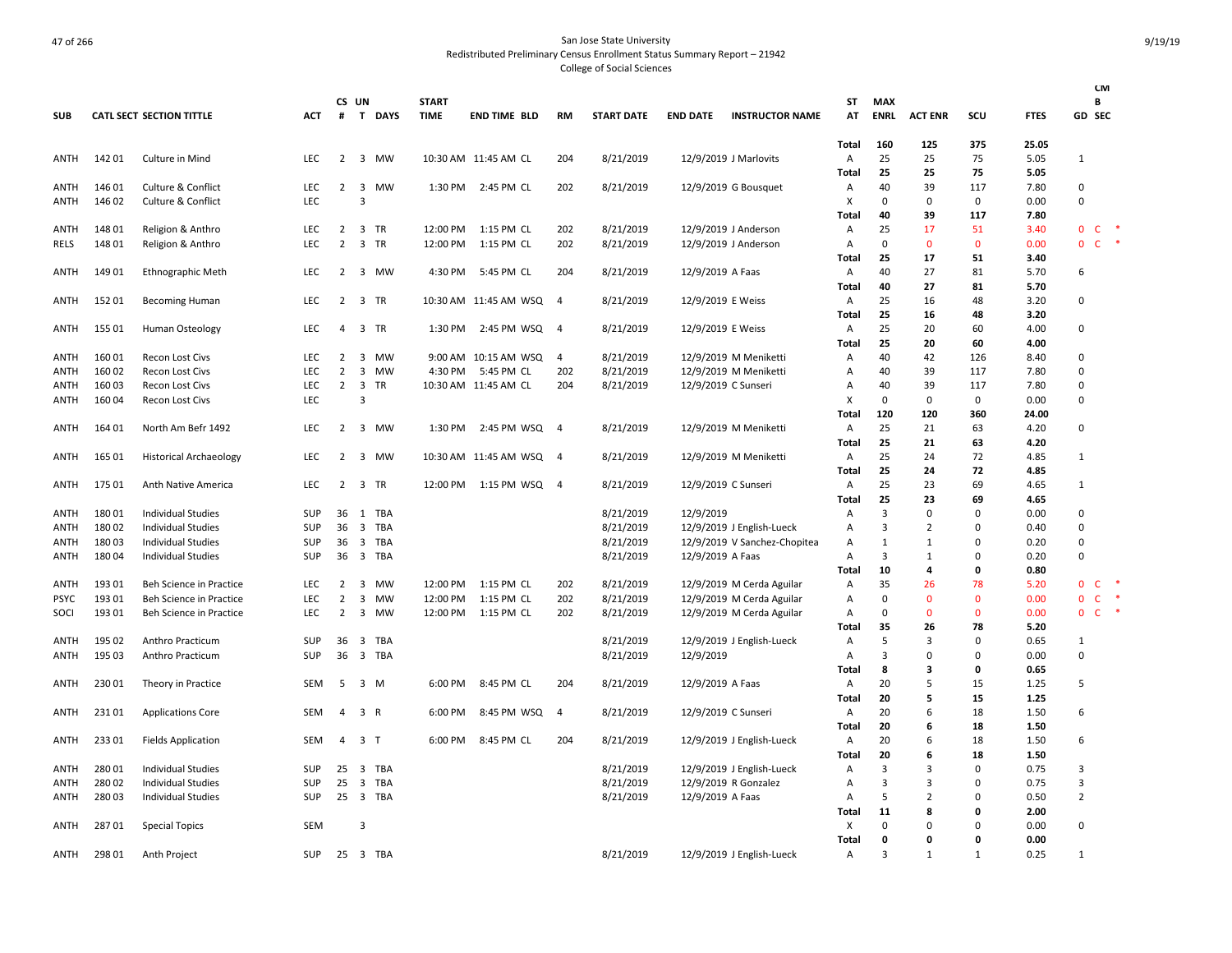| <b>SUB</b>  |        | <b>CATL SECT SECTION TITTLE</b> | <b>ACT</b> |     | CS UN<br><b>DAYS</b> | <b>START</b><br><b>TIME</b> | <b>END TIME BLD</b> | <b>RM</b> | <b>START DATE</b> | <b>END DATE</b>  | <b>INSTRUCTOR NAME</b>    | <b>ST</b><br>AT | <b>MAX</b><br><b>ENRL</b> | <b>ACT ENR</b> | scu          | <b>FTES</b> | <b>CM</b><br>В<br><b>GD SEC</b> |
|-------------|--------|---------------------------------|------------|-----|----------------------|-----------------------------|---------------------|-----------|-------------------|------------------|---------------------------|-----------------|---------------------------|----------------|--------------|-------------|---------------------------------|
|             |        |                                 |            |     |                      |                             |                     |           |                   |                  |                           |                 |                           |                |              |             |                                 |
| ANTH        | 298 02 | Anth Project                    | SUP        | -25 | TBA<br>3             |                             |                     |           | 8/21/2019         | 12/9/2019 A Faas |                           | A               |                           |                |              | 0.25        |                                 |
| ANTH        | 298 03 | Anth Project                    | <b>SUP</b> | 25  | TBA                  |                             |                     |           | 8/21/2019         | 12/9/2019        |                           | A               |                           |                | $\Omega$     | 0.00        | 0                               |
|             |        |                                 |            |     |                      |                             |                     |           |                   |                  |                           | Total           | - 11                      |                |              | 0.50        |                                 |
| <b>ANTH</b> | 299 01 | Master's Thesis                 | <b>SUP</b> | 25  | TBA<br>-3            |                             |                     |           | 8/21/2019         | 12/9/2019        |                           | A               |                           |                | -0           | 0.00        | $\Omega$                        |
| <b>ANTH</b> | 299 02 | Master's Thesis                 | <b>SUP</b> | 25  | TBA<br>-3            |                             |                     |           | 8/21/2019         | 12/9/2019        |                           | A               |                           |                | $\Omega$     | 0.00        | 0                               |
|             |        |                                 |            |     |                      |                             |                     |           |                   |                  |                           | Total           | -8                        | 0              | $\mathbf{0}$ | 0.00        |                                 |
|             |        |                                 |            |     |                      |                             |                     |           |                   |                  | <b>Anthropology Total</b> |                 | 1623                      | 1349           | 3998         | 271.70      |                                 |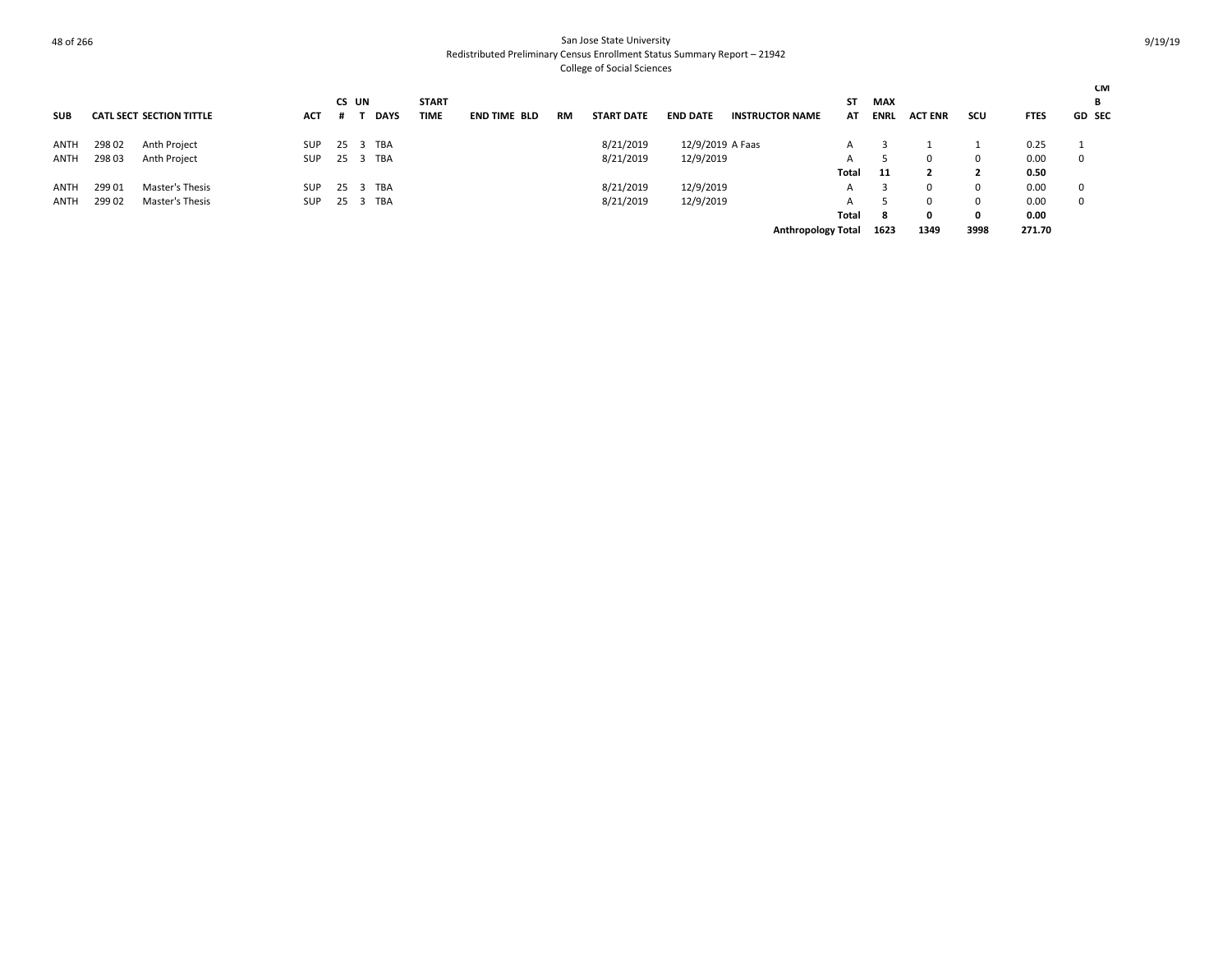|            |                                    |                                 |            |                |                         |                |                             |                        |           |                   |                     |                             |                   |                           |                   |                   |               | <b>CM</b>                    |                          |
|------------|------------------------------------|---------------------------------|------------|----------------|-------------------------|----------------|-----------------------------|------------------------|-----------|-------------------|---------------------|-----------------------------|-------------------|---------------------------|-------------------|-------------------|---------------|------------------------------|--------------------------|
| <b>SUB</b> |                                    | <b>CATL SECT SECTION TITTLE</b> | <b>ACT</b> | #              | CS UN                   | T DAYS         | <b>START</b><br><b>TIME</b> | <b>END TIME BLD</b>    | <b>RM</b> | <b>START DATE</b> | <b>END DATE</b>     | <b>INSTRUCTOR NAME</b>      | ST<br>AT          | <b>MAX</b><br><b>ENRL</b> | <b>ACT ENR</b>    | scu               | <b>FTES</b>   | В<br>GD SEC                  |                          |
|            |                                    |                                 |            |                |                         |                |                             |                        |           |                   |                     |                             |                   |                           |                   |                   |               |                              |                          |
|            | <b>Chicana and Chicano Studies</b> |                                 |            |                |                         |                |                             |                        |           |                   |                     |                             |                   |                           |                   |                   |               |                              |                          |
| CCS        | 101                                | <b>Introduction CCS</b>         | LEC        |                |                         | 2 3 TR         |                             | 10:30 AM 11:45 AM CL   | 238       | 8/21/2019         |                     | 12/9/2019 J Curry-Rodriguez | Α                 | 30                        | 32                | 96                | 6.40          | $\Omega$                     |                          |
|            |                                    |                                 |            |                |                         |                |                             |                        |           |                   |                     |                             | Total             | 30                        | 32                | 96                | 6.40          |                              |                          |
| CCS        | 201                                | <b>Library Studies</b>          | <b>LEC</b> |                | 1                       |                |                             |                        |           |                   |                     |                             | X                 | 0                         | 0                 | 0                 | 0.00          | 0                            |                          |
| CCS        | 202                                | <b>Library Studies</b>          | <b>LEC</b> |                | 2 1 T                   |                |                             | 12:00 PM 12:50 PM DMH  | 231       | 8/21/2019         |                     | 12/9/2019 K Blackmer Reyes  | Α                 | 30                        | 20                | 20                | 1.33          | 0                            |                          |
|            |                                    |                                 |            |                |                         |                |                             |                        |           |                   |                     |                             | Total             | 30                        | 20                | 20                | 1.33          |                              | $\overline{\phantom{a}}$ |
| CCS        | 701                                | Folklorico Dance                | ACT        |                |                         | 11 1 MW        | 6:00 PM                     | 7:00 PM SPXE           | 178       | 8/21/2019         |                     | 12/9/2019 M Colmenarez      | Α                 | 30                        | 27                | 27                | 1.80          | $\mathbf{0}$<br>$\mathsf{C}$ | $\ast$                   |
| KIN        | 701                                | Folklorico Dance                | <b>ACT</b> |                |                         | 11 1 MW        | 6:00 PM                     | 7:00 PM SPXE           | 178       | 8/21/2019         |                     | 12/9/2019 M Colmenarez      | A<br><b>Total</b> | 0<br>30                   | $\mathbf 0$<br>27 | $\mathbf 0$<br>27 | 0.00<br>1.80  | $\mathbf 0$<br>$\mathsf{C}$  |                          |
| <b>CCS</b> | 10A 01                             | Mex Am US Hist/Gov              | LEC        | $\overline{2}$ | $\overline{\mathbf{3}}$ | MW             | 7:30 AM                     | 8:45 AM CL             | 226       | 8/21/2019         |                     | 12/9/2019 J Covarrubias     | Α                 | 36                        | 28                | 84                | 5.60          | 0                            |                          |
| <b>CCS</b> | 10A 02                             | Mex Am US Hist/Gov              | <b>LEC</b> | $\overline{2}$ | $\overline{\mathbf{3}}$ | MW             | 7:30 AM                     | 8:45 AM CL             | 226       | 8/21/2019         | 12/9/2019 J Gamboa  |                             | A                 | 36                        | 19                | 57                | 3.80          | $\Omega$                     |                          |
| <b>CCS</b> | 10A 03                             | Mex Am US Hist/Gov              | LEC        | 2              | $\overline{\mathbf{3}}$ | MW             |                             | 9:00 AM 10:15 AM CL    | 226       | 8/21/2019         | 12/9/2019 J Gamboa  |                             | Α                 | 36                        | 36                | 108               | 7.20          | $\Omega$                     |                          |
| <b>CCS</b> | 10A 04                             | Mex Am US Hist/Gov              | <b>LEC</b> | $\overline{2}$ | 3                       | MW             |                             | 9:00 AM 10:15 AM CL    | 226       | 8/21/2019         | 12/9/2019 J Gamboa  |                             | $\overline{A}$    | 36                        | 35                | 105               | 7.00          | $\Omega$                     |                          |
| <b>CCS</b> | 10A 05                             | Mex Am US Hist/Gov              | <b>LEC</b> | 2              | $\overline{\mathbf{3}}$ | MW             |                             | 10:30 AM 11:45 AM CL   | 226       | 8/21/2019         |                     | 12/9/2019 J Covarrubias     | Α                 | 36                        | 35                | 105               | 7.00          | $\Omega$                     |                          |
| <b>CCS</b> | 10A 06                             | Mex Am US Hist/Gov              | <b>LEC</b> | 2              | 3                       | MW             |                             | 10:30 AM 11:45 AM CL   | 226       | 8/21/2019         |                     | 12/9/2019 A Rodriguez       | Α                 | 36                        | 35                | 105               | 7.00          | $\Omega$                     |                          |
| <b>CCS</b> | 10A 07                             | Mex Am US Hist/Gov              | LEC        | $\overline{2}$ | 3                       | <b>MW</b>      |                             | 12:00 PM   1:15 PM DMH | 234       | 8/21/2019         | 12/9/2019 S Azcona  |                             | Α                 | 40                        | 42                | 126               | 8.40          | $\Omega$                     |                          |
| <b>CCS</b> | 10A 08                             | Mex Am US Hist/Gov              | <b>LEC</b> | $\overline{2}$ | $\overline{\mathbf{3}}$ | TR             |                             | 9:00 AM 10:15 AM CL    | 226       | 8/21/2019         |                     | 12/9/2019 G Mora-Torres     | $\overline{A}$    | 36                        | 36                | 108               | 7.20          | 0                            |                          |
| <b>CCS</b> | 10A 09                             | Mex Am US Hist/Gov              | <b>LEC</b> | 2              | $\overline{3}$          | TR             |                             | 9:00 AM 10:15 AM CL    | 226       | 8/21/2019         |                     | 12/9/2019 J Mercado         | A                 | 36                        | 34                | 102               | 6.80          | $\Omega$                     |                          |
| CCS        | 10A 10                             | Mex Am US Hist/Gov              | LEC        | $\overline{2}$ |                         | 3 TR           |                             | 10:30 AM 11:45 AM CL   | 226       | 8/21/2019         |                     | 12/9/2019 G Mora-Torres     | A                 | 36                        | 37                | 111               | 7.40          | 0                            |                          |
| CCS        | 10A 11                             | Mex Am US Hist/Gov              | <b>LEC</b> | $\overline{2}$ | $\overline{\mathbf{3}}$ | TR             |                             | 10:30 AM 11:45 AM CL   | 226       | 8/21/2019         |                     | 12/9/2019 J Mercado         | $\overline{A}$    | 36                        | 30                | 90                | 6.00          | $\Omega$                     |                          |
| CCS        | 10A 12                             | Mex Am US Hist/Gov              | LEC        | $\overline{2}$ |                         | 3 TR           | 12:00 PM                    | 1:15 PM DMH            | 227       | 8/21/2019         | 12/9/2019 F Ponce   |                             | А                 | 80                        | 81                | 243               | 16.20         | $\mathbf 0$                  |                          |
|            |                                    |                                 |            |                |                         |                |                             |                        |           |                   |                     |                             | <b>Total</b>      | 480                       | 448               | 1344              | 89.60         |                              |                          |
| <b>CCS</b> | 25 01                              | <b>Changing Majority</b>        | <b>LEC</b> | $\overline{2}$ | $\overline{\mathbf{3}}$ | TR             |                             | 9:00 AM 10:15 AM CL    | 303A      | 8/21/2019         |                     | 12/9/2019 F Ortega Gonzales | Α                 | 25                        | $\mathbf{0}$      | $\mathbf{0}$      | 0.00          | $\mathbf{0}$<br>- C          | $\ast$                   |
| AAS        | 25 01                              | <b>Changing Majority</b>        | LEC        | $\overline{2}$ | $\overline{3}$          | <b>TR</b>      |                             | 9:00 AM 10:15 AM CL    | 303A      | 8/21/2019         |                     | 12/9/2019 F Ortega Gonzales | А                 | $\mathbf 0$               | $\mathbf 0$       | $\mathbf 0$       | 0.00          | $\mathsf{C}$<br>$\mathbf{0}$ | $\ast$                   |
| CCS        | 25 80                              | <b>Changing Majority</b>        | <b>LEC</b> | $\overline{2}$ | $\overline{\mathbf{3}}$ | TBA            |                             |                        |           | 8/21/2019         |                     | 12/9/2019 E Watkins         | Α                 | 40                        | $\mathbf 0$       | 0                 | 0.00          | $\mathbf 0$<br>$\mathsf{C}$  | $\ast$                   |
| AAS        | 25 80                              | <b>Changing Majority</b>        | LEC        | 2              | $\overline{\mathbf{3}}$ | TBA            |                             |                        |           | 8/21/2019         |                     | 12/9/2019 E Watkins         | Α                 | 0                         | $\mathbf{0}$      | $\mathbf{0}$      | 0.00          | $\mathbf{0}$<br>$\mathsf{C}$ | $\ast$                   |
|            |                                    |                                 |            |                |                         |                |                             |                        |           |                   |                     |                             | Total             | 65                        | $\mathbf 0$       | 0                 | 0.00          |                              |                          |
| CCS        | 3001<br>3002                       | Race and Ethnicity              | SEM        | 5<br>5         | $\overline{3}$          | MW<br>3 TR     | 12:00 PM                    | 1:15 PM BBC            | 125       | 8/21/2019         | 12/9/2019 J Gomez   |                             | Α                 | 30                        | 27                | 81                | 5.40          | $\Omega$<br>$\Omega$         |                          |
| <b>CCS</b> |                                    | Race and Ethnicity              | SEM        |                |                         |                |                             | 10:30 AM 11:45 AM DMH  | 234       | 8/21/2019         | 12/9/2019 R Alvarez |                             | Α<br><b>Total</b> | 30<br>60                  | 30<br>57          | 90<br>171         | 6.00<br>11.40 |                              |                          |
| CCS        | 74 01                              | <b>Public Address</b>           | SEM        | $\overline{4}$ | $\overline{\mathbf{3}}$ | MW             |                             | 9:00 AM 10:15 AM CL    | 303B      | 8/21/2019         |                     | 12/9/2019 M Martinez        | Α                 | 25                        | 22                | 66                | 4.40          | 0                            |                          |
| <b>CCS</b> | 74 02                              | <b>Public Address</b>           | SEM        | 4              | 3                       | MW             |                             | 10:30 AM 11:45 AM CL   | 303B      | 8/21/2019         | 12/9/2019 R Alvarez |                             | Α                 | 25                        | 24                | 72                | 4.80          | $\Omega$                     |                          |
| CCS        | 74 03                              | <b>Public Address</b>           | SEM        | 4              | $\overline{3}$          | MW             | 12:00 PM                    | 1:15 PM CL             | 303B      | 8/21/2019         | 12/9/2019 A Casas   |                             | A                 | 25                        | 24                | 72                | 4.80          | $\mathbf 0$                  |                          |
| <b>CCS</b> | 74 04                              | <b>Public Address</b>           | SEM        | 4              | $\overline{3}$          | MW             | 1:30 PM                     | 2:45 PM CL             | 303B      | 8/21/2019         | 12/9/2019 A Casas   |                             | Α                 | 25                        | 25                | 75                | 5.00          | $\Omega$                     |                          |
| <b>CCS</b> | 74 05                              | <b>Public Address</b>           | <b>SEM</b> | 4              | $\overline{\mathbf{3}}$ | <b>TR</b>      |                             | 9:00 AM 10:15 AM CL    | 303B      | 8/21/2019         | 12/9/2019 F Ponce   |                             | Α                 | 25                        | 22                | 66                | 4.40          | $\Omega$                     |                          |
| CCS        | 74 06                              | <b>Public Address</b>           | SEM        | 4              |                         | 3 TR           |                             | 10:30 AM 11:45 AM CL   | 303B      | 8/21/2019         | 12/9/2019 F Ponce   |                             | A                 | 25                        | 26                | 78                | 5.25          | $\mathbf{1}$                 |                          |
| <b>CCS</b> | 74 07                              | <b>Public Address</b>           | <b>SEM</b> | 4              | $\overline{\mathbf{3}}$ | TR             | 12:00 PM                    | 1:15 PM CL             | 303B      | 8/21/2019         | 12/9/2019 R Alvarez |                             | A                 | 25                        | 25                | 75                | 5.00          | $\Omega$                     |                          |
| <b>CCS</b> | 74 08                              | <b>Public Address</b>           | SEM        | 4              |                         | 3 TR           | 1:30 PM                     | 2:45 PM CL             | 303B      | 8/21/2019         | 12/9/2019 R Alvarez |                             | Α                 | 25                        | 25                | 75                | 5.00          | $\Omega$                     |                          |
| CCS        | 74 09                              | <b>Public Address</b>           | SEM        | 4              |                         | 3 M            | 6:00 PM                     | 8:45 PM CL             | 318       | 8/21/2019         |                     | 12/9/2019 M Corrales        | А                 | 25                        | 15                | 45                | 3.00          | 0                            |                          |
| CCS        | 74 10                              | <b>Public Address</b>           | <b>SEM</b> | $\overline{4}$ |                         | 3 <sub>1</sub> | 6:00 PM                     | 8:45 PM CL             | 316       | 8/21/2019         |                     | 12/9/2019 M Corrales        | A                 | 25                        | 15                | 45                | 3.00          | $\Omega$                     |                          |
|            |                                    |                                 |            |                |                         |                |                             |                        |           |                   |                     |                             | Total             | 250                       | 223               | 669               | 44.65         |                              |                          |
| CCS        | 105 01                             | Chicn: US/Mex Relt              | LEC        | $\overline{2}$ |                         | 3 MW           |                             | 9:00 AM 10:15 AM CL    | 243       | 8/21/2019         |                     | 12/9/2019 G Mora-Torres     | Α                 | 30                        | 14                | 42                | 2.80          | 0                            |                          |
|            |                                    |                                 |            |                |                         |                |                             |                        |           |                   |                     |                             | <b>Total</b>      | 30                        | 14                | 42                | 2.80          |                              |                          |
| CCS        | 13001                              | Chicna/o Amer Soc               | <b>LEC</b> | $\overline{2}$ | $\overline{3}$          | TR             |                             | 9:00 AM 10:15 AM CL    | 243       | 8/21/2019         |                     | 12/9/2019 J Troncoso        | Α                 | 30                        | 26                | 78                | 5.20          | $\Omega$                     |                          |
| <b>CCS</b> | 130 02                             | Chicna/o Amer Soc               | <b>LEC</b> | $\overline{2}$ |                         | 3 TR           | 1:30 PM                     | 2:45 PM MH             | 223       | 8/21/2019         |                     | 12/9/2019 J Troncoso        | Α                 | 30                        | 16                | 48                | 3.25          | 1                            |                          |
|            |                                    |                                 |            |                |                         |                |                             |                        |           |                   |                     |                             | Total             | 60                        | 42                | 126               | 8.45          |                              |                          |
| <b>CCS</b> | 135 01                             | Con Chicana/o Iss               | <b>LEC</b> | 1              |                         | 3 W            | 3:00 PM                     | 5:45 PM DMH            | 234       | 8/21/2019         | 12/9/2019 M Pizarro |                             | Α                 | 30                        | 24                | 72                | 4.80          | $\Omega$                     |                          |
|            |                                    |                                 |            |                |                         |                |                             |                        |           |                   |                     |                             | <b>Total</b>      | 30                        | 24                | 72                | 4.80          |                              |                          |
| <b>CCS</b> | 15101                              | Theory in CCS                   | <b>LEC</b> | 2              |                         | 3 MW           | 1:30 PM                     | 2:45 PM DMH            | 234       | 8/21/2019         | 12/9/2019 J Gomez   |                             | A                 | 30                        | 27                | 81                | 5.40          | $\Omega$                     |                          |
|            |                                    |                                 |            |                |                         |                |                             |                        |           |                   |                     |                             | <b>Total</b>      | 30                        | 27                | 81                | 5.40          |                              |                          |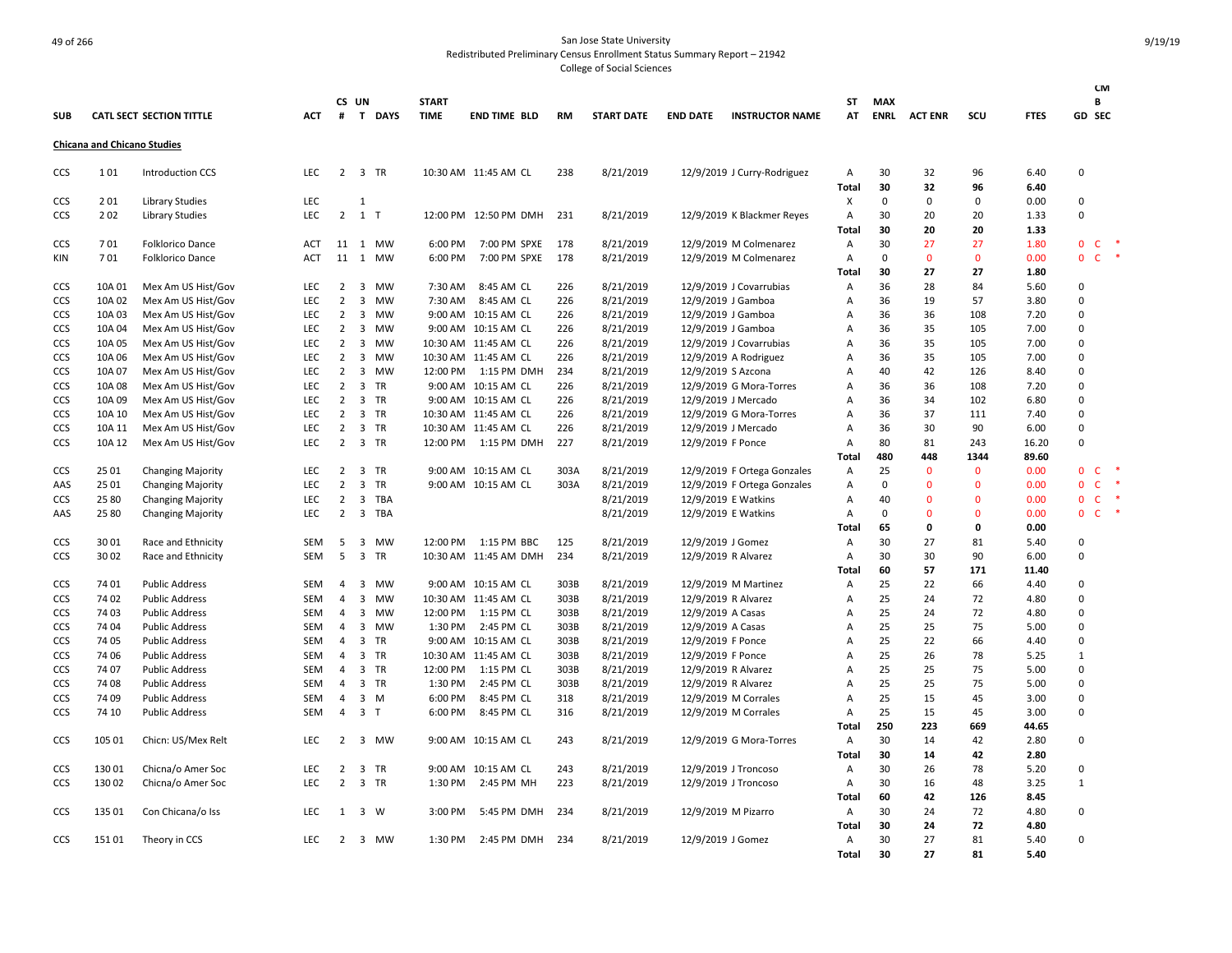|            |        |                                 |            | <b>CS</b>      | UN             |             | <b>START</b> |                      |           |                   |                    |                                          | <b>ST</b>      | <b>MAX</b>   |                |          |             |                | <b>CM</b><br>B |
|------------|--------|---------------------------------|------------|----------------|----------------|-------------|--------------|----------------------|-----------|-------------------|--------------------|------------------------------------------|----------------|--------------|----------------|----------|-------------|----------------|----------------|
| <b>SUB</b> |        | <b>CATL SECT SECTION TITTLE</b> | <b>ACT</b> | #              | т              | <b>DAYS</b> | <b>TIME</b>  | <b>END TIME BLD</b>  | <b>RM</b> | <b>START DATE</b> | <b>END DATE</b>    | <b>INSTRUCTOR NAME</b>                   | AT             | <b>ENRL</b>  | <b>ACT ENR</b> | scu      | <b>FTES</b> |                | GD SEC         |
| CCS        | 16001  | Gender and Sexuality            | LEC        | $\overline{2}$ | 3              | <b>TR</b>   |              | 10:30 AM 11:45 AM SH | 335       | 8/21/2019         |                    | 12/9/2019 M Burciaga                     | A              | 30           | 31             | 93       | 6.20        | 0              |                |
| <b>CCS</b> | 16002  | Gender and Sexuality            | LEC        |                | 3              |             |              |                      |           |                   |                    |                                          | X              | $\Omega$     | 0              | 0        | 0.00        | 0              |                |
| <b>CCS</b> | 16080  | Gender and Sexuality            | LEC        | $\overline{2}$ | 3              | TBA         |              |                      |           | 8/21/2019         |                    | 12/9/2019 R Alvarez                      | A              | 30           | 29             | 87       | 5.80        | 0              |                |
|            |        |                                 |            |                |                |             |              |                      |           |                   |                    |                                          | Total          | 60           | 60             | 180      | 12.00       |                |                |
| CCS        | 17001  | Hollywoods Latino               | LEC        | $\overline{2}$ | 3              | M           | 3:00 PM      | 5:45 PM CL           | 238       | 8/21/2019         | 12/9/2019 M Cruz   |                                          | $\overline{A}$ | 30           | 29             | 87       | 5.80        | 0              |                |
|            |        |                                 |            |                |                |             |              |                      |           |                   |                    |                                          | Total          | 30           | 29             | 87       | 5.80        |                |                |
| CCS        | 18001  | <b>Indiv Studies</b>            | <b>SUP</b> | 36             | 4              | <b>TBA</b>  |              |                      |           | 8/21/2019         | 12/9/2019 J Gomez  |                                          | A              | 0            | 0              | $\Omega$ | 0.00        | $\mathbf 0$    |                |
| CCS        | 18002  | <b>Indiv Studies</b>            | SUP        | 36             | 3              | <b>TBA</b>  |              |                      |           | 8/21/2019         | 12/9/2019 J Gomez  |                                          | $\overline{A}$ | 36           | 0              | 0        | 0.00        | 0              |                |
| <b>CCS</b> | 18003  | <b>Indiv Studies</b>            | <b>SUP</b> | 36             | 1              | <b>MWF</b>  | 6:00 PM      | 8:00 PM              |           | 8/21/2019         |                    | 12/9/2019 M Colmenarez                   | A              | 36           | 12             | 0        | 0.80        | 0              |                |
|            |        |                                 |            |                |                |             |              |                      |           |                   |                    |                                          | Total          | 72           | 12             | 0        | 0.80        |                |                |
| CCS        | 200 01 | Ideology & Ch Exp               | SEM        | -5             | 3              | M           | 6:00 PM      | 8:45 PM CL           | 308       | 8/21/2019         |                    | 12/9/2019 S Azcona                       | A              | 15           | 12             | 36       | 2.95        | 11             |                |
|            |        |                                 |            |                |                |             |              |                      |           |                   |                    |                                          | <b>Total</b>   | 15           | 12             | 36       | 2.95        |                |                |
| <b>CCS</b> | 205 01 | Chicana/o History               | SEM        | .5             | 3 <sub>1</sub> |             | 6:00 PM      | 8:45 PM DMH          | 354       | 8/21/2019         |                    | 12/9/2019 G Mora-Torres                  | A              | 15           | 8              | 24       | 2.00        | 8              |                |
|            |        |                                 |            |                |                |             |              |                      |           |                   |                    |                                          | Total          | 15           | 8              | 24       | 2.00        |                |                |
| <b>CCS</b> | 21001  | Foundatns in Ch St              | <b>SEM</b> | 5              | 3S             |             | 10:30 AM     | 3:00 PM CL           | 238       | 8/21/2019         |                    | 12/9/2019 J Curry-Rodriguez              | A              | 15           | 10             | 30       | 2.50        | 10             |                |
|            |        |                                 |            |                |                |             |              |                      |           |                   |                    |                                          | <b>Total</b>   | 15           | 10             | 30       | 2.50        |                |                |
| <b>CCS</b> | 230 01 | <b>Policy Analysis</b>          | <b>SEM</b> | -5             | 3 R            |             | 6:00 PM      | 8:45 PM DMH          | 359       | 8/21/2019         |                    | 12/9/2019 J Troncoso                     | $\overline{A}$ | 15           | 10             | 30       | 2.50        | 10             |                |
|            |        |                                 |            |                |                |             |              |                      |           |                   |                    |                                          | <b>Total</b>   | 15           | 10             | 30       | 2.50        |                |                |
| <b>CCS</b> | 240 01 | Applied CS Seminar              | <b>SEM</b> | -5             | 3              | <b>W</b>    | 6:00 PM      | 8:45 PM CL           | 306       | 8/21/2019         |                    | 12/9/2019 M Barrera                      | $\overline{A}$ | 15           | 12             | 36       | 3.00        | 12             |                |
|            |        |                                 |            |                |                |             |              |                      |           |                   |                    |                                          | Total          | 15           | 12             | 36       | 3.00        |                |                |
| CCS        | 298 01 | <b>Special Studies</b>          | <b>SUP</b> | 25             | 6              | <b>TBA</b>  |              |                      |           | 8/21/2019         | 12/9/2019 S Azcona |                                          | A              | $\Omega$     | 0              | 0        | 0.00        | 0              |                |
| CCS        | 298 02 | <b>Special Studies</b>          | SUP        | 25             | 3              | TBA         |              |                      |           | 8/21/2019         |                    | 12/9/2019 S Azcona                       | A              | 25           | 7              | $\Omega$ | 1.75        | $\overline{7}$ |                |
|            |        |                                 |            |                |                |             |              |                      |           |                   |                    |                                          | Total          | 25           | 7              | 0        | 1.75        |                |                |
| <b>CCS</b> | 299 01 | <b>MA Thesis</b>                | <b>SUP</b> | 25             | 6              | <b>TBA</b>  |              |                      |           | 8/21/2019         | 12/9/2019 S Azcona |                                          | A              | <sup>0</sup> | $\Omega$       | 0        | 0.00        | $\mathbf 0$    |                |
| <b>CCS</b> | 299 02 | <b>MA Thesis</b>                | <b>SUP</b> | 25             | 3              | <b>TBA</b>  |              |                      |           | 8/21/2019         | 12/9/2019 S Azcona |                                          | A              | 25           | 0              | 0        | 0.00        | 0              |                |
|            |        |                                 |            |                |                |             |              |                      |           |                   |                    |                                          | Total          | 25           | 0              | 0        | 0.00        |                |                |
|            |        |                                 |            |                |                |             |              |                      |           |                   |                    | <b>Chicana and Chicano Studies Total</b> |                | 1382         | 1074           | 3071     | 209.93      |                |                |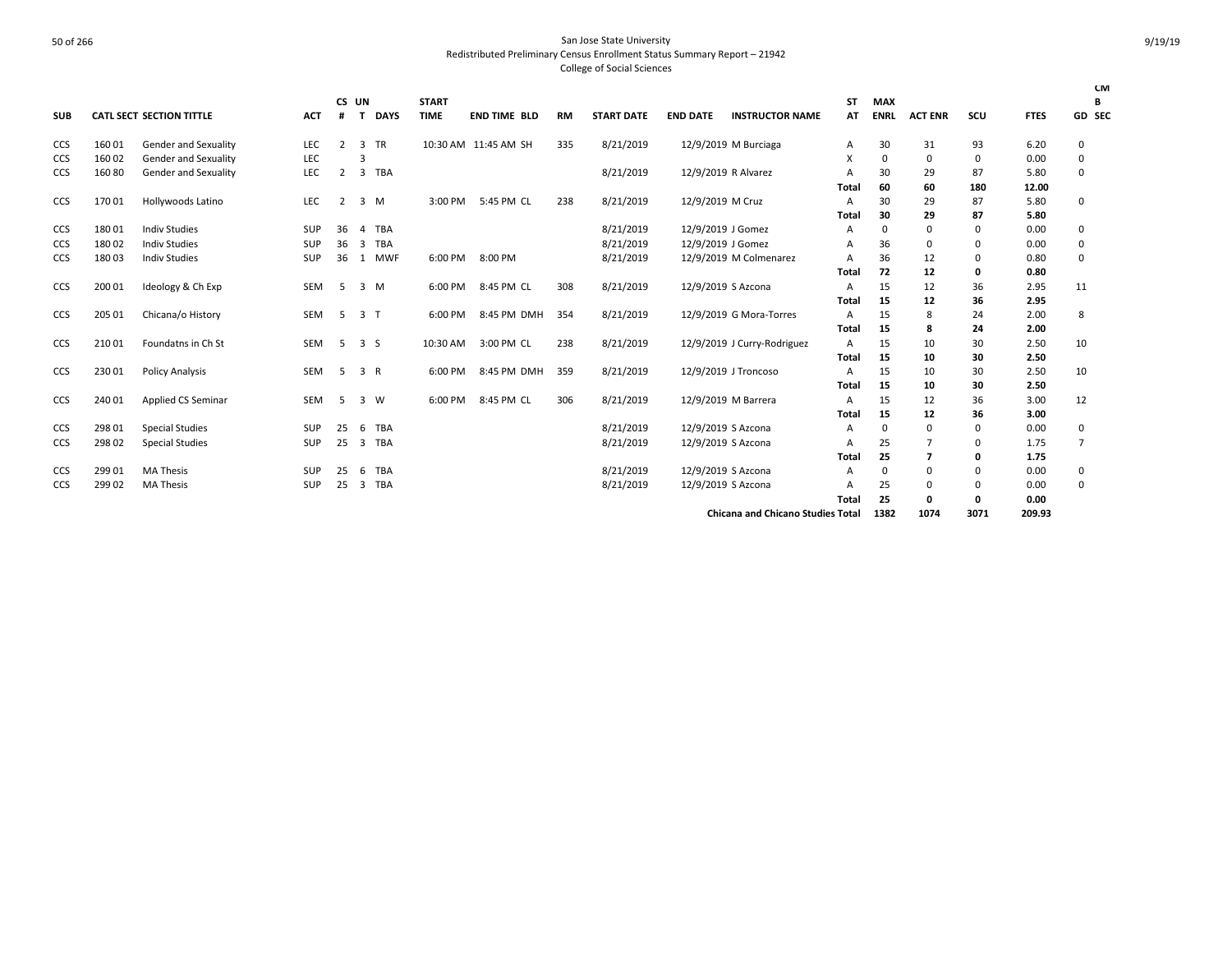| SUB  |                              | <b>CATL SECT SECTION TITTLE</b> | ACT        | #              | CS UN<br>T              | <b>DAYS</b> | <b>START</b><br><b>TIME</b> | <b>END TIME BLD</b>   | <b>RM</b> | <b>START DATE</b> | <b>END DATE</b>   | <b>INSTRUCTOR NAME</b>    | ST<br>AT       | <b>MAX</b><br><b>ENRL</b> | <b>ACT ENR</b> | scu | <b>FTES</b> | <b>CM</b><br>В<br>GD SEC |
|------|------------------------------|---------------------------------|------------|----------------|-------------------------|-------------|-----------------------------|-----------------------|-----------|-------------------|-------------------|---------------------------|----------------|---------------------------|----------------|-----|-------------|--------------------------|
|      | <b>Communication Studies</b> |                                 |            |                |                         |             |                             |                       |           |                   |                   |                           |                |                           |                |     |             |                          |
| COMM | 10 01                        | Comm and Relations              | <b>LEC</b> | 1              | 3                       | MW          |                             | 9:00 AM 10:15 AM CL   | 318       | 8/21/2019         | 12/9/2019 K Raiff |                           | A              | 25                        | 24             | 72  | 4.80        | $\Omega$                 |
| COMM | 10 02                        | Comm and Relations              | LEC        | $\mathbf{1}$   | $\overline{3}$          | TBA         |                             |                       |           | 8/21/2019         | 12/9/2019         |                           | A              | 27                        | 28             | 84  | 5.60        | 0                        |
| COMM | 10 99                        | <b>Comm and Relations</b>       | <b>LEC</b> | 1              | 3                       | TBA         |                             |                       |           | 8/21/2019         | 12/9/2019 D Pozzi |                           | A              | 27                        | 26             | 78  | 5.20        | $\Omega$                 |
|      |                              |                                 |            |                |                         |             |                             |                       |           |                   |                   |                           | Total          | 79                        | 78             | 234 | 15.60       |                          |
| COMM | 20 01                        | <b>Public Speaking</b>          | LEC        | 4              | $\overline{\mathbf{3}}$ | MW          | 7:30 AM                     | 8:45 AM CL            | 318       | 8/21/2019         | 12/9/2019 K Yee   |                           | Α              | 25                        | 25             | 75  | 5.00        | $\Omega$                 |
| COMM | 20 02                        | <b>Public Speaking</b>          | LEC        | 4              | 3                       | <b>MW</b>   | 7:30 AM                     | 8:45 AM HGH           | 225       | 8/21/2019         | 12/9/2019 Z Hasan |                           | Α              | 27                        | 26             | 78  | 5.20        | $\Omega$                 |
| COMM | 20 03                        | <b>Public Speaking</b>          | LEC        | 4              | $\overline{\mathbf{3}}$ | TR          | 7:30 AM                     | 8:45 AM HGH           | 225       | 8/21/2019         | 12/9/2019 L Walsh |                           | A              | 27                        | 25             | 75  | 5.00        | 0                        |
| COMM | 2004                         | <b>Public Speaking</b>          | <b>LEC</b> | 4              | $\overline{\mathbf{3}}$ | TBA         |                             |                       |           | 8/21/2019         | 12/9/2019         |                           | A              | 27                        | 26             | 78  | 5.20        | $\Omega$                 |
| COMM | 20 05                        | <b>Public Speaking</b>          | LEC        | 4              | $\overline{\mathbf{3}}$ | <b>TBA</b>  |                             |                       |           | 8/21/2019         | 12/9/2019         |                           | A              | 27                        | 26             | 78  | 5.20        | 0                        |
| COMM | 20 06                        | <b>Public Speaking</b>          | LEC        | 4              | 3                       | <b>TBA</b>  |                             |                       |           | 8/21/2019         | 12/9/2019         |                           | A              | 27                        | 28             | 84  | 5.60        | $\Omega$                 |
| COMM | 20 07                        | <b>Public Speaking</b>          | LEC        | 4              | 3                       | TBA         |                             |                       |           | 8/21/2019         | 12/9/2019         |                           | A              | 27                        | 27             | 81  | 5.40        | 0                        |
| COMM | 20 08                        | <b>Public Speaking</b>          | LEC        | 4              | $\overline{\mathbf{3}}$ | <b>TBA</b>  |                             |                       |           | 8/21/2019         | 12/9/2019         |                           | A              | 27                        | 26             | 78  | 5.20        | 0                        |
| COMM | 20 09                        | <b>Public Speaking</b>          | LEC        | 4              | $\overline{\mathbf{3}}$ | MW          | 12:00 PM                    | 1:15 PM BBC           | 223       | 8/21/2019         | 12/9/2019 A Buxi  |                           | A              | 27                        | 27             | 81  | 5.40        | $\Omega$                 |
| COMM | 20 10                        | <b>Public Speaking</b>          | LEC        | 4              | 3                       | R           | 6:00 PM                     | 8:45 PM HGH           | 219       | 8/21/2019         |                   | 12/9/2019 A Kuczera       | A              | 27                        | 22             | 66  | 4.40        | $\Omega$                 |
| COMM | 20 11                        | <b>Public Speaking</b>          | LEC        | 4              | $\overline{\mathbf{3}}$ | <b>TBA</b>  |                             |                       |           | 8/21/2019         | 12/9/2019         |                           | Α              | 27                        | 26             | 78  | 5.20        | $\Omega$                 |
| COMM | 20 12                        | <b>Public Speaking</b>          | LEC        | 4              | $\overline{\mathbf{3}}$ | TBA         |                             |                       |           | 8/21/2019         | 12/9/2019         |                           | A              | 27                        | 28             | 84  | 5.60        | $\Omega$                 |
| COMM | 20 13                        | <b>Public Speaking</b>          | LEC        | 4              | $\overline{\mathbf{3}}$ | <b>TBA</b>  |                             |                       |           | 8/21/2019         | 12/9/2019         |                           | $\overline{A}$ | 27                        | 27             | 81  | 5.40        | $\Omega$                 |
| COMM | 20 14                        | <b>Public Speaking</b>          | LEC        | 4              | 3                       | TBA         |                             |                       |           | 8/21/2019         | 12/9/2019         |                           | A              | 26                        | 26             | 78  | 5.20        | $\Omega$                 |
| COMM | 20 15                        | <b>Public Speaking</b>          | LEC        | 4              | $\overline{\mathbf{3}}$ | <b>TBA</b>  |                             |                       |           | 8/21/2019         | 12/9/2019         |                           | A              | 26                        | 27             | 81  | 5.40        | $\Omega$                 |
| COMM | 20 16                        | <b>Public Speaking</b>          | LEC        | 4              | $\overline{\mathbf{3}}$ | <b>TBA</b>  |                             |                       |           | 8/21/2019         | 12/9/2019         |                           | A              | 26                        | 24             | 72  | 4.80        | $\Omega$                 |
| COMM | 20 17                        | <b>Public Speaking</b>          | LEC        | 4              | $\overline{\mathbf{3}}$ | <b>TBA</b>  |                             |                       |           | 8/21/2019         | 12/9/2019         |                           | A              | 27                        | 28             | 84  | 5.60        | $\Omega$                 |
| COMM | 20 18                        | <b>Public Speaking</b>          | LEC        | 4              | $\overline{\mathbf{3}}$ | <b>TBA</b>  |                             |                       |           | 8/21/2019         | 12/9/2019         |                           | $\overline{A}$ | 27                        | 27             | 81  | 5.40        | $\Omega$                 |
| COMM | 20 19                        | <b>Public Speaking</b>          | LEC        | 4              | $\overline{3}$          | <b>TBA</b>  |                             |                       |           | 8/21/2019         | 12/9/2019         |                           | A              | 27                        | 27             | 81  | 5.40        | $\Omega$                 |
| COMM | 20 20                        | <b>Public Speaking</b>          | LEC        | 4              | $\overline{\mathbf{3}}$ | TBA         |                             |                       |           | 8/21/2019         | 12/9/2019         |                           | A              | 27                        | 28             | 84  | 5.60        | $\Omega$                 |
| COMM | 20 21                        | <b>Public Speaking</b>          | LEC        | 4              | $\overline{\mathbf{3}}$ | TR          |                             | 10:30 AM 11:45 AM HGH | 223       | 8/21/2019         |                   | 12/9/2019 D Mejia Salinas | Α              | 27                        | 25             | 75  | 5.00        | 0                        |
| COMM | 20 22                        | <b>Public Speaking</b>          | <b>LEC</b> | 4              | 3                       | <b>MW</b>   |                             | 9:00 AM 10:15 AM HGH  | 229       | 8/21/2019         |                   | 12/9/2019   Demarco       | A              | 26                        | 26             | 78  | 5.20        | $\Omega$                 |
| COMM | 20 23                        | <b>Public Speaking</b>          | LEC        | 4              | $\overline{\mathbf{3}}$ | MW          | 4:30 PM                     | 5:45 PM HGH           | 229       | 8/21/2019         |                   | 12/9/2019 S McGaffey      | A              | 26                        | 26             | 78  | 5.20        | $\Omega$                 |
| COMM | 20 24                        | <b>Public Speaking</b>          | LEC        | 4              | 3                       | <b>TBA</b>  |                             |                       |           | 8/21/2019         | 12/9/2019         |                           | A              | 26                        | 26             | 78  | 5.20        | $\Omega$                 |
| COMM | 20 25                        | <b>Public Speaking</b>          | LEC        | 4              | 3                       | TBA         |                             |                       |           | 8/21/2019         | 12/9/2019         |                           | A              | 26                        | 25             | 75  | 5.00        | $\Omega$                 |
| COMM | 20 26                        | <b>Public Speaking</b>          | LEC        | 4              | $\overline{3}$          | TBA         |                             |                       |           | 8/21/2019         | 12/9/2019         |                           | A              | 26                        | 25             | 75  | 5.00        | 0                        |
| COMM | 20 27                        | <b>Public Speaking</b>          | LEC        | 4              | 3                       | <b>TBA</b>  |                             |                       |           | 8/21/2019         | 12/9/2019         |                           | A              | 26                        | 26             | 78  | 5.20        | $\Omega$                 |
| COMM | 20 28                        | <b>Public Speaking</b>          | LEC        | 4              | $\overline{\mathbf{3}}$ | <b>TBA</b>  |                             |                       |           | 8/21/2019         | 12/9/2019         |                           | A              | 26                        | 26             | 78  | 5.20        | 0                        |
| COMM | 20 29                        | <b>Public Speaking</b>          | LEC        | 4              | $\overline{\mathbf{3}}$ | TBA         |                             |                       |           | 8/21/2019         | 12/9/2019         |                           | A              | 26                        | 24             | 72  | 4.80        | $\Omega$                 |
| COMM | 20 30                        | <b>Public Speaking</b>          | LEC        | 4              | 3                       | <b>TR</b>   | 3:00 PM                     | 4:15 PM CL            | 243       | 8/21/2019         | 12/9/2019 L Walsh |                           | A              | 27                        | 27             | 81  | 5.40        | $\Omega$                 |
| COMM | 20 31                        | <b>Public Speaking</b>          | LEC        | 4              | $\overline{3}$          | <b>MW</b>   | 3:00 PM                     | 4:15 PM DMH           | 357       | 8/21/2019         | 12/9/2019 R Mara  |                           | A              | 27                        | 25             | 75  | 5.00        | 0                        |
| COMM | 20 32                        | <b>Public Speaking</b>          | LEC        | 4              | $\overline{\mathbf{3}}$ | <b>MW</b>   | 3:00 PM                     | 4:15 PM HGH           | 225       | 8/21/2019         |                   | 12/9/2019 P Daley- Harms  | Α              | 27                        | 26             | 78  | 5.20        | $\Omega$                 |
| COMM | 20 60                        | <b>Public Speaking</b>          | LEC        | 4              | $\overline{\mathbf{3}}$ | <b>TBA</b>  |                             |                       |           | 8/21/2019         | 12/9/2019         |                           | A              | 27                        | 27             | 81  | 5.40        | 0                        |
| COMM | 20 61                        | <b>Public Speaking</b>          | LEC        | 4              | 3                       | TBA         |                             |                       |           | 8/21/2019         | 12/9/2019         |                           | A              | 27                        | 26             | 78  | 5.20        | $\Omega$                 |
| COMM | 20 62                        | <b>Public Speaking</b>          | LEC        | 4              | 3                       | TBA         |                             |                       |           | 8/21/2019         | 12/9/2019         |                           | A              | 27                        | 25             | 75  | 5.00        | 0                        |
| COMM | 20 63                        | <b>Public Speaking</b>          | LEC        | 4              | $\overline{\mathbf{3}}$ | TBA         |                             |                       |           | 8/21/2019         | 12/9/2019         |                           | Α              | 25                        | 23             | 69  | 4.60        | 0                        |
| COMM | 20 64                        | <b>Public Speaking</b>          | LEC        | 4              | $\overline{\mathbf{3}}$ | TR          |                             | 1:30 PM 2:45 PM CL    | 318       | 8/21/2019         |                   | 12/9/2019 J Capurso       | A              | 25                        | 24             | 72  | 4.80        | $\Omega$                 |
| COMM | 20 65                        | <b>Public Speaking</b>          | LEC        | 4              | $\overline{\mathbf{3}}$ | TR          | 3:00 PM                     | 4:15 PM CL            | 318       | 8/21/2019         |                   | 12/9/2019 J Capurso       | A              | 25                        | 24             | 72  | 4.80        | 0                        |
| COMM | 20 66                        | <b>Public Speaking</b>          | LEC        | 4              | 3                       | <b>MW</b>   |                             | 10:30 AM 11:45 AM CL  | 318       | 8/21/2019         | 12/9/2019 K Raiff |                           | Α              | 25                        | 25             | 75  | 5.00        | $\Omega$                 |
| COMM | 20 67                        | <b>Public Speaking</b>          | LEC        | 4              | $\overline{\mathbf{3}}$ | MW          | 12:00 PM                    | 1:15 PM CL            | 318       | 8/21/2019         | 12/9/2019 K Raiff |                           | A              | 25                        | 24             | 72  | 4.80        | 0                        |
| COMM | 20 68                        | <b>Public Speaking</b>          | LEC        | 4              | 3                       | <b>MW</b>   | 4:30 PM                     | 5:45 PM CL            | 318       | 8/21/2019         | 12/9/2019 R Mara  |                           | A              | 25                        | 25             | 75  | 5.00        | $\Omega$                 |
| COMM | 20 69                        | <b>Public Speaking</b>          | LEC        | 4              | 3                       | <b>TBA</b>  |                             |                       |           | 8/21/2019         | 12/9/2019         |                           | A              | 25                        | 24             | 72  | 4.80        | $\Omega$                 |
| COMM | 2070                         | <b>Public Speaking</b>          | LEC        | 4              | $\overline{\mathbf{3}}$ | <b>TBA</b>  |                             |                       |           | 8/21/2019         | 12/9/2019         |                           | A              | 25                        | 21             | 63  | 4.20        | $\Omega$                 |
| COMM | 2071                         | <b>Public Speaking</b>          | LEC        | $\overline{4}$ | $\overline{\mathbf{3}}$ | <b>TBA</b>  |                             |                       |           | 8/21/2019         | 12/9/2019         |                           | A              | 26                        | 23             | 69  | 4.60        | 0                        |
| COMM | 2072                         | <b>Public Speaking</b>          | <b>LEC</b> | $\overline{4}$ | $\overline{\mathbf{3}}$ | <b>TR</b>   |                             | 10:30 AM 11:45 AM HGH | 231       | 8/21/2019         | 12/9/2019 J Diaz  |                           | A              | 26                        | 26             | 78  | 5.20        | <sup>0</sup>             |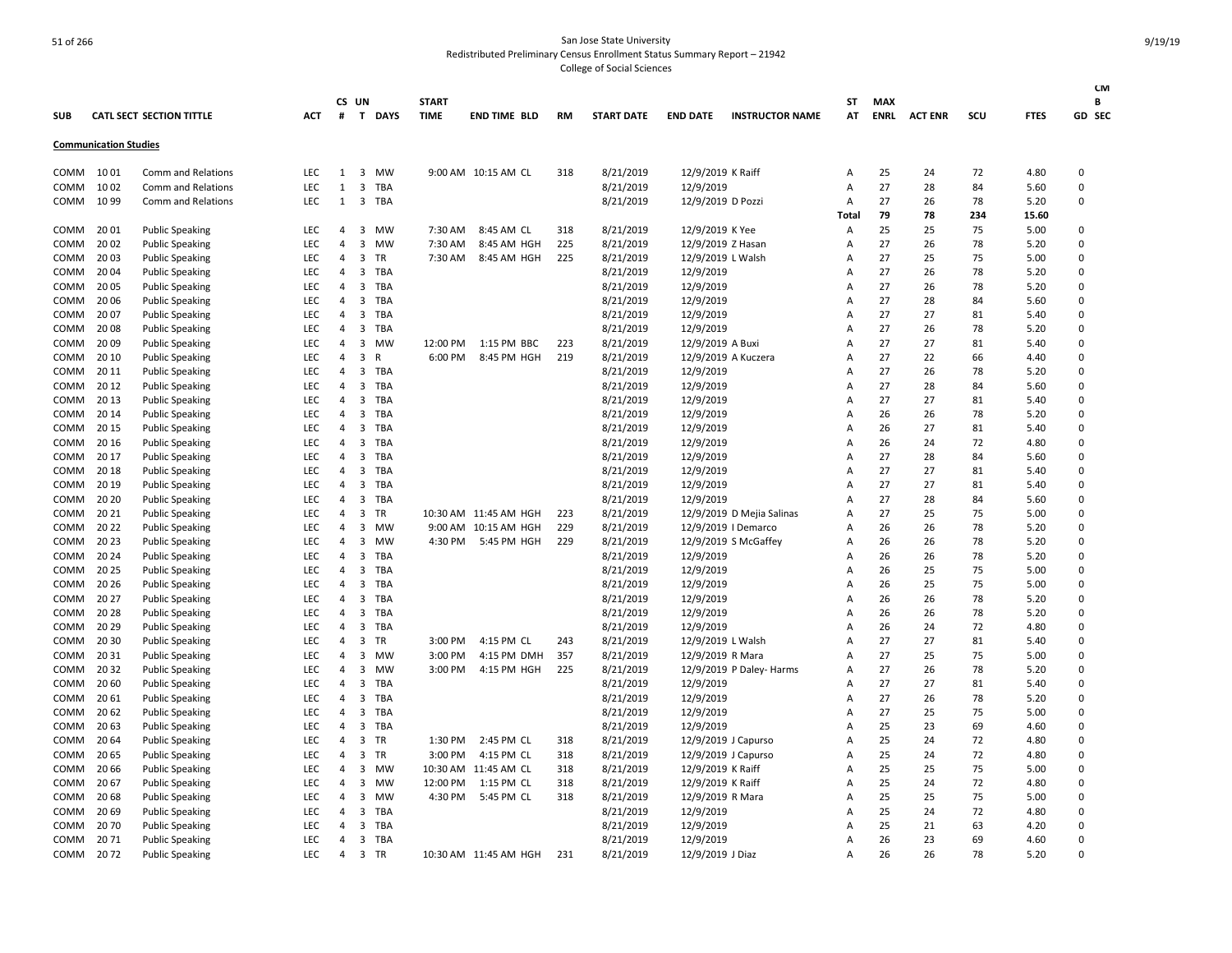|            |        |                                 |            |                | CS UN                   |              | <b>START</b> |                      |           |                   |                     |                           | ST             | <b>MAX</b>  |                |             |             | <b>CM</b><br>В |
|------------|--------|---------------------------------|------------|----------------|-------------------------|--------------|--------------|----------------------|-----------|-------------------|---------------------|---------------------------|----------------|-------------|----------------|-------------|-------------|----------------|
| <b>SUB</b> |        | <b>CATL SECT SECTION TITTLE</b> | ACT        | $\#$           |                         | T DAYS       | <b>TIME</b>  | <b>END TIME BLD</b>  | <b>RM</b> | <b>START DATE</b> | <b>END DATE</b>     | <b>INSTRUCTOR NAME</b>    | AT             | <b>ENRL</b> | <b>ACT ENR</b> | SCU         | <b>FTES</b> | GD SEC         |
| СОММ       | 2073   | <b>Public Speaking</b>          | LEC        | 4              | 3 F                     |              |              | 9:30 AM 12:15 PM HGH | 219       | 8/21/2019         | 12/9/2019 L Bell    |                           | Α              | 26          | 25             | 75          | 5.00        | $\Omega$       |
| COMM       | 2074   | <b>Public Speaking</b>          | <b>LEC</b> | $\overline{4}$ | 3 F                     |              |              | 9:30 AM 12:15 PM HGH | 223       | 8/21/2019         | 12/9/2019 L Wang    |                           | A              | 27          | 27             | 81          | 5.40        | $\Omega$       |
| COMM       | 2075   | <b>Public Speaking</b>          | LEC        | $\overline{4}$ | $\overline{3}$          | $\mathsf{R}$ | 6:00 PM      | 8:45 PM HGH          | 225       | 8/21/2019         |                     | 12/9/2019 T Martinez      | A              | 27          | 26             | 78          | 5.20        | $\Omega$       |
| сомм       | 2076   | <b>Public Speaking</b>          | LEC        | $\overline{4}$ | 3                       | TBA          |              |                      |           | 8/21/2019         | 12/9/2019           |                           | A              | 25          | 26             | 78          | 5.20        | $\Omega$       |
| COMM       | 2077   | <b>Public Speaking</b>          | LEC        | $\overline{4}$ | $\overline{3}$          | <b>TBA</b>   |              |                      |           | 8/21/2019         | 12/9/2019           |                           | A              | 27          | 27             | 81          | 5.40        | $\mathbf 0$    |
|            |        |                                 |            |                |                         |              |              |                      |           |                   |                     |                           | Total          | 1316        | 1281           | 3843        | 256.20      |                |
| COMM       | 20N 01 | Pub Sp Nonn Spks                | LEC        | $\overline{2}$ | 3                       | MW           | 3:00 PM      | 4:15 PM CL           | 318       | 8/21/2019         | 12/9/2019 X Tan     |                           | A              | 25          | 24             | 72          | 4.80        | $\Omega$       |
| сомм       | 20N 60 | Pub Sp Nonn Spks                | <b>LEC</b> | $\overline{2}$ | $\overline{\mathbf{3}}$ | <b>TR</b>    | 7:30 AM      | 8:45 AM HGH          | 223       | 8/21/2019         |                     | 12/9/2019 D Mejia Salinas | A              | 25          | 11             | 33          | 2.20        | $\Omega$       |
| COMM       | 20N 61 | Pub Sp Nonn Spks                | <b>LEC</b> | $\overline{2}$ | 3                       | MW           | 1:30 PM      | 2:45 PM CL           | 318       | 8/21/2019         | 12/9/2019 X Tan     |                           | $\overline{A}$ | 25          | 26             | 78          | 5.20        | $\Omega$       |
|            |        |                                 |            |                |                         |              |              |                      |           |                   |                     |                           | Total          | 75          | 61             | 183         | 12.20       |                |
| COMM       | 21 01  | Performing Culture and Society  | LEC        | $\overline{4}$ | 3                       | MW           | 1:30 PM      | 2:45 PM HGH          | 231       | 8/21/2019         |                     | 12/9/2019 S McGaffey      | Α              | 26          | 26             | 78          | 5.20        | $\Omega$       |
| COMM       | 21 02  | Performing Culture and Society  | LEC        | $\overline{4}$ | 3                       | TR           | 12:00 PM     | 1:15 PM HGH          | 231       | 8/21/2019         |                     | 12/9/2019 D Mejia Salinas | Α              | 26          | 22             | 66          | 4.40        | $\Omega$       |
|            |        |                                 |            |                |                         |              |              |                      |           |                   |                     |                           | Total          | 52          | 48             | 144         | 9.60        |                |
| COMM       | 40 01  | Argmnt/Advocacy                 | <b>SEM</b> | $\overline{4}$ | $\overline{\mathbf{3}}$ | <b>TBA</b>   |              |                      |           | 8/21/2019         | 12/9/2019           |                           | $\overline{A}$ | 25          | 20             | 60          | 4.00        | $\Omega$       |
| СОММ       | 40 02  | Argmnt/Advocacy                 | SEM        | $\overline{4}$ | $\overline{\mathbf{3}}$ | <b>TBA</b>   |              |                      |           | 8/21/2019         | 12/9/2019           |                           | A              | 25          | 25             | 75          | 5.00        | $\Omega$       |
| сомм       | 40 03  | Argmnt/Advocacy                 | SEM        |                | 3                       |              |              |                      |           |                   |                     |                           | x              | $\mathbf 0$ | $\mathbf 0$    | $\mathbf 0$ | 0.00        | $\Omega$       |
| COMM       | 40 04  | Argmnt/Advocacy                 | SEM        | $\overline{4}$ | 3                       | W            | 6:00 PM      | 8:45 PM HGH          | 223       | 8/21/2019         | 12/9/2019 K Johnson |                           | A              | 27          | 27             | 81          | 5.40        | $\Omega$       |
| СОММ       | 40 05  | Argmnt/Advocacy                 | SEM        | 4              | $\overline{\mathbf{3}}$ | MW           | 4:30 PM      | 5:45 PM DMH          | 358       | 8/21/2019         | 12/9/2019 K Johnson |                           | A              | 27          | 27             | 81          | 5.40        | $\Omega$       |
| сомм       | 40 60  | Argmnt/Advocacy                 | <b>SEM</b> | $\overline{4}$ | 3                       | <b>MW</b>    | 12:00 PM     | 1:15 PM HGH          | 223       | 8/21/2019         | 12/9/2019 E Harris  |                           | A              | 27          | 26             | 78          | 5.20        | $\Omega$       |
| СОММ       | 40 61  | Argmnt/Advocacy                 | <b>SEM</b> | 4              | 3                       | MW           | 1:30 PM      | 2:45 PM BBC          | 223       | 8/21/2019         | 12/9/2019 A Buxi    |                           | A              | 27          | 26             | 78          | 5.20        | $\Omega$       |
| COMM       | 40 62  | Argmnt/Advocacy                 | SEM        | 4              | $\overline{\mathbf{3}}$ | MW           | 9:00 AM      | 10:15 AM HGH         | 231       | 8/21/2019         | 12/9/2019 M Sunseri |                           | A              | 26          | 24             | 72          | 4.80        | $\Omega$       |
| COMM       | 40 63  | Argmnt/Advocacy                 | <b>SEM</b> | $\overline{4}$ | 3                       | <b>TR</b>    | 1:30 PM      | 2:45 PM BBC          | 223       | 8/21/2019         | 12/9/2019 K Yee     |                           | A              | 27          | 23             | 69          | 4.60        | $\Omega$       |
|            |        |                                 |            |                |                         |              |              |                      |           |                   |                     |                           | Total          | 211         | 198            | 594         | 39.60       |                |
| COMM       | 41 01  | <b>Crit Dec Making</b>          | SEM        | 4              |                         | 3 W          | 6:00 PM      | 8:45 PM HGH          | 219       | 8/21/2019         |                     | 12/9/2019 P Daley- Harms  | A              | 25          | 22             | 66          | 4.40        | $\Omega$       |
| COMM       | 41 60  | <b>Crit Dec Making</b>          | <b>SEM</b> | 4              | $\overline{3}$          | -F           | 9:30 AM      | 12:15 PM HGH         | 225       | 8/21/2019         |                     | 12/9/2019 M McKnight      | $\overline{A}$ | 25          | 24             | 72          | 4.80        | $\Omega$       |
| СОММ       | 41 61  | <b>Crit Dec Making</b>          | SEM        | $\overline{4}$ | $\overline{\mathbf{3}}$ | $\top$       | 6:00 PM      | 8:45 PM HGH          | 219       | 8/21/2019         | 12/9/2019 C Burks   |                           | A              | 25          | 25             | 75          | 5.00        | $\Omega$       |
| COMM       | 4180   | <b>Crit Dec Making</b>          | <b>SEM</b> | $\overline{4}$ | $\overline{3}$          | TBA          |              |                      |           | 8/21/2019         | 12/9/2019 F Gidney  |                           | $\overline{A}$ | 25          | 26             | 78          | 5.20        | $\Omega$       |
| СОММ       | 4181   | <b>Crit Dec Making</b>          | SEM        | 4              | 3                       | <b>TBA</b>   |              |                      |           | 8/21/2019         |                     | 12/9/2019 K Werking       | A              | 25          | 25             | 75          | 5.00        | $\Omega$       |
| COMM       | 41 99  | <b>Crit Dec Making</b>          | SEM        | 4              | $\overline{3}$          | <b>TBA</b>   |              |                      |           | 8/21/2019         |                     | 12/9/2019 D Mejia Salinas | Α              | 25          | 23             | 69          | 4.60        | $\Omega$       |
|            |        |                                 |            |                |                         |              |              |                      |           |                   |                     |                           | Total          | 150         | 145            | 435         | 29.00       |                |
| COMM       | 45 01  | Media and Culture               | LEC        | $\overline{4}$ | 3                       | <b>TBA</b>   |              |                      |           | 8/21/2019         | 12/9/2019           |                           | A              | 25          | 24             | 72          | 4.80        | $\Omega$       |
| COMM       | 45 02  | Media and Culture               | LEC        | 4              | 3                       | TBA          |              |                      |           | 8/21/2019         | 12/9/2019           |                           | A              | 25          | 24             | 72          | 4.80        | $\Omega$       |
| COMM       | 45 80  | Media and Culture               | LEC        | 4              | $\overline{\mathbf{3}}$ | TBA          |              |                      |           | 8/21/2019         | 12/9/2019 G Firenzi |                           | $\overline{A}$ | 25          | 24             | 72          | 4.80        | $\Omega$       |
|            |        |                                 |            |                |                         |              |              |                      |           |                   |                     |                           | Total          | 75          | 72             | 216         | 14.40       |                |
| COMM       | 74Q 01 | Fund Intrcult Comm              | SEM        | 5              | 3                       | TR           | 12:00 PM     | 1:15 PM BBC          | 223       | 8/21/2019         | 12/9/2019 K Ward    |                           | A              | 21          | 22             | 66          | 4.40        | $\Omega$       |
| COMM       | 74Q 02 | Fund Intrcult Comm              | <b>SEM</b> | 5              | $\overline{\mathbf{3}}$ | MW           | 3:00 PM      | 4:15 PM CL           | 303B      | 8/21/2019         | 12/9/2019 E Lee     |                           | Α              | 21          | 20             | 60          | 4.00        | 0              |
|            |        |                                 |            |                |                         |              |              |                      |           |                   |                     |                           | Total          | 42          | 42             | 126         | 8.40        |                |
| COMM       | 8001   | <b>Communication Workshop</b>   | ACT        | 12 1           |                         | TBA          |              |                      |           | 8/21/2019         | 12/9/2019 R Cnudde  |                           | A              | 45          | 45             | 45          | 3.00        | 0              |
| COMM       | 80 02  | <b>Communication Workshop</b>   | ACT        | 12             | 1                       | TBA          |              |                      |           | 8/21/2019         | 12/9/2019 R Cnudde  |                           | $\overline{A}$ | 45          | 45             | 45          | 3.00        | $\Omega$       |
| COMM       | 8003   | <b>Communication Workshop</b>   | <b>ACT</b> | 12             | 1                       | TBA          |              |                      |           | 8/21/2019         |                     | 12/9/2019 S McGaffey      | A              | 45          | 45             | 45          | 3.00        | $\mathbf 0$    |
| СОММ       | 80 04  | <b>Communication Workshop</b>   | <b>ACT</b> | 12 1           |                         | TBA          |              |                      |           | 8/21/2019         |                     | 12/9/2019 S McGaffey      | $\overline{A}$ | 45          | 44             | 44          | 2.93        | $\mathbf 0$    |
| СОММ       | 80 05  | <b>Communication Workshop</b>   | ACT        | 12             | 1                       | TBA          |              |                      |           | 8/21/2019         |                     | 12/9/2019 S McGaffey      | $\overline{A}$ | 45          | 44             | 44          | 2.93        | $\Omega$       |
| COMM       | 80 06  | <b>Communication Workshop</b>   | ACT        | 12             | 1                       | TBA          |              |                      |           | 8/21/2019         |                     | 12/9/2019 A Mathews       | A              | 45          | 42             | 42          | 2.80        | $\Omega$       |
| COMM       | 80 07  | <b>Communication Workshop</b>   | ACT        | 12 1           |                         | TBA          |              |                      |           | 8/21/2019         |                     | 12/9/2019 A Mathews       | A              | 45          | 40             | 40          | 2.68        | 1              |
|            |        |                                 |            |                |                         |              |              |                      |           |                   |                     |                           | Total          | 315         | 305            | 305         | 20.35       |                |
| COMM       | 91A01  | Foren Act Debate                | SUP        |                |                         | 36 1 TBA     |              |                      |           | 8/21/2019         | 12/9/2019 T Lim     |                           | Α              | 45          | 44             | 0           | 2.93        | $\Omega$       |
|            |        |                                 |            |                |                         |              |              |                      |           |                   |                     |                           | Total          | 45          | 44             | 0           | 2.93        |                |
| сомм       | 91J 01 | <b>Judge Training</b>           | ACT        | 12 1           |                         | TBA          |              |                      |           | 8/21/2019         | 12/9/2019 S Laczko  |                           | $\overline{A}$ | 45          | 43             | 43          | 2.87        | $\Omega$       |
| COMM       | 91J 02 | <b>Judge Training</b>           | ACT        |                |                         | 12 1 TBA     |              |                      |           | 8/21/2019         | 12/9/2019 S Laczko  |                           | $\overline{A}$ | 45          | 41             | 41          | 2.73        | 0              |
|            |        |                                 |            |                |                         |              |              |                      |           |                   |                     |                           | Total          | 90          | 84             | 84          | 5.60        |                |
|            |        | COMM 100W 01 Writing Workshop   | <b>SEM</b> | $\overline{4}$ |                         | 3 TBA        |              |                      |           | 8/21/2019         | 12/9/2019           |                           | Α              | 25          | 25             | 75          | 5.00        | $\Omega$       |
|            |        |                                 |            |                |                         |              |              |                      |           |                   |                     |                           |                |             |                |             |             |                |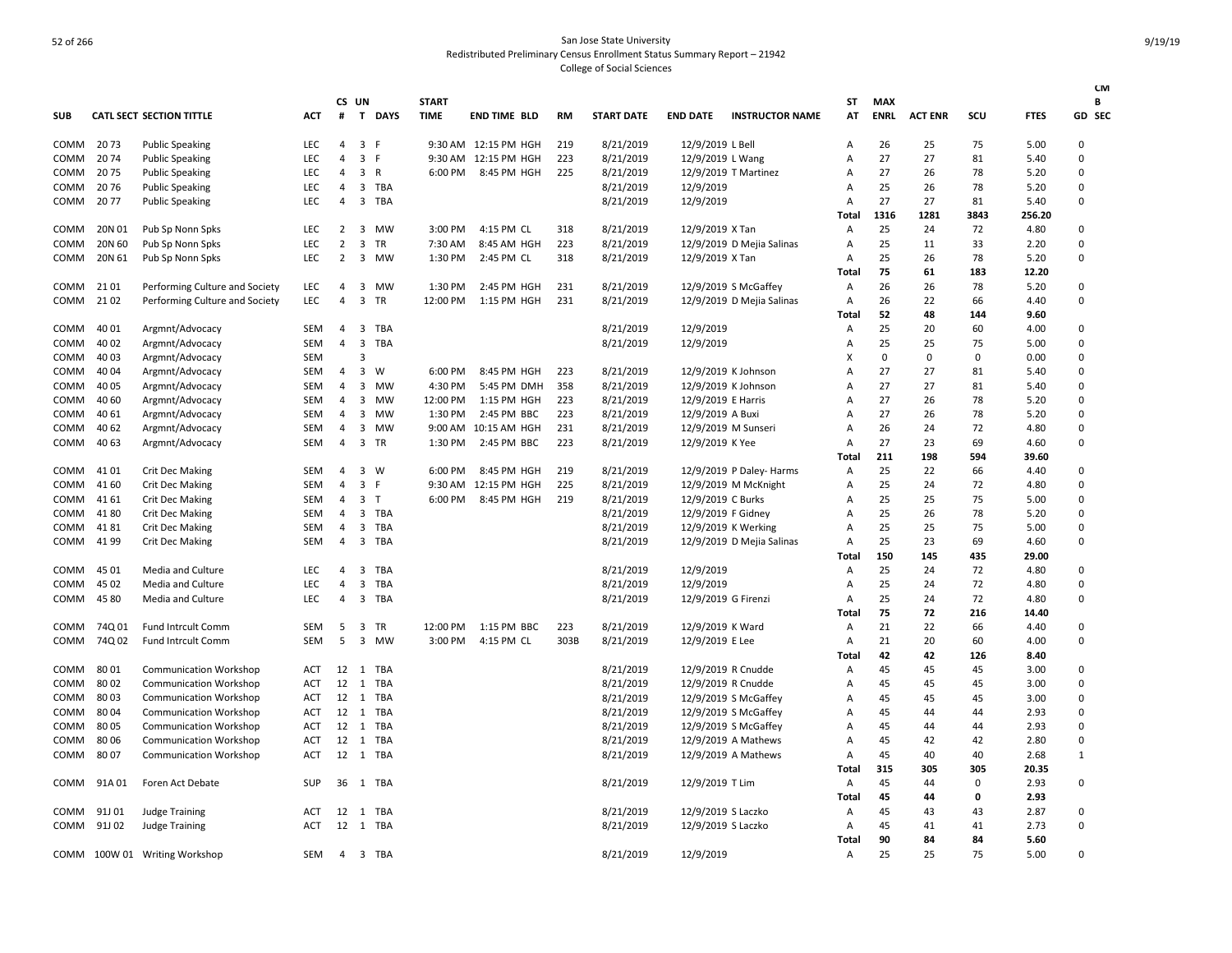| <b>SUB</b>  |              | <b>CATL SECT SECTION TITTLE</b> | <b>ACT</b> | #              | CS UN<br>$\mathsf{T}$   | <b>DAYS</b> | <b>START</b><br><b>TIME</b> | <b>END TIME BLD</b>   | <b>RM</b> | <b>START DATE</b> | <b>END DATE</b>     | <b>INSTRUCTOR NAME</b> | ST<br>AT | MAX<br><b>ENRL</b> | <b>ACT ENR</b> | SCU      | <b>FTES</b> | <b>CM</b><br>В<br>GD SEC |
|-------------|--------------|---------------------------------|------------|----------------|-------------------------|-------------|-----------------------------|-----------------------|-----------|-------------------|---------------------|------------------------|----------|--------------------|----------------|----------|-------------|--------------------------|
| COMM        |              | 100W 02 Writing Workshop        | SEM        | $\overline{a}$ | 3                       | TBA         |                             |                       |           | 8/21/2019         | 12/9/2019           |                        | A        | 25                 | 23             | 69       | 4.60        | 0                        |
| <b>COMM</b> |              | 100W 03 Writing Workshop        | SEM        | 4              | 3                       | TBA         |                             |                       |           | 8/21/2019         | 12/9/2019           |                        | Α        | 25                 | 26             | 78       | 5.20        | 0                        |
| COMM        |              | 100W 04 Writing Workshop        | SEM        | 4              | $\overline{\mathbf{3}}$ | TBA         |                             |                       |           | 8/21/2019         | 12/9/2019           |                        | A        | 25                 | 24             | 72       | 4.80        | 0                        |
| COMM        |              | 100W 05 Writing Workshop        | SEM        | 4              | 3                       | TBA         |                             |                       |           | 8/21/2019         | 12/9/2019           |                        | Α        | 25                 | 25             | 75       | 5.00        | $\Omega$                 |
| COMM        |              | 100W 06 Writing Workshop        | SEM        | $\overline{4}$ | $\overline{\mathbf{3}}$ | <b>TBA</b>  |                             |                       |           | 8/21/2019         | 12/9/2019           |                        | A        | 25                 | 25             | 75       | 5.00        | 0                        |
| COMM        |              | 100W 07 Writing Workshop        | SEM        | 4              | 3                       | TBA         |                             |                       |           | 8/21/2019         | 12/9/2019           |                        | A        | 25                 | 30             | 90       | 6.00        | $\Omega$                 |
| COMM        | 100W 08      | <b>Writing Workshop</b>         | SEM        | 4              | $\overline{\mathbf{3}}$ | <b>TBA</b>  |                             |                       |           | 8/21/2019         | 12/9/2019           |                        | A        | 25                 | 26             | 78       | 5.20        | 0                        |
| COMM        |              | 100W 09 Writing Workshop        | SEM        | 4              | 3                       | <b>MW</b>   | 4:30 PM                     | 5:45 PM HGH           | 225       | 8/21/2019         | 12/9/2019 M Peck    |                        | A        | 25                 | 25             | 75       | 5.00        | $\mathbf 0$              |
| COMM        |              | 100W 10 Writing Workshop        | SEM        | $\overline{4}$ | 3                       | <b>TBA</b>  |                             |                       |           | 8/21/2019         | 12/9/2019           |                        | A        | 25                 | 26             | 78       | 5.20        | 0                        |
| COMM        |              | 100W 11 Writing Workshop        | SEM        | 4              | $\overline{\mathbf{3}}$ | TBA         |                             |                       |           | 8/21/2019         | 12/9/2019           |                        | A        | 25                 | 26             | 78       | 5.20        | 0                        |
| COMM        |              | 100W 12 Writing Workshop        | <b>SEM</b> | $\overline{4}$ | 3                       | <b>TBA</b>  |                             |                       |           | 8/21/2019         | 12/9/2019           |                        | A        | 25                 | 24             | 72       | 4.80        | $\Omega$                 |
| COMM        |              | 100W 13 Writing Workshop        | SEM        | 4              | 3                       | TBA         |                             |                       |           | 8/21/2019         | 12/9/2019           |                        | A        | 25                 | 24             | 72       | 4.80        | 0                        |
| COMM        |              | 100W 14 Writing Workshop        | SEM        | $\overline{4}$ | $\overline{3}$          | TBA         |                             |                       |           | 8/21/2019         | 12/9/2019           |                        | A        | 25                 | 25             | 75       | 5.00        | 0                        |
| COMM        |              | 100W 15 Writing Workshop        | SEM        | 4              | 3                       | TBA         |                             |                       |           | 8/21/2019         | 12/9/2019           |                        | A        | 25                 | 26             | 78       | 5.20        | $\mathbf 0$              |
| COMM        |              | 100W 16 Writing Workshop        | SEM        | 4              | 3                       | TBA         |                             |                       |           | 8/21/2019         | 12/9/2019           |                        | Α        | 25                 | 25             | 75       | 5.00        | $\Omega$                 |
| COMM        |              | 100W 17 Writing Workshop        | SEM        | 4              | 3                       | TBA         |                             |                       |           | 8/21/2019         | 12/9/2019           |                        | A        | 25                 | 25             | 75       | 5.00        | 0                        |
| COMM        |              | 100W 18 Writing Workshop        | SEM        | 4              | 3                       | <b>MW</b>   |                             | 10:30 AM 11:45 AM HGH | 219       | 8/21/2019         | 12/9/2019 K Yee     |                        | A        | 25                 | 25             | 75       | 5.00        | 0                        |
| COMM        |              | 100W 80 Writing Workshop        | SEM        | 4              | $\overline{\mathbf{3}}$ | TBA         |                             |                       |           | 8/21/2019         |                     | 12/9/2019 B Brockmann  | A        | 25                 | 25             | 75       | 5.00        | 0                        |
| COMM        |              | 100W 81 Writing Workshop        | SEM        | $\overline{4}$ | 3                       | <b>TBA</b>  |                             |                       |           | 8/21/2019         | 12/9/2019 M Sunseri |                        | A        | 25                 | 26             | 78       | 5.20        | 0                        |
| COMM        |              | 100W 82 Writing Workshop        | SEM        | 4              | $\overline{\mathbf{3}}$ | TBA         |                             |                       |           | 8/21/2019         | 12/9/2019 M Sunseri |                        | Α        | 25                 | 24             | 72       | 4.80        | 0                        |
| COMM        |              | 100W 83 Writing Workshop        | SEM        | 4              | $\overline{\mathbf{3}}$ | <b>TBA</b>  |                             |                       |           | 8/21/2019         | 12/9/2019 M Sunseri |                        | Α        | 25                 | 25             | 75       | 5.00        | 0                        |
|             |              |                                 |            |                |                         |             |                             |                       |           |                   |                     |                        | Total    | 550                | 555            | 1665     | 111.00      |                          |
| COMM        | 101C 01      | Junior Seminar                  | LEC        | 3              | $\overline{4}$          | <b>TBA</b>  |                             |                       |           | 8/21/2019         | 12/9/2019           |                        | Α        | 25                 | 28             | 112      | 7.47        | 0                        |
| COMM        | 101C 02      | Junior Seminar                  | <b>LEC</b> | 3              | 4                       | TBA         |                             |                       |           | 8/21/2019         | 12/9/2019           |                        | Α        | 25                 | 26             | 104      | 6.93        | 0                        |
| COMM        | 101C03       | Junior Seminar                  | LEC        |                | 4                       |             |                             |                       |           |                   |                     |                        | X        | 0                  | $\mathbf 0$    | 0        | 0.00        | 0                        |
| COMM        | 101C04       | Junior Seminar                  | LEC        | 3              | 4                       | TBA         |                             |                       |           | 8/21/2019         | 12/9/2019           |                        | A        | 25                 | 25             | 100      | 6.67        | $\mathbf 0$              |
| COMM        | 101C 05      | Junior Seminar                  | <b>LEC</b> | 3              | $\overline{4}$          | <b>TBA</b>  |                             |                       |           | 8/21/2019         | 12/9/2019           |                        | A        | 25                 | 24             | 96       | 6.40        | 0                        |
| COMM        | 101C07       | Junior Seminar                  | <b>LEC</b> | 3              | 4                       | TBA         |                             |                       |           | 8/21/2019         |                     | 12/9/2019 K Williams   | A        | 25                 | 25             | 100      | 6.67        | $\mathbf 0$              |
| COMM        | 101C 80      | Junior Seminar                  | <b>LEC</b> | 3              | $\overline{4}$          | TBA         |                             |                       |           | 8/21/2019         | 12/9/2019 M Byrd    |                        | A        | 25                 | 26             | 104      | 6.93        | 0                        |
| COMM        | 101C 81      | Junior Seminar                  | LEC        | 3              | 4                       | TBA         |                             |                       |           | 8/21/2019         | 12/9/2019 M Byrd    |                        | A        | 25                 | 28             | 112      | 7.47        | $\mathbf 0$              |
| COMM        | 101C 82      | Junior Seminar                  | <b>LEC</b> | 3              | $\overline{4}$          | TBA         |                             |                       |           | 8/21/2019         |                     | 12/9/2019 J Morrison   | Α        | 25                 | 24             | 96       | 6.40        | 0                        |
| COMM        | 101C 83      | Junior Seminar                  | <b>LEC</b> | 3              | $\overline{4}$          | TBA         |                             |                       |           | 8/21/2019         |                     | 12/9/2019 J Morrison   | Α        | 25                 | 25             | 100      | 6.67        | 0                        |
|             |              |                                 |            |                |                         |             |                             |                       |           |                   |                     |                        | Total    | 225                | 231            | 924      | 61.60       |                          |
| COMM        | 105P80       | Comm Self & Soc                 | SEM        | 3              | 4                       | TBA         |                             |                       |           | 8/21/2019         | 12/9/2019 C Perez   |                        | Α        | 25                 | 24             | 96       | 6.40        | 0                        |
|             |              |                                 |            |                |                         |             |                             |                       |           |                   |                     |                        | Total    | 25                 | 24             | 96       | 6.40        |                          |
|             | COMM 110F01  | <b>Interpersonal Comm</b>       | <b>SEM</b> |                | 4                       |             |                             |                       |           |                   |                     |                        | X        | 0                  | $\mathbf 0$    | $\Omega$ | 0.00        | 0                        |
|             | COMM 110F02  | Interpersonal Comm              | SEM        | 3              | 4                       | <b>TBA</b>  |                             |                       |           | 8/21/2019         | 12/9/2019           |                        | Α        | 25                 | 26             | 104      | 6.93        | 0                        |
|             | COMM 110F 03 | Interpersonal Comm              | SEM        | 3              | 4                       | TBA         |                             |                       |           | 8/21/2019         | 12/9/2019           |                        | Α        | 25                 | 28             | 112      | 7.47        | 0                        |
|             | COMM 110F 80 | Interpersonal Comm              | SEM        | 3              | $\overline{4}$          | TBA         |                             |                       |           | 8/21/2019         | 12/9/2019 K Werking |                        | Α        | 25                 | 23             | 92       | 6.13        | 0                        |
|             |              |                                 |            |                |                         |             |                             |                       |           |                   |                     |                        | Total    | 75                 | 77             | 308      | 20.53       |                          |
|             | COMM 111P80  | Interviewing                    | LEC        | 3              | $\overline{4}$          | TBA         |                             |                       |           | 8/21/2019         | 12/9/2019 G Firenzi |                        | Α        | 25                 | 25             | 100      | 6.67        | 0                        |
|             |              |                                 |            |                |                         |             |                             |                       |           |                   |                     |                        | Total    | 25                 | 25             | 100      | 6.67        |                          |
|             | COMM 113P80  | Games Everyday Life             | LEC        | 3              | $\overline{4}$          | <b>TBA</b>  |                             |                       |           | 8/21/2019         |                     | 12/9/2019 S Coopman    | Α        | 25                 | 25             | 100      | 6.73        | 1                        |
|             |              |                                 |            |                |                         |             |                             |                       |           |                   |                     |                        | Total    | 25                 | 25             | 100      | 6.73        |                          |
|             | COMM 114P 01 | Bus & Prof Spking               | <b>LEC</b> | 3              | $\overline{4}$          | <b>TBA</b>  |                             |                       |           | 8/21/2019         | 12/9/2019           |                        | Α        | 25                 | 25             | 100      | 6.67        | 0                        |
|             |              |                                 |            |                |                         |             |                             |                       |           |                   |                     |                        | Total    | 25                 | 25             | 100      | 6.67        |                          |
|             | COMM 115P80  | Comm and Conflict               | LEC        | 3              | 4                       | <b>TBA</b>  |                             |                       |           | 8/21/2019         | 12/9/2019 C Perez   |                        | Α        | 25                 | 25             | 100      | 6.67        | 0                        |
|             |              |                                 |            |                |                         |             |                             |                       |           |                   |                     |                        | Total    | 25                 | 25             | 100      | 6.67        |                          |
|             | COMM 116P 01 | Mediation                       | <b>LEC</b> | 3              | 4                       | <b>TBA</b>  |                             |                       |           | 8/21/2019         | 12/9/2019           |                        | Α        | 25                 | 29             | 116      | 7.73        | 0                        |
|             |              |                                 |            |                |                         |             |                             |                       |           |                   |                     |                        | Total    | 25                 | 29             | 116      | 7.73        |                          |
|             | COMM 119180  | <b>Researching Games</b>        | LEC.       | 3              |                         | 4 TBA       |                             |                       |           | 8/21/2019         |                     | 12/9/2019 S Coopman    | Α        | 25                 | 24             | 96       | 6.40        | $\Omega$                 |
|             |              |                                 |            |                |                         |             |                             |                       |           |                   |                     |                        |          |                    |                |          |             |                          |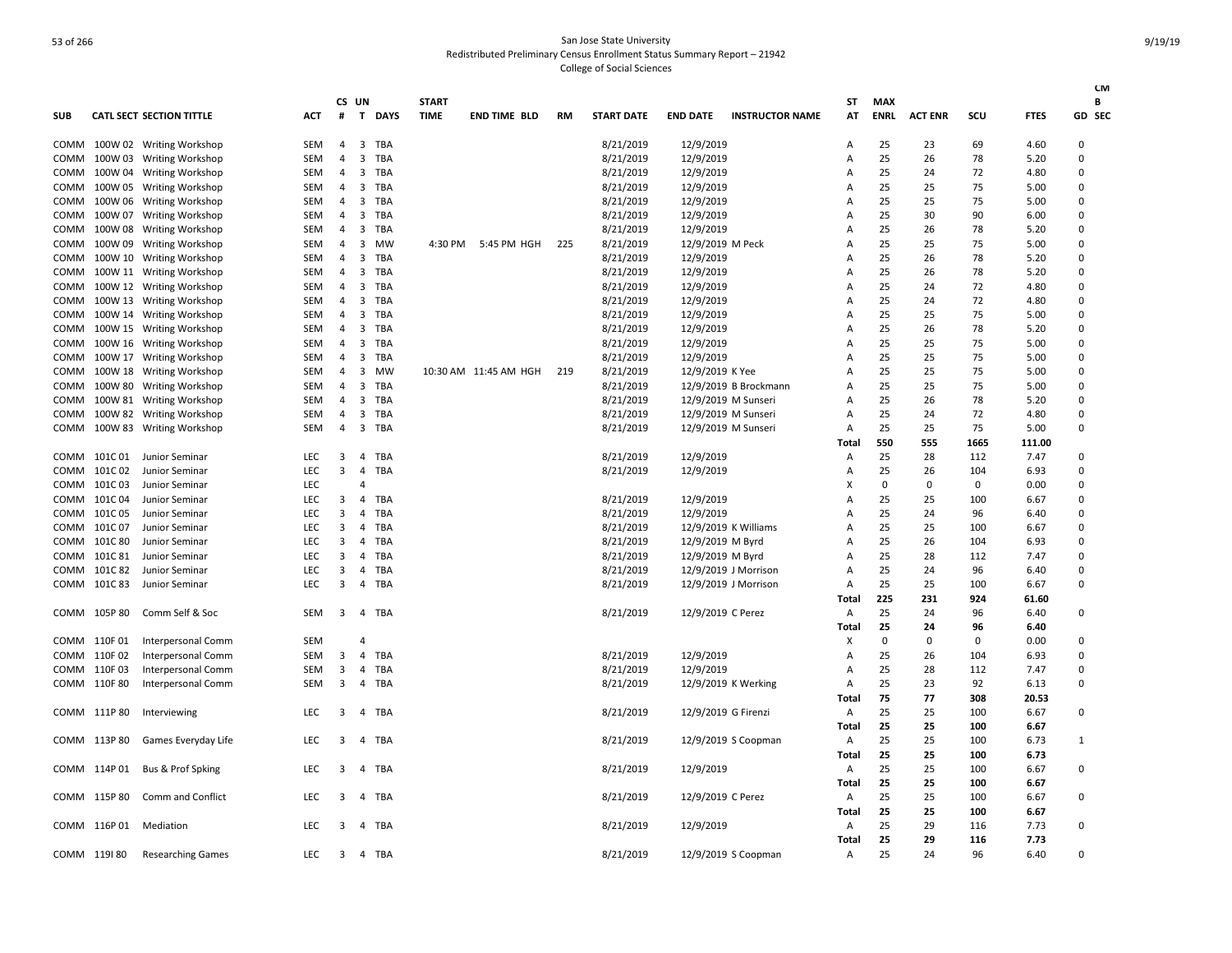|             |              |                                  |            |                         |                         |            |              |                     |           |                   |                   |                        |                         |                   |                   |              |               | <b>CM</b>          |
|-------------|--------------|----------------------------------|------------|-------------------------|-------------------------|------------|--------------|---------------------|-----------|-------------------|-------------------|------------------------|-------------------------|-------------------|-------------------|--------------|---------------|--------------------|
|             |              |                                  |            | CS UN                   |                         |            | <b>START</b> |                     |           |                   |                   |                        | ST                      | <b>MAX</b>        |                   |              |               | В                  |
| <b>SUB</b>  |              | <b>CATL SECT SECTION TITTLE</b>  | <b>ACT</b> | #                       |                         | T DAYS     | <b>TIME</b>  | <b>END TIME BLD</b> | <b>RM</b> | <b>START DATE</b> | <b>END DATE</b>   | <b>INSTRUCTOR NAME</b> | AT                      | <b>ENRL</b>       | <b>ACT ENR</b>    | SCU          | <b>FTES</b>   | GD SEC             |
|             |              |                                  |            |                         |                         |            |              |                     |           |                   |                   |                        | <b>Total</b>            | 25                | 24                | 96           | 6.40          |                    |
|             | COMM 123101  | Performance Ethno                | SEM        | $\overline{\mathbf{3}}$ |                         | 4 TBA      |              |                     |           | 8/21/2019         | 12/9/2019         |                        | A                       | 25                | 24                | 96           | 6.40          | $\Omega$           |
|             |              |                                  |            |                         |                         |            |              |                     |           |                   |                   |                        | <b>Total</b>            | 25                | 24                | 96           | 6.40          |                    |
|             | COMM 124P 01 | Comm Training & Dev              | <b>LEC</b> | 3                       | 4                       | TBA        |              |                     |           | 8/21/2019         | 12/9/2019         |                        | Α<br>Total              | 25<br>25          | 26<br>26          | 104<br>104   | 6.93<br>6.93  | $\Omega$           |
|             | COMM 125P 01 | Ensemble Perf                    | <b>LEC</b> | 2                       | 4                       | TBA        |              |                     |           | 8/21/2019         | 12/9/2019         |                        | Α                       | 25                | 21                | 84           | 5.60          | $\Omega$           |
|             |              |                                  |            |                         |                         |            |              |                     |           |                   |                   |                        | Total                   | 25                | 21                | 84           | 5.60          |                    |
|             | COMM 131P80  | New/You Media                    | <b>LEC</b> | $\overline{a}$          |                         | 4 TBA      |              |                     |           | 8/21/2019         | 12/9/2019 C Perez |                        | Α                       | 25                | 23                | 92           | 6.13          | 0                  |
|             |              |                                  |            |                         |                         |            |              |                     |           |                   |                   |                        | Total                   | 25                | 23                | 92           | 6.13          |                    |
|             | COMM 133F 80 | <b>Ethical Prob Comm</b>         | LEC        | 3                       | $\overline{4}$          | TBA        |              |                     |           | 8/21/2019         |                   | 12/9/2019 S Hinerman   | Α                       | 25                | 25                | 100          | 6.67          | 0                  |
|             |              |                                  |            |                         |                         |            |              |                     |           |                   |                   |                        | Total                   | 25                | 25                | 100          | 6.67          |                    |
|             | COMM 140P 01 | Argument & Debate                | <b>LEC</b> | 3                       | $\overline{4}$          | TBA        |              |                     |           | 8/21/2019         | 12/9/2019         |                        | Α                       | 25                | 25                | 100          | 6.67          | $\Omega$           |
|             | COMM 140P 02 | Argument & Debate                | <b>LEC</b> | 3                       | $\overline{4}$          | T          | 6:00 PM      | 8:45 PM HGH         | 231       | 8/21/2019         |                   | 12/9/2019 S Laczko     | Α                       | 25                | 22                | 88           | 5.87          | $\Omega$           |
|             | COMM 141P01  | Small Group Comm                 | LEC        |                         | $\overline{4}$          |            |              |                     |           |                   |                   |                        | Total<br>X              | 50<br>$\mathbf 0$ | 47<br>0           | 188<br>0     | 12.53<br>0.00 | 0                  |
|             | COMM 141P02  | Small Group Comm                 | <b>LEC</b> | $\overline{\mathbf{3}}$ | $\overline{4}$          | TBA        |              |                     |           | 8/21/2019         | 12/9/2019         |                        | Α                       | 25                | 25                | 100          | 6.67          | $\Omega$           |
|             |              |                                  |            |                         |                         |            |              |                     |           |                   |                   |                        | Total                   | 25                | 25                | 100          | 6.67          |                    |
|             | COMM 144F 01 | Org Comm                         | <b>LEC</b> | 3                       | $\overline{4}$          | <b>TBA</b> |              |                     |           | 8/21/2019         | 12/9/2019         |                        | Α                       | 25                | 26                | 104          | 7.00          | $\mathbf{1}$       |
|             | COMM 144F 02 | Org Comm                         | LEC        | 3                       | $\overline{4}$          | <b>TBA</b> |              |                     |           | 8/21/2019         | 12/9/2019         |                        | Α                       | 25                | 27                | 108          | 7.20          | 0                  |
|             | COMM 144F 03 | Org Comm                         | LEC        | 3                       | 4                       | <b>TBA</b> |              |                     |           | 8/21/2019         | 12/9/2019         |                        | Α                       | 25                | 26                | 104          | 6.93          | $\Omega$           |
|             |              |                                  |            |                         |                         |            |              |                     |           |                   |                   |                        | <b>Total</b>            | 75                | 79                | 316          | 21.13         |                    |
|             | COMM 145101  | <b>Rhet Criticism</b>            | LEC        | 3                       | 4                       | TBA        |              |                     |           | 8/21/2019         | 12/9/2019         |                        | Α                       | 25                | 26                | 104          | 6.93          | $\Omega$           |
|             | COMM 145102  | <b>Rhet Criticism</b>            | LEC        |                         | $\overline{a}$          |            |              |                     |           |                   |                   |                        | X                       | $\Omega$          | $\Omega$          | $\Omega$     | 0.00          | $\Omega$           |
|             | COMM 145180  | <b>Rhet Criticism</b>            | <b>LEC</b> | 3                       | $\overline{4}$          | TBA        |              |                     |           | 8/21/2019         |                   | 12/9/2019 G Firenzi    | Α<br>Total              | 25<br>50          | 25<br>51          | 100<br>204   | 6.67<br>13.60 | $\Omega$           |
|             | COMM 146F 01 | Comm & Environment               | LEC        |                         | $\overline{4}$          |            |              |                     |           |                   |                   |                        | X                       | $\mathbf 0$       | 0                 | 0            | 0.00          | $\Omega$           |
| <b>ENVS</b> | 146F01       | Comm & Environment               | LEC        |                         | $\overline{4}$          |            |              |                     |           |                   |                   |                        | X                       | 0                 | $\mathbf 0$       | 0            | 0.00          | 0                  |
|             |              |                                  |            |                         |                         |            |              |                     |           |                   |                   |                        | Total                   | 0                 | 0                 | 0            | 0.00          |                    |
|             | COMM 147P 80 | Arg & Pers Crts Law              | LEC        | 3                       | $\overline{4}$          | TBA        |              |                     |           | 8/21/2019         |                   | 12/9/2019 G Firenzi    | Α                       | 25                | 24                | 96           | 6.47          | $\mathbf{1}$       |
|             |              |                                  |            |                         |                         |            |              |                     |           |                   |                   |                        | Total                   | 25                | 24                | 96           | 6.47          |                    |
|             | COMM 149F 01 | Rhet Public Life                 | LEC        | 3                       | 4                       | <b>TBA</b> |              |                     |           | 8/21/2019         | 12/9/2019         |                        | Α                       | 25                | 24                | 96           | 6.40          | 0                  |
|             | COMM 149F 02 | Rhet Public Life                 | <b>LEC</b> | 3                       | $\overline{4}$          | TBA        |              |                     |           | 8/21/2019         | 12/9/2019         |                        | Α                       | 25                | 25                | 100          | 6.67          | $\Omega$           |
|             |              |                                  |            |                         |                         |            |              |                     |           |                   |                   |                        | Total                   | 50                | 49                | 196          | 13.07         |                    |
|             | COMM 150101  | Org Com Inquiry                  | <b>LEC</b> | 3                       | $\overline{4}$          | <b>TBA</b> |              |                     |           | 8/21/2019         | 12/9/2019         |                        | Α<br>Total              | 25<br>25          | 25<br>25          | 100<br>100   | 6.67<br>6.67  | $\Omega$           |
|             | COMM 151180  | New Media/Methods                | <b>LEC</b> | $\overline{a}$          | $\overline{4}$          | <b>TBA</b> |              |                     |           | 8/21/2019         |                   | 12/9/2019 T Coopman    | Α                       | 25                | 21                | 84           | 5.60          | $\Omega$           |
|             | COMM 151 81  | New Media/Methods                | <b>LEC</b> | 4                       | $\overline{4}$          | TBA        |              |                     |           | 8/21/2019         |                   | 12/9/2019 T Coopman    | Α                       | 25                | 22                | 88           | 5.93          | 1                  |
|             |              |                                  |            |                         |                         |            |              |                     |           |                   |                   |                        | Total                   | 50                | 43                | 172          | 11.53         |                    |
|             | COMM 152180  | Comm in Wrld Cultr               | LEC        |                         | $\overline{4}$          |            |              |                     |           |                   |                   |                        | X                       | 0                 | $\Omega$          | 0            | 0.00          | 0                  |
|             |              |                                  |            |                         |                         |            |              |                     |           |                   |                   |                        | Total                   | 0                 | 0                 | 0            | 0.00          |                    |
|             | COMM 154101  | Comm Ethnography                 | <b>LEC</b> |                         | $\overline{4}$          |            |              |                     |           |                   |                   |                        | X                       | $\Omega$          | $\Omega$          | 0            | 0.00          | $\Omega$           |
|             |              |                                  |            |                         |                         |            |              |                     |           |                   |                   |                        | Total                   | 0                 | 0                 | 0            | 0.00          |                    |
|             | COMM 155101  | <b>Quantitative Comm</b>         | <b>LEC</b> |                         | $\overline{4}$          |            |              |                     |           |                   |                   |                        | X                       | $\Omega$          | $\Omega$          | $\Omega$     | 0.00          | $\Omega$           |
|             | 156180       | Observe/Interview                | <b>LEC</b> | 3                       | $\overline{4}$          | <b>TBA</b> |              |                     |           | 8/21/2019         |                   | 12/9/2019 K Werking    | Total<br>$\overline{A}$ | $\mathbf 0$<br>25 | $\mathbf 0$<br>23 | 0<br>92      | 0.00<br>6.13  | $\Omega$           |
| COMM        |              |                                  |            |                         |                         |            |              |                     |           |                   |                   |                        | Total                   | 25                | 23                | 92           | 6.13          |                    |
|             |              | COMM 157SL 01 Comm Action & Serv | <b>LEC</b> | 2                       | $\overline{\mathbf{3}}$ | M          | 3:00 PM      | 5:45 PM BBC         | 223       | 8/21/2019         | 12/9/2019 K Cole  |                        | Α                       | 27                | 27                | 81           | 5.40          | 0<br><b>C</b>      |
| EDUC        |              | 157SL 01 Comm Action & Serv      | <b>LEC</b> | 2                       | $\overline{\mathbf{3}}$ | M          | 3:00 PM      | 5:45 PM BBC         | 223       | 8/21/2019         | 12/9/2019 K Cole  |                        | Α                       | 0                 | $\mathbf{0}$      | $\mathbf{0}$ | 0.00          | <b>C</b><br>*<br>0 |
| <b>ENGR</b> |              | 157SL 01 Comm Action & Serv      | LEC        | 2                       |                         | $3 \, M$   | 3:00 PM      | 5:45 PM BBC         | 223       | 8/21/2019         | 12/9/2019 K Cole  |                        | Α                       | 0                 | $\mathbf 0$       | $\mathbf 0$  | 0.00          | 0<br><b>C</b>      |
| НA          |              | 157SL 01 Comm Action & Serv      | <b>LEC</b> | 2                       | 3 M                     |            | 3:00 PM      | 5:45 PM BBC         | 223       | 8/21/2019         | 12/9/2019 K Cole  |                        | Α                       | 0                 | $\mathbf{0}$      | $\mathbf{0}$ | 0.00          | $\Omega$<br>C      |
| SCI         |              | 157SL 01 Comm Action & Serv      | LEC        | $\overline{2}$          | $3 \, M$                |            | 3:00 PM      | 5:45 PM BBC         | 223       | 8/21/2019         | 12/9/2019 K Cole  |                        | Α                       | $\mathbf 0$       | $\mathbf 0$       | $\mathbf 0$  | 0.00          | $\mathsf{C}$<br>0  |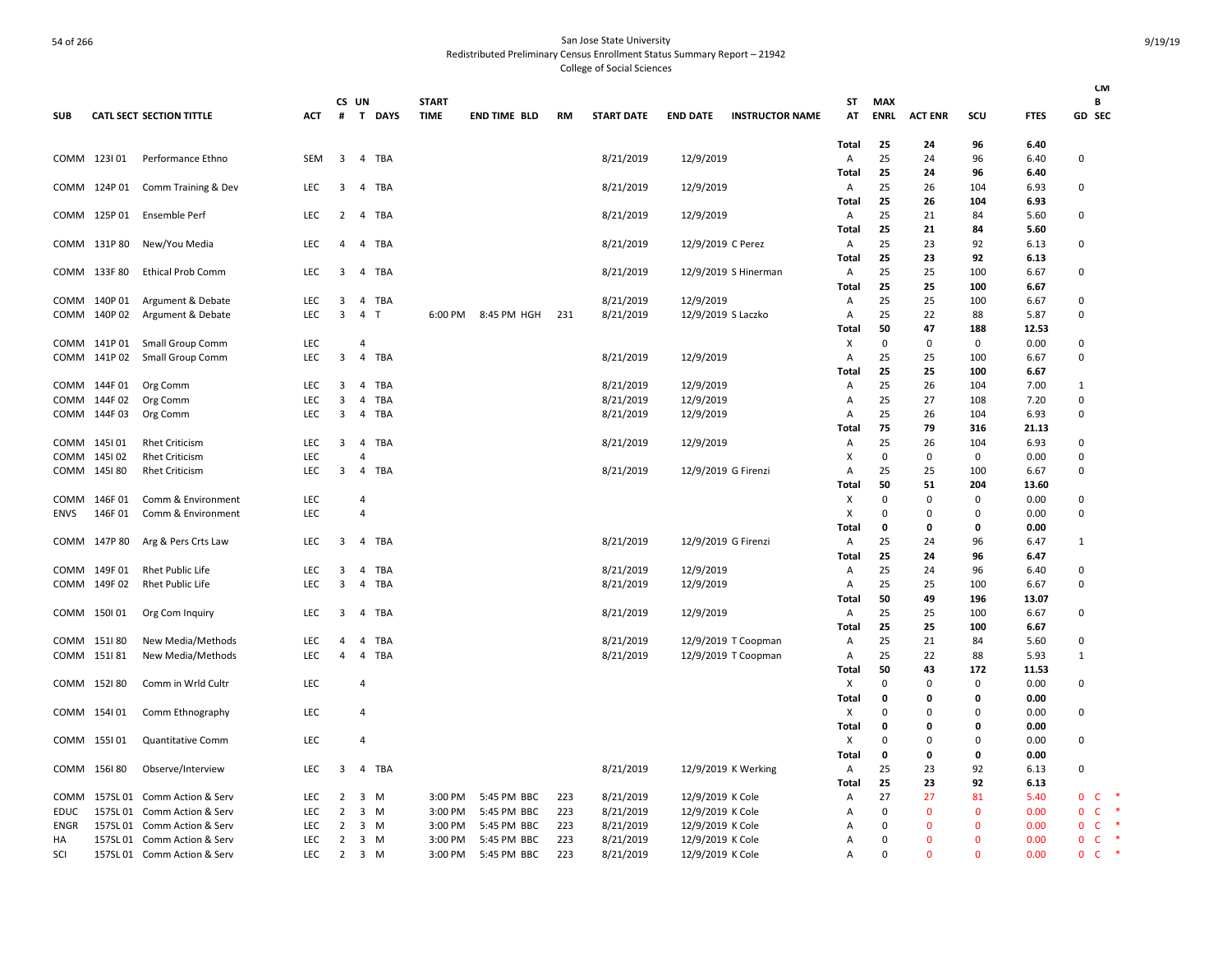|             |              |                                 |            |                |                         |            |              |                     |           |                   |                    |                        |                |              |                |               |             |                              | <b>CM</b> |
|-------------|--------------|---------------------------------|------------|----------------|-------------------------|------------|--------------|---------------------|-----------|-------------------|--------------------|------------------------|----------------|--------------|----------------|---------------|-------------|------------------------------|-----------|
|             |              |                                 |            |                | CS UN                   |            | <b>START</b> |                     |           |                   |                    |                        | ST             | <b>MAX</b>   |                |               |             | В                            |           |
| <b>SUB</b>  |              | <b>CATL SECT SECTION TITTLE</b> | <b>ACT</b> | #              |                         | T DAYS     | <b>TIME</b>  | <b>END TIME BLD</b> | <b>RM</b> | <b>START DATE</b> | <b>END DATE</b>    | <b>INSTRUCTOR NAME</b> | AT             | <b>ENRL</b>  | <b>ACT ENR</b> | scu           | <b>FTES</b> | GD SEC                       |           |
| COMM        |              | 157SL 02 Comm Action & Serv     | <b>LEC</b> | $\overline{2}$ |                         | 3 W        | 3:00 PM      | 5:45 PM BBC         | 223       | 8/21/2019         | 12/9/2019 L Hatton |                        | Α              | 27           | 26             | 78            | 5.20        | $\mathbf{0}$<br>$\mathsf{C}$ |           |
| <b>EDUC</b> |              | 157SL 02 Comm Action & Serv     | LEC        | $\overline{2}$ |                         | 3 W        | 3:00 PM      | 5:45 PM BBC         | 223       | 8/21/2019         | 12/9/2019 L Hatton |                        | Α              | $\mathbf 0$  | $\mathbf{0}$   | $\mathbf{0}$  | 0.00        | $\mathsf{C}$<br>$\mathbf{0}$ |           |
| ENGR        |              | 157SL 02 Comm Action & Serv     | <b>LEC</b> | $\overline{2}$ |                         | 3 W        | 3:00 PM      | 5:45 PM BBC         | 223       | 8/21/2019         | 12/9/2019 L Hatton |                        | Α              | $\Omega$     | $\mathbf{0}$   | $\mathbf{0}$  | 0.00        | $\mathsf{C}$<br>$\mathbf{0}$ |           |
| НA          |              | 157SL 02 Comm Action & Serv     | <b>LEC</b> | $\overline{2}$ |                         | 3 W        | 3:00 PM      | 5:45 PM BBC         | 223       | 8/21/2019         | 12/9/2019 L Hatton |                        | Α              | 0            | $\Omega$       | $\Omega$      | 0.00        | $\mathsf{C}$<br>$\mathbf{0}$ | $\ast$    |
| SCI         |              | 157SL 02 Comm Action & Serv     | <b>LEC</b> | 2              |                         | 3 W        | 3:00 PM      | 5:45 PM BBC         | 223       | 8/21/2019         | 12/9/2019 L Hatton |                        | A              | $\mathbf 0$  | $\mathbf{0}$   | $\Omega$      | 0.00        | $\mathsf{C}$<br>$\Omega$     |           |
| COMM        | 157SL03      | Comm Action & Serv              | <b>LEC</b> | $\overline{2}$ |                         | 3 W        | 3:00 PM      | 5:45 PM HGH         | 122       | 8/21/2019         | 12/9/2019 A Pulos  |                        | Α              | 27           | 27             | 81            | 5.40        | C.<br>$\Omega$               |           |
| <b>EDUC</b> | 157SL03      | Comm Action & Serv              | <b>LEC</b> | $\overline{2}$ |                         | 3 W        | 3:00 PM      | 5:45 PM HGH         | 122       | 8/21/2019         | 12/9/2019 A Pulos  |                        | A              | $\mathbf 0$  | $\Omega$       | $\mathbf{0}$  | 0.00        | $\Omega$<br>C.               |           |
| ENGR        |              | 157SL 03 Comm Action & Serv     | LEC        | $\overline{2}$ |                         | 3 W        | 3:00 PM      | 5:45 PM HGH         | 122       | 8/21/2019         | 12/9/2019 A Pulos  |                        | A              | $\mathbf 0$  | $\mathbf 0$    | $\mathbf 0$   | 0.00        | $\mathsf{C}$<br>$\mathbf{0}$ |           |
| НA          | 157SL03      | Comm Action & Serv              | <b>LEC</b> | 2              |                         | 3 W        | 3:00 PM      | 5:45 PM HGH         | 122       | 8/21/2019         | 12/9/2019 A Pulos  |                        | A              | 0            | $\mathbf{0}$   | $\mathbf{0}$  | 0.00        | $\Omega$<br>C                |           |
| SCI         |              | 157SL 03 Comm Action & Serv     | LEC        | $\overline{2}$ |                         | 3 W        | 3:00 PM      | 5:45 PM HGH         | 122       | 8/21/2019         | 12/9/2019 A Pulos  |                        | Α              | $\mathbf 0$  | $\mathbf 0$    | $\mathbf 0$   | 0.00        | $\mathbf 0$<br>$\mathsf{C}$  | $\ast$    |
|             |              |                                 |            |                |                         |            |              |                     |           |                   |                    |                        | Total          | 81           | 80             | 240           | 16.00       |                              |           |
|             | COMM 160F 80 | Lang, Meaning, Cul              | <b>LEC</b> | 3              |                         | 4 TBA      |              |                     |           | 8/21/2019         |                    | 12/9/2019 R Halualani  | Α              | 25           | 30             | 120           | 8.00        | $\Omega$                     |           |
|             |              |                                 |            |                |                         |            |              |                     |           |                   |                    |                        | Total          | 25           | 30             | 120           | 8.00        |                              |           |
|             | COMM 161F80  | Comm & Culture                  | <b>LEC</b> | 3              |                         | 4 TBA      |              |                     |           | 8/21/2019         |                    | 12/9/2019 S Hinerman   | Α              | 25           | 25             | 100           | 6.67        | $\Omega$                     |           |
|             |              |                                 |            |                |                         |            |              |                     |           |                   |                    |                        | Total          | 25           | 25             | 100           | 6.67        |                              |           |
|             | COMM 165P01  |                                 | <b>LEC</b> | $\overline{2}$ |                         | 4 TBA      |              |                     |           | 8/21/2019         | 12/9/2019          |                        | Α              | 25           | 29             | 116           | 7.80        | 1                            |           |
|             |              | Comm&Philanthropy               |            |                |                         |            |              |                     |           |                   |                    |                        |                | 25           | 29             |               |             |                              |           |
|             |              |                                 | <b>LEC</b> | 1              |                         |            | 10:30 AM     | 1:15 PM MD          |           |                   |                    |                        | Total          | 40           | 13             | 116<br>78     | 7.80        | $\Omega$<br>C.               |           |
|             | COMM 168A01  | Global Climate Change I         |            |                |                         | 6 TR       |              |                     | 101       | 8/21/2019         |                    | 12/9/2019 A Mathews    | Α              |              | $\mathbf{0}$   | $\mathbf 0$   | 5.20        | $\mathsf{C}$                 |           |
| GEOL        | 168A01       | Global Climate Change I         | <b>LEC</b> | $\mathbf{1}$   |                         | 6 TR       | 10:30 AM     | 1:15 PM MD          | 101       | 8/21/2019         |                    | 12/9/2019 A Mathews    | Α              | $\mathbf 0$  |                |               | 0.00        | $\mathbf{0}$                 |           |
| HUM         | 168A01       | Global Climate Change I         | <b>LEC</b> | 1              |                         | 6 TR       | 10:30 AM     | 1:15 PM MD          | 101       | 8/21/2019         |                    | 12/9/2019 A Mathews    | A              | $\mathbf{0}$ | $\Omega$       | $\mathbf{0}$  | 0.00        | $\Omega$<br>C                |           |
| COMM        | 168A02       | Global Climate Change I         | LEC        | $\mathbf{1}$   |                         | 6 TR       | 10:30 AM     | 1:15 PM MD          | 101       | 8/21/2019         | 12/9/2019 Q Tan    |                        | Α              | 40           | 13             | 78            | 5.20        | $\mathbf{0}$<br>$\mathsf{C}$ |           |
| GEOL        | 168A 02      | Global Climate Change I         | <b>LEC</b> | $\mathbf{1}$   |                         | 6 TR       | 10:30 AM     | 1:15 PM MD          | 101       | 8/21/2019         | 12/9/2019 Q Tan    |                        | A              | $\Omega$     | $\Omega$       | $\Omega$      | 0.00        | $\mathsf{C}$<br>$\Omega$     |           |
| HUM         | 168A02       | Global Climate Change I         | LEC        | 1              |                         | 6 TR       | 10:30 AM     | 1:15 PM MD          | 101       | 8/21/2019         | 12/9/2019 Q Tan    |                        | Α              | $\mathbf 0$  | $\mathbf{0}$   | $\mathbf 0$   | 0.00        | $\mathbf{0}$<br>$\mathsf{C}$ |           |
| COMM        | 168A 03      | Global Climate Change I         | <b>LEC</b> | 1              |                         | 6 TR       | 10:30 AM     | 1:15 PM MD          | 101       | 8/21/2019         |                    | 12/9/2019 C Rampini    | A              | 40           | -8             | 48            | 3.20        | $\mathbf{0}$<br>C.           |           |
| GEOL        | 168A03       | Global Climate Change I         | LEC        | 1              |                         | 6 TR       | 10:30 AM     | 1:15 PM MD          | 101       | 8/21/2019         |                    | 12/9/2019 C Rampini    | Α              | $\mathbf 0$  | $\mathbf 0$    | $\mathbf 0$   | 0.00        | $\mathbf 0$<br>$\mathsf{C}$  |           |
| HUM         | 168A03       | Global Climate Change I         | <b>LEC</b> | $\mathbf{1}$   |                         | 6 TR       | 10:30 AM     | 1:15 PM MD          | 101       | 8/21/2019         |                    | 12/9/2019 C Rampini    | A              | 0            | $\mathbf{0}$   | $\mathbf{0}$  | 0.00        | $\mathsf{C}$<br>$\mathbf{0}$ |           |
|             |              |                                 |            |                |                         |            |              |                     |           |                   |                    |                        | Total          | 120          | 34             | 204           | 13.60       |                              |           |
|             | COMM 169180  | Media Respns Crit               | <b>LEC</b> | 3              | $\overline{4}$          | TBA        |              |                     |           | 8/21/2019         |                    | 12/9/2019 S Hinerman   | $\overline{A}$ | 25           | 26             | 104           | 6.93        | $\Omega$                     |           |
|             |              |                                 |            |                |                         |            |              |                     |           |                   |                    |                        | Total          | 25           | 26             | 104           | 6.93        |                              |           |
|             | COMM 170F 80 | Persuasion                      | <b>LEC</b> | 3              |                         | 4 TBA      |              |                     |           | 8/21/2019         |                    | 12/9/2019 S Coopman    | Α              | 25           | 24             | 96            | 6.40        | $\Omega$                     |           |
|             |              |                                 |            |                |                         |            |              |                     |           |                   |                    |                        | Total          | 25           | 24             | 96            | 6.40        |                              |           |
|             | COMM 172F 80 | <b>Multicultural Comm</b>       | <b>LEC</b> | 3              |                         | 4 TBA      |              |                     |           | 8/21/2019         | 12/9/2019 M Byrd   |                        | Α              | 25           | 27             | 108           | 7.20        | $\Omega$                     |           |
|             |              |                                 |            |                |                         |            |              |                     |           |                   |                    |                        | Total          | 25           | 27             | 108           | 7.20        |                              |           |
|             | COMM 173F01  | Comm & Global Understanding     | <b>LEC</b> | 3              |                         | 4 TBA      |              |                     |           | 8/21/2019         | 12/9/2019          |                        | Α              | 25           | 24             | 96            | 6.40        | $\Omega$                     |           |
|             |              |                                 |            |                |                         |            |              |                     |           |                   |                    |                        | <b>Total</b>   | 25           | 24             | 96            | 6.40        |                              |           |
|             | COMM 174 80  | Intercult & Inequal             | <b>LEC</b> | 4              | 3                       | TBA        |              |                     |           | 8/21/2019         |                    | 12/9/2019 R Halualani  | Α              | 25           | 27             | 81            | 5.45        | 1                            |           |
| COMM 17481  |              | Intercult & Inequal             | <b>LEC</b> | 4              | $\overline{\mathbf{3}}$ | TBA        |              |                     |           | 8/21/2019         |                    | 12/9/2019 R Halualani  | A              | 25           | 25             | 75            | 5.00        | $\Omega$                     |           |
|             | COMM 174 82  | Intercult & Inequal             | <b>LEC</b> | 4              |                         | 3 TBA      |              |                     |           | 8/21/2019         | 12/9/2019 F Gidney |                        | Α              | 25           | 25             | 75            | 5.00        | $\Omega$                     |           |
|             |              |                                 |            |                |                         |            |              |                     |           |                   |                    |                        | <b>Total</b>   | 75           | 77             | 231           | 15.45       |                              |           |
|             | COMM 176P 01 | Comm & Gender                   | LEC        | 3              |                         | 4 TBA      |              |                     |           | 8/21/2019         | 12/9/2019          |                        | Α              | 25           | 25             | 100           | 6.67        | $\mathbf 0$                  |           |
|             | COMM 176P 80 | Comm & Gender                   | <b>LEC</b> | 3              | $\overline{4}$          | <b>TBA</b> |              |                     |           | 8/21/2019         |                    | 12/9/2019 R Halualani  | A              | 25           | 28             | 112           | 7.47        | $\Omega$                     |           |
|             |              |                                 |            |                |                         |            |              |                     |           |                   |                    |                        | <b>Total</b>   | 50           | 53             | 212           | 14.13       |                              |           |
|             | COMM 179 80  | Media & Resistance              | <b>LEC</b> | 4              | 3                       | TBA        |              |                     |           | 8/21/2019         |                    | 12/9/2019 S Hinerman   | Α              | 25           | 27             | 81            | 5.40        | $\Omega$                     |           |
|             | COMM 179 81  | Media & Resistance              | LEC        | $\overline{4}$ |                         | 3 TBA      |              |                     |           | 8/21/2019         | 12/9/2019 C Perez  |                        | Α              | 25           | 25             | 75            | 5.00        | $\mathbf 0$                  |           |
|             |              |                                 |            |                |                         |            |              |                     |           |                   |                    |                        | Total          | 50           | 52             | 156           | 10.40       |                              |           |
| COMM 180 01 |              | Individual Study                | <b>SUP</b> |                |                         | 36 1 TBA   |              |                     |           | 8/21/2019         |                    | 12/9/2019 M Spangler   | Α              | 5            | $\mathbf{1}$   | $\mathbf{1}$  | 0.07        | $\Omega$                     |           |
|             |              |                                 |            |                |                         |            |              |                     |           |                   |                    |                        |                | 3            | $\Omega$       | $\mathbf 0$   |             | $\Omega$                     |           |
| COMM        | 18002        | Individual Study                | <b>SUP</b> | 36             | $\overline{2}$          | <b>TBA</b> |              |                     |           | 8/21/2019         | 12/9/2019          |                        | A              |              | $\Omega$       |               | 0.00        | $\Omega$                     |           |
| COMM 18003  |              | Individual Study                | <b>SUP</b> | 36             | $\overline{\mathbf{3}}$ | TBA        |              |                     |           | 8/21/2019         | 12/9/2019          |                        | Α              | 5            | $\Omega$       | 0<br>$\Omega$ | 0.00        | $\Omega$                     |           |
| COMM        | 18004        | Individual Study                | <b>SUP</b> | 36             | $\overline{\mathbf{3}}$ | TBA        |              |                     |           | 8/21/2019         | 12/9/2019          |                        | A              | 1            |                |               | 0.00        |                              |           |
|             | COMM 180 05  | Individual Study                | <b>SUP</b> | 36             |                         | 1 TBA      |              |                     |           | 8/21/2019         | 12/9/2019          |                        | $\Delta$       | 5            | $\Omega$       | $\mathbf 0$   | 0.00        | $\Omega$                     |           |
|             |              |                                 |            |                |                         |            |              |                     |           |                   |                    |                        | Total          | 19           | 1              | $\mathbf{1}$  | 0.07        |                              |           |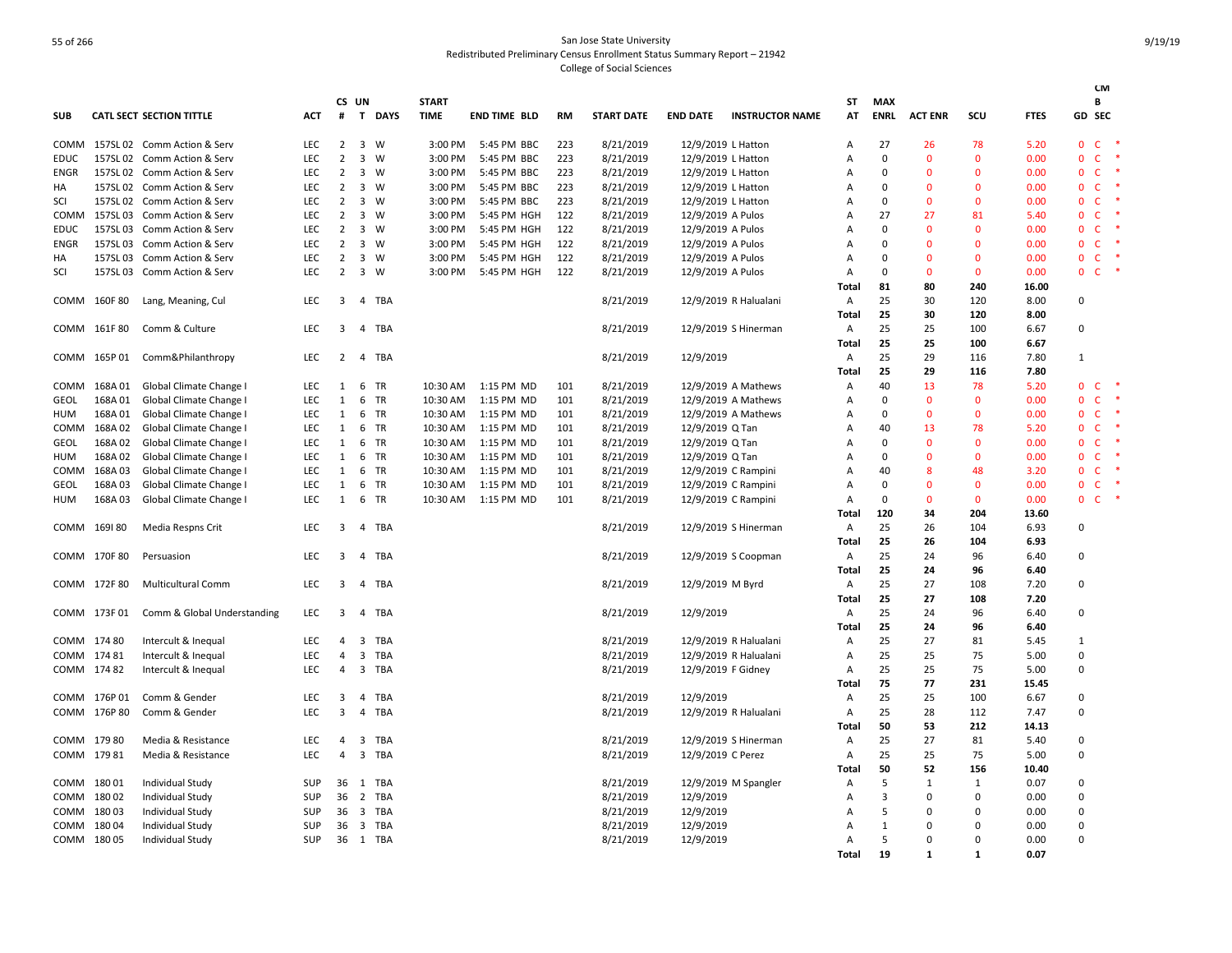|             |              |                                 |            |            |                         |             |                             |                     |     |                   |                    |                        |                |                           |                |                         |              | <b>CM</b>    |
|-------------|--------------|---------------------------------|------------|------------|-------------------------|-------------|-----------------------------|---------------------|-----|-------------------|--------------------|------------------------|----------------|---------------------------|----------------|-------------------------|--------------|--------------|
| <b>SUB</b>  |              | <b>CATL SECT SECTION TITTLE</b> | <b>ACT</b> | CS UN<br># | $\mathbf{T}$            | <b>DAYS</b> | <b>START</b><br><b>TIME</b> | <b>END TIME BLD</b> | RM  | <b>START DATE</b> | <b>END DATE</b>    | <b>INSTRUCTOR NAME</b> | ST<br>AT       | <b>MAX</b><br><b>ENRL</b> | <b>ACT ENR</b> | scu                     | <b>FTES</b>  | В<br>GD SEC  |
| COMM        | 181F 80      | New Media/World                 | <b>LEC</b> | 3          | $\overline{4}$          | <b>TBA</b>  |                             |                     |     | 8/21/2019         |                    | 12/9/2019 T Coopman    | A              | 25                        | 22             | 88                      | 5.87         | $\Omega$     |
|             |              |                                 |            |            |                         |             |                             |                     |     |                   |                    |                        | Total          | 25                        | 22             | 88                      | 5.87         |              |
| COMM        | 18401        | <b>Directed Reading</b>         | <b>SUP</b> | 36         | 1                       | TBA         |                             |                     |     | 8/21/2019         | 12/9/2019          |                        | Α              | 5                         | 0              | 0                       | 0.00         | $\Omega$     |
| COMM        | 18402        | Directed Reading                | SUP        | 36         |                         | 2 TBA       |                             |                     |     | 8/21/2019         | 12/9/2019          |                        | A              | 5                         | 0              | $\Omega$                | 0.00         | $\Omega$     |
|             |              |                                 |            |            |                         |             |                             |                     |     |                   |                    |                        | Total          | 10                        | 0              | 0                       | 0.00         |              |
| COMM        | 19001        | Act Proj in Speech              | SUP        | 36         | 1                       | <b>TBA</b>  |                             |                     |     | 8/21/2019         |                    | 12/9/2019 J Morrison   | A              | 5                         | 1              | $\Omega$                | 0.07         | $\Omega$     |
| COMM        | 190 02       | Act Proj in Speech              | SUP        | 36         | $\overline{2}$          | TBA         |                             |                     |     | 8/21/2019         |                    | 12/9/2019 J Morrison   | $\overline{A}$ | 5                         | $\mathbf{1}$   | $\Omega$                | 0.13         | $\mathbf 0$  |
| COMM        | 19003        | Act Proj in Speech              | SUP        | 36         | $\overline{\mathbf{3}}$ | <b>TBA</b>  |                             |                     |     | 8/21/2019         |                    | 12/9/2019 J Morrison   | $\overline{A}$ | 5                         | 0              | $\Omega$                | 0.00         | $\Omega$     |
| COMM        | 19004        | Act Proj in Speech              | SUP        | 36         | $\overline{4}$          | <b>TBA</b>  |                             |                     |     | 8/21/2019         |                    | 12/9/2019 J Morrison   | A              | 5                         | $\overline{2}$ | $\Omega$                | 0.53         | $\Omega$     |
| COMM        | 190 05       | Act Proj in Speech              | SUP        | 36         | 5                       | <b>TBA</b>  |                             |                     |     | 8/21/2019         |                    | 12/9/2019 J Morrison   | $\overline{A}$ | 5                         | 0              | $\Omega$                | 0.00         | $\Omega$     |
| COMM        | 190 06       | Act Proj in Speech              | SUP        | 36         | - 6                     | TBA         |                             |                     |     | 8/21/2019         |                    | 12/9/2019 J Morrison   | A              | 5                         | $\Omega$       | $\Omega$                | 0.00         | $\mathbf 0$  |
|             |              |                                 |            |            |                         |             |                             |                     |     |                   |                    |                        | Total          | 30                        | 4              | 0                       | 0.73         |              |
|             |              | COMM 191A 01 Foren Act Debate   | <b>SUP</b> |            |                         | 36 1 TBA    |                             |                     |     | 8/21/2019         | 12/9/2019 S Laczko |                        | A              | 30                        | 67             | $\Omega$                | 4.47         | 0            |
|             |              |                                 |            |            |                         |             |                             |                     |     |                   |                    |                        | Total          | 30                        | 67             | $\mathbf 0$             | 4.47         |              |
|             | COMM 191B 01 | Ind Evnts Plat Spk              | SUP        | 36         |                         | 1 TBA       |                             |                     |     | 8/21/2019         | 12/9/2019 K Yee    |                        | A              | 45                        | 54             | $\Omega$                | 3.60         | $\Omega$     |
|             | 191C 01      |                                 | <b>SUP</b> | 36         | 1                       | <b>TBA</b>  |                             |                     |     |                   |                    |                        | Total<br>A     | 45<br>30                  | 54<br>42       | $\mathbf 0$<br>$\Omega$ | 3.60<br>2.80 | $\Omega$     |
| COMM        |              | Ind Evnts Oral Int              |            |            |                         |             |                             |                     |     | 8/21/2019         | 12/9/2019 T Lim    |                        | Total          | 30                        | 42             | $\mathbf 0$             | 2.80         |              |
|             | COMM 191J01  | Speech Judging                  | SUP        | 36         | 1                       | TBA         |                             |                     |     | 8/21/2019         |                    | 12/9/2019 M Sunseri    | A              | 45                        | 44             | $\Omega$                | 2.93         | 0            |
|             |              |                                 |            |            |                         |             |                             |                     |     |                   |                    |                        | Total          | 45                        | 44             | $\mathbf 0$             | 2.93         |              |
| COMM        | 198 01       | <b>Comm Applied Activity</b>    | SUP        | 36         | 1                       | TBA         |                             |                     |     | 8/21/2019         |                    | 12/9/2019 R Cnudde     | A              | 30                        | 34             | 34                      | 2.28         | 1            |
| COMM        | 19802        | <b>Comm Applied Activity</b>    | SUP        | 36         | $\overline{2}$          | <b>TBA</b>  |                             |                     |     | 8/21/2019         | 12/9/2019 R Cnudde |                        | $\overline{A}$ | 10                        | 3              | 3                       | 0.40         | $\Omega$     |
| COMM        | 19803        | <b>Comm Applied Activity</b>    | SUP        | 36         | 1                       | <b>TBA</b>  |                             |                     |     | 8/21/2019         |                    | 12/9/2019 J Morrison   | A              | 30                        | $\mathbf{1}$   | 1                       | 0.07         | $\Omega$     |
| COMM        | 19804        | Comm Applied Activity           | <b>SUP</b> | 36         | $\overline{2}$          | <b>TBA</b>  |                             |                     |     | 8/21/2019         |                    | 12/9/2019 J Morrison   | $\overline{A}$ | 10                        | 16             | 16                      | 2.13         | $\Omega$     |
| COMM        | 19805        | <b>Comm Applied Activity</b>    | SUP        | 36         | 1                       | <b>TBA</b>  |                             |                     |     | 8/21/2019         |                    | 12/9/2019 M Spangler   | $\overline{A}$ | 15                        | 34             | 34                      | 2.27         | $\Omega$     |
| COMM        | 198 06       | <b>Comm Applied Activity</b>    | SUP        | 36         | $\overline{2}$          | <b>TBA</b>  |                             |                     |     | 8/21/2019         |                    | 12/9/2019 M Spangler   | $\overline{A}$ | 5                         | 9              | 9                       | 1.20         | $\mathbf 0$  |
| COMM        | 19807        | <b>Comm Applied Activity</b>    | SUP        | 36         | 1                       | TBA         |                             |                     |     | 8/21/2019         | 12/9/2019 S Laczko |                        | $\overline{A}$ | 5                         | $\overline{7}$ | $\overline{7}$          | 0.47         | $\Omega$     |
| COMM        | 19808        | <b>Comm Applied Activity</b>    | SUP        | 36         | $\overline{2}$          | <b>TBA</b>  |                             |                     |     | 8/21/2019         | 12/9/2019 S Laczko |                        | $\overline{A}$ | 5                         | 5              | 5                       | 0.67         | $\Omega$     |
|             |              |                                 |            |            |                         |             |                             |                     |     |                   |                    |                        | Total          | 110                       | 109            | 109                     | 9.48         |              |
| COMM        | 199C 01      | Senior Seminar                  | <b>LEC</b> |            | $\overline{4}$          |             |                             |                     |     |                   |                    |                        | х              | 0                         | 0              | 0                       | 0.00         | 0            |
| COMM        | 199C02       | Senior Seminar                  | LEC        | 3          | $\overline{4}$          | TBA         |                             |                     |     | 8/21/2019         | 12/9/2019          |                        | A              | 25                        | 27             | 108                     | 7.20         | $\Omega$     |
| COMM        | 199C 03      | Senior Seminar                  | <b>LEC</b> | 3          | $\overline{4}$          | <b>TBA</b>  |                             |                     |     | 8/21/2019         | 12/9/2019          |                        | A              | 25                        | 28             | 112                     | 7.47         | $\mathbf 0$  |
| COMM        | 199C 80      | Senior Seminar                  | <b>LEC</b> | 3          | 4                       | TBA         |                             |                     |     | 8/21/2019         |                    | 12/9/2019 K Werking    | $\overline{A}$ | 25                        | 26             | 104                     | 6.93         | $\Omega$     |
| COMM        | 199C 81      | Senior Seminar                  | LEC        | 3          | 4                       | <b>TBA</b>  |                             |                     |     | 8/21/2019         |                    | 12/9/2019 B Brockmann  | Α              | 25                        | 26             | 104                     | 6.93         | $\Omega$     |
|             |              |                                 |            |            |                         |             |                             |                     |     |                   |                    |                        | Total          | 100                       | 107            | 428                     | 28.53        |              |
| COMM        | 200R 01      | Grad Study in Comm              | SEM        | 5          | 4                       | <b>TBA</b>  |                             |                     |     | 8/21/2019         | 12/9/2019          |                        | Α              | 20                        | 17             | 68                      | 5.67         | 17           |
|             |              |                                 |            |            |                         |             |                             |                     |     |                   |                    |                        | Total          | 20                        | 17             | 68                      | 5.67         |              |
|             | COMM 210R 01 | Sem Interpers Comm              | SEM        | 5          | $\overline{4}$          | TBA         |                             |                     |     | 8/21/2019         | 12/9/2019          |                        | Α<br>Total     | 15<br>15                  | 15<br>15       | 60<br>60                | 5.00<br>5.00 | 15           |
|             | COMM 250R 01 | Sem Theory Crt Int              | SEM        | 5          | $\overline{4}$          | <b>TBA</b>  |                             |                     |     | 8/21/2019         | 12/9/2019          |                        | Α              | 15                        | 17             | 68                      | 5.40         | 13           |
|             |              |                                 |            |            |                         |             |                             |                     |     |                   |                    |                        | Total          | 15                        | 17             | 68                      | 5.40         |              |
| COMM        | 255R 01      | Sem Comm Theory                 | <b>SEM</b> |            | $\overline{4}$          |             |                             |                     |     |                   |                    |                        | х              | 0                         | 0              | 0                       | 0.00         | $\pmb{0}$    |
|             |              |                                 |            |            |                         |             |                             |                     |     |                   |                    |                        | Total          | 0                         | 0              | 0                       | 0.00         |              |
| COMM        | 269R 01      | Sem Cont Commun                 | SEM        | 5          | $\overline{4}$          | W           | 6:00 PM                     | 8:45 PM HGH         | 255 | 8/21/2019         | 12/9/2019 A Pulos  |                        | Α              | 15                        | 11             | 44                      | 3.53         | 9            |
|             |              |                                 |            |            |                         |             |                             |                     |     |                   |                    |                        | Total          | 15                        | 11             | 44                      | 3.53         |              |
| COMM        | 28001        | Independent Study               | <b>SUP</b> | 25 1       |                         | TBA         |                             |                     |     | 8/21/2019         |                    | 12/9/2019 M Spangler   | $\overline{A}$ | 5                         | $\overline{2}$ | $\Omega$                | 0.17         | 2            |
| COMM        | 28002        | Independent Study               | SUP        | 25         | 2                       | TBA         |                             |                     |     | 8/21/2019         |                    | 12/9/2019 M Spangler   | $\overline{A}$ | 3                         | $\mathbf{1}$   | $\Omega$                | 0.17         | $\mathbf{1}$ |
| COMM        | 28003        | Independent Study               | SUP        | 25         | $\overline{\mathbf{3}}$ | TBA         |                             |                     |     | 8/21/2019         | 12/9/2019          |                        | $\overline{A}$ | 5                         | 0              | 0                       | 0.00         | $\pmb{0}$    |
| COMM        | 28004        | Independent Study               | <b>SUP</b> | 25         | $\overline{2}$          | TBA         |                             |                     |     | 8/21/2019         | 12/9/2019          |                        | A              | 1                         | 0              | $\Omega$                | 0.00         | $\Omega$     |
| COMM 280 05 |              | Independent Study               | SUP        |            |                         | 25 1 TBA    |                             |                     |     | 8/21/2019         | 12/9/2019          |                        | $\overline{A}$ | $\mathbf{1}$              | $\Omega$       | $\Omega$                | 0.00         | $\Omega$     |
|             |              |                                 |            |            |                         |             |                             |                     |     |                   |                    |                        | Total          | 15                        | 3              | $\Omega$                | 0.33         |              |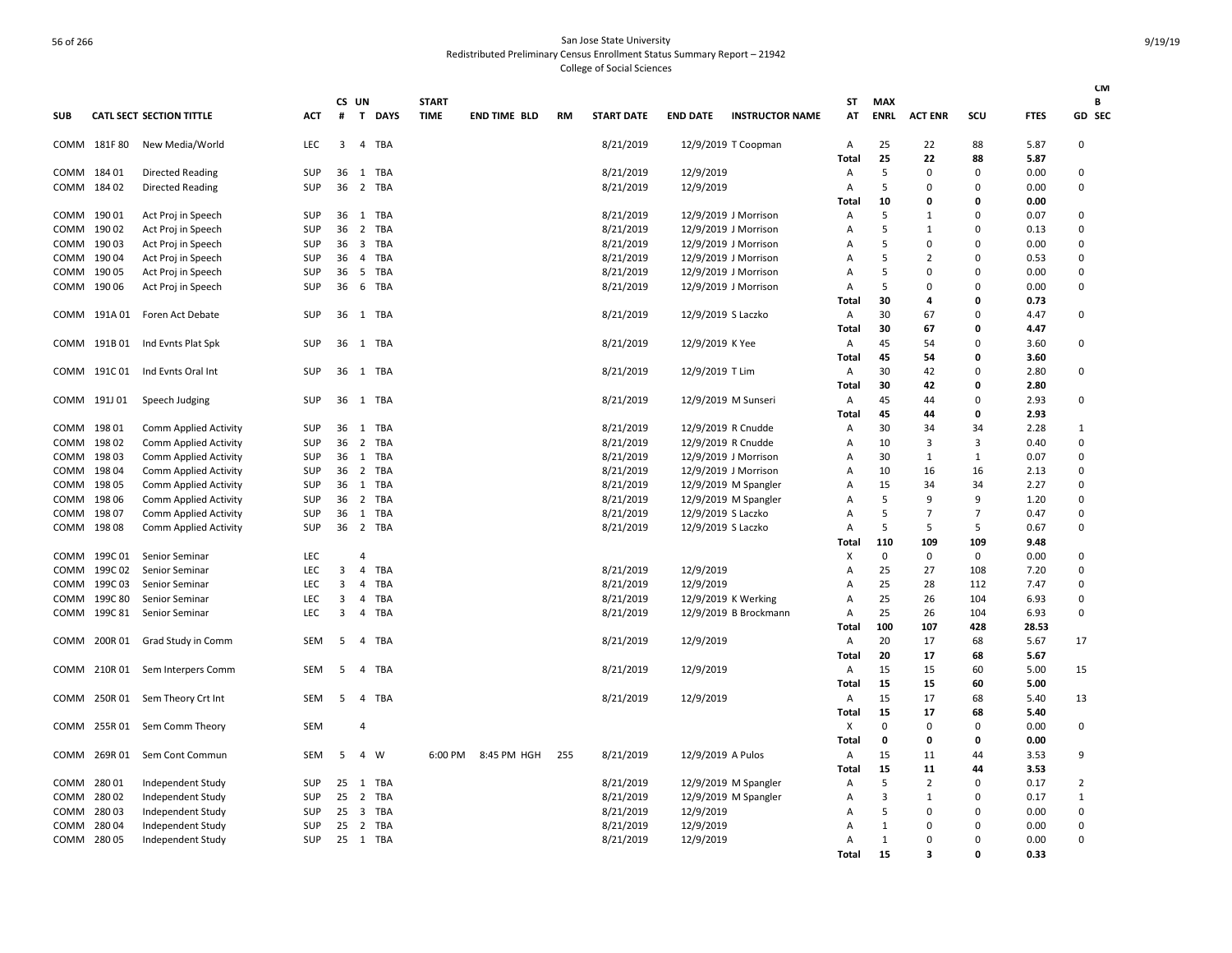| <b>START</b><br><b>MAX</b><br>CS UN<br><b>ST</b><br>В<br>GD SEC<br><b>SUB</b><br><b>CATL SECT SECTION TITTLE</b><br>$\mathbf{T}$<br><b>TIME</b><br><b>END TIME BLD</b><br><b>START DATE</b><br><b>END DATE</b><br><b>INSTRUCTOR NAME</b><br><b>ENRL</b><br><b>ACT ENR</b><br>scu<br><b>FTES</b><br><b>ACT</b><br><b>DAYS</b><br><b>RM</b><br>AT<br>#<br>12/9/2019 T Hart<br>2 TBA<br>8/21/2019<br>COMM 285A 01 TA Practicum I<br>SUP<br>25<br>$\mathsf{A}$<br>10<br>6<br>12<br>1.00<br>6<br>10<br><b>Total</b><br>6<br>12<br>1.00<br>COMM 285B 01 TA Practicum II<br>8/21/2019<br>12/9/2019 T Hart<br>0<br>SUP<br>25<br>1 TBA<br>5<br>$\Omega$<br>$\Omega$<br>0.00<br>A<br>Total<br>0.00<br>5<br>0<br>0<br>COMM 29101<br><b>TBA</b><br>8/21/2019<br>12/9/2019 J Morrison<br>0.00<br>Grad Internship<br>SUP<br>25<br>1<br>.5<br>0<br>0<br>0<br>A<br>29102<br><b>TBA</b><br>8/21/2019<br>12/9/2019 J Morrison<br>COMM<br>Grad Internship<br>SUP<br>25<br>$\overline{2}$<br>$\Omega$<br>0.00<br>0<br>$\Omega$<br>А<br>29103<br>8/21/2019<br>12/9/2019 J Morrison<br>Grad Internship<br>SUP<br>25<br>3<br><b>TBA</b><br>0.00<br>0<br>COMM<br>0<br>А<br>8/21/2019<br>29104<br>SUP<br>25<br><b>TBA</b><br>12/9/2019 J Morrison<br>0.00<br>0<br>COMM<br>Grad Internship<br>0<br>$\Omega$<br>$\overline{4}$<br>A<br>20<br>0.00<br>Total<br>0<br>0<br>8/21/2019<br>12/9/2019<br>15<br>COMM 295R 01<br>Top in Comm Studie<br>LEC<br><b>TBA</b><br>10<br>3.07<br>6<br>40<br>3<br>A<br>4<br>15<br>10<br>3.07<br>40<br>Total<br>12/9/2019 O Hatton<br>15<br>COMM 297 01<br>Adv Writing Workshop<br>2 W<br>8:45 PM HGH<br>8/21/2019<br>18<br>36<br>3.00<br>18<br>SEM<br>-5<br>6:00 PM<br>225<br>A<br>15<br>Total<br>18<br>36<br>3.00<br>12/9/2019<br>298 01<br>Master's Project<br>8/21/2019<br>0.00<br>COMM<br>SUP<br>25<br><b>TBA</b><br>5<br>0<br>0<br>-1<br>$\Omega$<br>Α<br><b>TBA</b><br>8/21/2019<br>12/9/2019<br>29802<br><b>Master's Project</b><br>SUP<br>25<br>$\overline{2}$<br>0.00<br>0<br><b>COMM</b><br>0<br>A<br>$\Omega$<br>8/21/2019<br>12/9/2019<br>29803<br><b>Master's Project</b><br><b>TBA</b><br>SUP<br>25<br>3<br>0.00<br>$\Omega$<br>COMM<br>3<br>$\Omega$<br>$\Omega$<br>А<br>8/21/2019<br>$\mathbf 0$<br>COMM 298 04<br>Master's Project<br>SUP<br>25<br><b>TBA</b><br>12/9/2019<br>5<br>0<br>0.00<br>$\overline{4}$<br>A<br>16<br>0.00<br>Total<br>0<br>0<br>12/9/2019<br>29901<br>Master's Thesis<br>25<br><b>TBA</b><br>8/21/2019<br>0.00<br>COMM<br>SUP<br>5<br>$\Omega$<br>1<br>0<br>$\Omega$<br>А<br>8/21/2019<br>29902<br>Master's Thesis<br>25<br>2<br><b>TBA</b><br>12/9/2019<br>0.00<br>0<br>COMM<br>SUP<br>$\Omega$<br>$\Omega$<br>A<br>29903<br>8/21/2019<br>12/9/2019<br>Master's Thesis<br>SUP<br>$\overline{\mathbf{3}}$<br><b>TBA</b><br>$\overline{2}$<br>0.00<br>COMM<br>25<br>0<br>0<br>A<br>8/21/2019<br>12/9/2019<br>29904<br>Master's Thesis<br>SUP<br><b>TBA</b><br>0.00<br><b>COMM</b><br>25<br>$\Omega$<br>$\Omega$<br>A<br>$\Omega$<br>$\overline{a}$<br>12/9/2019<br>299 05<br>Master's Thesis<br><b>TBA</b><br>8/21/2019<br>$\Omega$<br>SUP<br>25<br>-5<br>3<br>$\Omega$<br>0.00<br>COMM<br>A<br>$\Omega$<br>8/21/2019<br>299 06<br>Master's Thesis<br>SUP<br>25<br><b>TBA</b><br>12/9/2019 P Raman<br>5<br>0.50<br>$\mathbf{1}$<br>- 6<br>$\mathbf{1}$<br>0<br>COMM<br>25<br>Total<br>0.50<br>0<br>1<br>12/9/2019<br>Stdt Tchg II<br>8/21/2019<br>184Y 01<br>25<br>TBA<br>0<br>0.00<br><b>SPED</b><br>SUP<br>- 6<br>0<br>$\Omega$<br>0<br>А<br>184Z01<br>Stdt Tchg II<br>25<br><b>TBA</b><br>8/21/2019<br>12/9/2019<br>0.00<br>0<br><b>SPED</b><br>SUP<br>6<br>$\Omega$<br>$\Omega$<br>$\Omega$<br>А<br>0.00<br>Total<br>0<br>0<br>$\Omega$<br>8/21/2019<br>12/9/2019<br>TBA<br>0.00<br>SPED<br>242C01<br>Educ Internship<br>SUP<br>$\Omega$<br>$\Omega$<br>$\Omega$<br>25<br>6<br>$\Omega$<br>А<br>0.00<br>Total<br>0<br>0<br>0<br><b>Communication Studies Total</b> |  |  |  |  |  |  |  |      |      |       |        | <b>CM</b> |
|--------------------------------------------------------------------------------------------------------------------------------------------------------------------------------------------------------------------------------------------------------------------------------------------------------------------------------------------------------------------------------------------------------------------------------------------------------------------------------------------------------------------------------------------------------------------------------------------------------------------------------------------------------------------------------------------------------------------------------------------------------------------------------------------------------------------------------------------------------------------------------------------------------------------------------------------------------------------------------------------------------------------------------------------------------------------------------------------------------------------------------------------------------------------------------------------------------------------------------------------------------------------------------------------------------------------------------------------------------------------------------------------------------------------------------------------------------------------------------------------------------------------------------------------------------------------------------------------------------------------------------------------------------------------------------------------------------------------------------------------------------------------------------------------------------------------------------------------------------------------------------------------------------------------------------------------------------------------------------------------------------------------------------------------------------------------------------------------------------------------------------------------------------------------------------------------------------------------------------------------------------------------------------------------------------------------------------------------------------------------------------------------------------------------------------------------------------------------------------------------------------------------------------------------------------------------------------------------------------------------------------------------------------------------------------------------------------------------------------------------------------------------------------------------------------------------------------------------------------------------------------------------------------------------------------------------------------------------------------------------------------------------------------------------------------------------------------------------------------------------------------------------------------------------------------------------------------------------------------------------------------------------------------------------------------------------------------------------------------------------------------------------------------------------------------------------------------------------------------------------------------------------------------------------------------------------------------------------------------------------------------------------------------------------------------------------------------------------------------------------------------------------------------------------------------------------------------------------------------------------------------------------------------------------|--|--|--|--|--|--|--|------|------|-------|--------|-----------|
|                                                                                                                                                                                                                                                                                                                                                                                                                                                                                                                                                                                                                                                                                                                                                                                                                                                                                                                                                                                                                                                                                                                                                                                                                                                                                                                                                                                                                                                                                                                                                                                                                                                                                                                                                                                                                                                                                                                                                                                                                                                                                                                                                                                                                                                                                                                                                                                                                                                                                                                                                                                                                                                                                                                                                                                                                                                                                                                                                                                                                                                                                                                                                                                                                                                                                                                                                                                                                                                                                                                                                                                                                                                                                                                                                                                                                                                                                                                    |  |  |  |  |  |  |  |      |      |       |        |           |
|                                                                                                                                                                                                                                                                                                                                                                                                                                                                                                                                                                                                                                                                                                                                                                                                                                                                                                                                                                                                                                                                                                                                                                                                                                                                                                                                                                                                                                                                                                                                                                                                                                                                                                                                                                                                                                                                                                                                                                                                                                                                                                                                                                                                                                                                                                                                                                                                                                                                                                                                                                                                                                                                                                                                                                                                                                                                                                                                                                                                                                                                                                                                                                                                                                                                                                                                                                                                                                                                                                                                                                                                                                                                                                                                                                                                                                                                                                                    |  |  |  |  |  |  |  |      |      |       |        |           |
|                                                                                                                                                                                                                                                                                                                                                                                                                                                                                                                                                                                                                                                                                                                                                                                                                                                                                                                                                                                                                                                                                                                                                                                                                                                                                                                                                                                                                                                                                                                                                                                                                                                                                                                                                                                                                                                                                                                                                                                                                                                                                                                                                                                                                                                                                                                                                                                                                                                                                                                                                                                                                                                                                                                                                                                                                                                                                                                                                                                                                                                                                                                                                                                                                                                                                                                                                                                                                                                                                                                                                                                                                                                                                                                                                                                                                                                                                                                    |  |  |  |  |  |  |  |      |      |       |        |           |
|                                                                                                                                                                                                                                                                                                                                                                                                                                                                                                                                                                                                                                                                                                                                                                                                                                                                                                                                                                                                                                                                                                                                                                                                                                                                                                                                                                                                                                                                                                                                                                                                                                                                                                                                                                                                                                                                                                                                                                                                                                                                                                                                                                                                                                                                                                                                                                                                                                                                                                                                                                                                                                                                                                                                                                                                                                                                                                                                                                                                                                                                                                                                                                                                                                                                                                                                                                                                                                                                                                                                                                                                                                                                                                                                                                                                                                                                                                                    |  |  |  |  |  |  |  |      |      |       |        |           |
|                                                                                                                                                                                                                                                                                                                                                                                                                                                                                                                                                                                                                                                                                                                                                                                                                                                                                                                                                                                                                                                                                                                                                                                                                                                                                                                                                                                                                                                                                                                                                                                                                                                                                                                                                                                                                                                                                                                                                                                                                                                                                                                                                                                                                                                                                                                                                                                                                                                                                                                                                                                                                                                                                                                                                                                                                                                                                                                                                                                                                                                                                                                                                                                                                                                                                                                                                                                                                                                                                                                                                                                                                                                                                                                                                                                                                                                                                                                    |  |  |  |  |  |  |  |      |      |       |        |           |
|                                                                                                                                                                                                                                                                                                                                                                                                                                                                                                                                                                                                                                                                                                                                                                                                                                                                                                                                                                                                                                                                                                                                                                                                                                                                                                                                                                                                                                                                                                                                                                                                                                                                                                                                                                                                                                                                                                                                                                                                                                                                                                                                                                                                                                                                                                                                                                                                                                                                                                                                                                                                                                                                                                                                                                                                                                                                                                                                                                                                                                                                                                                                                                                                                                                                                                                                                                                                                                                                                                                                                                                                                                                                                                                                                                                                                                                                                                                    |  |  |  |  |  |  |  |      |      |       |        |           |
|                                                                                                                                                                                                                                                                                                                                                                                                                                                                                                                                                                                                                                                                                                                                                                                                                                                                                                                                                                                                                                                                                                                                                                                                                                                                                                                                                                                                                                                                                                                                                                                                                                                                                                                                                                                                                                                                                                                                                                                                                                                                                                                                                                                                                                                                                                                                                                                                                                                                                                                                                                                                                                                                                                                                                                                                                                                                                                                                                                                                                                                                                                                                                                                                                                                                                                                                                                                                                                                                                                                                                                                                                                                                                                                                                                                                                                                                                                                    |  |  |  |  |  |  |  |      |      |       |        |           |
|                                                                                                                                                                                                                                                                                                                                                                                                                                                                                                                                                                                                                                                                                                                                                                                                                                                                                                                                                                                                                                                                                                                                                                                                                                                                                                                                                                                                                                                                                                                                                                                                                                                                                                                                                                                                                                                                                                                                                                                                                                                                                                                                                                                                                                                                                                                                                                                                                                                                                                                                                                                                                                                                                                                                                                                                                                                                                                                                                                                                                                                                                                                                                                                                                                                                                                                                                                                                                                                                                                                                                                                                                                                                                                                                                                                                                                                                                                                    |  |  |  |  |  |  |  |      |      |       |        |           |
|                                                                                                                                                                                                                                                                                                                                                                                                                                                                                                                                                                                                                                                                                                                                                                                                                                                                                                                                                                                                                                                                                                                                                                                                                                                                                                                                                                                                                                                                                                                                                                                                                                                                                                                                                                                                                                                                                                                                                                                                                                                                                                                                                                                                                                                                                                                                                                                                                                                                                                                                                                                                                                                                                                                                                                                                                                                                                                                                                                                                                                                                                                                                                                                                                                                                                                                                                                                                                                                                                                                                                                                                                                                                                                                                                                                                                                                                                                                    |  |  |  |  |  |  |  |      |      |       |        |           |
|                                                                                                                                                                                                                                                                                                                                                                                                                                                                                                                                                                                                                                                                                                                                                                                                                                                                                                                                                                                                                                                                                                                                                                                                                                                                                                                                                                                                                                                                                                                                                                                                                                                                                                                                                                                                                                                                                                                                                                                                                                                                                                                                                                                                                                                                                                                                                                                                                                                                                                                                                                                                                                                                                                                                                                                                                                                                                                                                                                                                                                                                                                                                                                                                                                                                                                                                                                                                                                                                                                                                                                                                                                                                                                                                                                                                                                                                                                                    |  |  |  |  |  |  |  |      |      |       |        |           |
|                                                                                                                                                                                                                                                                                                                                                                                                                                                                                                                                                                                                                                                                                                                                                                                                                                                                                                                                                                                                                                                                                                                                                                                                                                                                                                                                                                                                                                                                                                                                                                                                                                                                                                                                                                                                                                                                                                                                                                                                                                                                                                                                                                                                                                                                                                                                                                                                                                                                                                                                                                                                                                                                                                                                                                                                                                                                                                                                                                                                                                                                                                                                                                                                                                                                                                                                                                                                                                                                                                                                                                                                                                                                                                                                                                                                                                                                                                                    |  |  |  |  |  |  |  |      |      |       |        |           |
|                                                                                                                                                                                                                                                                                                                                                                                                                                                                                                                                                                                                                                                                                                                                                                                                                                                                                                                                                                                                                                                                                                                                                                                                                                                                                                                                                                                                                                                                                                                                                                                                                                                                                                                                                                                                                                                                                                                                                                                                                                                                                                                                                                                                                                                                                                                                                                                                                                                                                                                                                                                                                                                                                                                                                                                                                                                                                                                                                                                                                                                                                                                                                                                                                                                                                                                                                                                                                                                                                                                                                                                                                                                                                                                                                                                                                                                                                                                    |  |  |  |  |  |  |  |      |      |       |        |           |
|                                                                                                                                                                                                                                                                                                                                                                                                                                                                                                                                                                                                                                                                                                                                                                                                                                                                                                                                                                                                                                                                                                                                                                                                                                                                                                                                                                                                                                                                                                                                                                                                                                                                                                                                                                                                                                                                                                                                                                                                                                                                                                                                                                                                                                                                                                                                                                                                                                                                                                                                                                                                                                                                                                                                                                                                                                                                                                                                                                                                                                                                                                                                                                                                                                                                                                                                                                                                                                                                                                                                                                                                                                                                                                                                                                                                                                                                                                                    |  |  |  |  |  |  |  |      |      |       |        |           |
|                                                                                                                                                                                                                                                                                                                                                                                                                                                                                                                                                                                                                                                                                                                                                                                                                                                                                                                                                                                                                                                                                                                                                                                                                                                                                                                                                                                                                                                                                                                                                                                                                                                                                                                                                                                                                                                                                                                                                                                                                                                                                                                                                                                                                                                                                                                                                                                                                                                                                                                                                                                                                                                                                                                                                                                                                                                                                                                                                                                                                                                                                                                                                                                                                                                                                                                                                                                                                                                                                                                                                                                                                                                                                                                                                                                                                                                                                                                    |  |  |  |  |  |  |  |      |      |       |        |           |
|                                                                                                                                                                                                                                                                                                                                                                                                                                                                                                                                                                                                                                                                                                                                                                                                                                                                                                                                                                                                                                                                                                                                                                                                                                                                                                                                                                                                                                                                                                                                                                                                                                                                                                                                                                                                                                                                                                                                                                                                                                                                                                                                                                                                                                                                                                                                                                                                                                                                                                                                                                                                                                                                                                                                                                                                                                                                                                                                                                                                                                                                                                                                                                                                                                                                                                                                                                                                                                                                                                                                                                                                                                                                                                                                                                                                                                                                                                                    |  |  |  |  |  |  |  |      |      |       |        |           |
|                                                                                                                                                                                                                                                                                                                                                                                                                                                                                                                                                                                                                                                                                                                                                                                                                                                                                                                                                                                                                                                                                                                                                                                                                                                                                                                                                                                                                                                                                                                                                                                                                                                                                                                                                                                                                                                                                                                                                                                                                                                                                                                                                                                                                                                                                                                                                                                                                                                                                                                                                                                                                                                                                                                                                                                                                                                                                                                                                                                                                                                                                                                                                                                                                                                                                                                                                                                                                                                                                                                                                                                                                                                                                                                                                                                                                                                                                                                    |  |  |  |  |  |  |  |      |      |       |        |           |
|                                                                                                                                                                                                                                                                                                                                                                                                                                                                                                                                                                                                                                                                                                                                                                                                                                                                                                                                                                                                                                                                                                                                                                                                                                                                                                                                                                                                                                                                                                                                                                                                                                                                                                                                                                                                                                                                                                                                                                                                                                                                                                                                                                                                                                                                                                                                                                                                                                                                                                                                                                                                                                                                                                                                                                                                                                                                                                                                                                                                                                                                                                                                                                                                                                                                                                                                                                                                                                                                                                                                                                                                                                                                                                                                                                                                                                                                                                                    |  |  |  |  |  |  |  |      |      |       |        |           |
|                                                                                                                                                                                                                                                                                                                                                                                                                                                                                                                                                                                                                                                                                                                                                                                                                                                                                                                                                                                                                                                                                                                                                                                                                                                                                                                                                                                                                                                                                                                                                                                                                                                                                                                                                                                                                                                                                                                                                                                                                                                                                                                                                                                                                                                                                                                                                                                                                                                                                                                                                                                                                                                                                                                                                                                                                                                                                                                                                                                                                                                                                                                                                                                                                                                                                                                                                                                                                                                                                                                                                                                                                                                                                                                                                                                                                                                                                                                    |  |  |  |  |  |  |  |      |      |       |        |           |
|                                                                                                                                                                                                                                                                                                                                                                                                                                                                                                                                                                                                                                                                                                                                                                                                                                                                                                                                                                                                                                                                                                                                                                                                                                                                                                                                                                                                                                                                                                                                                                                                                                                                                                                                                                                                                                                                                                                                                                                                                                                                                                                                                                                                                                                                                                                                                                                                                                                                                                                                                                                                                                                                                                                                                                                                                                                                                                                                                                                                                                                                                                                                                                                                                                                                                                                                                                                                                                                                                                                                                                                                                                                                                                                                                                                                                                                                                                                    |  |  |  |  |  |  |  |      |      |       |        |           |
|                                                                                                                                                                                                                                                                                                                                                                                                                                                                                                                                                                                                                                                                                                                                                                                                                                                                                                                                                                                                                                                                                                                                                                                                                                                                                                                                                                                                                                                                                                                                                                                                                                                                                                                                                                                                                                                                                                                                                                                                                                                                                                                                                                                                                                                                                                                                                                                                                                                                                                                                                                                                                                                                                                                                                                                                                                                                                                                                                                                                                                                                                                                                                                                                                                                                                                                                                                                                                                                                                                                                                                                                                                                                                                                                                                                                                                                                                                                    |  |  |  |  |  |  |  |      |      |       |        |           |
|                                                                                                                                                                                                                                                                                                                                                                                                                                                                                                                                                                                                                                                                                                                                                                                                                                                                                                                                                                                                                                                                                                                                                                                                                                                                                                                                                                                                                                                                                                                                                                                                                                                                                                                                                                                                                                                                                                                                                                                                                                                                                                                                                                                                                                                                                                                                                                                                                                                                                                                                                                                                                                                                                                                                                                                                                                                                                                                                                                                                                                                                                                                                                                                                                                                                                                                                                                                                                                                                                                                                                                                                                                                                                                                                                                                                                                                                                                                    |  |  |  |  |  |  |  |      |      |       |        |           |
|                                                                                                                                                                                                                                                                                                                                                                                                                                                                                                                                                                                                                                                                                                                                                                                                                                                                                                                                                                                                                                                                                                                                                                                                                                                                                                                                                                                                                                                                                                                                                                                                                                                                                                                                                                                                                                                                                                                                                                                                                                                                                                                                                                                                                                                                                                                                                                                                                                                                                                                                                                                                                                                                                                                                                                                                                                                                                                                                                                                                                                                                                                                                                                                                                                                                                                                                                                                                                                                                                                                                                                                                                                                                                                                                                                                                                                                                                                                    |  |  |  |  |  |  |  |      |      |       |        |           |
|                                                                                                                                                                                                                                                                                                                                                                                                                                                                                                                                                                                                                                                                                                                                                                                                                                                                                                                                                                                                                                                                                                                                                                                                                                                                                                                                                                                                                                                                                                                                                                                                                                                                                                                                                                                                                                                                                                                                                                                                                                                                                                                                                                                                                                                                                                                                                                                                                                                                                                                                                                                                                                                                                                                                                                                                                                                                                                                                                                                                                                                                                                                                                                                                                                                                                                                                                                                                                                                                                                                                                                                                                                                                                                                                                                                                                                                                                                                    |  |  |  |  |  |  |  |      |      |       |        |           |
|                                                                                                                                                                                                                                                                                                                                                                                                                                                                                                                                                                                                                                                                                                                                                                                                                                                                                                                                                                                                                                                                                                                                                                                                                                                                                                                                                                                                                                                                                                                                                                                                                                                                                                                                                                                                                                                                                                                                                                                                                                                                                                                                                                                                                                                                                                                                                                                                                                                                                                                                                                                                                                                                                                                                                                                                                                                                                                                                                                                                                                                                                                                                                                                                                                                                                                                                                                                                                                                                                                                                                                                                                                                                                                                                                                                                                                                                                                                    |  |  |  |  |  |  |  |      |      |       |        |           |
|                                                                                                                                                                                                                                                                                                                                                                                                                                                                                                                                                                                                                                                                                                                                                                                                                                                                                                                                                                                                                                                                                                                                                                                                                                                                                                                                                                                                                                                                                                                                                                                                                                                                                                                                                                                                                                                                                                                                                                                                                                                                                                                                                                                                                                                                                                                                                                                                                                                                                                                                                                                                                                                                                                                                                                                                                                                                                                                                                                                                                                                                                                                                                                                                                                                                                                                                                                                                                                                                                                                                                                                                                                                                                                                                                                                                                                                                                                                    |  |  |  |  |  |  |  |      |      |       |        |           |
|                                                                                                                                                                                                                                                                                                                                                                                                                                                                                                                                                                                                                                                                                                                                                                                                                                                                                                                                                                                                                                                                                                                                                                                                                                                                                                                                                                                                                                                                                                                                                                                                                                                                                                                                                                                                                                                                                                                                                                                                                                                                                                                                                                                                                                                                                                                                                                                                                                                                                                                                                                                                                                                                                                                                                                                                                                                                                                                                                                                                                                                                                                                                                                                                                                                                                                                                                                                                                                                                                                                                                                                                                                                                                                                                                                                                                                                                                                                    |  |  |  |  |  |  |  |      |      |       |        |           |
|                                                                                                                                                                                                                                                                                                                                                                                                                                                                                                                                                                                                                                                                                                                                                                                                                                                                                                                                                                                                                                                                                                                                                                                                                                                                                                                                                                                                                                                                                                                                                                                                                                                                                                                                                                                                                                                                                                                                                                                                                                                                                                                                                                                                                                                                                                                                                                                                                                                                                                                                                                                                                                                                                                                                                                                                                                                                                                                                                                                                                                                                                                                                                                                                                                                                                                                                                                                                                                                                                                                                                                                                                                                                                                                                                                                                                                                                                                                    |  |  |  |  |  |  |  |      |      |       |        |           |
|                                                                                                                                                                                                                                                                                                                                                                                                                                                                                                                                                                                                                                                                                                                                                                                                                                                                                                                                                                                                                                                                                                                                                                                                                                                                                                                                                                                                                                                                                                                                                                                                                                                                                                                                                                                                                                                                                                                                                                                                                                                                                                                                                                                                                                                                                                                                                                                                                                                                                                                                                                                                                                                                                                                                                                                                                                                                                                                                                                                                                                                                                                                                                                                                                                                                                                                                                                                                                                                                                                                                                                                                                                                                                                                                                                                                                                                                                                                    |  |  |  |  |  |  |  |      |      |       |        |           |
|                                                                                                                                                                                                                                                                                                                                                                                                                                                                                                                                                                                                                                                                                                                                                                                                                                                                                                                                                                                                                                                                                                                                                                                                                                                                                                                                                                                                                                                                                                                                                                                                                                                                                                                                                                                                                                                                                                                                                                                                                                                                                                                                                                                                                                                                                                                                                                                                                                                                                                                                                                                                                                                                                                                                                                                                                                                                                                                                                                                                                                                                                                                                                                                                                                                                                                                                                                                                                                                                                                                                                                                                                                                                                                                                                                                                                                                                                                                    |  |  |  |  |  |  |  |      |      |       |        |           |
|                                                                                                                                                                                                                                                                                                                                                                                                                                                                                                                                                                                                                                                                                                                                                                                                                                                                                                                                                                                                                                                                                                                                                                                                                                                                                                                                                                                                                                                                                                                                                                                                                                                                                                                                                                                                                                                                                                                                                                                                                                                                                                                                                                                                                                                                                                                                                                                                                                                                                                                                                                                                                                                                                                                                                                                                                                                                                                                                                                                                                                                                                                                                                                                                                                                                                                                                                                                                                                                                                                                                                                                                                                                                                                                                                                                                                                                                                                                    |  |  |  |  |  |  |  |      |      |       |        |           |
|                                                                                                                                                                                                                                                                                                                                                                                                                                                                                                                                                                                                                                                                                                                                                                                                                                                                                                                                                                                                                                                                                                                                                                                                                                                                                                                                                                                                                                                                                                                                                                                                                                                                                                                                                                                                                                                                                                                                                                                                                                                                                                                                                                                                                                                                                                                                                                                                                                                                                                                                                                                                                                                                                                                                                                                                                                                                                                                                                                                                                                                                                                                                                                                                                                                                                                                                                                                                                                                                                                                                                                                                                                                                                                                                                                                                                                                                                                                    |  |  |  |  |  |  |  |      |      |       |        |           |
|                                                                                                                                                                                                                                                                                                                                                                                                                                                                                                                                                                                                                                                                                                                                                                                                                                                                                                                                                                                                                                                                                                                                                                                                                                                                                                                                                                                                                                                                                                                                                                                                                                                                                                                                                                                                                                                                                                                                                                                                                                                                                                                                                                                                                                                                                                                                                                                                                                                                                                                                                                                                                                                                                                                                                                                                                                                                                                                                                                                                                                                                                                                                                                                                                                                                                                                                                                                                                                                                                                                                                                                                                                                                                                                                                                                                                                                                                                                    |  |  |  |  |  |  |  |      |      |       |        |           |
|                                                                                                                                                                                                                                                                                                                                                                                                                                                                                                                                                                                                                                                                                                                                                                                                                                                                                                                                                                                                                                                                                                                                                                                                                                                                                                                                                                                                                                                                                                                                                                                                                                                                                                                                                                                                                                                                                                                                                                                                                                                                                                                                                                                                                                                                                                                                                                                                                                                                                                                                                                                                                                                                                                                                                                                                                                                                                                                                                                                                                                                                                                                                                                                                                                                                                                                                                                                                                                                                                                                                                                                                                                                                                                                                                                                                                                                                                                                    |  |  |  |  |  |  |  | 5156 | 4912 | 14446 | 988.78 |           |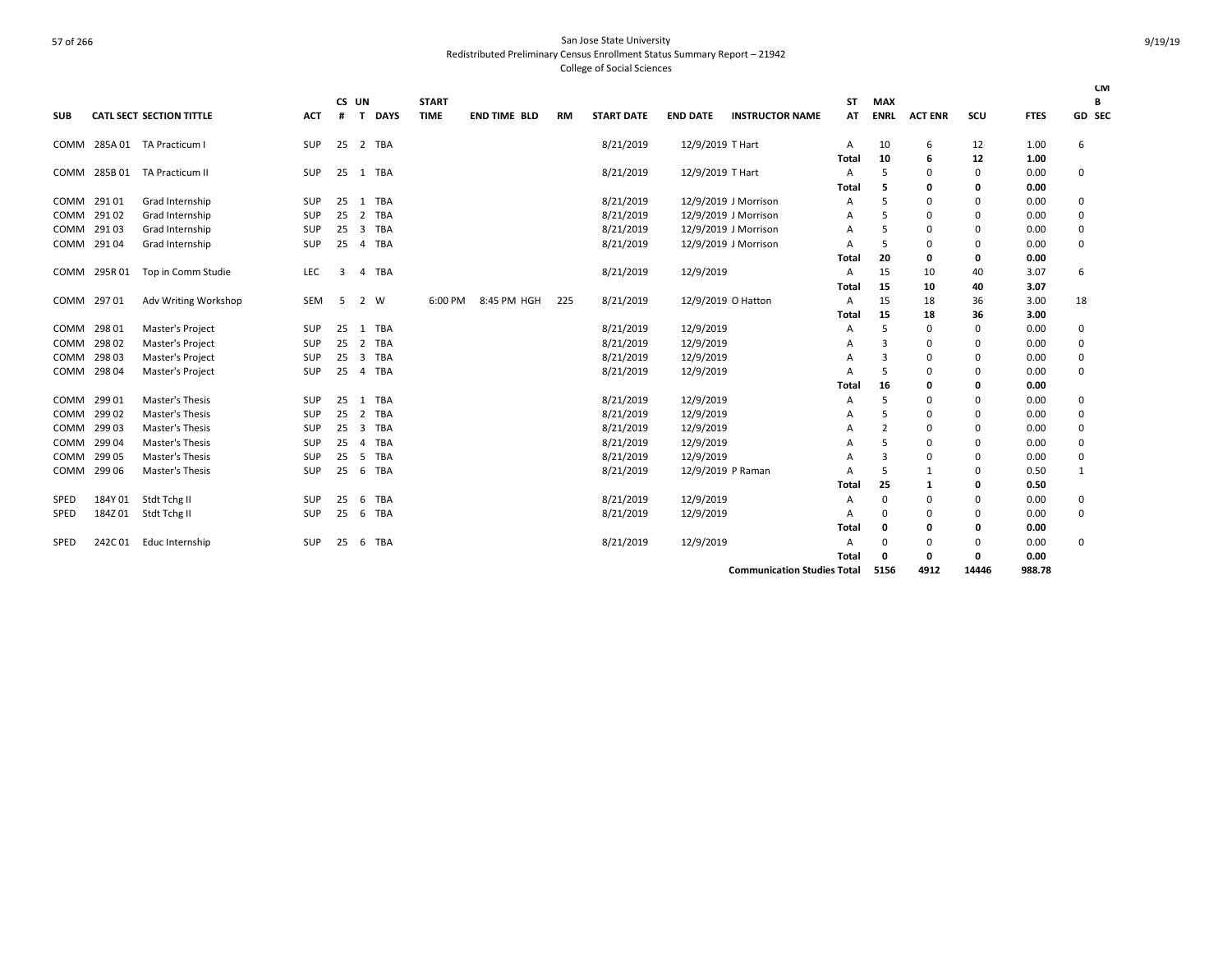| <b>SUB</b>       |         | <b>CATL SECT SECTION TITTLE</b> | <b>ACT</b> | #              | CS UN          | T DAYS     | <b>START</b><br><b>TIME</b> | <b>END TIME BLD</b>  | RM    | <b>START DATE</b> | <b>END DATE</b>   | <b>INSTRUCTOR NAME</b>   | ST<br>AT       | <b>MAX</b><br>ENRL | <b>ACT ENR</b> | scu         | <b>FTES</b> | <b>CM</b><br>B<br>GD SEC |
|------------------|---------|---------------------------------|------------|----------------|----------------|------------|-----------------------------|----------------------|-------|-------------------|-------------------|--------------------------|----------------|--------------------|----------------|-------------|-------------|--------------------------|
| <b>Economics</b> |         |                                 |            |                |                |            |                             |                      |       |                   |                   |                          |                |                    |                |             |             |                          |
| <b>ECON</b>      | 1A 01   | Prin of Econ                    | LEC        | $\overline{2}$ | $\overline{4}$ | <b>TBA</b> |                             |                      |       | 8/21/2019         | 12/9/2019         |                          | A              | 40                 | 47             | 188         | 12.53       | 0                        |
| ECON             | 1A 02   | Prin of Econ                    | <b>LEC</b> |                | 4              |            |                             |                      |       |                   |                   |                          | X              | 0                  | 0              | 0           | 0.00        | 0                        |
| <b>ECON</b>      | 1A03    | Prin of Econ                    | <b>LEC</b> | $\overline{2}$ | $\overline{4}$ | <b>TBA</b> |                             |                      |       | 8/21/2019         | 12/9/2019         |                          | А              | 40                 | 43             | 172         | 11.47       | $\Omega$                 |
| ECON             | 1A 04   | Prin of Econ                    | <b>LEC</b> | 2              | $\overline{4}$ | <b>TBA</b> |                             |                      |       | 8/21/2019         | 12/9/2019         |                          | Α              | 40                 | 39             | 156         | 10.40       | $\Omega$                 |
| <b>ECON</b>      | 1A 60   | Prin of Econ                    | LEC        | $\overline{2}$ | $\overline{4}$ | TBA        |                             |                      |       | 8/21/2019         | 12/9/2019         |                          | A              | 40                 | 34             | 136         | 9.07        | 0                        |
| <b>ECON</b>      | 1A 61   | Prin of Econ                    | <b>LEC</b> | 2              | 4              | <b>TBA</b> |                             |                      |       | 8/21/2019         | 12/9/2019         |                          | A              | 40                 | 38             | 152         | 10.13       | 0                        |
| <b>ECON</b>      | 1A 62   | Prin of Econ                    | LEC        | $\overline{2}$ | $\overline{4}$ | TBA        |                             |                      |       | 8/21/2019         | 12/9/2019         |                          | Α              | 119                | 120            | 480         | 32.00       | $\Omega$                 |
| ECON             | 1A 63   | Prin of Econ                    | LEC        | $\overline{2}$ | $\overline{4}$ | TBA        |                             |                      |       | 8/21/2019         | 12/9/2019         |                          | A              | 40                 | 42             | 168         | 11.20       | 0                        |
| ECON             | 1A 64   | Prin of Econ                    | <b>LEC</b> | 2              | 4              | TBA        |                             |                      |       | 8/21/2019         | 12/9/2019         |                          | A              | 40                 | 42             | 168         | 11.20       | 0                        |
| <b>ECON</b>      | 1A 65   | Prin of Econ                    | LEC        | $\overline{2}$ | $\overline{4}$ | TBA        |                             |                      |       | 8/21/2019         | 12/9/2019         |                          | A              | 40                 | 38             | 152         | 10.13       | $\Omega$                 |
| ECON             | 1A 66   | Prin of Econ                    | <b>LEC</b> | 2              | $\overline{4}$ | <b>TBA</b> |                             |                      |       | 8/21/2019         | 12/9/2019         |                          | A              | 40                 | 37             | 148         | 9.87        | $\Omega$                 |
| <b>ECON</b>      | 1A 80   | Prin of Econ                    | LEC        | $\overline{2}$ | $\overline{4}$ | TBA        |                             |                      |       | 8/21/2019         | 12/9/2019 B Hurst |                          | $\overline{A}$ | 40                 | 42             | 168         | 11.20       | 0                        |
| <b>ECON</b>      | 1A 81   | Prin of Econ                    | LEC        | 2              | $\overline{4}$ | TBA        |                             |                      |       | 8/21/2019         | 12/9/2019 B Hurst |                          | A              | 40                 | 51             | 204         | 13.60       | 0                        |
| <b>ECON</b>      | 1B 01   | Prin of Econ                    | LEC        | $\overline{2}$ | $\overline{4}$ | TBA        |                             |                      |       | 8/21/2019         | 12/9/2019         |                          | A              | 35                 | 45             | 180         | 12.00       | $\Omega$                 |
| ECON             | 1B02    | Prin of Econ                    | LEC        | $\overline{2}$ | $\overline{4}$ | TBA        |                             |                      |       | 8/21/2019         | 12/9/2019         |                          | A              | 35                 | 37             | 148         | 9.87        | 0                        |
| ECON             | 1B03    | Prin of Econ                    | <b>LEC</b> | 2              | 4              | <b>TBA</b> |                             |                      |       | 8/21/2019         | 12/9/2019         |                          | A              | 35                 | 34             | 136         | 9.07        | 0                        |
| <b>ECON</b>      | 1B04    | Prin of Econ                    | LEC        | $\overline{2}$ | 4              | TBA        |                             |                      |       | 8/21/2019         | 12/9/2019         |                          | А              | 35                 | 41             | 164         | 10.93       | 0                        |
| ECON             | 1B 05   | Prin of Econ                    | <b>LEC</b> | $\overline{2}$ | $\overline{4}$ | <b>TBA</b> |                             |                      |       | 8/21/2019         | 12/9/2019         |                          | Α              | 35                 | 43             | 172         | 11.47       | $\Omega$                 |
| <b>ECON</b>      | 1B 60   | Prin of Econ                    | <b>LEC</b> | $\overline{2}$ | $\overline{4}$ | TBA        |                             |                      |       | 8/21/2019         | 12/9/2019         |                          | A              | 125                | 119            | 476         | 31.73       | 0                        |
| <b>ECON</b>      | 1B 61   | Prin of Econ                    | <b>LEC</b> | 2              | $\overline{4}$ | <b>TBA</b> |                             |                      |       | 8/21/2019         | 12/9/2019         |                          | A              | 35                 | 35             | 140         | 9.33        | $\Omega$                 |
| ECON             | 1B 62   | Prin of Econ                    | LEC        | $\overline{2}$ | $\overline{4}$ | <b>TBA</b> |                             |                      |       | 8/21/2019         | 12/9/2019         |                          | A              | 35                 | 36             | 144         | 9.60        | $\Omega$                 |
| <b>ECON</b>      | 1B 63   | Prin of Econ                    | LEC        | $\overline{2}$ | $\overline{4}$ | TBA        |                             |                      |       | 8/21/2019         | 12/9/2019         |                          | A              | 35                 | 35             | 140         | 9.33        | 0                        |
| ECON             | 1B 64   | Prin of Econ                    | <b>LEC</b> | 2              | $\overline{4}$ | <b>TBA</b> |                             |                      |       | 8/21/2019         | 12/9/2019         |                          | A              | 35                 | 34             | 136         | 9.13        | 1                        |
| <b>ECON</b>      | 1B 65   | Prin of Econ                    | LEC        | $\overline{2}$ | $\overline{4}$ | <b>MW</b>  | 1:30 PM                     | 2:45 PM DMH 150      |       | 8/21/2019         |                   | 12/9/2019 D Clarke       | A              | 35                 | 34             | 136         | 9.07        | 0                        |
| ECON             | 1B 81   | Prin of Econ                    | LEC        | 2              | 4              | <b>TBA</b> |                             |                      |       | 8/21/2019         |                   | 12/9/2019 N Norton       | A              | 35                 | 35             | 140         | 9.33        | $\Omega$                 |
| <b>ECON</b>      | 1B 82   | Prin of Econ                    | LEC        | $\overline{2}$ | 4              | TBA        |                             |                      |       | 8/21/2019         |                   | 12/9/2019 N Norton       | A              | 35                 | 34             | 136         | 9.07        | 0                        |
| ECON             | 1B 99   | Prin of Econ                    | <b>LEC</b> | $\overline{2}$ | $\overline{4}$ | <b>TBA</b> |                             |                      |       | 8/21/2019         |                   | 12/9/2019 N Norton       | Α              | 35                 | 33             | 132         | 8.80        | $\Omega$                 |
|                  |         |                                 |            |                |                |            |                             |                      |       |                   |                   |                          | Total          | 1139               | 1168           | 4672        | 311.53      |                          |
| ECON             | 2A 80   | Macro Online Lab                | ACT        | 8              | 1              | TBA        |                             |                      |       | 8/21/2019         |                   | 12/9/2019 A Hajikhameneh | Α              | 50                 | 46             | 46          | 3.07        | 0                        |
|                  |         |                                 |            |                |                |            |                             |                      |       |                   |                   |                          | Total          | 50                 | 46             | 46          | 3.07        |                          |
| <b>ECON</b>      | 2B 80   | Micro Online Lab                | ACT        | 8              | 1              | <b>TBA</b> |                             |                      |       | 8/21/2019         |                   | 12/9/2019 P Lombardi     | Α              | 50                 | 52             | 52          | 3.47        | 0                        |
|                  |         |                                 |            |                |                |            |                             |                      |       |                   |                   |                          | <b>Total</b>   | 50                 | 52             | 52          | 3.47        |                          |
| <b>ECON</b>      | 2C 80   | Stats Lab                       | LAB        | 15             |                | 1 TBA      |                             |                      |       | 8/21/2019         | 12/9/2019 J Rietz |                          | Α              | 40                 | 38             | 38          | 2.53        | 0                        |
|                  |         |                                 |            |                |                |            |                             |                      |       |                   |                   |                          | Total          | 40                 | 38             | 38          | 2.53        |                          |
| <b>ECON</b>      | 301     | <b>Econ Statistics</b>          | SEM        | 5              | $\overline{4}$ | T          | 6:30 PM                     | 9:15 PM DMH          | 357   | 8/21/2019         | 12/9/2019 G Hanle |                          | Α              | 32                 | 31             | 93          | 8.27        | 0                        |
| ECON             | 302     | <b>Econ Statistics</b>          | LAB        | 15             | $\mathbf 0$    | <b>TBA</b> |                             |                      |       | 8/21/2019         | 12/9/2019 G Hanle |                          | Α              | 32                 | 31             | 31          | 0.00        | 0                        |
|                  |         |                                 |            |                |                |            |                             |                      |       |                   |                   |                          | Total          | 64                 | 62             | 124         | 8.27        |                          |
| <b>ECON</b>      | 100W 01 | Wrtg Wsh/Econ Reps              | SEM        | 4              | $\overline{4}$ | TBA        |                             |                      |       | 8/21/2019         | 12/9/2019         |                          | Α              | 25                 | 24             | 96          | 6.40        | 0                        |
| ECON             |         | 100W 02 Wrtg Wsh/Econ Reps      | SEM        | 4              | $\overline{4}$ | TBA        |                             |                      |       | 8/21/2019         | 12/9/2019         |                          | A              | 25                 | 29             | 116         | 7.73        | $\Omega$                 |
| ECON             | 100W 03 | Wrtg Wsh/Econ Reps              | <b>SEM</b> |                | $\overline{4}$ |            |                             |                      |       |                   |                   |                          | X              | $\mathbf 0$        | 0              | $\mathbf 0$ | 0.00        | 0                        |
|                  |         |                                 |            |                |                |            |                             |                      |       |                   |                   |                          | Total          | 50                 | 53             | 212         | 14.13       |                          |
| <b>ECON</b>      | 10101   | Micr-Econ Analysis              | SEM        | 5              | $\overline{4}$ | <b>TBA</b> |                             |                      |       | 8/21/2019         | 12/9/2019         |                          | Α              | 40                 | 40             | 160         | 10.67       | 0                        |
| ECON             | 101 02  | Micr-Econ Analysis              | <b>SEM</b> |                | $\overline{4}$ |            |                             |                      |       |                   |                   |                          | х              | $\Omega$           | 0              | 0           | 0.00        | 0                        |
| ECON             | 10103   | Micr-Econ Analysis              | SEM        |                | 4              |            |                             |                      |       |                   |                   |                          | x              | 0                  | 0              | 0           | 0.00        | 0                        |
| ECON             | 10104   | Micr-Econ Analysis              | SEM        | 5              | 4              | <b>TBA</b> |                             |                      |       | 8/21/2019         | 12/9/2019         |                          | Α              | 40                 | 44             | 176         | 11.80       | $\mathbf{1}$             |
| ECON             | 101 05  | Micr-Econ Analysis              | <b>SEM</b> | 5              | $\overline{4}$ | F          |                             | 9:00 AM 11:45 AM DMH | - 165 | 8/21/2019         |                   | 12/9/2019 N Malek        | A              | 40                 | 42             | 168         | 11.20       | $\Omega$                 |
|                  |         |                                 |            |                |                |            |                             |                      |       |                   |                   |                          | Total          | 120                | 126            | 504         | 33.67       |                          |
| <b>ECON</b>      | 10201   | <b>Macr-Econ Analysis</b>       | <b>SEM</b> | 5              | $\overline{4}$ | <b>TBA</b> |                             |                      |       | 8/21/2019         | 12/9/2019         |                          | A              | 39                 | 39             | 156         | 10.40       | $\Omega$                 |
| ECON             | 102 02  | Macr-Econ Analysis              | SEM        | 5              | $\overline{4}$ | TBA        |                             |                      |       | 8/21/2019         | 12/9/2019         |                          | $\overline{A}$ | 40                 | 51             | 204         | 13.80       | $\mathbf{a}$             |
|                  |         |                                 |            |                |                |            |                             |                      |       |                   |                   |                          |                |                    |                |             |             |                          |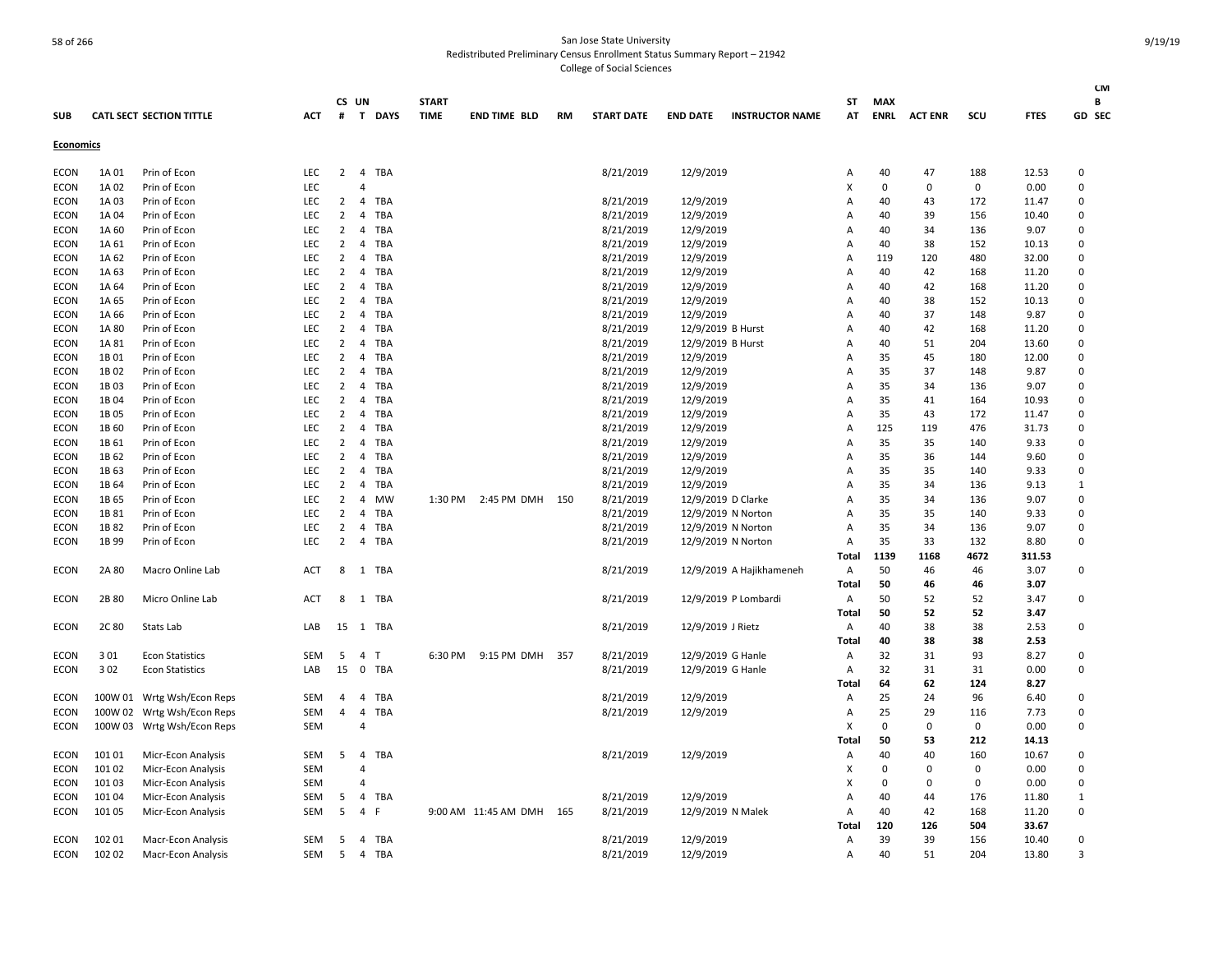|             |         |                                 |            |                |                         |             |                             |                       |     |                   |                   |                          |                        |                           |                |                |              |                | <b>CM</b>   |        |
|-------------|---------|---------------------------------|------------|----------------|-------------------------|-------------|-----------------------------|-----------------------|-----|-------------------|-------------------|--------------------------|------------------------|---------------------------|----------------|----------------|--------------|----------------|-------------|--------|
|             |         | <b>CATL SECT SECTION TITTLE</b> | ACT        | #              | CS UN<br>$\mathbf{T}$   | <b>DAYS</b> | <b>START</b><br><b>TIME</b> | <b>END TIME BLD</b>   | RM  | <b>START DATE</b> | <b>END DATE</b>   | <b>INSTRUCTOR NAME</b>   | <b>ST</b><br>AT        | <b>MAX</b><br><b>ENRL</b> | <b>ACT ENR</b> | SCU            | <b>FTES</b>  |                | В<br>GD SEC |        |
| <b>SUB</b>  |         |                                 |            |                |                         |             |                             |                       |     |                   |                   |                          |                        |                           |                |                |              |                |             |        |
| <b>ECON</b> | 102 03  | Macr-Econ Analysis              | SEM        | 5              | $\overline{4}$          | TBA         |                             |                       |     | 8/21/2019         | 12/9/2019         |                          | A                      | 39                        | 38             | 152            | 10.13        | $\mathbf 0$    |             |        |
|             |         |                                 |            |                |                         |             |                             |                       |     |                   |                   |                          | Total                  | 118                       | 128            | 512            | 34.33        |                |             |        |
| ECON        | 103 01  | Econometrics                    | <b>LEC</b> | 2              | $\overline{4}$          | MW          |                             | 10:30 AM 11:45 AM DMH | 161 | 8/21/2019         |                   | 12/9/2019 S Mukherjee    | A                      | 40                        | 40             | 120            | 10.67        | $\Omega$       |             |        |
| ECON        | 103 02  | Econometrics                    | <b>LEC</b> | $\overline{2}$ | 4                       | MW          | 12:00 PM                    | 1:15 PM BBC           | 322 | 8/21/2019         |                   | 12/9/2019 S Mukherjee    | Α                      | 40                        | 22             | 66             | 5.87         | $\mathbf 0$    |             |        |
| ECON        | 103 80  | Econometrics                    | LAB        | 15             | 0                       | <b>TBA</b>  |                             |                       |     | 8/21/2019         |                   | 12/9/2019 S Mukherjee    | Α                      | 40                        | 40             | 40             | 0.00         | $\mathbf 0$    |             |        |
| ECON        | 10381   | Econometrics                    | LAB        | 15             | 0                       | <b>TBA</b>  |                             |                       |     | 8/21/2019         |                   | 12/9/2019 S Mukherjee    | A                      | 40                        | 22             | 22             | 0.00         | $\Omega$       |             |        |
|             |         |                                 |            |                |                         |             |                             |                       |     |                   |                   |                          | Total                  | 160                       | 124            | 248            | 16.53        |                |             |        |
| <b>ECON</b> | 104 01  | Math Meth for Econ              | SEM        | 5              | 4                       | <b>TBA</b>  |                             |                       |     | 8/21/2019         | 12/9/2019         |                          | Α                      | 40                        | 41             | 164            | 11.07        | $\overline{2}$ |             |        |
| ECON        | 104 02  | Math Meth for Econ              | <b>SEM</b> | 5              | 4                       | TBA         |                             |                       |     | 8/21/2019         | 12/9/2019         |                          | A                      | 40                        | 39             | 156            | 10.67        | $\overline{4}$ |             |        |
|             |         |                                 |            |                |                         |             |                             |                       |     |                   |                   |                          | Total                  | 80                        | 80             | 320            | 21.73        |                |             |        |
| ECON        | 113B01  | Econ Hist Europe                | SEM        | 5              | 4                       | TBA         |                             |                       |     | 8/21/2019         | 12/9/2019         |                          | Α                      | 40                        | 48             | 192            | 12.80        | 0 <sub>c</sub> |             | ×      |
| HIST        | 113B01  | Econ Hist Europe                | SEM        | 5              | 4                       | <b>TBA</b>  |                             |                       |     | 8/21/2019         | 12/9/2019         |                          | Α                      | $\mathbf 0$               | $\mathbf 0$    | $\mathbf 0$    | 0.00         | $0-$           |             | $\ast$ |
|             |         |                                 |            |                |                         |             |                             |                       |     |                   |                   |                          | Total                  | 40                        | 48             | 192            | 12.80        |                |             |        |
| ECON        | 12101   | Indus Organization              | SEM        | -5             | $\overline{4}$          | <b>TBA</b>  |                             |                       |     | 8/21/2019         | 12/9/2019         |                          | A                      | 40                        | 40             | 160            | 10.73        | 1              |             |        |
|             |         |                                 |            |                |                         |             |                             |                       |     |                   |                   |                          | Total                  | 40                        | 40             | 160            | 10.73        |                |             |        |
| <b>ECON</b> | 13601   | Internatl Econ                  | SEM        | 5              | 4                       | <b>TBA</b>  |                             |                       |     | 8/21/2019         | 12/9/2019         |                          | Α                      | 40                        | 42             | 168            | 11.20        | $\mathbf 0$    |             |        |
| ECON        | 136 02  | Internatl Econ                  | SEM        | 5              | $\overline{4}$          | <b>TBA</b>  |                             |                       |     | 8/21/2019         | 12/9/2019         |                          | A                      | 40                        | 42             | 168            | 11.20        | 0              |             |        |
|             |         |                                 |            |                |                         |             |                             |                       |     |                   |                   |                          | Total                  | 80                        | 84             | 336            | 22.40        |                |             |        |
| ECON        | 137A 01 | Fund Corp Finance               | SEM        | 5              | 4                       | <b>TBA</b>  |                             |                       |     | 8/21/2019         | 12/9/2019         |                          | Α                      | 40                        | 42             | 168            | 11.20        | $\mathbf 0$    |             |        |
|             |         |                                 |            |                |                         |             |                             |                       |     |                   |                   |                          | Total                  | 40                        | 42             | 168            | 11.20        |                |             |        |
| ECON        | 15101   | Labor Econ                      | SEM        | 5              | 4                       | TBA         |                             |                       |     | 8/21/2019         | 12/9/2019         |                          | Α                      | 40                        | 17             | 68             | 4.53         | $\Omega$       |             |        |
|             |         |                                 |            |                |                         |             |                             |                       |     |                   |                   |                          | Total                  | 40                        | 17             | 68             | 4.53         |                |             |        |
| ECON        | 16601   | Urban Economics                 | <b>SEM</b> | -5             | $\overline{4}$          | <b>TBA</b>  |                             |                       |     | 8/21/2019         | 12/9/2019         |                          | A                      | 32                        | 32             | 128            | 8.60         | 1              |             |        |
|             |         |                                 |            |                |                         |             |                             |                       |     |                   |                   |                          | Total                  | 32                        | 32             | 128            | 8.60         |                |             |        |
| ECON        | 18001   | <b>Indiv Studies</b>            | SUP        | 36             | 1                       | TBA         |                             |                       |     | 8/21/2019         | 12/9/2019 D Deyo  |                          | Α                      | $\overline{3}$            | 0              | $\Omega$       | 0.00         | $\mathbf 0$    |             |        |
|             |         |                                 |            |                |                         |             |                             |                       |     |                   |                   |                          | Total                  | 3                         | 0              | 0              | 0.00         |                |             |        |
| ECON        | 18501   | Appld Econ Intrn                | SUP        | 36             | $\overline{\mathbf{3}}$ | <b>TBA</b>  |                             |                       |     | 8/21/2019         | 12/9/2019 J Rietz |                          | Α                      | $\overline{2}$            | 0              | $\Omega$       | 0.00         | $\mathbf 0$    |             |        |
|             |         |                                 |            |                |                         |             |                             |                       |     |                   |                   |                          | Total                  | $\overline{2}$            | 0              | 0              | 0.00         |                |             |        |
| ECON        | 190 01  | Hist Econ Thought               | SEM        | 5              | 4                       | <b>TBA</b>  |                             |                       |     | 8/21/2019         | 12/9/2019         |                          | Α                      | 40                        | 42             | 168            | 11.20        | 0              |             |        |
|             |         |                                 |            |                |                         |             |                             |                       |     |                   |                   |                          | <b>Total</b>           | 40                        | 42             | 168            | 11.20        |                |             |        |
| ECON        | 201 01  | Sem Micro-Econ Ana              | SEM        | 5              | $\overline{\mathbf{3}}$ | M           | 6:30 PM                     | 9:15 PM DMH           | 166 | 8/21/2019         |                   | 12/9/2019 A Hajikhameneh | Α                      | 15                        | 15             | 45             | 3.75         | 15             |             |        |
|             |         |                                 |            |                |                         |             |                             |                       |     |                   |                   |                          | Total                  | 15                        | 15             | 45             | 3.75         |                |             |        |
| ECON        | 202 01  | <b>Macro Analysis</b>           | <b>SEM</b> | -5             | 3 R                     |             | 6:30 PM                     | 9:15 PM DMH           | 163 | 8/21/2019         | 12/9/2019 J Rietz |                          | $\mathsf{A}$           | 15                        | 11             | 33             | 2.75         | 11             |             |        |
|             |         |                                 |            |                |                         |             |                             |                       |     |                   |                   |                          | Total                  | 15                        | 11             | 33             | 2.75         |                |             |        |
| ECON        | 203A 01 | Econ Res Meth                   | SEM        | 5              | 3 T                     |             | 6:30 PM                     | 9:15 PM DMH           | 163 | 8/21/2019         |                   | 12/9/2019 P Lombardi     | Α                      | 15                        | 15             | 45             | 3.75         | 15             |             |        |
|             |         |                                 |            |                |                         |             |                             |                       |     |                   |                   |                          | Total                  | 15                        | 15<br>6        | 45             | 3.75         |                |             |        |
| ECON        | 236 01  | Sem Intern Tr & Fin             | SEM        | 5              | $\overline{\mathbf{3}}$ | W           | 6:30 PM                     | 9:15 PM DMH           | 166 | 8/21/2019         |                   | 12/9/2019 T Seshadri     | Α                      | 15                        |                | 18             | 1.50         | 6              |             |        |
|             |         |                                 |            |                |                         |             |                             |                       |     |                   |                   |                          | Total                  | 15                        | 6<br>9         | 18             | 1.50         | 9              |             |        |
| ECON        | 241 01  | Sem Law and Econ                | SEM        | 5              | $\overline{\mathbf{3}}$ | TR          | 4:30 PM                     | 5:45 PM DMH           | 166 | 8/21/2019         | 12/9/2019 D Deyo  |                          | Α<br>Total             | 15<br>15                  | 9              | 27<br>27       | 2.25<br>2.25 |                |             |        |
|             |         |                                 | <b>SUP</b> |                |                         |             |                             |                       |     |                   |                   |                          |                        | 3                         | $\mathbf{1}$   | $\Omega$       |              |                |             |        |
| ECON        | 285 01  | Applied Econ Intrn              |            | 25             | 4 TBA                   |             |                             |                       |     | 8/21/2019         | 12/9/2019 J Rietz |                          | Α<br>Total             | 3                         | $\mathbf{1}$   | 0              | 0.33<br>0.33 | 1              |             |        |
| ECON        | 298E01  |                                 | SUP        | 25             | 1 TBA                   |             |                             |                       |     | 8/21/2019         |                   |                          | Α                      | 30                        | $\overline{7}$ | $\overline{7}$ | 0.58         | $\overline{7}$ |             |        |
|             |         | Comp Exam                       |            |                |                         |             |                             |                       |     |                   | 12/9/2019 R Liu   |                          | Total                  | 30                        | $\overline{7}$ | $\overline{7}$ | 0.58         |                |             |        |
| ECON        | 299 02  | <b>MA Thesis Project</b>        | SUP        | 25             | - 6                     | TBA         |                             |                       |     | 8/21/2019         | 12/9/2019         |                          | Α                      | 1                         | 0              | $\Omega$       | 0.00         | $\Omega$       |             |        |
|             |         |                                 |            |                |                         |             |                             |                       |     |                   |                   |                          | <b>Total</b>           | 1                         | 0              | 0              | 0.00         |                |             |        |
|             |         |                                 |            |                |                         |             |                             |                       |     |                   |                   |                          | <b>Economics Total</b> | 2297                      | 2246           | 8123           | 545.65       |                |             |        |
|             |         |                                 |            |                |                         |             |                             |                       |     |                   |                   |                          |                        |                           |                |                |              |                |             |        |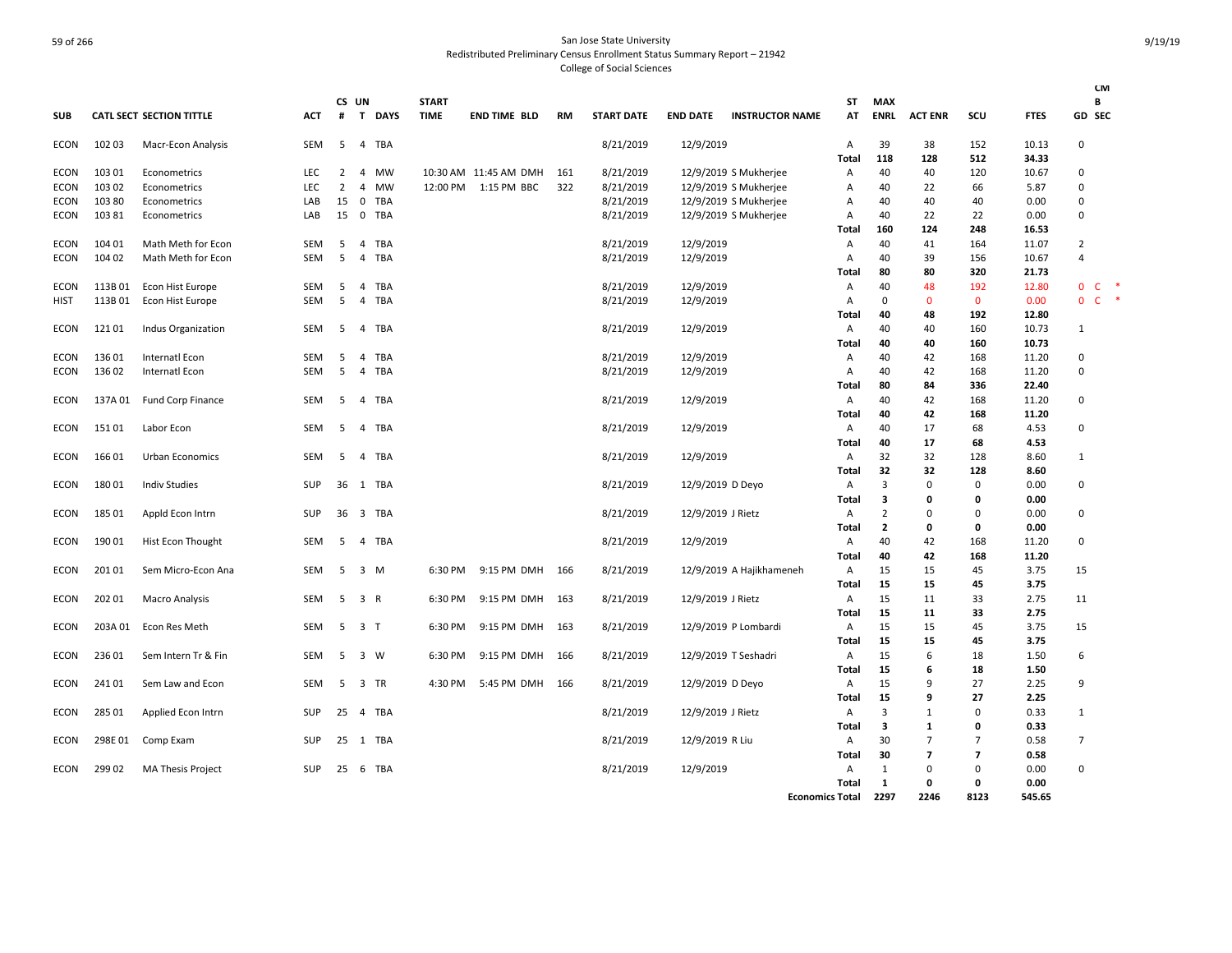|                            |                              |                                        |                   |                                  |                                           |           |              |                                            |            |                        |                                  |                                              |                   |                   |                      |                    |              |                                                            | <b>CM</b>            |
|----------------------------|------------------------------|----------------------------------------|-------------------|----------------------------------|-------------------------------------------|-----------|--------------|--------------------------------------------|------------|------------------------|----------------------------------|----------------------------------------------|-------------------|-------------------|----------------------|--------------------|--------------|------------------------------------------------------------|----------------------|
|                            |                              |                                        |                   |                                  | CS UN                                     |           | <b>START</b> |                                            |            |                        |                                  |                                              | <b>ST</b>         | <b>MAX</b>        |                      |                    |              | В                                                          |                      |
| <b>SUB</b>                 |                              | <b>CATL SECT SECTION TITTLE</b>        | <b>ACT</b>        | #                                |                                           | T DAYS    | <b>TIME</b>  | <b>END TIME BLD</b>                        | RM         | <b>START DATE</b>      | <b>END DATE</b>                  | <b>INSTRUCTOR NAME</b>                       | AT                | <b>ENRL</b>       | <b>ACT ENR</b>       | SCU                | <b>FTES</b>  | GD SEC                                                     |                      |
|                            | <b>Environmental Studies</b> |                                        |                   |                                  |                                           |           |              |                                            |            |                        |                                  |                                              |                   |                   |                      |                    |              |                                                            |                      |
| <b>ENVS</b>                | 101                          | Intro Envir Issues                     | <b>LEC</b>        | 1                                |                                           | 3 MW      | 1:30 PM      | 2:45 PM BBC                                | 320        | 8/21/2019              | 12/9/2019 C Prado                |                                              | Α                 | 35                | 36                   | 108                | 7.20         | $\mathbf 0$                                                |                      |
|                            |                              |                                        |                   |                                  |                                           |           |              |                                            |            |                        |                                  |                                              | Total             | 35                | 36                   | 108                | 7.20         |                                                            |                      |
| <b>ENVS</b>                | 102                          | Intro Environ Iss                      | <b>LEC</b>        | 1                                | 3 TR                                      |           | 12:00 PM     | 1:15 PM WSQ                                | 207        | 8/21/2019              | 12/9/2019 M Davis                |                                              | Α                 | 100               | 99                   | 297                | 19.80        | 0                                                          |                      |
|                            |                              |                                        |                   |                                  |                                           |           |              |                                            |            |                        |                                  |                                              | Total             | 100               | 99                   | 297                | 19.80        |                                                            |                      |
| <b>ENVS</b>                | 10 01                        | Life Chang Planet                      | <b>LEC</b>        | 1                                | $\overline{\mathbf{3}}$                   | MW        |              | 9:00 AM 10:15 AM DMH                       | 164        | 8/21/2019              | 12/9/2019 M Klock                |                                              | Α                 | 35                | 36                   | 108                | 7.20         | $\Omega$                                                   |                      |
| <b>ENVS</b>                | 10 02                        | Life Chang Planet                      | LEC               | 1                                | 3                                         | MW        |              | 10:30 AM 11:45 AM DMH                      | 164        | 8/21/2019              | 12/9/2019 M Klock                |                                              | Α                 | 35                | 35                   | 105                | 7.00         | $\mathbf 0$                                                |                      |
| <b>ENVS</b>                | 10 03                        | Life Chang Planet                      | LEC               | $\mathbf{1}$                     | 3 TR                                      |           |              | 3:00 PM 4:15 PM WSQ                        | 207        | 8/21/2019              |                                  | 12/9/2019 R Lazzeri-Aerts                    | Α                 | 100               | 100                  | 300                | 20.00        | $\mathbf 0$                                                |                      |
|                            |                              |                                        |                   |                                  |                                           |           |              |                                            |            |                        |                                  |                                              | Total             | 170               | 171                  | 513                | 34.20        |                                                            |                      |
| <b>ENVS</b>                |                              | 100W 01 Env Res and Writ               | SEM               | 4                                | $\overline{\mathbf{3}}$                   | MW        |              | 10:30 AM 11:45 AM CL                       | 243        | 8/21/2019              |                                  | 12/9/2019 B Nobleman                         | Α                 | 20                | 25                   | 75                 | 5.00         | 0                                                          |                      |
| <b>ENVS</b>                |                              | 100W 03 Env Res and Writ               | <b>SEM</b>        |                                  | $\overline{3}$                            |           |              |                                            |            |                        |                                  |                                              | X                 | 0                 | $\mathbf 0$          | $\mathbf 0$        | 0.00         | $\mathbf 0$                                                |                      |
|                            |                              |                                        |                   |                                  |                                           |           |              |                                            |            |                        |                                  |                                              | Total             | 20                | 25                   | 75                 | 5.00         |                                                            |                      |
| <b>ENVS</b>                | 105 01                       | Env Prob, SF Bay Area                  | <b>LEC</b>        | $\overline{2}$                   | 3 TR                                      |           |              | 10:30 AM 11:45 AM WSQ                      | - 111      | 8/21/2019              | 12/9/2019 M Davis                |                                              | A                 | 25<br>25          | 23<br>23             | 69<br>69           | 4.80<br>4.80 | $\overline{4}$                                             |                      |
|                            | 10701                        |                                        | <b>LEC</b>        | 1                                | $\overline{\mathbf{3}}$                   | TR        |              | 9:00 AM 10:15 AM DMH                       | 164        |                        |                                  |                                              | Total             | 35                | 35                   | 105                | 7.15         | 3<br><b>C</b>                                              | $\ast$               |
| <b>ENVS</b><br><b>ECON</b> | 10701                        | Env Econ & Policy<br>Env Econ & Policy | <b>LEC</b>        | 1                                | $\overline{\mathbf{3}}$                   | TR        |              | 9:00 AM 10:15 AM DMH                       | 164        | 8/21/2019<br>8/21/2019 | 12/9/2019 C Su<br>12/9/2019 C Su |                                              | Α<br>Α            | 0                 | $\mathbf{0}$         | $\mathbf{0}$       | 0.00         | $\mathsf{C}$<br>$\mathbf 0$                                | $\ast$               |
| <b>ENVS</b>                | 10702                        | Env Econ & Policy                      | LEC               | 1                                | 3 TR                                      |           |              | 10:30 AM 11:45 AM DMH                      | 164        | 8/21/2019              | 12/9/2019 C Su                   |                                              | A                 | 35                | 34                   | 102                | 6.80         | $\mathbf 0$<br>$\mathsf{C}$                                |                      |
| <b>ECON</b>                | 10702                        | Env Econ & Policy                      | <b>LEC</b>        | 1                                | 3 TR                                      |           |              | 10:30 AM 11:45 AM DMH                      | 164        | 8/21/2019              | 12/9/2019 C Su                   |                                              | Α                 | 0                 | $\Omega$             | $\mathbf{0}$       | 0.00         | $\mathbf 0$<br>$\mathsf{C}$                                | *                    |
|                            |                              |                                        |                   |                                  |                                           |           |              |                                            |            |                        |                                  |                                              | Total             | 70                | 69                   | 207                | 13.95        |                                                            |                      |
| <b>ENVS</b>                | 11001                        | Resource Analysis                      | LEC               | $\overline{2}$                   | 4 M                                       |           | 12:00 PM     | 2:45 PM DMH                                | 164        | 8/21/2019              |                                  | 12/9/2019 R Lazzeri-Aerts                    | Α                 | 40                | 35                   | 105                | 9.40         | 1                                                          |                      |
| <b>ENVS</b>                | 110 10                       | Resource Analysis                      | LAB               | 16                               | $\mathbf 0$                               | <b>TR</b> | 9:00 AM      | 10:25 AM WSQ                               | 113        | 8/21/2019              |                                  | 12/9/2019 R Lazzeri-Aerts                    | Α                 | 20                | 21                   | 21                 | 0.00         | $\mathbf 1$                                                |                      |
| <b>ENVS</b>                | 110 11                       | <b>Resource Analysis</b>               | LAB               |                                  | 16 0 TR                                   |           |              | 10:30 AM 12:00 PM WSQ                      | 113        | 8/21/2019              |                                  | 12/9/2019 R Lazzeri-Aerts                    | Α                 | 20                | 14                   | 14                 | 0.00         | $\mathbf 0$                                                |                      |
|                            |                              |                                        |                   |                                  |                                           |           |              |                                            |            |                        |                                  |                                              | <b>Total</b>      | 80                | 70                   | 140                | 9.40         |                                                            |                      |
| <b>ENVS</b>                | 11601                        | Solar Energy Analysis                  | LEC               | $\overline{2}$                   | 3 TR                                      |           | 12:00 PM     | 1:15 PM CL                                 | 238        | 8/21/2019              |                                  | 12/9/2019 D Mulvaney                         | Α                 | 25                | 21                   | 63                 | 4.20         | $\mathbf 0$<br>$\mathsf{C}$                                | $\ddot{\phantom{1}}$ |
| <b>DSIT</b>                | 116 01                       | Solar Energy Analysis                  | <b>LEC</b>        | $\overline{2}$                   | 3 TR                                      |           | 12:00 PM     | 1:15 PM CL                                 | 238        | 8/21/2019              |                                  | 12/9/2019 D Mulvaney                         | Α                 | 0                 | $\mathbf{0}$         | $\mathbf{0}$       | 0.00         | $\mathbf{0}$<br><b>C</b>                                   | $\ast$               |
|                            |                              |                                        |                   |                                  |                                           |           |              |                                            |            |                        |                                  |                                              | Total             | 25                | 21                   | 63                 | 4.20         |                                                            |                      |
| <b>ENVS</b>                | 11701                        | <b>Human Ecology</b>                   | SEM               | 5                                | $3 \quad W$                               |           | 1:30 PM      | 4:15 PM DMH                                | 164        | 8/21/2019              | 12/9/2019 M Davis                |                                              | Α                 | 25                | 21                   | 63                 | 4.40         | $\overline{4}$                                             |                      |
| <b>ENVS</b>                | 11702                        | Human Ecology                          | <b>SEM</b>        | 5                                | $3 \, M$                                  |           | 4:30 PM      | 7:15 PM CL                                 | 243        | 8/21/2019              | 12/9/2019 S Ou                   |                                              | Α                 | 25                | 16                   | 48                 | 3.20         | $\mathbf 0$                                                |                      |
|                            |                              |                                        |                   |                                  |                                           |           |              |                                            |            |                        |                                  |                                              | Total             | 50                | 37                   | 111                | 7.60         |                                                            |                      |
| <b>ENVS</b>                | 11901                        | Energy & Environ                       | LEC               | $\overline{2}$                   | $\overline{\mathbf{3}}$                   | TR        | 1:30 PM      | 2:45 PM DMH                                | 234        | 8/21/2019              |                                  | 12/9/2019 D Mulvaney                         | Α                 | 35                | 35                   | 105                | 7.00         | $\mathbf 0$<br>$\mathsf{C}$                                | $\ast$<br>*          |
| ENGR                       | 11901                        | Energy & Environ                       | <b>LEC</b>        | $\overline{2}$                   | $\overline{\mathbf{3}}$                   | <b>TR</b> | 1:30 PM      | 2:45 PM DMH                                | 234        | 8/21/2019              |                                  | 12/9/2019 D Mulvaney                         | Α                 | $\mathbf 0$       | $\mathbf{0}$         | $\mathbf{0}$       | 0.00         | $\mathbf{0}$<br>$\mathsf{C}$                               | $\ast$               |
| ENVS<br><b>ENGR</b>        | 11902<br>11902               | Energy & Environ<br>Energy & Environ   | <b>LEC</b><br>LEC | $\overline{2}$<br>$\overline{2}$ | $\overline{\mathbf{3}}$<br>$\overline{3}$ | MW<br>MW  |              | 9:00 AM 10:15 AM CL<br>9:00 AM 10:15 AM CL | 224<br>224 | 8/21/2019<br>8/21/2019 |                                  | 12/9/2019 B Delaveau<br>12/9/2019 B Delaveau | Α<br>A            | 35<br>0           | 19<br>$\Omega$       | 57<br>$\mathbf{0}$ | 3.80<br>0.00 | $\mathbf 0$<br>$\mathsf{C}$<br>$\mathbf 0$<br>$\mathsf{C}$ | -*                   |
| <b>ENVS</b>                | 11903                        | Energy & Environ                       | <b>LEC</b>        |                                  | $\overline{3}$                            |           |              |                                            |            |                        |                                  |                                              | X                 | 0                 | $\Omega$             | 0                  | 0.00         | $\mathbf 0$                                                |                      |
| <b>ENGR</b>                | 11903                        | Energy & Environ                       | <b>LEC</b>        |                                  | $\overline{3}$                            |           |              |                                            |            |                        |                                  |                                              | X                 | 0                 | $\Omega$             | $\mathbf 0$        | 0.00         | $\Omega$                                                   |                      |
| <b>ENVS</b>                | 11904                        | Energy & Environ                       | LEC               | $\overline{2}$                   | $\overline{3}$                            | MW        | 12:00 PM     | 1:15 PM DMH                                | 150        | 8/21/2019              |                                  | 12/9/2019 B Delaveau                         | A                 | 35                | 29                   | 87                 | 5.80         | $\mathbf 0$<br>$\mathsf{C}$                                | -*                   |
| <b>ENGR</b>                | 11904                        | Energy & Environ                       | <b>LEC</b>        | 2                                | $\overline{3}$                            | MW        | 12:00 PM     | 1:15 PM DMH                                | 150        | 8/21/2019              |                                  | 12/9/2019 B Delaveau                         | A                 | 0                 | $\Omega$             | $\mathbf{0}$       | 0.00         | $\mathbf{0}$<br>$\mathsf{C}$                               | $\ast$               |
|                            |                              |                                        |                   |                                  |                                           |           |              |                                            |            |                        |                                  |                                              | <b>Total</b>      | 105               | 83                   | 249                | 16.60        |                                                            |                      |
| <b>ENVS</b>                | 124 01                       | Intro Env Law                          | <b>LEC</b>        | 1                                | $\overline{\mathbf{3}}$                   | MW        | 1:30 PM      | 2:45 PM CL                                 | 224        | 8/21/2019              |                                  | 12/9/2019 T Trumbull                         | Α                 | 30                | 29                   | 87                 | 5.90         | $2\degree$ C                                               |                      |
| <b>POLS</b>                | 124 01                       | Intro Env Law                          | <b>LEC</b>        | 1                                | 3                                         | MW        | 1:30 PM      | 2:45 PM CL                                 | 224        | 8/21/2019              |                                  | 12/9/2019 T Trumbull                         | Α                 | 0                 | $\Omega$             | $\mathbf{0}$       | 0.00         | $\mathbf{0}$<br>$\mathsf{C}$                               | ∗                    |
| ENVS                       | 124 02                       | Intro Env Law                          | LEC               | $\mathbf{1}$                     | $\overline{\mathbf{3}}$                   | W         | 3:00 PM      | 5:45 PM DMH                                | 162        | 8/21/2019              |                                  | 12/9/2019 T Trumbull                         | Α                 | 33                | 31                   | 93                 | 6.25         | $\mathsf{C}$<br>$\mathbf{1}$                               |                      |
| <b>POLS</b>                | 124 02                       | Intro Env Law                          | <b>LEC</b>        | 1                                | 3 W                                       |           | 3:00 PM      | 5:45 PM DMH                                | 162        | 8/21/2019              |                                  | 12/9/2019 T Trumbull                         | Α                 | 0                 | $\Omega$             | $\mathbf 0$        | 0.00         | $\mathbf 0$<br><b>C</b>                                    | -*                   |
|                            |                              |                                        |                   |                                  |                                           |           |              |                                            |            |                        |                                  |                                              | Total             | 63                | 60                   | 180                | 12.15        |                                                            |                      |
| <b>ENVS</b>                | 129 01                       | Water Policy in the West               | LEC               | $\overline{2}$                   | 3                                         | MW        | 12:00 PM     | 1:15 PM BBC                                | 320        | 8/21/2019              |                                  | 12/9/2019 P Ferraro                          | Α                 | 30                | 18                   | 54                 | 3.60         | $\overline{0}$                                             |                      |
|                            |                              |                                        |                   |                                  |                                           |           |              |                                            |            |                        |                                  |                                              | Total             | 30                | 18                   | 54                 | 3.60         |                                                            |                      |
| <b>ENVS</b>                | 13001                        | <b>Energy Policy Anal</b>              | <b>LEC</b>        | 3                                | 3 M                                       |           | 3:00 PM      | 5:45 PM DMH                                | 164        | 8/21/2019              |                                  | 12/9/2019 T Trumbull                         | Α                 | 30                | 21                   | 63                 | 4.25         | $\mathbf{1}$                                               |                      |
|                            |                              |                                        |                   |                                  |                                           |           |              |                                            |            |                        |                                  |                                              | Total             | 30                | 21                   | 63                 | 4.25         |                                                            |                      |
| <b>ENVS</b>                | 13201                        | Solar Home Design                      | LEC               |                                  | 3                                         |           |              |                                            |            |                        |                                  |                                              | х                 | 0                 | $\Omega$             | $\Omega$           | 0.00         | $\Omega$                                                   |                      |
| <b>DSIT</b>                | 13201                        | Solar Home Design                      | <b>LEC</b>        |                                  | 3                                         |           |              |                                            |            |                        |                                  |                                              | X<br><b>Total</b> | 0<br>$\mathbf{0}$ | $\Omega$<br>$\Omega$ | 0<br>O             | 0.00<br>0.00 | $\Omega$                                                   |                      |
|                            |                              |                                        |                   |                                  |                                           |           |              |                                            |            |                        |                                  |                                              |                   |                   |                      |                    |              |                                                            |                      |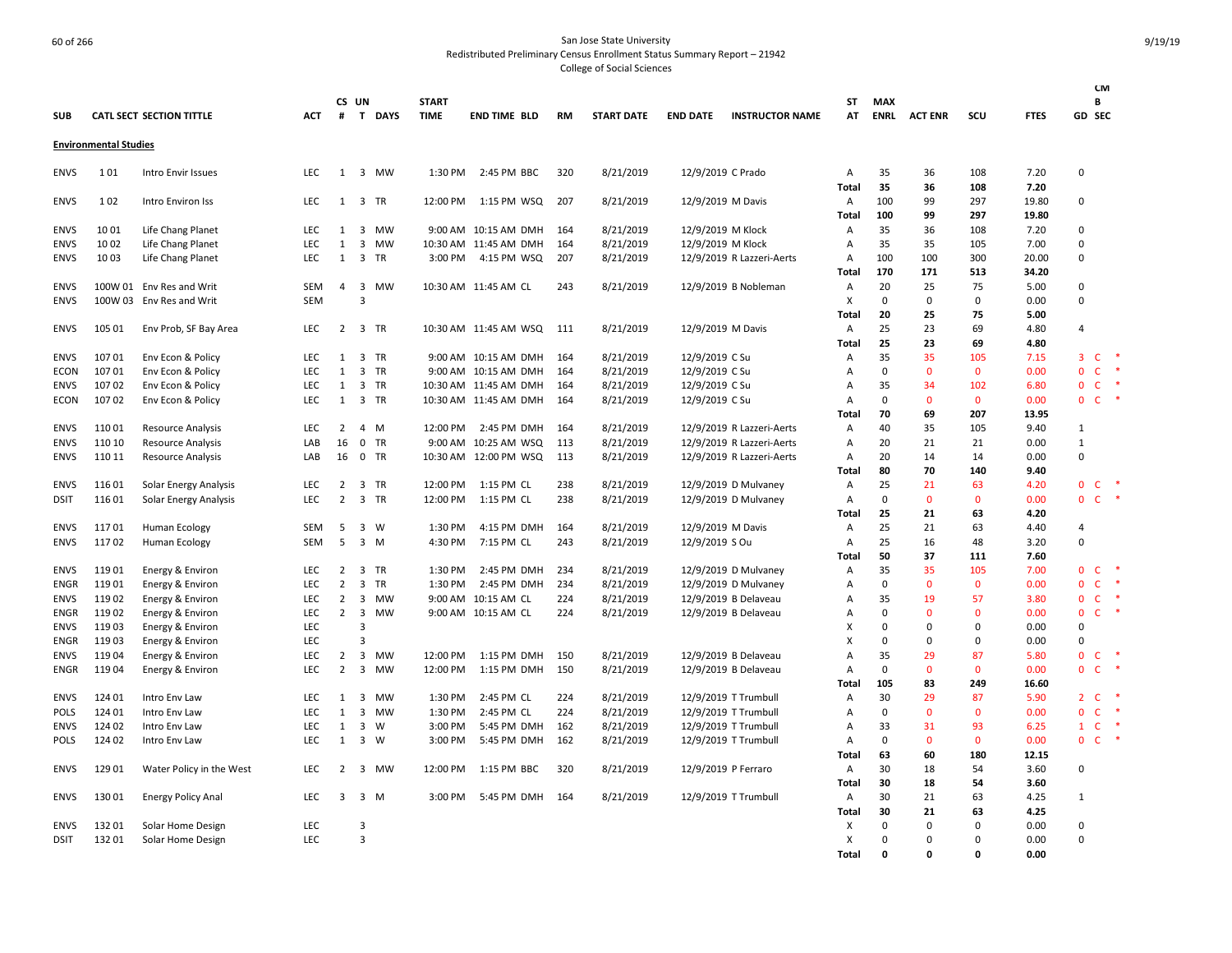|             |         |                                 |            |                 |                         |            |              |                         |           |                   |                    |                           |       |                |                |              |             |                | <b>CM</b>    |               |
|-------------|---------|---------------------------------|------------|-----------------|-------------------------|------------|--------------|-------------------------|-----------|-------------------|--------------------|---------------------------|-------|----------------|----------------|--------------|-------------|----------------|--------------|---------------|
|             |         |                                 |            |                 | CS UN                   |            | <b>START</b> |                         |           |                   |                    |                           | ST    | <b>MAX</b>     |                |              |             |                | В            |               |
| <b>SUB</b>  |         | <b>CATL SECT SECTION TITTLE</b> | <b>ACT</b> | #               |                         | T DAYS     | <b>TIME</b>  | <b>END TIME BLD</b>     | <b>RM</b> | <b>START DATE</b> | <b>END DATE</b>    | <b>INSTRUCTOR NAME</b>    | AT    | <b>ENRL</b>    | <b>ACT ENR</b> | scu          | <b>FTES</b> |                | GD SEC       |               |
| <b>ENVS</b> | 15001   | Intro Env Thought               | SEM        | 5               |                         | $3 \, M$   | 4:30 PM      | 7:15 PM DMH             | 357       | 8/21/2019         |                    | 12/9/2019 W Russell       | Α     | 25             | 20             | 60           | 4.05        | 1              |              |               |
| <b>ENVS</b> | 15002   | Intro Env Thought               | SEM        | 5               | 3 <sub>T</sub>          |            | 4:30 PM      | 7:15 PM CL              | 303A      | 8/21/2019         | 12/9/2019 R Foran  |                           | Α     | 25             | 20             | 60           | 4.00        | $\Omega$       |              |               |
|             |         |                                 |            |                 |                         |            |              |                         |           |                   |                    |                           | Total | 50             | 40             | 120          | 8.05        |                |              |               |
| ENVS        | 15280   | Global Environment              | LEC        | $\overline{2}$  | $\overline{3}$          | <b>TBA</b> |              |                         |           | 8/21/2019         |                    | 12/9/2019 B Olszewski     | Α     | 35             | 34             | 102          | 6.80        | $\mathbf{0}$   | $\mathsf{C}$ |               |
| PKG         | 152 80  | Global Environment              | LEC        | $\overline{2}$  | $\mathbf{3}$            | TBA        |              |                         |           | 8/21/2019         |                    | 12/9/2019 B Olszewski     | Α     | $\mathbf 0$    | $\mathbf 0$    | $\mathbf 0$  | 0.00        | $\mathbf 0$    | $\mathsf{C}$ |               |
| <b>ENVS</b> | 15281   | Global Environment              | LEC        | $\overline{2}$  | $\overline{\mathbf{3}}$ | TBA        |              |                         |           | 8/21/2019         |                    | 12/9/2019 B Olszewski     | A     | 35             | 34             | 102          | 6.80        | $\mathbf{0}$   | C.           |               |
| <b>PKG</b>  | 15281   | Global Environment              | LEC        | $\overline{2}$  | $\overline{\mathbf{3}}$ | TBA        |              |                         |           | 8/21/2019         |                    | 12/9/2019 B Olszewski     | Α     | 0              | $\mathbf{0}$   | $\mathbf 0$  | 0.00        | $\mathbf{0}$   | C.           | $\ast$        |
| <b>ENVS</b> | 15282   | <b>Global Environment</b>       | LEC        |                 | 3                       |            |              |                         |           |                   |                    |                           | X     | $\overline{0}$ | 0              | $\mathbf 0$  | 0.00        | $\Omega$       |              |               |
| PKG         | 15282   | Global Environment              | LEC        |                 | 3                       |            |              |                         |           |                   |                    |                           | X     | 0              | 0              | $\mathbf 0$  | 0.00        | $\Omega$       |              |               |
|             |         |                                 |            |                 |                         |            |              |                         |           |                   |                    |                           | Total | 70             | 68             | 204          | 13.60       |                |              |               |
| <b>ENVS</b> | 154 01  | Sustainable Agriculture         | LEC        | 3               |                         | 4 TR       | 1:30 PM      | 2:45 PM WSQ             | 115       | 8/21/2019         |                    | 12/9/2019 R O'Malley      | Α     | 20             | 23             | 69           | 6.13        | $\Omega$       |              |               |
| <b>ENVS</b> | 154 10  | Sustainable Agriculture         | <b>ACT</b> | $\overline{7}$  | 0 R                     |            | 3:00 PM      | 5:00 PM DMH             | 164       | 8/21/2019         |                    | 12/9/2019 R O'Malley      | Α     | 20             | 23             | 23           | 0.00        | $\Omega$       |              |               |
|             |         |                                 |            |                 |                         |            |              |                         |           |                   |                    |                           | Total | 40             | 46             | 92           | 6.13        |                |              |               |
| <b>ENVS</b> | 15801   | <b>Environmental Education</b>  | LEC        | 2               | 3                       | <b>MW</b>  | 12:00 PM     | 1:15 PM CL              | 243       | 8/21/2019         | 12/9/2019 R Foran  |                           | Α     | 25             | 25             | 75           | 5.00        | $\Omega$       |              |               |
| <b>ENVS</b> | 15802   | <b>Environmental Education</b>  | LEC        | $\overline{2}$  | 3                       | MW         | 1:30 PM      | 2:45 PM CL              | 243       | 8/21/2019         | 12/9/2019 R Foran  |                           | Α     | 25             | 23             | 69           | 4.60        | 0              |              |               |
| <b>ENVS</b> | 15803   | <b>Environmental Education</b>  | <b>LEC</b> | $\overline{2}$  |                         | 3 TR       | 1:30 PM      | 2:45 PM DMH             | 164       | 8/21/2019         |                    | 12/9/2019 R Lazzeri-Aerts | A     | 25             | 25             | 75           | 5.00        | $\Omega$       |              |               |
|             |         |                                 |            |                 |                         |            |              |                         |           |                   |                    |                           | Total | 75             | 73             | 219          | 14.60       |                |              |               |
| <b>ENVS</b> | 16101   | California Wildlands            | SEM        | 5               | $\overline{4}$          | -F         | 1:00 PM      | 2:45 PM WSQ             | 111       | 8/21/2019         | 12/9/2019 G Klee   |                           | Α     | 20             | 18             | 54           | 4.80        | 0              |              |               |
| <b>ENVS</b> | 16102   | California Wildlands            | <b>ACT</b> | 8               |                         | 0 TBA      |              |                         |           | 8/21/2019         | 12/9/2019 G Klee   |                           | Α     | 20             | 18             | 18           | 0.00        | $\Omega$       |              |               |
|             |         |                                 |            |                 |                         |            |              |                         |           |                   |                    |                           | Total | 40             | 36             | 72           | 4.80        |                |              |               |
| <b>ENVS</b> | 16601   | Nature Photography              | <b>LEC</b> | $\overline{2}$  | 4 F                     |            |              | 11:00 AM  12:45 PM  WSQ | 111       | 8/21/2019         | 12/9/2019 G Klee   |                           | Α     | 20             | 13             | 26           | 3.53        | $\mathbf{1}$   |              |               |
| <b>ENVS</b> | 166 10  | Nature Photography              | ACT        | 13              |                         | 0 TBA      |              |                         |           | 8/21/2019         | 12/9/2019 G Klee   |                           | Α     | 20             | 13             | 26           | 0.00        | $\mathbf{1}$   |              |               |
|             |         |                                 |            |                 |                         |            |              |                         |           |                   |                    |                           | Total | 40             | 26             | 52           | 3.53        |                |              |               |
| ENVS        | 168A 01 | Global Climate Change I         | LEC        | 1               |                         | 6 TR       | 10:30 AM     | 1:15 PM MD              | 101       | 8/21/2019         |                    | 12/9/2019 A Mathews       | Α     | $\mathbf 0$    | 12             | 72           | 4.80        | $\mathbf{0}$   | $\mathsf{C}$ | $\rightarrow$ |
| <b>ENVS</b> | 168A 02 | Global Climate Change I         | LEC        | 1               |                         | 6 TR       | 10:30 AM     | 1:15 PM MD              | 101       | 8/21/2019         | 12/9/2019 Q Tan    |                           | Α     | $\mathbf 0$    | 12             | 72           | 4.80        | $\mathbf{0}$   | $\mathsf{C}$ |               |
| <b>ENVS</b> | 168A03  | Global Climate Change I         | <b>LEC</b> | 1               |                         | 6 TR       | 10:30 AM     | 1:15 PM MD              | 101       | 8/21/2019         |                    | 12/9/2019 C Rampini       | A     | $\mathbf 0$    | 8              | 48           | 3.20        | $\mathbf{0}$   | $C$ *        |               |
|             |         |                                 |            |                 |                         |            |              |                         |           |                   |                    |                           | Total | 0              | 32             | 192          | 12.80       |                |              |               |
| <b>ENVS</b> | 17301   | <b>Forest Ecol</b>              | <b>LEC</b> | $\overline{2}$  | 4 F                     |            |              | 10:00 AM 12:45 PM DMH   | 164       | 8/21/2019         |                    | 12/9/2019 W Russell       | Α     | 20             | 20             | 60           | 5.40        | 1              |              |               |
| <b>ENVS</b> | 173 10  | Forest Ecol                     | ACT        |                 | $\Omega$                |            |              |                         |           |                   |                    |                           | X     | $\Omega$       | $\Omega$       | $\mathbf 0$  | 0.00        | $\Omega$       |              |               |
| <b>ENVS</b> | 173 11  | Forest Ecol                     | ACT        | $7\overline{ }$ | 0 F                     |            | 1:00 PM      | 4:00 PM                 |           | 8/21/2019         |                    | 12/9/2019 W Russell       | Α     | 20             | 20             | 20           | 0.00        | $\mathbf{1}$   |              |               |
|             |         |                                 |            |                 |                         |            |              |                         |           |                   |                    |                           | Total | 40             | 40             | 80           | 5.40        |                |              |               |
| <b>ENVS</b> | 18101   | <b>Envir Res Center</b>         | SUP        | 25              |                         | 1 TR       | 12:00 PM     | 1:15 PM WSQ             | 111       | 8/21/2019         | 12/9/2019 L Trulio |                           | Α     | 10             | 6              | $\mathbf 0$  | 0.40        | 0              |              |               |
| <b>ENVS</b> | 18102   | <b>Envir Res Center</b>         | <b>SUP</b> | 25              |                         | 2 TR       | 12:00 PM     | 1:15 PM WSQ             | 111       | 8/21/2019         | 12/9/2019 L Trulio |                           | A     | 10             | 4              | 0            | 0.53        | $\Omega$       |              |               |
| <b>ENVS</b> | 18103   | <b>Envir Res Center</b>         | SUP        | 25              |                         | 3 TR       | 12:00 PM     | 1:15 PM WSQ             | 111       | 8/21/2019         | 12/9/2019 L Trulio |                           | Α     | 10             | 5              | $\mathbf 0$  | 1.00        | $\Omega$       |              |               |
|             |         |                                 |            |                 |                         |            |              |                         |           |                   |                    |                           | Total | 30             | 15             | $\mathbf 0$  | 1.93        |                |              |               |
| <b>ENVS</b> | 18501   | <b>Envir Impact Anal</b>        | <b>LEC</b> | $\overline{2}$  | 4 T                     |            | 4:30 PM      | 7:15 PM DMH             | 164       | 8/21/2019         | 12/9/2019 S George |                           | Α     | 22             | 20             | 60           | 5.60        | 4              | $\mathsf{C}$ | $\;$ $\;$     |
| <b>URBP</b> | 185 01  | <b>Envir Impact Anal</b>        | LEC        | 2               | 4 T                     |            | 4:30 PM      | 7:15 PM DMH             | 164       | 8/21/2019         | 12/9/2019 S George |                           | Α     | 0              | $\mathbf{0}$   | $\mathbf 0$  | 0.00        | $\mathbf{0}$   | C            |               |
| <b>ENVS</b> | 185 02  | <b>Envir Impact Anal</b>        | LEC        | $\overline{2}$  |                         | 4 W        | 4:30 PM      | 7:15 PM DMH             | 164       | 8/21/2019         |                    | 12/9/2019 D Ralston       | Α     | 22             | 23             | 69           | 6.27        | $\overline{2}$ | $\mathsf{C}$ | $\ast$        |
| <b>URBP</b> | 185 02  | <b>Envir Impact Anal</b>        | LEC        | $\overline{2}$  | $\overline{4}$          | W          | 4:30 PM      | 7:15 PM DMH             | 164       | 8/21/2019         |                    | 12/9/2019 D Ralston       | Α     | $\Omega$       | $\Omega$       | $\Omega$     | 0.00        | $\Omega$       | $\mathsf{C}$ |               |
| <b>ENVS</b> | 185 10  | <b>Envir Impact Anal</b>        | ACT        | 13              | 0                       | TBA        |              |                         |           | 8/21/2019         | 12/9/2019 S George |                           | Α     | 22             | 20             | 20           | 0.00        | 4              | C.           |               |
| <b>URBP</b> | 185 10  | <b>Envir Impact Anal</b>        | ACT        | 13              | $\mathbf 0$             | <b>TBA</b> |              |                         |           | 8/21/2019         | 12/9/2019 S George |                           | Α     | $\mathbf 0$    | $\mathbf{0}$   | $\mathbf 0$  | 0.00        | $\mathbf{0}$   | $\mathsf{C}$ |               |
| <b>ENVS</b> | 185 11  | <b>Envir Impact Anal</b>        | <b>ACT</b> | 13              | 0                       | TBA        |              |                         |           | 8/21/2019         |                    | 12/9/2019 D Ralston       | Α     | 22             | 23             | 23           | 0.00        | $2^{\circ}$    | $\mathsf{C}$ |               |
| <b>URBP</b> | 185 11  | <b>Envir Impact Anal</b>        | ACT        | 13              | $\overline{0}$          | TBA        |              |                         |           | 8/21/2019         |                    | 12/9/2019 D Ralston       | A     | 0              | $\mathbf{0}$   | $\mathbf{0}$ | 0.00        | $\mathbf{0}$   | C.           | ∗             |
|             |         |                                 |            |                 |                         |            |              |                         |           |                   |                    |                           | Total | 88             | 86             | 172          | 11.87       |                |              |               |
| <b>ENVS</b> | 18701   | <b>Environ Restor</b>           | LEC        | 2               | 4                       | <b>MW</b>  | 1:30 PM      | 2:45 PM DMH             | 359       | 8/21/2019         | 12/9/2019 M Klock  |                           | Α     | 20             | 18             | 54           | 4.80        | $\Omega$       |              |               |
| <b>ENVS</b> | 187 10  | <b>Environ Restor</b>           | <b>ACT</b> | 13              | $\overline{0}$          | M          | 3:00 PM      | 5:00 PM WSQ             | 115       | 8/21/2019         | 12/9/2019 M Klock  |                           | Α     | 24             | 18             | 18           | 0.00        | $\Omega$       |              |               |
|             |         |                                 |            |                 |                         |            |              |                         |           |                   |                    |                           | Total | 44             | 36             | 72           | 4.80        |                |              |               |
| <b>ENVS</b> | 193 01  | Supr Proj & Res                 | SUP        |                 | 1                       |            |              |                         |           |                   |                    |                           | X     | $\Omega$       | 0              | $\mathbf 0$  | 0.00        | $\Omega$       |              |               |
| <b>ENVS</b> | 193 02  | Supr Proj & Res                 | <b>SUP</b> |                 | $\overline{2}$          |            |              |                         |           |                   |                    |                           | х     | $\Omega$       | $\Omega$       | $\Omega$     | 0.00        | $\Omega$       |              |               |
| <b>ENVS</b> | 19303   | Supr Proj & Res                 | <b>SUP</b> |                 | 3                       |            |              |                         |           |                   |                    |                           | X     | $\Omega$       | $\Omega$       | 0            | 0.00        | $\Omega$       |              |               |
| ENVS        | 193 04  | Supr Proj & Res                 | SUP        |                 | $\overline{4}$          |            |              |                         |           |                   |                    |                           | X     | $\Omega$       | $\Omega$       | $\mathbf 0$  | 0.00        | $\Omega$       |              |               |
|             |         |                                 |            |                 |                         |            |              |                         |           |                   |                    |                           |       |                |                |              |             |                |              |               |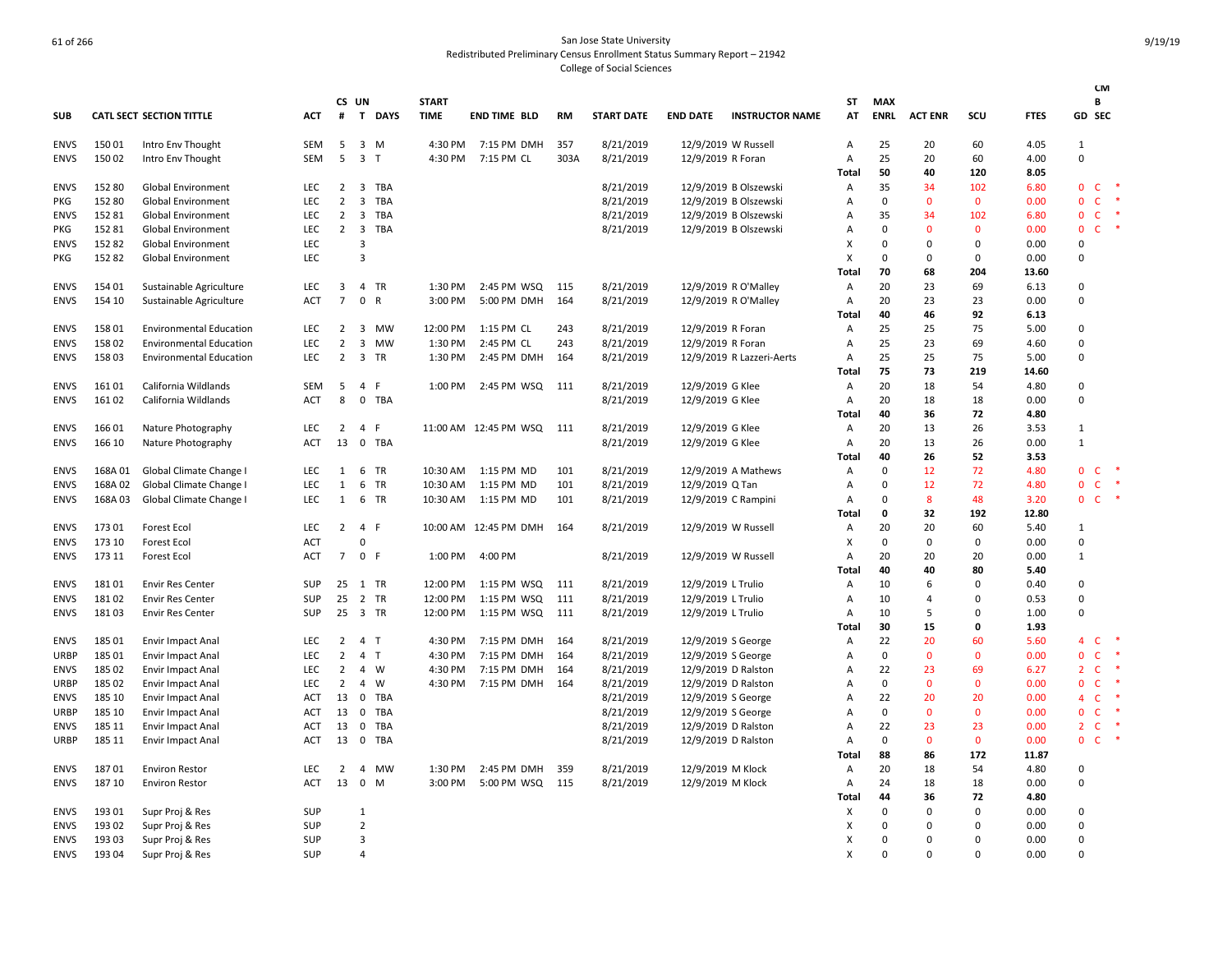|             |        |                                 |            |                |                               |                             |                       |           |                   |                   |                        |                |                    |                |              |             | <b>CM</b>                    |
|-------------|--------|---------------------------------|------------|----------------|-------------------------------|-----------------------------|-----------------------|-----------|-------------------|-------------------|------------------------|----------------|--------------------|----------------|--------------|-------------|------------------------------|
| <b>SUB</b>  |        | <b>CATL SECT SECTION TITTLE</b> | ACT        | CS UN<br>#     | <b>DAYS</b><br>T              | <b>START</b><br><b>TIME</b> | <b>END TIME BLD</b>   | <b>RM</b> | <b>START DATE</b> | <b>END DATE</b>   | <b>INSTRUCTOR NAME</b> | ST<br>AT       | MAX<br><b>ENRL</b> | <b>ACT ENR</b> | SCU          | <b>FTES</b> | В<br><b>GD SEC</b>           |
|             |        |                                 |            |                |                               |                             |                       |           |                   |                   |                        |                |                    |                |              |             |                              |
| <b>ENVS</b> | 193 05 | Supr Proj & Res                 | <b>SUP</b> |                | 5                             |                             |                       |           |                   |                   |                        | X              | $\Omega$           | $\Omega$       | $\Omega$     | 0.00        | $\Omega$                     |
| <b>ENVS</b> | 193 06 | Supr Proj & Res                 | <b>SUP</b> |                | 6                             |                             |                       |           |                   |                   |                        | X              | 0                  | 0              | 0            | 0.00        | $\Omega$                     |
| <b>ENVS</b> | 193 07 | Supr Proj & Res                 | <b>SUP</b> |                | 36 1 TBA                      |                             |                       |           | 8/21/2019         |                   | 12/9/2019 B Olszewski  | $\overline{A}$ | 5                  | 6              | ŋ            | 0.40        | 0                            |
| <b>ENVS</b> | 193 08 | Supr Proj & Res                 | <b>SUP</b> | 36             | 2 TBA                         |                             |                       |           | 8/21/2019         |                   | 12/9/2019 B Olszewski  | $\overline{A}$ | 5                  | 3              | <sup>0</sup> | 0.40        | 0                            |
| <b>ENVS</b> | 193 09 | Supr Proj & Res                 | <b>SUP</b> | 36             | 3 TBA                         |                             |                       |           | 8/21/2019         |                   | 12/9/2019 B Olszewski  | Α              | 5                  | 11             | $\Omega$     | 2.20        | 0                            |
| <b>ENVS</b> | 193 10 | Supr Proj & Res                 | <b>SUP</b> | 36             | TBA<br>$\overline{4}$         |                             |                       |           | 8/21/2019         |                   | 12/9/2019 B Olszewski  | A              | 5                  | 3              | <sup>0</sup> | 0.80        | $\Omega$                     |
| <b>ENVS</b> | 193 11 | Supr Proj & Res                 | <b>SUP</b> | 36             | 5<br>TBA                      |                             |                       |           | 8/21/2019         |                   | 12/9/2019 B Olszewski  | A              | 5                  | 0              | $\Omega$     | 0.00        | 0                            |
| <b>ENVS</b> | 193 12 | Supr Proj & Res                 | <b>SUP</b> | 36             | 6 TBA                         |                             |                       |           | 8/21/2019         |                   | 12/9/2019 B Olszewski  | A              | 5                  | 1              | $\Omega$     | 0.40        | 0                            |
|             |        |                                 |            |                |                               |                             |                       |           |                   |                   |                        | Total          | 30                 | 24             | O            | 4.20        |                              |
| <b>ENVS</b> | 19401  | <b>Environment Intern</b>       | <b>SUP</b> | 36             | 1 M                           | 7:30 AM                     | 8:45 AM WSQ           | 111       | 8/21/2019         | 12/9/2019 C Prado |                        | A              | 5                  | 1              | 0            | 0.07        | 0                            |
| <b>ENVS</b> | 194 02 | <b>Environment Intern</b>       | <b>SUP</b> | 36             | 2 M                           | 7:30 AM                     | 8:45 AM WSQ           | 111       | 8/21/2019         | 12/9/2019 C Prado |                        | $\overline{A}$ | 5                  | $\overline{a}$ | $\Omega$     | 0.53        | 0                            |
| <b>ENVS</b> | 194 03 | <b>Environment Intern</b>       | SUP        | 36             | 3 M                           | 7:30 AM                     | 8:45 AM WSQ           | 111       | 8/21/2019         | 12/9/2019 C Prado |                        | Α              | 5                  | .5             | 0            | 1.00        | 0                            |
| <b>ENVS</b> | 194 04 | <b>Environment Intern</b>       | <b>SUP</b> | 36             | 4 M                           | 7:30 AM                     | 8:45 AM WSQ           | 111       | 8/21/2019         | 12/9/2019 C Prado |                        | A              | 5                  | $\overline{a}$ | 0            | 1.07        | $\Omega$                     |
| <b>ENVS</b> | 194 05 | <b>Environment Intern</b>       | SUP        | 36             | 5 M                           | 7:30 AM                     | 8:45 AM WSQ           | 111       | 8/21/2019         | 12/9/2019 C Prado |                        | A              | 5                  | $\overline{2}$ | 0            | 0.67        | 0                            |
| <b>ENVS</b> | 194 06 | <b>Environment Intern</b>       | <b>SUP</b> | 36             | 6 T                           | 7:30 AM                     | 8:45 AM WSQ           | 111       | 8/21/2019         | 12/9/2019 C Prado |                        | A              | 6                  | 3              | $\Omega$     | 1.20        | $\Omega$                     |
| <b>ENVS</b> | 194 07 | <b>Environment Intern</b>       | <b>SUP</b> | 36             | 7 T                           | 7:30 AM                     | 8:45 AM WSQ           | 111       | 8/21/2019         | 12/9/2019 C Prado |                        | A              | 6                  | 1              | $\Omega$     | 0.47        | 0                            |
| <b>ENVS</b> | 194 08 | <b>Environment Intern</b>       | <b>SUP</b> | 36             | 8 T                           | 7:30 AM                     | 8:45 AM WSQ           | 111       | 8/21/2019         | 12/9/2019 C Prado |                        | A              | 6                  | $\Omega$       | $\Omega$     | 0.00        | $\Omega$                     |
| <b>ENVS</b> | 194 09 | <b>Environment Intern</b>       | SUP        | 36             | 9 T                           | 7:30 AM                     | 8:45 AM WSQ           | 111       | 8/21/2019         | 12/9/2019 C Prado |                        | Α              | 6                  | 1              | 0            | 0.60        | 0                            |
|             |        |                                 |            |                |                               |                             |                       |           |                   |                   |                        | Total          | 49                 | 21             | $\Omega$     | 5.60        |                              |
| <b>ENVS</b> | 195 01 | Inst Asst Env Stud              | SUP        | 36             | 3 TBA                         |                             |                       |           | 8/21/2019         |                   | 12/9/2019 W Russell    | Α              | 5                  | 1              | 0            | 0.20        | $\Omega$                     |
|             |        |                                 |            |                |                               |                             |                       |           |                   |                   |                        | <b>Total</b>   | 5                  | $\mathbf{1}$   | 0            | 0.20        |                              |
| <b>ENVS</b> | 19801  | Sr Sem                          | <b>SEM</b> | 5              | 3 <sub>T</sub>                | 3:00 PM                     | 5:45 PM WSQ           | 113       | 8/21/2019         |                   | 12/9/2019 R O'Malley   | Α              | 15                 | 15             | 45           | 3.00        | 0                            |
| <b>ENVS</b> | 19802  | Sr Sem                          | <b>SEM</b> | 5              | 3 <sub>1</sub>                | 6:00 PM                     | 8:45 PM WSQ           | 113       | 8/21/2019         |                   | 12/9/2019 R O'Malley   | Α              | 15                 | 15             | 45           | 3.00        | 0                            |
|             |        |                                 |            |                |                               |                             |                       |           |                   |                   |                        | Total          | 30                 | 30             | 90           | 6.00        |                              |
| <b>ENVS</b> | 21001  | <b>Environ Topics</b>           | <b>SUP</b> | 25             | 1<br>MW                       | 12:00 PM                    | 1:15 PM WSQ           | 111       | 8/21/2019         |                   | 12/9/2019 D Mulvaney   | A              | 5                  | 1              | $\Omega$     | 0.08        | $\mathbf{1}$                 |
| <b>ENVS</b> | 21002  | <b>Environ Topics</b>           | SUP        | 25             | $\overline{2}$<br><b>MW</b>   | 12:00 PM                    | 1:15 PM WSQ           | 111       | 8/21/2019         |                   | 12/9/2019 D Mulvaney   | $\overline{A}$ | 5                  | 1              | 0            | 0.17        | $\mathbf{1}$                 |
| <b>ENVS</b> | 21003  | <b>Environ Topics</b>           | <b>SUP</b> | 25             | 3 MW                          | 12:00 PM                    | 1:15 PM WSQ           | 111       | 8/21/2019         |                   | 12/9/2019 D Mulvaney   | A              | 10                 | 13             | $\Omega$     | 3.25        | 13                           |
|             |        |                                 |            |                |                               |                             |                       |           |                   |                   |                        | Total          | 20                 | 15             | 0            | 3.50        |                              |
| ENVS        | 25001  | <b>Environ Thought</b>          | <b>SEM</b> | 5              | 3 M                           | 3:00 PM                     | 5:45 PM WSQ           | -111      | 8/21/2019         | 12/9/2019 C Prado |                        | Α              | 12                 | 16             | 48           | 4.00        | 16                           |
|             |        |                                 |            |                |                               |                             |                       |           |                   |                   |                        | Total          | 12                 | 16             | 48           | 4.00        |                              |
| <b>ENVS</b> | 27001  | <b>Field Studies Watr</b>       | <b>SEM</b> |                | 4                             |                             |                       |           |                   |                   |                        | X              | 0                  | 0              | 0            | 0.00        | 0                            |
| <b>ENVS</b> | 27002  | <b>Field Studies Watr</b>       | SEM        | 5              | $\overline{4}$<br>T           | 3:00 PM                     | 5:45 PM SH            | 314       | 8/21/2019         |                   | 12/9/2019 C Rampini    | A              | 15                 | 17             | 51           | 4.60        | 1                            |
| <b>ENVS</b> | 270 10 | <b>Field Studies Watr</b>       | ACT        | 8              | $0 \quad W$                   | 1:30 PM                     | 3:30 PM DMH           | 166       | 8/21/2019         |                   | 12/9/2019 C Rampini    | Α              | 15                 | 17             | 17           | 0.00        | 1                            |
|             |        |                                 |            |                |                               |                             |                       |           |                   |                   |                        | Total          | 30                 | 34             | 68           | 4.60        |                              |
| <b>ENVS</b> | 295 01 | Grad Teach Asst                 | <b>SUP</b> |                | 25 3 TBA                      |                             |                       |           | 8/21/2019         |                   | 12/9/2019 W Russell    | Α              | 5                  | 3              | 0            | 0.75        | 3                            |
|             |        |                                 |            |                |                               |                             |                       |           |                   |                   |                        | Total          | 5                  | з              | 0            | 0.75        |                              |
| <b>ENVS</b> | 29701  | Research & Proposals            | <b>SEM</b> |                | 3                             |                             |                       |           |                   |                   |                        | X              | 0                  | 0              | $\Omega$     | 0.00        | 0                            |
| <b>ENVS</b> | 29702  | Research & Proposals            | <b>SEM</b> | 5              | $3 \, M$                      |                             | 9:00 AM 11:45 AM WSQ  | 111       | 8/21/2019         |                   | 12/9/2019 W Russell    | Α              | 10                 | 8              | 24           | 2.00        | 8                            |
|             |        |                                 |            |                |                               |                             |                       |           |                   |                   |                        | <b>Total</b>   | 10                 | 8              | 24           | 2.00        |                              |
| <b>ENVS</b> | 299 01 | MS Thesis/Project               | <b>SUP</b> |                | 25 1 TBA                      |                             |                       |           | 8/21/2019         |                   | 12/9/2019 W Russell    | Α              | 3                  | $\Omega$       | 0            | 0.00        | 0                            |
| <b>ENVS</b> | 299 02 | MS Thesis/Project               | <b>SUP</b> | 25             | 2 TBA                         |                             |                       |           | 8/21/2019         |                   | 12/9/2019 W Russell    | A              | 3                  | $\Omega$       | $\Omega$     | 0.00        | $\Omega$                     |
| <b>ENVS</b> | 299 03 | MS Thesis/Project               | <b>SUP</b> | 25             | 3 TBA                         |                             |                       |           | 8/21/2019         |                   | 12/9/2019 W Russell    | Α              | 3                  | 1              | $\Omega$     | 0.25        | $\mathbf{1}$                 |
| <b>ENVS</b> | 299 04 | MS Thesis/Project               | <b>SUP</b> | 25             | 4 TBA                         |                             |                       |           | 8/21/2019         |                   | 12/9/2019 W Russell    | A              | 3                  | 2              | $\Omega$     | 0.67        | $\overline{2}$               |
| <b>ENVS</b> | 299 05 | MS Thesis/Project               | <b>SUP</b> | 25             | 5<br>TBA                      |                             |                       |           | 8/21/2019         |                   | 12/9/2019 W Russell    | Α              | 3                  | 0              | $\Omega$     | 0.00        | 0                            |
|             |        |                                 |            |                |                               |                             |                       |           |                   |                   |                        |                | 3                  | 4              | $\Omega$     | 2.00        | 4                            |
| <b>ENVS</b> | 299 06 | MS Thesis/Project               | <b>SUP</b> | 25             | 6 TBA                         |                             |                       |           | 8/21/2019         |                   | 12/9/2019 W Russell    | A              |                    | $\overline{7}$ | 0            | 2.92        |                              |
|             |        |                                 |            |                |                               |                             |                       |           |                   |                   |                        | Total          | 18                 |                |              |             |                              |
| <b>GLST</b> | 1A 01  | Intro to Global Studies         | <b>LEC</b> | 3              | 3 TR                          |                             | 10:30 AM 11:45 AM ENG | 401       | 8/21/2019         | 12/9/2019 S Ou    |                        | A              | 35                 | 23             | 69           | 4.60        | $\Omega$                     |
|             |        |                                 |            |                |                               |                             |                       |           |                   |                   |                        | Total          | 35                 | 23             | 69           | 4.60        |                              |
| <b>GLST</b> |        | 100W 02 Writing Workshop        | <b>SEM</b> | 5              | $\overline{\mathbf{3}}$<br>MW | 12:00 PM                    | 1:15 PM SH            | 315       | 8/21/2019         |                   | 12/9/2019 A Rohatgi    | Α              | 0                  | 20             | 60           | 4.00        | $\mathbf{0}$<br>$\mathsf{C}$ |
|             |        |                                 |            |                |                               |                             |                       |           |                   |                   |                        | Total          | $\mathbf 0$<br>35  | 20             | 60<br>108    | 4.00        | <sup>0</sup>                 |
| <b>GLST</b> | 14301  | Gender, Power, Intnl Dev        | <b>LEC</b> | $\overline{2}$ | 3 TR                          | 1:30 PM                     | 2:45 PM CL            | 224       | 8/21/2019         |                   | 12/9/2019 N Skinner    | Α              |                    | 36             |              | 7.20        |                              |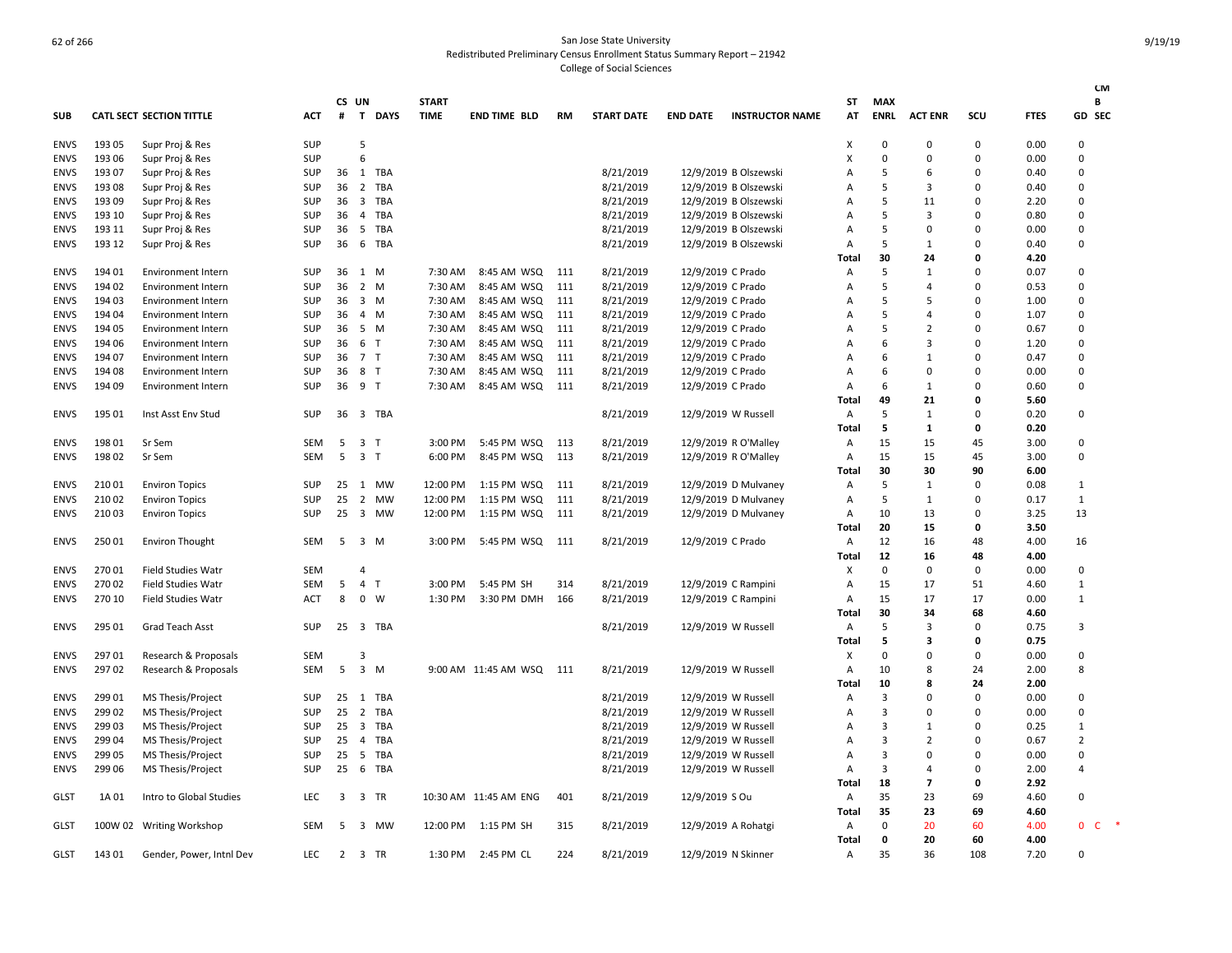|             |        |                                 |            |    | CS UN            | <b>START</b>               |                     |           |                   |                 |                                    | SΤ           | MAX         |                |          |             | CM<br>В       |
|-------------|--------|---------------------------------|------------|----|------------------|----------------------------|---------------------|-----------|-------------------|-----------------|------------------------------------|--------------|-------------|----------------|----------|-------------|---------------|
| <b>SUB</b>  |        | <b>CATL SECT SECTION TITTLE</b> | <b>ACT</b> |    |                  | <b>DAYS</b><br><b>TIME</b> | <b>END TIME BLD</b> | <b>RM</b> | <b>START DATE</b> | <b>END DATE</b> | <b>INSTRUCTOR NAME</b>             | AT           | <b>ENRL</b> | <b>ACT ENR</b> | scu      | <b>FTES</b> | <b>GD SEC</b> |
|             |        |                                 |            |    |                  |                            |                     |           |                   |                 |                                    | Total        | 35          | 36             | 108      | 7.20        |               |
| <b>GLST</b> | 164 01 | Global Citizenship              | <b>SEM</b> |    | <b>TR</b><br>- 3 | 3:00 PM                    | 4:15 PM DMH         | 150       | 8/21/2019         |                 | 12/9/2019 B White                  | $\mathsf{A}$ | 35          | 25             | 75       | 5.00        | - 0           |
|             |        |                                 |            |    |                  |                            |                     |           |                   |                 |                                    | Total        | 35          | 25             | 75       | 5.00        |               |
| GLST        | 18901  | Global Experience               | <b>SUP</b> |    | 48 1 TBA         |                            |                     |           | 8/21/2019         |                 | 12/9/2019 K Cushing                | $\mathsf{A}$ |             | $\Omega$       | $\Omega$ | 0.00        | 0             |
| <b>GLST</b> | 18902  | Global Experience               | SUP        | 48 | TBA              |                            |                     |           | 8/21/2019         |                 | 12/9/2019 K Cushing                | A            | 3           | $\Omega$       | 0        | 0.00        | 0             |
| <b>GLST</b> | 189 03 | Global Experience               | <b>SUP</b> |    | 48 3 TBA         |                            |                     |           | 8/21/2019         |                 | 12/9/2019 K Cushing                | A            |             |                | $\Omega$ | 0.20        | $\mathbf 0$   |
|             |        |                                 |            |    |                  |                            |                     |           |                   |                 |                                    | Total        | -9          |                | 0        | 0.20        |               |
|             |        |                                 |            |    |                  |                            |                     |           |                   |                 | <b>Environmental Studies Total</b> |              | 1643        | 1495           | 3946     | 285.03      |               |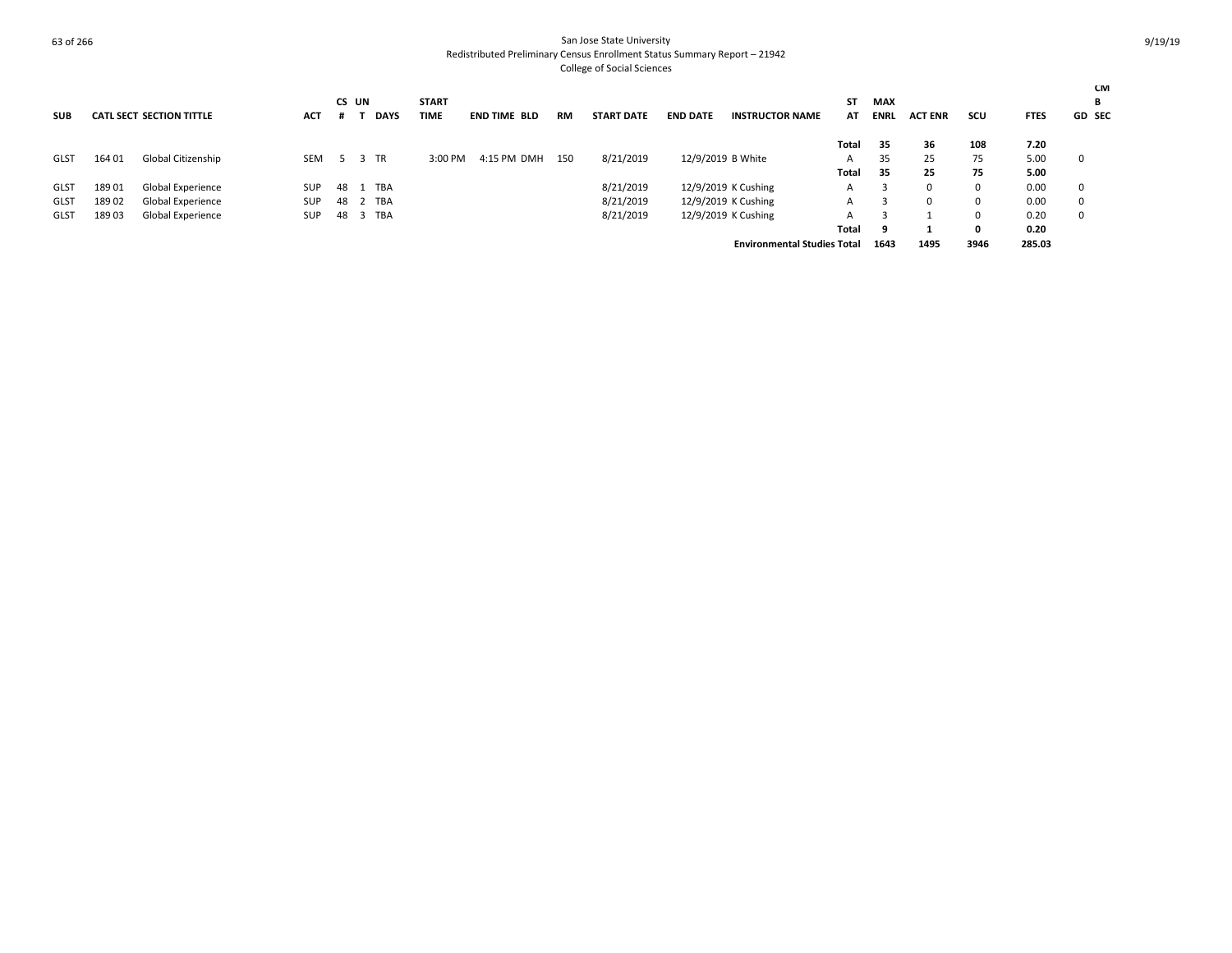| <b>SUB</b>  |         | <b>CATL SECT SECTION TITTLE</b>   | ACT                      | #              | CS UN                   | T DAYS     | <b>START</b><br><b>TIME</b> | END TIME BLD          | RM         | <b>START DATE</b> | <b>END DATE</b>    | <b>INSTRUCTOR NAME</b>  | ST<br>AT              | <b>MAX</b><br><b>ENRL</b> | <b>ACT ENR</b> | scu                | <b>FTES</b>    | <b>CM</b><br>В<br>GD SEC     |
|-------------|---------|-----------------------------------|--------------------------|----------------|-------------------------|------------|-----------------------------|-----------------------|------------|-------------------|--------------------|-------------------------|-----------------------|---------------------------|----------------|--------------------|----------------|------------------------------|
|             |         |                                   |                          |                |                         |            |                             |                       |            |                   |                    |                         |                       |                           |                |                    |                |                              |
| History     |         |                                   |                          |                |                         |            |                             |                       |            |                   |                    |                         |                       |                           |                |                    |                |                              |
| <b>HIST</b> | 1A 01   | World History to 1500             | <b>LEC</b>               | $\overline{2}$ |                         | 3 MW       | 1:30 PM                     | 2:45 PM DMH           | 165        | 8/21/2019         | 12/9/2019 A Katsev |                         | A                     | 25                        | 25             | 75                 | 5.00           | $\Omega$                     |
|             |         |                                   |                          |                |                         |            |                             |                       |            |                   |                    |                         | Total                 | 25                        | 25             | 75                 | 5.00           |                              |
| <b>HIST</b> | 1B 01   | World History from 1500           | <b>LEC</b>               | $\overline{2}$ | $\overline{\mathbf{3}}$ | MW         |                             | 10:30 AM 11:45 AM DMH | 354        | 8/21/2019         | 12/9/2019 M Wilson |                         | Α                     | 25                        | 22             | 66                 | 4.40           | $\Omega$                     |
| <b>HIST</b> | 10A 01  | Western Civilizatn                | <b>LEC</b>               | $\overline{2}$ | $\overline{\mathbf{3}}$ | MW         |                             | 10:30 AM 11:45 AM DMH | 165        | 8/21/2019         | 12/9/2019 A Katsev |                         | Total<br>Α            | 25<br>25                  | 22<br>27       | 66<br>81           | 4.40<br>5.40   | $\Omega$                     |
| HIST        | 10A 02  | Western Civilizatn                | LEC                      | $\overline{2}$ | $\overline{3}$          | <b>TR</b>  |                             | 10:30 AM 11:45 AM DMH | 354        | 8/21/2019         | 12/9/2019 M Wilson |                         | A                     | 25                        | 25             | 75                 | 5.00           | $\Omega$                     |
| <b>HIST</b> | 10B01   | Western Civilizatn                | <b>LEC</b>               |                |                         | 2 3 TR     | 1:30 PM                     | 2:45 PM DMH           | 354        | 8/21/2019         |                    | 12/9/2019 R Cirivilleri | $\overline{A}$        | 25                        | 18             | 54                 | 3.60           | $\Omega$                     |
|             |         |                                   |                          |                |                         |            |                             |                       |            |                   |                    |                         | Total                 | 75                        | 70             | 210                | 14.00          |                              |
| <b>HIST</b> | 15 01   | Esntl US History                  | <b>LEC</b>               | 1              | $\overline{\mathbf{3}}$ | MW         | 3:00 PM                     | 4:15 PM SH            | 100        | 8/21/2019         |                    | 12/9/2019 M McBane      | A                     | 125                       | 124            | 372                | 24.80          | 0                            |
| <b>HIST</b> | 15 02   | Esntl US History                  | <b>LEC</b>               | $\mathbf{1}$   | $\overline{\mathbf{3}}$ | <b>TR</b>  | 3:00 PM                     | 4:15 PM BBC           | 204        | 8/21/2019         |                    | 12/9/2019 R Cirivilleri | $\overline{A}$        | 119                       | 108            | 324                | 21.60          | $\Omega$                     |
| HIST        | 15 03   | Esntl US History                  | <b>LEC</b>               | 1              | $\overline{\mathbf{3}}$ | TR         | 7:30 AM                     | 8:45 AM DMH           | 150        | 8/21/2019         |                    | 12/9/2019 R Cirivilleri | A                     | 48                        | 46             | 138                | 9.20           | $\Omega$                     |
| <b>HIST</b> | 15 04   | Esntl US History                  | <b>LEC</b>               | $\mathbf{1}$   | 3                       | TR         | 9:00 AM                     | 10:15 AM DMH          | 150        | 8/21/2019         |                    | 12/9/2019 R Cirivilleri | A                     | 48                        | 48             | 144                | 9.60           | 0                            |
| <b>HIST</b> | 15 05   | Esntl US History                  | <b>LEC</b>               | 1              | $\overline{\mathbf{3}}$ | <b>TR</b>  |                             | 10:30 AM 11:45 AM DMH | 150        | 8/21/2019         | 12/9/2019 R Buyco  |                         | A                     | 48                        | 54             | 162                | 10.80          | $\Omega$                     |
| HIST        | 15 06   | Esntl US History                  | <b>LEC</b>               | 1              | $\overline{\mathbf{3}}$ | <b>TR</b>  | 12:00 PM                    | 1:15 PM DMH           | 150        | 8/21/2019         | 12/9/2019 R Buyco  |                         | Α                     | 48                        | 51             | 153                | 10.20          | $\Omega$                     |
| <b>HIST</b> | 1507    | Esntl US History                  | <b>LEC</b>               | $\mathbf{1}$   | $\overline{3}$          | <b>TR</b>  | 1:30 PM                     | 2:45 PM DMH           | 150        | 8/21/2019         |                    | 12/9/2019 G Vasquez     | A                     | 48                        | 52             | 156                | 10.40          | $\Omega$                     |
| <b>HIST</b> | 15 08   | Esntl US History                  | <b>LEC</b>               | 1              | $\overline{3}$          | <b>TR</b>  | 4:30 PM                     | 5:45 PM DMH           | 150        | 8/21/2019         | 12/9/2019 R Buyco  |                         | A                     | 48                        | 53             | 159                | 10.60          | $\Omega$                     |
| HIST        | 15 09   | Esntl US History                  | <b>LEC</b>               | 1              | $\overline{\mathbf{3}}$ | <b>TBA</b> |                             |                       |            | 8/21/2019         | 12/9/2019          |                         | $\overline{A}$        | 48                        | 49             | 147                | 9.80           | $\Omega$                     |
| <b>HIST</b> | 15 10   | Esntl US History                  | LEC                      | 1              | $\overline{3}$          | <b>MW</b>  | 12:00 PM                    | 1:15 PM CL            | 226<br>150 | 8/21/2019         |                    | 12/9/2019 M McBane      | A                     | 48<br>48                  | 49<br>50       | 147                | 9.80           | $\Omega$<br>$\Omega$         |
| <b>HIST</b> | 15 11   | Esntl US History                  | <b>LEC</b><br><b>LEC</b> | 1<br>1         | $\overline{3}$          | MW<br>TBA  | 7:30 AM                     | 8:45 AM DMH           |            | 8/21/2019         | 12/9/2019 R Buyco  |                         | A<br>$\overline{A}$   | 48                        |                | 150<br>156         | 10.00<br>10.40 | $\Omega$                     |
| <b>HIST</b> | 1580    | Esntl US History                  |                          |                | $\overline{\mathbf{3}}$ |            |                             |                       |            | 8/21/2019         |                    | 12/9/2019 L Guardino    | Total                 | 724                       | 52<br>736      | 2208               | 147.20         |                              |
| HIST        | 20A 01  | Hist of Amer Peopl                | <b>LEC</b>               | $\overline{2}$ | $\overline{\mathbf{3}}$ | TR         | 12:00 PM                    | 1:15 PM DMH           | 354        | 8/21/2019         | 12/9/2019 M Wilson |                         | A                     | 25                        | 25             | 75                 | 5.00           | 0                            |
| <b>HIST</b> | 20B 80  | Hist of Amer Peopl                | LEC                      | $\overline{2}$ | $\overline{3}$          | <b>TBA</b> |                             |                       |            | 8/21/2019         |                    | 12/9/2019 L Guardino    | A                     | 25                        | 25             | 75                 | 5.00           | $\Omega$                     |
|             |         |                                   |                          |                |                         |            |                             |                       |            |                   |                    |                         | Total                 | 50                        | 50             | 150                | 10.00          |                              |
| <b>HIST</b> | 50 01   | <b>Historical Process</b>         | <b>SEM</b>               | $\overline{4}$ | $\overline{\mathbf{3}}$ | W          | 6:00 PM                     | 8:45 PM DMH           | 167        | 8/21/2019         |                    | 12/9/2019 E Narveson    | Α                     | 25                        | 26             | 78                 | 5.20           | $\Omega$                     |
|             |         |                                   |                          |                |                         |            |                             |                       |            |                   |                    |                         | Total                 | 25                        | 26             | 78                 | 5.20           |                              |
| HIST        | 99 01   | <b>History Fundamentals</b>       | SEM                      | 5              | $\overline{\mathbf{3}}$ | <b>TBA</b> |                             |                       |            | 8/21/2019         | 12/9/2019          |                         | $\overline{A}$        | 25                        | 26             | 78                 | 5.20           | $\Omega$                     |
| <b>HIST</b> | 99 02   | <b>History Fundamentals</b>       | SEM                      | 5              | $\overline{3}$          | <b>TBA</b> |                             |                       |            | 8/21/2019         | 12/9/2019          |                         | A                     | 25                        | 25             | 75                 | 5.00           | $\Omega$                     |
|             |         |                                   |                          |                |                         |            |                             |                       |            |                   |                    |                         | Total                 | 50                        | 51             | 153                | 10.20          |                              |
| <b>HIST</b> |         | 100W 01 History Writers' Workshop | <b>SEM</b>               | $\overline{4}$ |                         | 3 MW       |                             | 12:00 PM 1:15 PM DMH  | 354        | 8/21/2019         | 12/9/2019 M Wilson |                         | $\overline{A}$        | 25                        | 27             | 81                 | 5.40           | $\Omega$                     |
|             |         |                                   |                          |                |                         |            |                             |                       |            |                   |                    |                         | Total                 | 25                        | 27             | 81                 | 5.40           |                              |
| <b>HIST</b> | 102 01  | Historiography                    | <b>LEC</b>               | $\overline{2}$ | $\overline{4}$          | <b>TBA</b> |                             |                       |            | 8/21/2019         | 12/9/2019          |                         | A                     | 25                        | 8              | 32                 | 2.13           | $\Omega$                     |
|             |         |                                   |                          |                |                         |            |                             |                       |            |                   |                    |                         | Total                 | 25                        | 8              | 32                 | 2.13           |                              |
| HIST        | 103 01  | Modern Mid East                   | <b>LEC</b>               |                | $\overline{4}$          |            |                             |                       |            |                   |                    |                         | X                     | 0                         | $\Omega$       | $\Omega$           | 0.00           | $\Omega$                     |
|             |         |                                   |                          |                |                         |            |                             |                       |            |                   |                    |                         | Total                 | 0                         | 0              | 0                  | 0.00           |                              |
| <b>HIST</b> | 109A 01 | Hist China to 1800                | <b>LEC</b>               | 2              | 4                       | <b>TBA</b> |                             |                       |            | 8/21/2019         | 12/9/2019          |                         | Α                     | 25                        | 25             | 100                | 6.67           | $0-$<br>$\rightarrow$        |
| ASIA        | 109A 01 | Hist China to 1800                | <b>LEC</b>               | $\overline{2}$ | $\overline{4}$          | <b>TBA</b> |                             |                       |            | 8/21/2019         | 12/9/2019          |                         | $\mathsf{A}$<br>Total | 0<br>25                   | $\Omega$<br>25 | $\mathbf 0$<br>100 | 0.00<br>6.67   | $\mathsf{C}$<br>$\mathbf{0}$ |
| <b>HIST</b> | 11201   | <b>Ancient West</b>               | <b>LEC</b>               | $\overline{2}$ | $\overline{4}$          | <b>TBA</b> |                             |                       |            | 8/21/2019         | 12/9/2019          |                         | A                     | 25                        | 24             | 96                 | 6.47           | 1                            |
|             |         |                                   |                          |                |                         |            |                             |                       |            |                   |                    |                         | Total                 | 25                        | 24             | 96                 | 6.47           |                              |
| <b>HIST</b> | 121A 01 | Med. Worlds, 4-11c                | <b>LEC</b>               |                | 4                       |            |                             |                       |            |                   |                    |                         | X                     | $\mathbf 0$               | 0              | 0                  | 0.00           | 0                            |
| <b>HIST</b> | 121A 80 | Med. Worlds, 4-11c                | <b>LEC</b>               | $\overline{2}$ | $\overline{4}$          | TBA        |                             |                       |            | 8/21/2019         | 12/9/2019 K Olson  |                         | A                     | 25                        | 24             | 96                 | 6.40           | $\Omega$                     |
|             |         |                                   |                          |                |                         |            |                             |                       |            |                   |                    |                         | Total                 | 25                        | 24             | 96                 | 6.40           |                              |
| HIST        | 126 01  | Adv Topic Medieval                | <b>LEC</b>               | 2              |                         | 4 TBA      |                             |                       |            | 8/21/2019         | 12/9/2019          |                         | A                     | 25                        | 25             | 100                | 6.73           | $\mathbf{1}$                 |
|             |         |                                   |                          |                |                         |            |                             |                       |            |                   |                    |                         | Total                 | 25                        | 25             | 100                | 6.73           |                              |
| HIST        | 13201   | Adv Top World Hist                | <b>LEC</b>               | 2              | 4                       | <b>TBA</b> |                             |                       |            | 8/21/2019         | 12/9/2019          |                         | A                     | 25                        | 23             | 92                 | 6.13           | 0                            |
| HIST        | 13202   | Adv Top World Hist                | <b>LEC</b>               | $\overline{2}$ | $\overline{4}$          | <b>TBA</b> |                             |                       |            | 8/21/2019         | 12/9/2019          |                         | $\overline{A}$        | 25                        | 15             | 60                 | 4.13           | $\overline{2}$               |
|             |         |                                   |                          |                |                         |            |                             |                       |            |                   |                    |                         | Total                 | 50                        | 38             | 152                | 10.27          |                              |
| HIST        | 145 01  | Eur & Wld Fr 1945                 | <b>LEC</b>               | $\overline{2}$ |                         | 4 TBA      |                             |                       |            | 8/21/2019         | 12/9/2019          |                         | A                     | 25                        | 14             | 56                 | 3.73           | $\Omega$                     |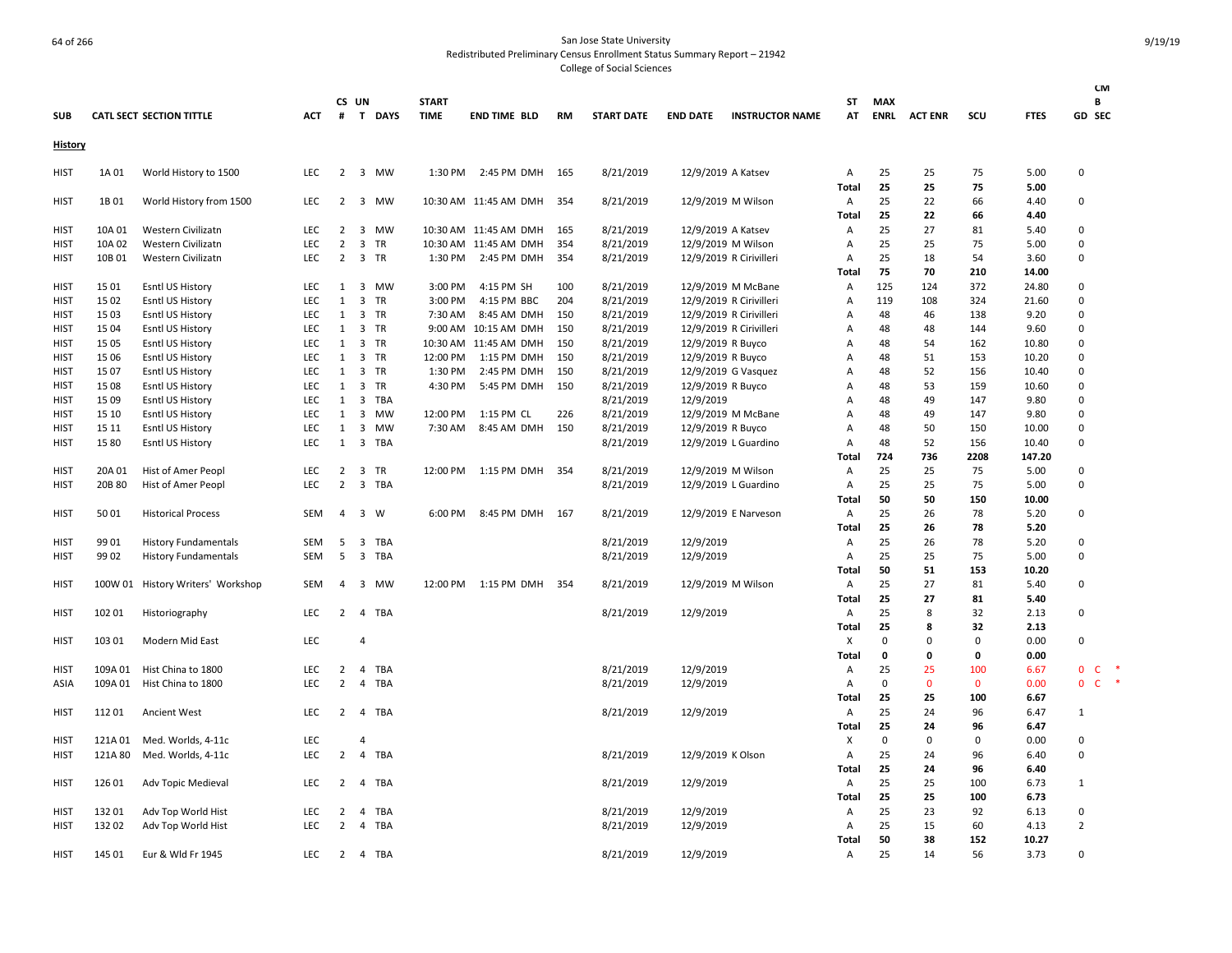| <b>SUB</b>  |         | <b>CATL SECT SECTION TITTLE</b> | ACT        | CS UN<br>#     |                         | T DAYS     | <b>START</b><br><b>TIME</b> | <b>END TIME BLD</b>   | <b>RM</b> | <b>START DATE</b> | <b>END DATE</b>     | <b>INSTRUCTOR NAME</b> | ST<br>AT             | <b>MAX</b><br><b>ENRL</b> | <b>ACT ENR</b>       | SCU         | <b>FTES</b>  | <b>CM</b><br>В<br>GD SEC |
|-------------|---------|---------------------------------|------------|----------------|-------------------------|------------|-----------------------------|-----------------------|-----------|-------------------|---------------------|------------------------|----------------------|---------------------------|----------------------|-------------|--------------|--------------------------|
|             |         |                                 |            |                |                         |            |                             |                       |           |                   |                     |                        | Total                | 25                        | 14                   | 56          | 3.73         |                          |
| <b>HIST</b> | 146 01  | Adv Topic Euro Hist             | <b>LEC</b> | $\overline{2}$ | $\overline{4}$          | TBA        |                             |                       |           | 8/21/2019         | 12/9/2019           |                        | Α                    | 25                        | 25                   | 100         | 6.67         | 0                        |
| <b>HIST</b> | 155 01  | 20th Century World              | <b>LEC</b> | 2              | 3                       | <b>MW</b>  |                             | 9:00 AM 10:15 AM DMH  | 165       | 8/21/2019         | 12/9/2019 A Katsev  |                        | Total<br>Α           | 25<br>28                  | 25<br>28             | 100<br>84   | 6.67<br>5.60 | 0                        |
| <b>HIST</b> | 155 02  | 20th Century World              | LEC        | $\overline{2}$ | 3                       | MW         | 3:00 PM                     | 4:15 PM DMH           | 165       | 8/21/2019         | 12/9/2019 A Katsev  |                        | Α                    | 28                        | 32                   | 96          | 6.40         | 0                        |
|             |         |                                 |            |                |                         |            |                             |                       |           |                   |                     |                        | <b>Total</b>         | 56                        | 60                   | 180         | 12.00        |                          |
| <b>HIST</b> | 162 01  | Colonial Latin Am               | <b>LEC</b> | $\overline{2}$ | 4                       | MW         | 12:00 PM                    | 1:15 PM MH            | 322       | 8/21/2019         | 12/9/2019 A Garcia  |                        | Α                    | 25                        | 19                   | 76          | 5.07         | 0                        |
|             |         |                                 |            |                |                         |            |                             |                       |           |                   |                     |                        | Total                | 25                        | 19                   | 76          | 5.07         |                          |
| <b>HIST</b> | 17001   | <b>Topics Amer Hist</b>         | LEC        | 2              | 3                       | MW         | 4:30 PM                     | 5:45 PM CL            | 224       | 8/21/2019         |                     | 12/9/2019 M McBane     | Α                    | 28                        | 20                   | 60          | 4.00         | 0                        |
|             |         |                                 |            |                |                         |            |                             |                       |           |                   |                     |                        | Total                | 28                        | 20                   | 60          | 4.00         |                          |
| <b>HIST</b> | 170S 01 | <b>Topics Am History</b>        | LEC        | 3              | 3                       | <b>TR</b>  | 1:30 PM                     | 2:45 PM CL            | 243       | 8/21/2019         | 12/9/2019 P Hill    |                        | Α                    | 28                        | 30                   | 90          | 6.00         | 0                        |
| HIST        | 170S 80 | <b>Topics Am History</b>        | LEC        | 3              | 3                       | <b>TBA</b> |                             |                       |           | 8/21/2019         | 12/9/2019 K Chilton |                        | Α                    | 28                        | 30                   | 90          | 6.00         | $\mathbf 0$              |
|             |         |                                 |            |                |                         |            |                             |                       |           |                   |                     |                        | Total                | 56                        | 60                   | 180         | 12.00        |                          |
| <b>HIST</b> | 17380   | New World Encount               | LEC        | 2              | $\overline{a}$          | <b>TBA</b> |                             |                       |           | 8/21/2019         | 12/9/2019 R Chopra  |                        | Α                    | 25                        | 16                   | 64          | 4.27         | 0                        |
|             |         |                                 |            |                |                         |            |                             |                       |           |                   |                     |                        | <b>Total</b>         | 25                        | 16                   | 64          | 4.27         |                          |
| HIST        | 175 01  | Invent America 1800-1860        | LEC        | 2              | 4                       | TBA        |                             |                       |           | 8/21/2019         | 12/9/2019           |                        | Α<br><b>Total</b>    | 25<br>25                  | 14<br>14             | 56<br>56    | 3.80<br>3.80 | 1                        |
| <b>HIST</b> | 17801   | U.S. 1920-1950                  | <b>LEC</b> | 2              | 4                       | TBA        |                             |                       |           | 8/21/2019         | 12/9/2019           |                        | Α                    | 25                        | 15                   | 60          | 4.13         | 2                        |
|             |         |                                 |            |                |                         |            |                             |                       |           |                   |                     |                        | Total                | 25                        | 15                   | 60          | 4.13         |                          |
| <b>HIST</b> | 18180   | Adv Topics Am Hist              | <b>LEC</b> | $\overline{2}$ | $\overline{4}$          | TBA        |                             |                       |           | 8/21/2019         | 12/9/2019 R Chopra  |                        | Α                    | 25                        | 16                   | 64          | 4.27         | 0                        |
|             |         |                                 |            |                |                         |            |                             |                       |           |                   |                     |                        | <b>Total</b>         | 25                        | 16                   | 64          | 4.27         |                          |
| <b>HIST</b> | 18801   | Hist Women in U.S.              | <b>LEC</b> | 2              | 3                       | W          | 3:00 PM                     | 5:45 PM DMH           | 167       | 8/21/2019         | 12/9/2019 P Hill    |                        | Α                    | 28                        | 9                    | 27          | 1.80         | 0                        |
|             |         |                                 |            |                |                         |            |                             |                       |           |                   |                     |                        | Total                | 28                        | 9                    | 27          | 1.80         |                          |
| HIST        | 189A 01 | Ca Hist to 1900                 | <b>LEC</b> | 2              | $\overline{4}$          | TBA        |                             |                       |           | 8/21/2019         | 12/9/2019           |                        | Α                    | 25                        | 26                   | 104         | 7.00         | 1                        |
|             |         |                                 |            |                |                         |            |                             |                       |           |                   |                     |                        | Total                | 25                        | 26                   | 104         | 7.00         |                          |
| HIST        | 210B 01 | Collog 19th C Am                | <b>SEM</b> | 5              | $\overline{4}$          | <b>TBA</b> |                             |                       |           | 8/21/2019         | 12/9/2019           |                        | Α                    | 15                        | 15                   | 60          | 5.00         | 15                       |
|             |         |                                 |            |                |                         |            |                             |                       |           |                   |                     |                        | Total                | 15                        | 15                   | 60          | 5.00         |                          |
| HIST        | 22001   | Colloq World Hist               | <b>SEM</b> | 5              | $\overline{4}$          | <b>TBA</b> |                             |                       |           | 8/21/2019         | 12/9/2019           |                        | Α                    | 15                        | 10                   | 40          | 3.33         | 10                       |
|             |         |                                 |            |                |                         |            |                             |                       |           |                   |                     |                        | <b>Total</b>         | 15                        | 10                   | 40          | 3.33         |                          |
| HIST        | 241 01  | Sem 20th Cent Eur               | SEM        | -5             | $\overline{4}$          | TBA        |                             |                       |           | 8/21/2019         | 12/9/2019           |                        | Α                    | 15<br>15                  | 9<br>9               | 36<br>36    | 2.93<br>2.93 | 8                        |
| <b>HIST</b> | 272 01  | Sem Amer Dipl Hist              | SEM        | 5              | $\overline{4}$          | R          | 6:00 PM                     | 8:45 PM DMH           | 167       | 8/21/2019         | 12/9/2019 A Garcia  |                        | Total<br>Α           | 15                        | 13                   | 52          | 4.33         | 13                       |
|             |         |                                 |            |                |                         |            |                             |                       |           |                   |                     |                        | Total                | 15                        | 13                   | 52          | 4.33         |                          |
| HIST        | 298 01  | Spec Studies                    | SUP        | 25             | $\overline{2}$          | M          | 6:00 PM                     | 8:45 PM DMH           | 167       | 8/21/2019         | 12/9/2019 L Hilde   |                        | Α                    | 15                        | 14                   | $\Omega$    | 2.30         | 13                       |
| <b>HIST</b> | 298 02  | Spec Studies                    | SUP        | 25             | $\overline{2}$          | <b>TBA</b> |                             |                       |           | 8/21/2019         | 12/9/2019 K Olson   |                        | А                    | $\mathbf{1}$              | $\mathbf{1}$         | $\Omega$    | 0.17         | 1                        |
|             |         |                                 |            |                |                         |            |                             |                       |           |                   |                     |                        | Total                | 16                        | 15                   | 0           | 2.47         |                          |
| SOCS        | 13701   | CA Hist Soc Sci Pers            | LEC        | $\overline{2}$ | 3                       | TR         |                             | 9:00 AM 10:15 AM CL   | 224       | 8/21/2019         | 12/9/2019 W Rouse   |                        | Α                    | 30                        | 29                   | 87          | 5.80         | 0                        |
|             |         |                                 |            |                |                         |            |                             |                       |           |                   |                     |                        | Total                | 30                        | 29                   | 87          | 5.80         |                          |
| SOCS        | 13801   | US Hist Soc Sci Pers            | <b>LEC</b> | 2              | 3                       | $\top$     | 4:30 PM                     | 7:15 PM DMH           | 165       | 8/21/2019         |                     | 12/9/2019 W Thowdis    | Α                    | 30                        | 23                   | 69          | 4.60         | 0                        |
|             |         |                                 |            |                |                         |            |                             |                       |           |                   |                     |                        | Total                | 30                        | 23                   | 69          | 4.60         |                          |
| SOCS        | 13901   | World History for Teachers      | <b>LEC</b> | 3              | 3 R                     |            | 4:30 PM                     | 7:15 PM HGH           | 122       | 8/21/2019         |                     | 12/9/2019 J Narveson   | Α                    | 30                        | 27                   | 81          | 5.40         | 0                        |
|             |         |                                 |            |                |                         |            |                             |                       |           |                   |                     |                        | Total                | 30                        | 27                   | 81          | 5.40         |                          |
| SOCS        | 195 01  | Social Science Teacher Prep     | SEM        | 5              | 3                       | TR         |                             | 10:30 AM 11:45 AM DMH | 165       | 8/21/2019         | 12/9/2019 W Rouse   |                        | Α                    | 20<br>20                  | 12                   | 36<br>36    | 2.40<br>2.40 | 0                        |
| SSED        | 184Y 01 | Stdt Tchg II                    | SUP        | 25             | 4                       | TBA        |                             |                       |           | 8/21/2019         |                     | 12/9/2019 W Thowdis    | Total<br>Α           | 20                        | 12<br>$\overline{4}$ | $\Omega$    | 1.13         | 1                        |
|             |         |                                 |            |                |                         |            |                             |                       |           |                   |                     |                        | <b>Total</b>         | 20                        | 4                    | 0           | 1.13         |                          |
| SSED        | 184Z 01 | Stdt Tchg III                   | SUP        | 25             | 4                       | TBA        |                             |                       |           | 8/21/2019         |                     | 12/9/2019 W Thowdis    | Α                    | 20                        | $\overline{a}$       | $\mathbf 0$ | 1.13         | 1                        |
|             |         |                                 |            |                |                         |            |                             |                       |           |                   |                     |                        | <b>Total</b>         | 20                        | 4                    | 0           | 1.13         |                          |
| SSED        | 37801   | Soc Sci Methods                 | SEM        | 5              | $\overline{\mathbf{3}}$ | $\top$     |                             | 4:30 PM 7:15 PM HGH   | 122       | 8/21/2019         |                     | 12/9/2019 J Narveson   | Α                    | 20                        | 15                   | 45          | 3.00         | $\mathbf 0$              |
|             |         |                                 |            |                |                         |            |                             |                       |           |                   |                     |                        | <b>Total</b>         | 20                        | 15                   | 45          | 3.00         |                          |
|             |         |                                 |            |                |                         |            |                             |                       |           |                   |                     |                        | <b>History Total</b> | 1788                      | 1621                 | 5130        | 350.33       |                          |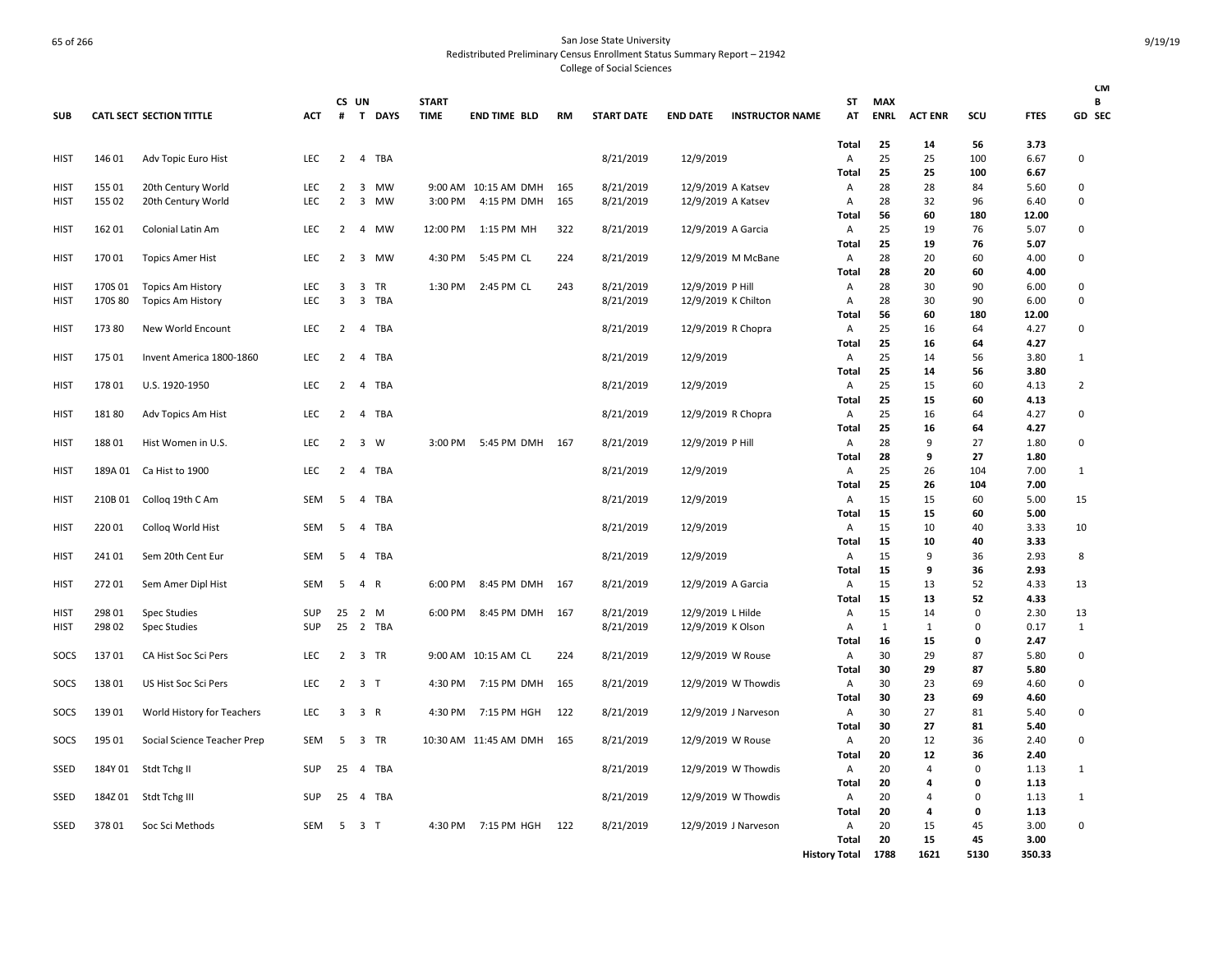| <b>SUB</b>                 |                          | <b>CATL SECT SECTION TITTLE</b>          | <b>ACT</b>               | CS UN<br>$\#$  |                                           | T DAYS          | <b>START</b><br><b>TIME</b> | <b>END TIME BLD</b>                             | <b>RM</b>  | <b>START DATE</b>      | <b>END DATE</b>                           | <b>INSTRUCTOR NAME</b>     | ST<br>AT   | <b>MAX</b><br><b>ENRL</b> | <b>ACT ENR</b>      | SCU               | <b>FTES</b>    | <b>CM</b><br>B<br>GD SEC     |
|----------------------------|--------------------------|------------------------------------------|--------------------------|----------------|-------------------------------------------|-----------------|-----------------------------|-------------------------------------------------|------------|------------------------|-------------------------------------------|----------------------------|------------|---------------------------|---------------------|-------------------|----------------|------------------------------|
|                            | <b>Political Science</b> |                                          |                          |                |                                           |                 |                             |                                                 |            |                        |                                           |                            |            |                           |                     |                   |                |                              |
| PADM                       | 202 01                   | <b>Regional Governance</b>               | SEM                      | 5              | 3 R                                       |                 | 6:00 PM                     | 8:45 PM CL                                      | 303A       | 8/21/2019              | 12/9/2019 F Keeley                        |                            | Α          | 20                        | 29                  | 87                | 7.25           | 29                           |
|                            |                          |                                          |                          |                |                                           |                 |                             |                                                 |            |                        |                                           |                            | Total      | 20                        | 29                  | 87                | 7.25           |                              |
| PADM                       | 21001                    | Intro Pub Admin                          | SEM                      | 5              | 3 T                                       |                 | 6:00 PM                     | 8:45 PM CL                                      | 306        | 8/21/2019              |                                           | 12/9/2019 F Edwards        | A<br>Total | 20<br>20                  | 21<br>21            | 63<br>63          | 5.20<br>5.20   | 20                           |
| PADM                       | 21201                    | Admin Research                           | <b>SEM</b>               | -5             |                                           | 3 W             | 6:00 PM                     | 8:45 PM CL                                      | 303B       | 8/21/2019              | 12/9/2019 M Record                        |                            | Α          | 20                        | 18                  | 54                | 4.50           | 18                           |
|                            |                          |                                          |                          |                |                                           |                 |                             |                                                 |            |                        |                                           |                            | Total      | 20                        | 18                  | 54                | 4.50           |                              |
| PADM                       | 21301                    | Pol Analysis & Eval                      | SEM                      | 5              |                                           | 3 M             | 6:00 PM                     | 8:45 PM CL                                      | 303B       | 8/21/2019              | 12/9/2019 M Record                        |                            | A          | 20                        | 18                  | 54                | 4.50           | 18                           |
|                            |                          |                                          |                          |                |                                           |                 |                             |                                                 |            |                        |                                           |                            | Total      | 20                        | 18                  | 54                | 4.50           |                              |
| PADM                       | 214 01                   | Intro to Public Management               | SEM                      | 5              | 3 R                                       |                 | 6:00 PM                     | 8:45 PM DMH                                     | 149A       | 8/21/2019              | 12/9/2019 L Lira                          |                            | Α          | 20                        | 16                  | 48                | 4.00           | $\ast$<br>16 C<br>$\ast$     |
| URBP                       | 214 01                   | Intro to Public Management               | SEM                      | 5              | 3 R                                       |                 | 6:00 PM                     | 8:45 PM DMH                                     | 149A       | 8/21/2019              | 12/9/2019 L Lira                          |                            | Α<br>Total | 0<br>20                   | $\mathbf{0}$<br>16  | $\mathbf 0$<br>48 | 0.00<br>4.00   | $\mathbf{0}$<br>$\mathsf{C}$ |
| PADM                       | 215 01                   | Public Pers Admin                        | <b>SEM</b>               | 5              |                                           | 3 W             | 6:00 PM                     | 8:45 PM DMH                                     | 149A       | 8/21/2019              |                                           | 12/9/2019 E Ramones        | Α          | 20                        | 24                  | 72                | 6.00           | 24                           |
|                            |                          |                                          |                          |                |                                           |                 |                             |                                                 |            |                        |                                           |                            | Total      | 20                        | 24                  | 72                | 6.00           |                              |
| PADM                       | 21801                    | <b>Public Budgeting</b>                  | SEM                      | 5              | 3 <sub>1</sub>                            |                 | 6:00 PM                     | 8:45 PM DMH                                     | 149A       | 8/21/2019              | 12/9/2019 L Lira                          |                            | Α          | 20                        | 14                  | 42                | 3.50           | 14                           |
|                            |                          |                                          |                          |                |                                           |                 |                             |                                                 |            |                        |                                           |                            | Total      | 20                        | 14                  | 42                | 3.50           |                              |
| PADM                       | 28101                    | Pub Adm Internship                       | SUP                      | 25 3 R         |                                           |                 | 6:00 PM                     | 8:45 PM HGH                                     | 116        | 8/21/2019              | 12/9/2019 G Percival                      |                            | Α          | 5                         | 2                   | 0                 | 0.50           | 2                            |
|                            |                          |                                          |                          |                |                                           |                 |                             |                                                 |            |                        |                                           |                            | Total      | 5                         | $\overline{2}$      | 0                 | 0.50           |                              |
| PADM                       | 284 01                   | Directed Reading                         | SUP                      | 25             |                                           | 3 TBA           |                             |                                                 |            | 8/21/2019              |                                           | 12/9/2019 F Edwards        | Α          | 5<br>5                    | 2<br>$\overline{2}$ | $\Omega$<br>0     | 0.50<br>0.50   | $\overline{2}$               |
| PADM                       | 29701                    | <b>Advanced Seminar</b>                  | SEM                      | 5              |                                           | 3 M             | 6:00 PM                     | 8:45 PM CL                                      | 306        | 8/21/2019              |                                           | 12/9/2019 F Edwards        | Total<br>Α | 20                        | 16                  | 48                | 4.00           | 16                           |
| PADM                       | 29702                    | <b>Advanced Seminar</b>                  | <b>SEM</b>               | -5             |                                           | $3 \, M$        | 6:00 PM                     | 8:45 PM DMH                                     | 208        | 8/21/2019              | 12/9/2019 D Crane                         |                            | Α          | 40                        | 17                  | 51                | 4.25           | 17                           |
|                            |                          |                                          |                          |                |                                           |                 |                             |                                                 |            |                        |                                           |                            | Total      | 60                        | 33                  | 99                | 8.25           |                              |
| <b>POLS</b>                | 160                      | Amer Govt                                | <b>LEC</b>               |                | $\overline{3}$                            |                 |                             |                                                 |            |                        |                                           |                            | X          | 0                         | 0                   | 0                 | 0.00           | 0                            |
|                            |                          |                                          |                          |                |                                           |                 |                             |                                                 |            |                        |                                           |                            | Total      | 0                         | 0                   | 0                 | 0.00           |                              |
| <b>POLS</b>                | 201                      | Intro Comp Pol                           | LEC                      | $\mathbf{2}$   |                                           | 3 TR            | 12:00 PM                    | 1:15 PM HGH                                     | 116        | 8/21/2019              | 12/9/2019 J Abrams                        |                            | Α          | 45                        | 46                  | 138               | 9.20           | 0                            |
| <b>POLS</b>                | 202                      | Intro Comp Pol                           | <b>LEC</b>               |                | 3                                         |                 |                             |                                                 |            |                        |                                           |                            | X          | 0                         | 0                   | $\mathbf 0$       | 0.00           | 0                            |
| <b>POLS</b>                | 203                      | Intro Comp Pol                           | LEC                      | $\overline{2}$ | $\overline{\mathbf{3}}$                   | TR              | 3:00 PM                     | 4:15 PM CL                                      | 226        | 8/21/2019              |                                           | 12/9/2019 M Ordonez Astete | A          | 45                        | 18                  | 54                | 3.60           | 0                            |
| <b>POLS</b>                | 280                      | Intro Comp Pol                           | <b>LEC</b>               | $\overline{2}$ | $\overline{\mathbf{3}}$                   | TBA             |                             |                                                 |            | 8/21/2019              |                                           | 12/9/2019 S Bejar Lopez    | Α          | 45<br>135                 | 41<br>105           | 123<br>315        | 8.20<br>21.00  | 0                            |
| <b>POLS</b>                | 301                      | Intro Pol Thought                        | <b>LEC</b>               | 3              | 3                                         | <b>MW</b>       | 12:00 PM                    | 1:15 PM DMH                                     | 160        | 8/21/2019              |                                           | 12/9/2019 A Schendan       | Total<br>Α | 45                        | 44                  | 132               | 8.80           | $\Omega$                     |
| <b>POLS</b>                | 380                      | Intro Pol Thought                        | <b>LEC</b>               | 3              | 3                                         | TBA             |                             |                                                 |            | 8/21/2019              | 12/9/2019 L Quill                         |                            | Α          | 45                        | 42                  | 126               | 8.40           | $\Omega$                     |
| <b>POLS</b>                | 381                      | Intro Pol Thought                        | LEC                      | 3              | $\overline{\mathbf{3}}$                   | TBA             |                             |                                                 |            | 8/21/2019              | 12/9/2019 L Quill                         |                            | Α          | 45                        | 43                  | 129               | 8.60           | 0                            |
|                            |                          |                                          |                          |                |                                           |                 |                             |                                                 |            |                        |                                           |                            | Total      | 135                       | 129                 | 387               | 25.80          |                              |
| <b>POLS</b>                | 401                      | Intro Intl Rel                           | LEC                      | 2              | 3                                         | <b>MW</b>       | 3:00 PM                     | 4:15 PM DMH                                     | 149A       | 8/21/2019              | 12/9/2019 S Pinnell                       |                            | Α          | 45                        | 42                  | 126               | 8.40           | 0                            |
| <b>POLS</b>                | 402                      | Intro Intl Rel                           | LEC                      | $\overline{2}$ | $\overline{\mathbf{3}}$                   | TR              |                             | 10:30 AM 11:45 AM HGH                           | 116        | 8/21/2019              | 12/9/2019 R Ovetz                         |                            | Α          | 45                        | 42                  | 126               | 8.40           | 0                            |
|                            |                          |                                          |                          |                |                                           |                 |                             |                                                 |            |                        |                                           |                            | Total      | 90                        | 84                  | 252               | 16.80          |                              |
| <b>POLS</b><br><b>POLS</b> | 15 01<br>15 02           | US & CA Government<br>US & CA Government | <b>LEC</b><br><b>LEC</b> | 3<br>3         | 3<br>$\overline{3}$                       | MW<br><b>TR</b> |                             | 10:30 AM  11:45 AM  WSQ<br>9:00 AM 10:15 AM WSQ | 207<br>207 | 8/21/2019<br>8/21/2019 | 12/9/2019 S Pinnell                       |                            | A<br>A     | 120<br>120                | 120<br>118          | 360<br>354        | 24.00<br>23.60 | $\Omega$<br>0                |
| <b>POLS</b>                | 15 03                    | US & CA Government                       | LEC                      | 3              | $\overline{\mathbf{3}}$                   | F               | 12:30 PM                    | 3:15 PM WSQ                                     | 207        | 8/21/2019              | 12/9/2019 R Ovetz<br>12/9/2019 L Sokoloff |                            | A          | 120                       | 113                 | 339               | 22.60          | 0                            |
| <b>POLS</b>                | 15 04                    | US & CA Government                       | <b>LEC</b>               |                | 3                                         |                 |                             |                                                 |            |                        |                                           |                            | x          | 0                         | 0                   | 0                 | 0.00           | 0                            |
| <b>POLS</b>                | 15 05                    | US & CA Government                       | <b>LEC</b>               | 3              | $\overline{\mathbf{3}}$                   | MW              |                             | 10:30 AM 11:45 AM HGH                           | 116        | 8/21/2019              | 12/9/2019 D Crane                         |                            | A          | 45                        | 53                  | 159               | 10.60          | 0                            |
| <b>POLS</b>                | 15 06                    | US & CA Government                       | <b>LEC</b>               | 3              | $\overline{3}$                            | MW              |                             | 9:00 AM 10:15 AM HGH                            | 116        | 8/21/2019              | 12/9/2019 D Crane                         |                            | Α          | 45                        | 48                  | 144               | 9.60           | 0                            |
| <b>POLS</b>                | 1507                     | US & CA Government                       | <b>LEC</b>               | 3              | 3                                         | T               | 4:30 PM                     | 7:15 PM HGH                                     | 116        | 8/21/2019              | 12/9/2019 K Mitchell                      |                            | А          | 45                        | 44                  | 132               | 8.80           | 0                            |
| <b>POLS</b>                | 15 08                    | US & CA Government                       | <b>LEC</b>               | 3              | $\overline{\mathbf{3}}$                   | TR              | 12:00 PM                    | 1:15 PM DMH                                     | 149A       | 8/21/2019              |                                           | 12/9/2019 M Ordonez Astete | A          | 45                        | 44                  | 132               | 8.80           | 0                            |
| <b>POLS</b>                | 15 60                    | US & CA Government                       | <b>LEC</b>               |                | $\overline{3}$                            |                 |                             |                                                 |            |                        |                                           |                            | X          | 0                         | 0                   | 0                 | 0.00           | 0                            |
| <b>POLS</b>                | 15 61                    | US & CA Government                       | LEC                      |                | 3                                         |                 |                             |                                                 |            |                        |                                           |                            | X          | $\Omega$                  | $\Omega$            | 0                 | 0.00           | 0                            |
| <b>POLS</b><br><b>POLS</b> | 15 62<br>15 70           | US & CA Government<br>US & CA Government | LEC<br><b>LEC</b>        | 3<br>3         | $\overline{\mathbf{3}}$<br>$\overline{3}$ | MW<br><b>TR</b> | 1:30 PM                     | 2:45 PM WSQ<br>9:00 AM 10:15 AM HGH             | 207<br>116 | 8/21/2019<br>8/21/2019 | 12/9/2019 J Abrams                        | 12/9/2019 A Schendan       | A<br>A     | 120<br>45                 | 115<br>45           | 345<br>135        | 23.00<br>9.00  | $\Omega$<br>0                |
| POLS                       | 15 71                    | US & CA Government                       | LEC                      | 3              |                                           | 3 TR            | 1:30 PM                     | 2:45 PM CL                                      | 226        | 8/21/2019              | 12/9/2019 J Abrams                        |                            | Α          | 45                        | 45                  | 135               | 9.00           | $\Omega$                     |
|                            |                          |                                          |                          |                |                                           |                 |                             |                                                 |            |                        |                                           |                            |            |                           |                     |                   |                |                              |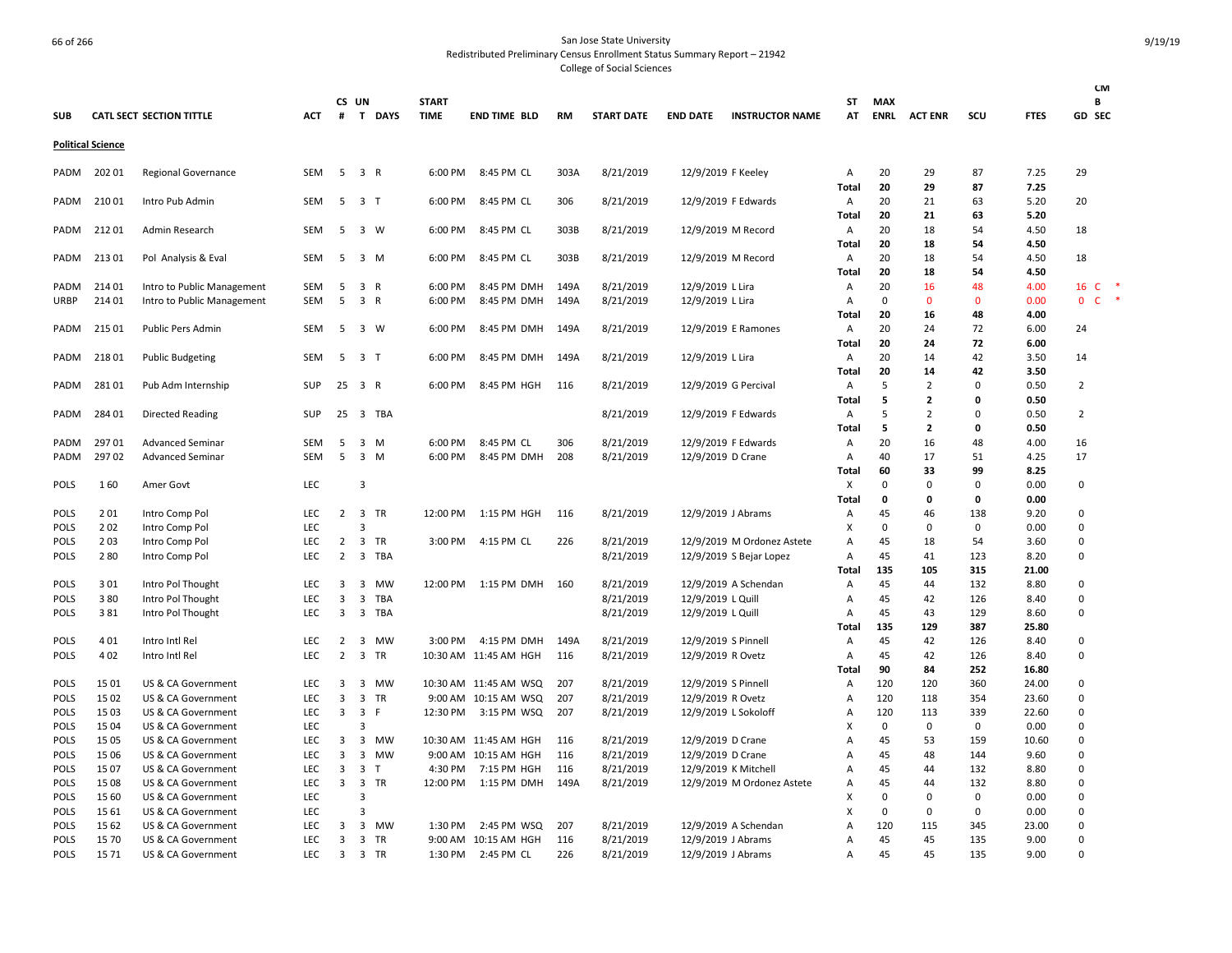|             |         |                                 |            |                |                         |             |              |                       |           |                   |                      |                        |                |             |                |              |             |                              | <b>CM</b> |
|-------------|---------|---------------------------------|------------|----------------|-------------------------|-------------|--------------|-----------------------|-----------|-------------------|----------------------|------------------------|----------------|-------------|----------------|--------------|-------------|------------------------------|-----------|
|             |         |                                 |            | CS UN          |                         |             | <b>START</b> |                       |           |                   |                      |                        | ST             | <b>MAX</b>  |                |              |             | B                            |           |
| <b>SUB</b>  |         | <b>CATL SECT SECTION TITTLE</b> | <b>ACT</b> | #              | T                       | <b>DAYS</b> | <b>TIME</b>  | <b>END TIME BLD</b>   | <b>RM</b> | <b>START DATE</b> | <b>END DATE</b>      | <b>INSTRUCTOR NAME</b> | AT             | <b>ENRL</b> | <b>ACT ENR</b> | SCU          | <b>FTES</b> | GD SEC                       |           |
| <b>POLS</b> | 1581    | US & CA Government              | <b>LEC</b> | 3              | 3                       | <b>TBA</b>  |              |                       |           | 8/21/2019         | 12/9/2019 J Brent    |                        | $\overline{A}$ | 45          | 45             | 135          | 9.00        | $\Omega$                     |           |
| <b>POLS</b> | 1582    | US & CA Government              | LEC        | $\overline{3}$ | 3                       | TBA         |              |                       |           | 8/21/2019         | 12/9/2019 J Abrams   |                        | Α              | 45          | 45             | 135          | 9.00        | 0                            |           |
| <b>POLS</b> | 1583    | US & CA Government              | <b>LEC</b> | 3              | 3                       | TBA         |              |                       |           | 8/21/2019         | 12/9/2019 J Abrams   |                        | A              | 45          | 47             | 141          | 9.40        | $\Omega$                     |           |
| <b>POLS</b> | 15 84   | US & CA Government              | <b>LEC</b> | 3              | 3                       | <b>TBA</b>  |              |                       |           | 8/21/2019         | 12/9/2019 K Mitchell |                        | Α              | 45          | 43             | 129          | 8.60        | $\Omega$                     |           |
| <b>POLS</b> | 15 99   | US & CA Government              | <b>LEC</b> | 3              |                         | 3 TBA       |              |                       |           | 8/21/2019         | 12/9/2019 J Brent    |                        | A              | 45          | 43             | 129          | 8.60        | 0                            |           |
|             |         |                                 |            |                |                         |             |              |                       |           |                   |                      |                        | Total          | 975         | 968            | 2904         | 193.60      |                              |           |
| <b>POLS</b> | 20 01   | Controv Legal Iss               | LEC        | 3              | 3                       | MW          |              | 10:30 AM 11:45 AM CL  | 303A      | 8/21/2019         | 12/9/2019 S Benson   |                        | Α              | 25          | 23             | 69           | 4.60        | 0                            |           |
| <b>POLS</b> | 20 02   | Controv Legal Iss               | <b>LEC</b> | 3              | $\overline{\mathbf{3}}$ | <b>MW</b>   |              | 3:00 PM 4:15 PM CL    | 303A      | 8/21/2019         | 12/9/2019 S Benson   |                        | $\overline{A}$ | 25          | 24             | 72           | 4.80        | 0                            |           |
|             |         |                                 |            |                |                         |             |              |                       |           |                   |                      |                        | Total          | 50          | 47             | 141          | 9.40        |                              |           |
| <b>POLS</b> |         | 100M 01 Political Inquiry       | <b>LEC</b> | 2              | $\overline{4}$          | <b>TBA</b>  |              |                       |           | 8/21/2019         | 12/9/2019            |                        | $\mathsf{A}$   | 30          | 31             | 124          | 8.27        | $\Omega$                     |           |
| <b>POLS</b> |         | 100M 02 Political Inquiry       | <b>LEC</b> | $\overline{2}$ | $\overline{4}$          | TBA         |              |                       |           | 8/21/2019         | 12/9/2019            |                        | Α              | 30          | 30             | 120          | 8.00        | 0                            |           |
|             |         |                                 |            |                |                         |             |              |                       |           |                   |                      |                        | Total          | 60          | 61             | 244          | 16.27       |                              |           |
| <b>POLS</b> |         | 100W 01 Writing Workshop        | <b>SEM</b> |                | $\overline{3}$          |             |              |                       |           |                   |                      |                        | X              | $\mathbf 0$ | 0              | 0            | 0.00        | 0                            |           |
| <b>POLS</b> |         | 100W 02 Writing Workshop        | <b>SEM</b> | $\overline{4}$ | $\overline{3}$          | <b>MW</b>   | 1:30 PM      | 2:45 PM CL            | 303A      | 8/21/2019         | 12/9/2019 S Benson   |                        | Α              | 25          | 26             | 78           | 5.20        | 0                            |           |
| <b>POLS</b> |         | 100W 03 Writing Workshop        | <b>SEM</b> | $\overline{4}$ | $\overline{\mathbf{3}}$ | <b>TR</b>   |              | 10:30 AM 11:45 AM SH  | 444       | 8/21/2019         | 12/9/2019 K Yeager   |                        | $\mathsf{A}$   | 25          | 26             | 78           | 5.20        | $\Omega$                     |           |
|             |         |                                 |            |                |                         |             |              |                       |           |                   |                      |                        | Total          | 50          | 52             | 156          | 10.40       |                              |           |
| <b>POLS</b> | 101 01  | Teaching US Govt.               | <b>LEC</b> | 3              |                         | 3 M         | 6:00 PM      | 8:45 PM DMH           | 149A      | 8/21/2019         | 12/9/2019 S Williams |                        | $\overline{A}$ | 40          | 11             | 33           | 2.20        | 0                            |           |
|             |         |                                 |            |                |                         |             |              |                       |           |                   |                      |                        | Total          | 40          | 11             | 33           | 2.20        |                              |           |
| <b>POLS</b> | 102 01  | <b>State Politics</b>           | <b>LEC</b> | $\overline{2}$ |                         | 4 TBA       |              |                       |           | 8/21/2019         | 12/9/2019            |                        | $\overline{A}$ | 40          | 41             | 164          | 11.00       | $\mathbf{1}$                 |           |
|             |         |                                 |            |                |                         |             |              |                       |           |                   |                      |                        | Total          | 40          | 41             | 164          | 11.00       |                              |           |
| <b>POLS</b> | 103 01  | <b>Local Politics</b>           | <b>LEC</b> | $\overline{2}$ | $\overline{4}$          | TBA         |              |                       |           | 8/21/2019         | 12/9/2019            |                        | Α              | 40          | 35             | 140          | 9.40        | $\mathbf{1}$<br>$\mathsf{C}$ |           |
| <b>URBP</b> | 103 01  | <b>Local Politics</b>           | <b>LEC</b> | $\overline{2}$ |                         | 4 TBA       |              |                       |           | 8/21/2019         | 12/9/2019            |                        | Α              | 0           | $\mathbf{0}$   | $\mathbf{0}$ | 0.00        | $\mathsf{C}$<br>$\mathbf{0}$ |           |
|             |         |                                 |            |                |                         |             |              |                       |           |                   |                      |                        | Total          | 40          | 35             | 140          | 9.40        |                              |           |
| <b>POLS</b> | 106 01  | U S Presidency                  | <b>LEC</b> | 2              |                         | 4 TBA       |              |                       |           | 8/21/2019         | 12/9/2019            |                        | $\mathsf{A}$   | 40          | 38             | 152          | 10.13       | 0                            |           |
|             |         |                                 |            |                |                         |             |              |                       |           |                   |                      |                        | Total          | 40          | 38             | 152          | 10.13       |                              |           |
| <b>POLS</b> | 11401   | Intro Pub Admin                 | <b>LEC</b> | $\overline{2}$ |                         | 3 TBA       |              |                       |           | 8/21/2019         | 12/9/2019            |                        | $\overline{A}$ | 40          | 42             | 126          | 8.40        | 0                            |           |
|             |         |                                 |            |                |                         |             |              |                       |           |                   |                      |                        | Total          | 40          | 42             | 126          | 8.40        |                              |           |
| <b>POLS</b> | 12001   | U S Law and Society             | <b>LEC</b> | 2              |                         | 3 MW        |              | 9:00 AM 10:15 AM DMH  | 149A      | 8/21/2019         | 12/9/2019 S Benson   |                        | Α              | 40          | 40             | 120          | 8.00        | 0                            |           |
|             |         |                                 |            |                |                         |             |              |                       |           |                   |                      |                        | <b>Total</b>   | 40          | 40             | 120          | 8.00        |                              |           |
| <b>POLS</b> | 121C 01 | Con Law - Rights                | LEC        | $\overline{2}$ |                         | 4 TBA       |              |                       |           | 8/21/2019         | 12/9/2019            |                        | A              | 40          | 35             | 140          | 9.33        | 0                            |           |
|             |         |                                 |            |                |                         |             |              |                       |           |                   |                      |                        | Total          | 40          | 35             | 140          | 9.33        |                              |           |
| <b>POLS</b> | 144 01  | Middle Eastern Pol              | LEC        | $\overline{2}$ | 4                       | TBA         |              |                       |           | 8/21/2019         | 12/9/2019            |                        | A              | 40          | 35             | 140          | 9.33        | C<br>0                       |           |
| <b>JWSS</b> | 144 01  | Middle Eastern Pol              | LEC        | 2              | 4                       | TBA         |              |                       |           | 8/21/2019         | 12/9/2019            |                        | Α              | $\Omega$    | $\mathbf 0$    | $\mathbf 0$  | 0.00        | 0<br>C                       |           |
| MDES        | 144 01  | Middle Eastern Pol              | <b>LEC</b> | 2              |                         | 4 TBA       |              |                       |           | 8/21/2019         | 12/9/2019            |                        | Α              | $\Omega$    | $\mathbf 0$    | $\Omega$     | 0.00        | $\mathbf{0}$<br>C            |           |
|             |         |                                 |            |                |                         |             |              |                       |           |                   |                      |                        | Total          | 40          | 35             | 140          | 9.33        |                              |           |
| <b>POLS</b> | 145 01  | <b>Asian Politics</b>           | <b>LEC</b> | $\overline{2}$ |                         | 4 TBA       |              |                       |           | 8/21/2019         | 12/9/2019            |                        | Α              | 40          | 42             | 168          | 11.20       | 0<br>C                       |           |
| ASIA        | 145 01  | <b>Asian Politics</b>           | LEC        | $\overline{2}$ | 4                       | TBA         |              |                       |           | 8/21/2019         | 12/9/2019            |                        | Α              | $\mathbf 0$ | $\mathbf 0$    | $\mathbf 0$  | 0.00        | $\mathbf{0}$<br>$\mathsf{C}$ |           |
|             |         |                                 |            |                |                         |             |              |                       |           |                   |                      |                        | Total          | 40          | 42             | 168          | 11.20       |                              |           |
| <b>POLS</b> | 15001   | War and Peace                   | <b>LEC</b> |                | 3                       |             |              |                       |           |                   |                      |                        | X              | 0           | 0              | 0            | 0.00        | 0                            |           |
| <b>POLS</b> | 15002   | War and Peace                   | <b>LEC</b> | $\overline{2}$ |                         | 3 TR        | 12:00 PM     | 1:15 PM DMH           | 356       | 8/21/2019         |                      | 12/9/2019 H Yenigun    | Α              | 40          | 23             | 69           | 4.60        | 0                            |           |
|             |         |                                 |            |                |                         |             |              |                       |           |                   |                      |                        | Total          | 40          | 23             | 69           | 4.60        |                              |           |
| <b>POLS</b> | 152A 01 | Int'l Organizations/NGOs        | LEC        | 2              |                         | 4 TBA       |              |                       |           | 8/21/2019         | 12/9/2019            |                        | A              | 40          | 39             | 156          | 10.40       | 0                            |           |
|             |         |                                 |            |                |                         |             |              |                       |           |                   |                      |                        | <b>Total</b>   | 40          | 39             | 156          | 10.40       |                              |           |
| <b>POLS</b> | 15701   | Intl Security                   | LEC        | 2              |                         | 4 TBA       |              |                       |           | 8/21/2019         | 12/9/2019            |                        | A              | 40          | 44             | 176          | 11.73       | 0                            |           |
|             |         |                                 |            |                |                         |             |              |                       |           |                   |                      |                        | <b>Total</b>   | 40          | 44             | 176          | 11.73       |                              |           |
| <b>POLS</b> | 160A 01 | Class Pol Thought               | <b>LEC</b> | 3              |                         | 3 MW        |              | 10:30 AM 11:45 AM DMH | 160       | 8/21/2019         | 12/9/2019 K Peter    |                        | A              | 40          | 38             | 114          | 7.60        | 0                            |           |
|             |         |                                 |            |                |                         |             |              |                       |           |                   |                      |                        | Total          | 40          | 38             | 114          | 7.60        |                              |           |
| <b>POLS</b> | 160C 01 | Recent Pol Thought              | LEC        | 3              | 3                       | TBA         |              |                       |           | 8/21/2019         | 12/9/2019            |                        | Α              | 40          | 45             | 135          | 9.00        | 0                            |           |
|             |         |                                 |            |                |                         |             |              |                       |           |                   |                      |                        | Total          | 40          | 45             | 135          | 9.00        |                              |           |
| <b>POLS</b> | 170V 01 | Amer Pol Global                 | SEM        | 3              |                         | 3 MW        | 1:30 PM      | 2:45 PM DMH           | 149A      | 8/21/2019         | 12/9/2019 S Pinnell  |                        | Α              | 35          | 40             | 120          | 8.00        | 0                            |           |
| <b>POLS</b> | 170V 02 | Amer Pol Global                 | SEM        |                | 3 3 TR                  |             | 1:30 PM      | 2:45 PM HGH           | 116       | 8/21/2019         | 12/9/2019 R Ovetz    |                        | A              | 35          | 34             | 102          | 6.80        | 0                            |           |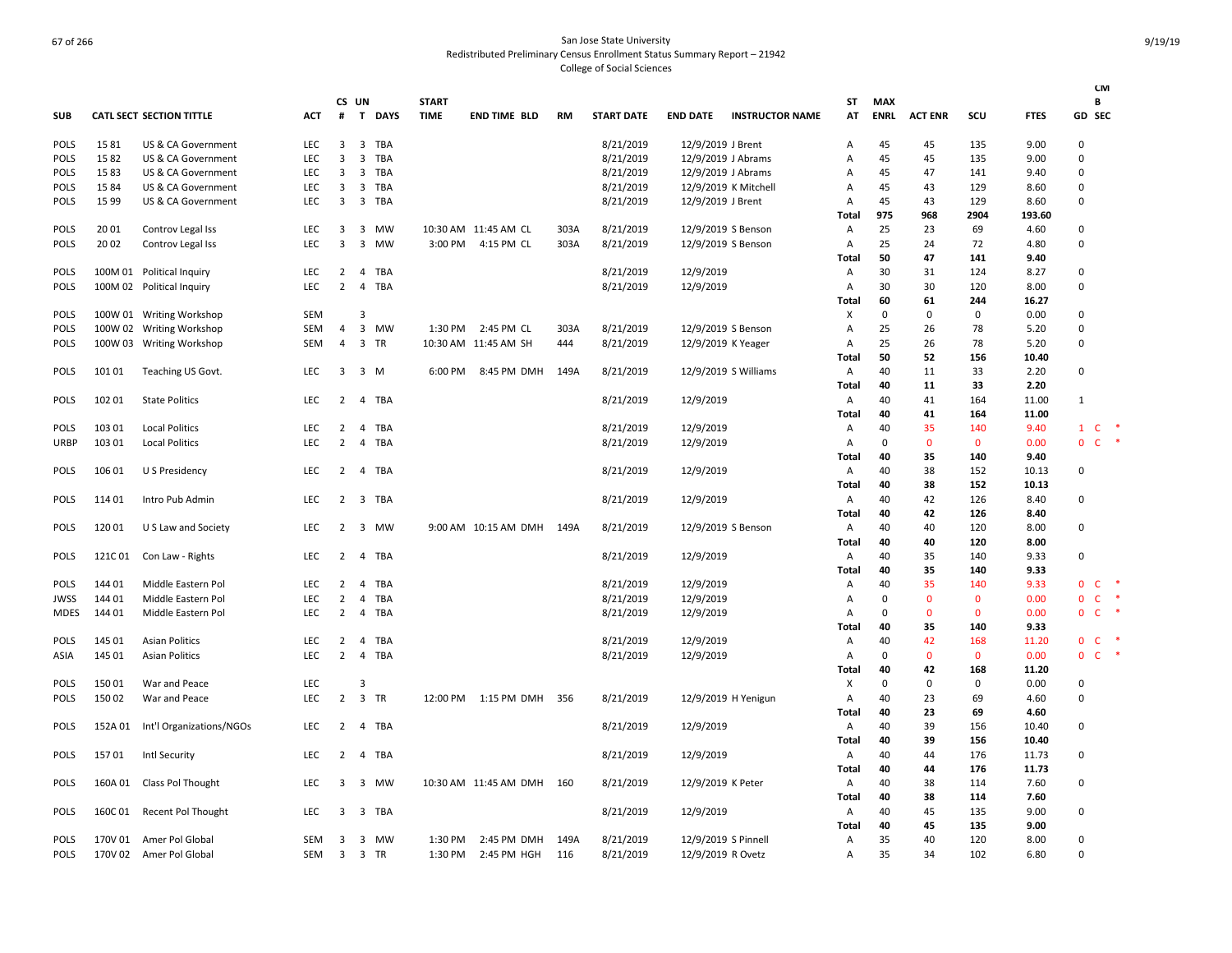|             |         |                                 |            |       |                |             |              |                       |           |                   |                   |                                |       |            |                |              |             |                | <b>CM</b>  |  |
|-------------|---------|---------------------------------|------------|-------|----------------|-------------|--------------|-----------------------|-----------|-------------------|-------------------|--------------------------------|-------|------------|----------------|--------------|-------------|----------------|------------|--|
|             |         |                                 |            | CS UN |                |             | <b>START</b> |                       |           |                   |                   |                                | ST    | <b>MAX</b> |                |              |             |                | в          |  |
| <b>SUB</b>  |         | <b>CATL SECT SECTION TITTLE</b> | <b>ACT</b> |       |                | <b>DAYS</b> | <b>TIME</b>  | <b>END TIME BLD</b>   | <b>RM</b> | <b>START DATE</b> | <b>END DATE</b>   | <b>INSTRUCTOR NAME</b>         | АΤ    | ENRL       | <b>ACT ENR</b> | SCU          | <b>FTES</b> | GD SEC         |            |  |
| <b>POLS</b> | 170V 03 | Amer Pol Global                 | <b>SEM</b> | 3     | 3              | <b>TR</b>   | 3:00 PM      | 4:15 PM HGH           | 116       | 8/21/2019         | 12/9/2019 R Ovetz |                                | А     | 35         | 35             | 105          | 7.00        | 0              |            |  |
| <b>POLS</b> | 170V 04 | Amer Pol Global                 | <b>SEM</b> | 3     | 3              | <b>TR</b>   |              | 10:30 AM 11:45 AM DMH | 357       | 8/21/2019         |                   | 12/9/2019 H Yenigun            | А     | 35         | 37             | 111          | 7.40        | 0              |            |  |
|             |         |                                 |            |       |                |             |              |                       |           |                   |                   |                                | Total | 140        | 146            | 438          | 29.20       |                |            |  |
| POLS        | 17701   | <b>Political Psych</b>          | LEC        |       | $\overline{a}$ | <b>TBA</b>  |              |                       |           | 8/21/2019         | 12/9/2019         |                                | А     | 40         | 39             | 156          | 10.40       |                | $0\quad C$ |  |
| <b>PSYC</b> | 17701   | <b>Political Psych</b>          | <b>LEC</b> |       | 4              | <b>TBA</b>  |              |                       |           | 8/21/2019         | 12/9/2019         |                                | А     |            |                | $\mathbf{0}$ | 0.00        | 0 <sup>2</sup> |            |  |
|             |         |                                 |            |       |                |             |              |                       |           |                   |                   |                                | Total | 40         | 39             | 156          | 10.40       |                |            |  |
| <b>POLS</b> | 18101   | Internships                     | <b>SEM</b> | -6    | 4              | <b>TBA</b>  |              |                       |           | 8/21/2019         | 12/9/2019         |                                | А     | 20         | 14             | 56           | 3.73        | 0              |            |  |
|             |         |                                 |            |       |                |             |              |                       |           |                   |                   |                                | Total | 20         | 14             | 56           | 3.73        |                |            |  |
| <b>POLS</b> | 19001   | Senior Seminar                  | <b>SEM</b> | 5.    | 4              | <b>TBA</b>  |              |                       |           | 8/21/2019         | 12/9/2019         |                                | А     | 20         | 21             | 84           | 5.60        | 0              |            |  |
| <b>POLS</b> | 190 02  | Senior Seminar                  | <b>SEM</b> | 5     | 4              | <b>TBA</b>  |              |                       |           | 8/21/2019         | 12/9/2019         |                                | А     | 20         | 21             | 84           | 5.60        | 0              |            |  |
|             |         |                                 |            |       |                |             |              |                       |           |                   |                   |                                | Total | 40         | 42             | 168          | 11.20       |                |            |  |
| <b>POLS</b> | 190H 01 | <b>Honors Thesis</b>            | <b>SUP</b> | 25    |                | <b>TBA</b>  |              |                       |           | 8/21/2019         |                   | 12/9/2019 S Pinnell            | А     | 10         |                |              | 0.07        | 0              |            |  |
| <b>POLS</b> | 190H 02 | <b>Honors Thesis</b>            | <b>SUP</b> | 25    | 1              | <b>TBA</b>  |              |                       |           | 8/21/2019         |                   | 12/9/2019 S Bejar Lopez        | А     | 10         |                |              | 0.47        | $\mathbf 0$    |            |  |
|             |         |                                 |            |       |                |             |              |                       |           |                   |                   |                                | Total | 20         | я              | 8            | 0.53        |                |            |  |
|             |         |                                 |            |       |                |             |              |                       |           |                   |                   | <b>Political Science Total</b> |       | 2525       | 2380           | 7577         | 514.87      |                |            |  |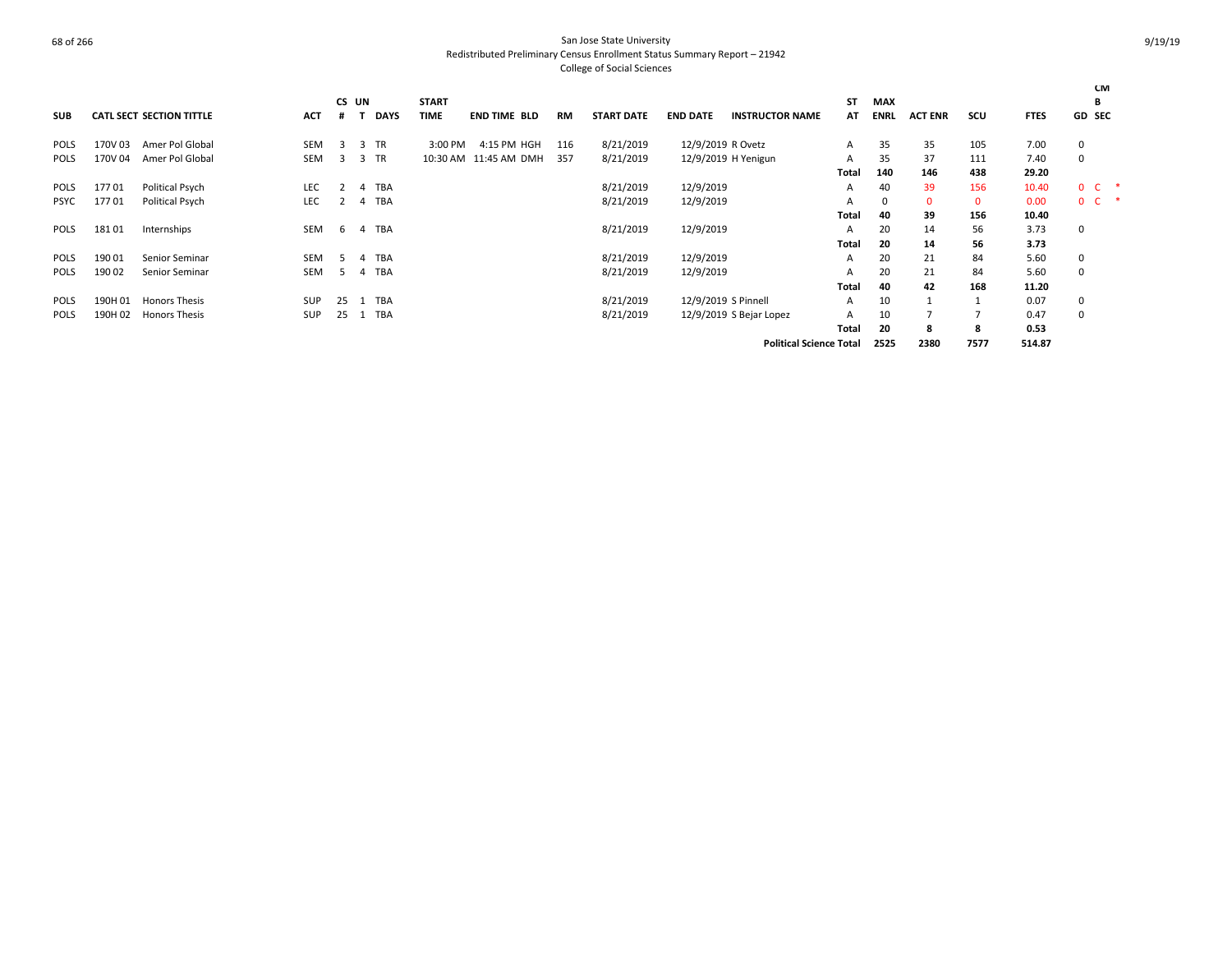|             |        |                                 |            |                |                         |              |              |                       |           |                   |                      |                                 |                           |             |                |              |             | <b>CM</b>                    |        |
|-------------|--------|---------------------------------|------------|----------------|-------------------------|--------------|--------------|-----------------------|-----------|-------------------|----------------------|---------------------------------|---------------------------|-------------|----------------|--------------|-------------|------------------------------|--------|
|             |        |                                 |            |                | CS UN                   |              | <b>START</b> |                       |           |                   |                      |                                 | ST                        | <b>MAX</b>  |                |              |             | В                            |        |
| <b>SUB</b>  |        | <b>CATL SECT SECTION TITTLE</b> | ACT        | #              |                         | T DAYS       | <b>TIME</b>  | <b>END TIME BLD</b>   | <b>RM</b> | <b>START DATE</b> | <b>END DATE</b>      | <b>INSTRUCTOR NAME</b>          | AT                        | <b>ENRL</b> | <b>ACT ENR</b> | scu          | <b>FTES</b> | GD SEC                       |        |
| Psychology  |        |                                 |            |                |                         |              |              |                       |           |                   |                      |                                 |                           |             |                |              |             |                              |        |
| <b>PSYC</b> | 101    | Introductory Psychology         | LEC        |                | 3                       |              |              |                       |           |                   |                      |                                 | $\boldsymbol{\mathsf{x}}$ | $\mathbf 0$ | 0              | $\mathbf 0$  | 0.00        | 0                            |        |
| <b>PSYC</b> | 102    | Introductory Psychology         | <b>LEC</b> | $\overline{2}$ | $\overline{\mathbf{3}}$ | <b>MW</b>    |              | 9:00 AM 10:15 AM SH   | 434       | 8/21/2019         |                      | 12/9/2019 R Schulte-Miyagi      | A                         | 40          | 39             | 117          | 7.80        | $\Omega$                     |        |
| <b>PSYC</b> | 103    | Introductory Psychology         | LEC        | $\overline{2}$ | $\overline{\mathbf{3}}$ | <b>MW</b>    | 3:00 PM      | 4:15 PM MD            | 101       | 8/21/2019         |                      | 12/9/2019 S Macramalla          | A                         | 125         | 129            | 387          | 25.80       | $\Omega$                     |        |
| <b>PSYC</b> | 104    | Introductory Psychology         | LEC        | $\overline{2}$ | $\overline{\mathbf{3}}$ | TR           |              | 9:00 AM 10:15 AM DMH  | 348       | 8/21/2019         | 12/9/2019 N Rattan   |                                 | Α                         | 40          | 42             | 126          | 8.40        | $\mathbf 0$                  |        |
| <b>PSYC</b> | 105    | Introductory Psychology         | <b>LEC</b> | 2              | $\overline{\mathbf{3}}$ | <b>TR</b>    |              | 10:30 AM 11:45 AM DMH | 359       | 8/21/2019         | 12/9/2019 N Rattan   |                                 | A                         | 33          | 34             | 102          | 6.80        | $\Omega$                     |        |
| <b>PSYC</b> | 106    | Introductory Psychology         | <b>LEC</b> | $\overline{2}$ | 3                       | <b>TR</b>    | 12:00 PM     | 1:15 PM DMH           | 348       | 8/21/2019         | 12/9/2019 C Feria    |                                 | Α                         | 40          | 45             | 135          | 9.00        | $\Omega$                     |        |
| <b>PSYC</b> | 107    | Introductory Psychology         | <b>LEC</b> | $\overline{2}$ | $\overline{\mathbf{3}}$ | R            | 6:00 PM      | 8:45 PM DMH           | 355       | 8/21/2019         | 12/9/2019 L Tinson   |                                 | Α                         | 40          | 37             | 111          | 7.40        | $\Omega$                     |        |
| <b>PSYC</b> | 108    | Introductory Psychology         | <b>LEC</b> | $\overline{2}$ | $\overline{\mathbf{3}}$ | - F          |              | 9:30 AM 12:15 PM WSQ  | 207       | 8/21/2019         |                      | 12/9/2019 S Del Chiaro          | A                         | 125         | 108            | 324          | 21.60       | $\Omega$                     |        |
| <b>PSYC</b> | 109    | Introductory Psychology         | LEC        | $\overline{2}$ | $\overline{\mathbf{3}}$ | <b>TR</b>    | 1:30 PM      | 2:45 PM MD            | 101       | 8/21/2019         | 12/9/2019 G Feist    |                                 | Α                         | 280         | 259            | 777          | 51.85       | $\mathbf{1}$                 |        |
| <b>PSYC</b> | 1 1 1  | Introductory Psychology         | <b>LEC</b> | $\overline{2}$ | $\overline{\mathbf{3}}$ | MW           | 12:00 PM     | 1:15 PM DMH           | 165       | 8/21/2019         |                      | 12/9/2019 R Schulte-Miyagi      | Α                         | 42          | 43             | 129          | 8.60        | $\mathbf 0$                  |        |
| <b>PSYC</b> | 1 1 2  | Introductory Psychology         | LEC        |                | 3                       |              |              |                       |           |                   |                      |                                 | $\times$                  | $\mathbf 0$ | 0              | $\mathbf 0$  | 0.00        | $\Omega$                     |        |
| <b>PSYC</b> | 1 1 3  | Introductory Psychology         | LEC        | $\overline{2}$ | $\overline{3}$          | MW           | 7:30 AM      | 8:45 AM DMH           | 166       | 8/21/2019         | 12/9/2019 C Ma       |                                 | Α                         | 40          | 40             | 120          | 8.00        | $\Omega$                     |        |
|             |        |                                 |            |                |                         |              |              |                       |           |                   |                      |                                 | Total                     | 805         | 776            | 2328         | 155.25      |                              |        |
| <b>PSYC</b> | 2Q 01  | Identity / Prejudice            | SEM        | -5             | $\overline{\mathbf{3}}$ | <b>TR</b>    | 4:30 PM      | 5:45 PM DMH           | 308       | 8/21/2019         | 12/9/2019 N Rattan   |                                 | Α                         | 20          | 19             | 57           | 3.80        | $\Omega$                     |        |
|             |        |                                 |            |                |                         |              |              |                       |           |                   |                      |                                 | Total                     | 20          | 19             | 57           | 3.80        |                              |        |
| <b>PSYC</b> | 30 01  | Intro Psychbiology              | LEC        | $\overline{2}$ | $\overline{\mathbf{3}}$ | MW           |              | 9:00 AM 10:15 AM DMH  | 234       | 8/21/2019         | 12/9/2019 A Evans    |                                 | Α                         | 42          | 44             | 132          | 8.80        | 0                            |        |
| <b>PSYC</b> | 30 02  | Intro Psychbiology              | <b>LEC</b> | $\overline{2}$ | $\overline{\mathbf{3}}$ | <b>TR</b>    | 1:30 PM      | 2:45 PM SH            | 100       | 8/21/2019         |                      | 12/9/2019 C Chancellor-Freeland | $\overline{A}$            | 120         | 117            | 351          | 23.40       | $\Omega$                     |        |
| <b>PSYC</b> | 30 03  | Intro Psychbiology              | <b>LEC</b> |                | 3                       |              |              |                       |           |                   |                      |                                 | X                         | $\mathbf 0$ | 0              | 0            | 0.00        | $\Omega$                     |        |
|             |        |                                 |            |                |                         |              |              |                       |           |                   |                      |                                 | Total                     | 162         | 161            | 483          | 32.20       |                              |        |
| <b>PSYC</b> | 96C01  | <b>Cognitive Science</b>        | <b>LEC</b> |                | 3                       |              |              |                       |           |                   |                      |                                 | $\times$                  | $\Omega$    | $\Omega$       | 0            | 0.00        | $\Omega$                     |        |
| <b>PSYC</b> | 96C 02 | <b>Cognitive Science</b>        | <b>LEC</b> | $\overline{2}$ | $\overline{\mathbf{3}}$ | TR           | 1:30 PM      | 2:45 PM DMH           | 355       | 8/21/2019         | 12/9/2019 E Palmer   |                                 | Α                         | 42          | 40             | 120          | 8.00        | $\Omega$                     |        |
|             |        |                                 |            |                |                         |              |              |                       |           |                   |                      |                                 | Total                     | 42          | 40             | 120          | 8.00        |                              |        |
| <b>PSYC</b> |        | 100W 01 Writing Workshop        | SEM        | $\overline{4}$ | $\overline{3}$          | <b>MW</b>    | 7:30 AM      | 8:45 AM DMH           | 347       | 8/21/2019         | 12/9/2019 L Cabral   |                                 | Α                         | 24          | 22             | 66           | 4.40        | $\Omega$                     |        |
| <b>PSYC</b> |        | 100W 02 Writing Workshop        | SEM        | 4              | 3                       | MW           | 9:00 AM      | 10:15 AM DMH          | 355       | 8/21/2019         | 12/9/2019 L Cabral   |                                 | Α                         | 24          | 24             | 72           | 4.80        | $\Omega$                     |        |
| <b>PSYC</b> |        | 100W 03 Writing Workshop        | SEM        | 4              | $\overline{3}$          | <b>MW</b>    |              | 10:30 AM 11:45 AM DMH | 347       | 8/21/2019         | 12/9/2019 L Cabral   |                                 | Α                         | 24          | 24             | 72           | 4.80        | 0                            |        |
| <b>PSYC</b> |        | 100W 04 Writing Workshop        | <b>SEM</b> | 4              | $\overline{3}$          | <b>MW</b>    | 12:00 PM     | 1:15 PM SH            | 411       | 8/21/2019         |                      | 12/9/2019 L Jones-Hagata        | A                         | 24          | 27             | 81           | 5.40        | $\Omega$                     |        |
| <b>PSYC</b> |        | 100W 05 Writing Workshop        | <b>SEM</b> | $\overline{4}$ | $\overline{\mathbf{3}}$ | T            | 6:00 PM      | 8:45 PM DMH           | 162       | 8/21/2019         | 12/9/2019 J Froelich |                                 | A                         | 24          | 29             | 87           | 5.80        | $\Omega$                     |        |
| <b>PSYC</b> |        | 100W 06 Writing Workshop        | SEM        | 4              | 3                       | <b>MW</b>    | 4:30 PM      | 5:45 PM DMH           | 347       | 8/21/2019         | 12/9/2019 J Ventura  |                                 | Α                         | 24          | 23             | 69           | 4.60        | $\mathbf 0$                  |        |
| <b>PSYC</b> |        | 100W 07 Writing Workshop        | <b>SEM</b> | $\overline{4}$ | $\overline{3}$          | $\mathsf{R}$ | 6:00 PM      | 8:45 PM DMH           | 354       | 8/21/2019         | 12/9/2019 J Froelich |                                 | $\overline{A}$            | 24          | 28             | 84           | 5.60        | $\Omega$                     |        |
| <b>PSYC</b> |        | 100W 08 Writing Workshop        | SEM        | 4              | $\overline{\mathbf{3}}$ | TR           | 9:00 AM      | 10:15 AM DMH          | 354       | 8/21/2019         | 12/9/2019 S Branca   |                                 | Α                         | 24          | 26             | 78           | 5.20        | $\Omega$                     |        |
| <b>PSYC</b> |        | 100W 09 Writing Workshop        | SEM        | 4              | $\overline{\mathbf{3}}$ | MW           | 12:00 PM     | 1:15 PM DMH           | 357       | 8/21/2019         | 12/9/2019 L Cabral   |                                 | Α                         | 24          | 24             | 72           | 4.80        | $\mathbf 0$                  |        |
| <b>PSYC</b> |        | 100W 10 Writing Workshop        | <b>SEM</b> |                | 3                       |              |              |                       |           |                   |                      |                                 | $\times$                  | $\mathbf 0$ | $\Omega$       | 0            | 0.00        | $\Omega$                     |        |
| <b>PSYC</b> |        | 100W 12 Writing Workshop        | SEM        | 4              | $\overline{3}$          | MW           | 7:30 AM      | 8:45 AM DMH           | 162       | 8/21/2019         | 12/9/2019 K Jeffery  |                                 | $\overline{A}$            | 24          | 26             | 78           | 5.20        | $\Omega$                     |        |
| <b>PSYC</b> |        | 100W 13 Writing Workshop        | SEM        | 4              | 3                       | MW           |              | 9:00 AM 10:15 AM DMH  | 347       | 8/21/2019         | 12/9/2019 K Jeffery  |                                 | Α                         | 22          | 27             | 81           | 5.40        | $\Omega$                     |        |
|             |        |                                 |            |                |                         |              |              |                       |           |                   |                      |                                 | Total                     | 262         | 280            | 840          | 56.00       |                              |        |
| <b>PSYC</b> | 102 01 | Psyc of Childhood               | <b>LEC</b> | 1              | $\overline{\mathbf{3}}$ | MW           |              | 10:30 AM 11:45 AM SH  | 434       | 8/21/2019         |                      | 12/9/2019 L Jones-Hagata        | Α                         | 33          | 49             | 147          | 9.80        | $\Omega$                     |        |
| <b>PSYC</b> | 102 02 | Psyc of Childhood               | <b>LEC</b> | 1              | $\overline{\mathbf{3}}$ | <b>MW</b>    | 4:30 PM      | 5:45 PM WSQ           | 207       | 8/21/2019         | 12/9/2019 S Duh      |                                 | $\overline{A}$            | 120         | 122            | 366          | 24.40       | $\Omega$                     |        |
| <b>PSYC</b> | 102 03 | Psyc of Childhood               | LEC        | $\mathbf{1}$   | $\overline{\mathbf{3}}$ | TR           |              | 9:00 AM 10:15 AM SH   | 100       | 8/21/2019         |                      | 12/9/2019 M Alvarez             | Α                         | 120         | 123            | 369          | 24.60       | $\Omega$                     |        |
| <b>PSYC</b> | 102 04 | Psyc of Childhood               | <b>LEC</b> | $\mathbf{1}$   | $\overline{\mathbf{3}}$ | - F          |              | 9:30 AM 12:15 PM DMH  | 163       | 8/21/2019         |                      | 12/9/2019 R Schulte-Miyagi      | $\mathsf{A}$              | 40          | 40             | 120          | 8.00        | $\Omega$                     |        |
|             |        |                                 |            |                |                         |              |              |                       |           |                   |                      |                                 | Total                     | 313         | 334            | 1002         | 66.80       |                              |        |
| <b>PSYC</b> | 105 01 | <b>Special Topics</b>           | LEC        | 2              |                         | 3 MW         |              | 9:00 AM 10:15 AM DMH  | 359       | 8/21/2019         |                      | 12/9/2019 N Wagner              | Α                         | 33          | 25             | 75           | 5.00        | $\Omega$                     |        |
|             |        |                                 |            |                |                         |              |              |                       |           |                   |                      |                                 | Total                     | 33          | 25             | 75           | 5.00        |                              |        |
| <b>PSYC</b> | 107 01 | Psych of Women                  | LEC        | 2              | $\overline{\mathbf{3}}$ | MW           | 3:00 PM      | 4:15 PM DMH           | 355       | 8/21/2019         | 12/9/2019 A Caffrey  |                                 | A                         | 40          | 40             | 120          | 8.00        | $\mathbf{0}$<br>$\mathsf{C}$ | $\ast$ |
| <b>WOMS</b> | 10701  | Psych of Women                  | <b>LEC</b> | $\overline{2}$ | $\overline{3}$          | <b>MW</b>    | 3:00 PM      | 4:15 PM DMH           | 355       | 8/21/2019         | 12/9/2019 A Caffrey  |                                 | $\mathsf{A}$              | $\mathbf 0$ | $\Omega$       | $\mathbf{0}$ | 0.00        | $\mathsf{C}$<br>$\mathbf{0}$ | $\ast$ |
| <b>PSYC</b> | 10702  | Psych of Women                  | <b>LEC</b> | $\overline{2}$ | $\overline{\mathbf{3}}$ |              |              |                       |           | 8/21/2019         | 12/9/2019            |                                 | X                         | 0           | 0              | 0            | 0.00        | $\Omega$                     |        |
| WOMS        | 10702  | Psych of Women                  | <b>LEC</b> |                | 3                       |              |              |                       |           |                   |                      |                                 | $\times$                  | $\mathbf 0$ | $\Omega$       | $\mathbf 0$  | 0.00        | $\Omega$                     |        |
|             |        |                                 |            |                |                         |              |              |                       |           |                   |                      |                                 | Total                     | 40          | 40             | 120          | 8.00        |                              |        |
| <b>PSYC</b> | 11001  | Adult Psychopathol              | <b>LEC</b> | 1              | 3                       | MW           | 3:00 PM      | 4:15 PM WSQ           | 207       | 8/21/2019         |                      | 12/9/2019 G Callaghan           | Α                         | 125         | 124            | 372          | 24.80       | 0                            |        |
| <b>PSYC</b> | 11002  | Adult Psychopathol              | <b>LEC</b> | 1              | $\overline{3}$          | <b>MW</b>    |              | 10:30 AM 11:45 AM DMH | 356       | 8/21/2019         |                      | 12/9/2019 N Wagner              | $\overline{A}$            | 40          | 40             | 120          | 8.00        | $\Omega$                     |        |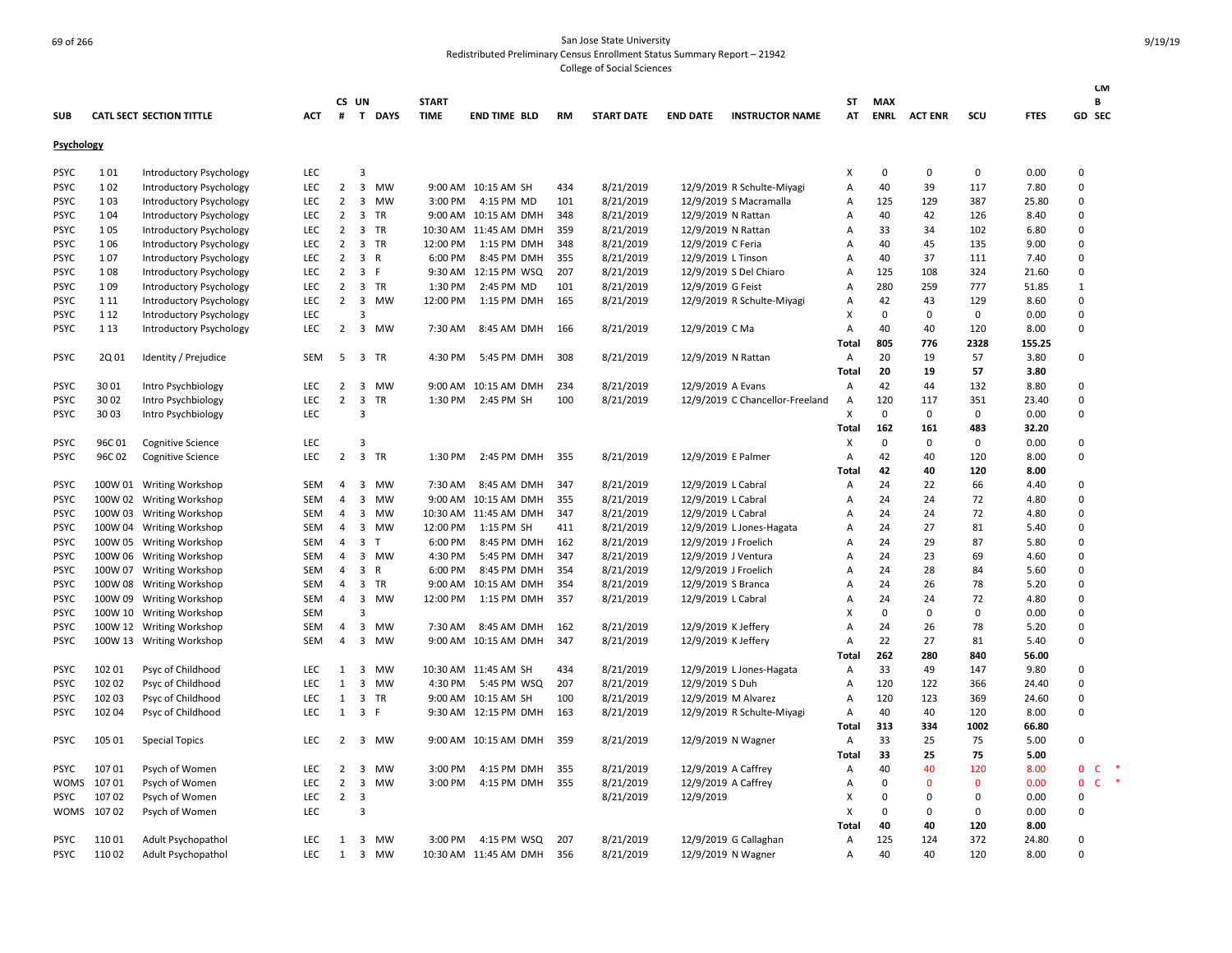|             |         |                                 |            |                |                         |              |              |                       |      |                   |                    |                          |              |             |                |              |             | <b>CM</b>                           |
|-------------|---------|---------------------------------|------------|----------------|-------------------------|--------------|--------------|-----------------------|------|-------------------|--------------------|--------------------------|--------------|-------------|----------------|--------------|-------------|-------------------------------------|
|             |         |                                 |            |                | CS UN                   |              | <b>START</b> |                       |      |                   |                    |                          | SΤ           | MAX         |                |              |             | В                                   |
| <b>SUB</b>  |         | <b>CATL SECT SECTION TITTLE</b> | ACT        | #              |                         | T DAYS       | <b>TIME</b>  | <b>END TIME BLD</b>   | RM   | <b>START DATE</b> | <b>END DATE</b>    | <b>INSTRUCTOR NAME</b>   | AT           | <b>ENRL</b> | <b>ACT ENR</b> | SCU          | <b>FTES</b> | GD SEC                              |
| <b>PSYC</b> | 11003   | Adult Psychopathol              | <b>LEC</b> |                | $\overline{3}$          |              |              |                       |      |                   |                    |                          | X            | 0           | $\mathbf 0$    | 0            | 0.00        | 0                                   |
| <b>PSYC</b> | 11004   | Adult Psychopathol              | <b>LEC</b> |                | $\overline{3}$          |              |              |                       |      |                   |                    |                          | X            | $\mathbf 0$ | 0              | 0            | 0.00        | $\Omega$                            |
| <b>PSYC</b> | 11005   | Adult Psychopathol              | <b>LEC</b> | 1              | $\overline{3}$          | TR           | 3:00 PM      | 4:15 PM DMH           | 353  | 8/21/2019         | 12/9/2019 A Lewis  |                          | A            | 40          | 40             | 120          | 8.00        | $\Omega$                            |
| <b>PSYC</b> | 11006   | Adult Psychopathol              | <b>LEC</b> | 1              | 3                       | W            | 6:00 PM      | 8:45 PM SCI           | 142  | 8/21/2019         |                    | 12/9/2019 S Nadeau       | A            | 120         | 123            | 369          | 24.60       | $\Omega$                            |
| <b>PSYC</b> | 11007   | Adult Psychopathol              | LEC        |                | $\overline{3}$          |              |              |                       |      |                   |                    |                          | X            | 0           | 0              | 0            | 0.00        | $\Omega$                            |
| <b>PSYC</b> | 11008   | Adult Psychopathol              | <b>LEC</b> | 1              |                         | 3 TR         |              | 9:00 AM 10:15 AM DMH  | 234  | 8/21/2019         |                    | 12/9/2019 S Del Chiaro   | A            | 40          | 35             | 105          | 7.00        | $\Omega$                            |
| <b>PSYC</b> | 11009   | Adult Psychopathol              | LEC        | 1              | $\overline{3}$          | M            | 6:00 PM      | 8:45 PM DMH           | 356  | 8/21/2019         | 12/9/2019 E Herb   |                          | A            | 40          | 36             | 108          | 7.20        | 0                                   |
| <b>PSYC</b> | 110 10  | Adult Psychopathol              | <b>LEC</b> | 1              | 3                       | $\mathsf{F}$ | 1:00 PM      | 3:45 PM DMH           | 166  | 8/21/2019         | 12/9/2019 L Tinson |                          | A            | 42          | 42             | 126          | 8.40        | $\Omega$                            |
| <b>PSYC</b> | 110 11  | Adult Psychopathol              | <b>LEC</b> | 1              |                         | 3 MW         | 3:00 PM      | 4:15 PM CL            | 202  | 8/21/2019         |                    | 12/9/2019 S Trafalis     | A            | 40          | 33             | 99           | 6.60        | $\Omega$                            |
|             |         |                                 |            |                |                         |              |              |                       |      |                   |                    |                          | <b>Total</b> | 487         | 473            | 1419         | 94.60       |                                     |
| <b>PSYC</b> | 11201   | Psy of Adolescence              | <b>LEC</b> | 1              |                         | 3 MW         |              | 9:00 AM 10:15 AM CL   | 117  | 8/21/2019         |                    | 12/9/2019 L Jones-Hagata | Α            | 40          | 44             | 132          | 8.80        | 0                                   |
| <b>PSYC</b> | 11202   | Psy of Adolescence              | LEC        | $\mathbf{1}$   | $\overline{3}$          | TR           |              | 10:30 AM 11:45 AM DMH | 356  | 8/21/2019         |                    | 12/9/2019 M Alvarez      | A            | 40          | 42             | 126          | 8.40        | $\Omega$                            |
| <b>PSYC</b> | 11203   | Psy of Adolescence              | <b>LEC</b> | 1              |                         | 3 TR         | 3:00 PM      | 4:15 PM DMH           | 356  | 8/21/2019         |                    | 12/9/2019 M Alvarez      | A            | 40          | 39             | 117          | 7.80        | $\Omega$                            |
|             |         |                                 |            |                |                         |              |              |                       |      |                   |                    |                          | Total        | 120         | 125            | 375          | 25.00       |                                     |
| <b>PSYC</b> | 11701   | Psych Tests & Meas              | <b>LEC</b> | 2              | $\overline{3}$          | <b>MW</b>    | 7:30 AM      | 8:45 AM DMH           | 149A | 8/21/2019         |                    | 12/9/2019 B Oliveira     | Α            | 43          | 41             | 123          | 8.20        | 0                                   |
| <b>PSYC</b> | 11702   | Psych Tests & Meas              | <b>LEC</b> | $\overline{2}$ | $\overline{3}$          | MW           | 9:00 AM      | 10:15 AM DMH          | 357  | 8/21/2019         |                    | 12/9/2019 B Oliveira     | A            | 43          | 43             | 129          | 8.60        | 0                                   |
| <b>PSYC</b> | 11704   | Psych Tests & Meas              | <b>LEC</b> | $\overline{2}$ | 3                       | $\mathsf{T}$ | 3:00 PM      | 5:45 PM CL            | 117  | 8/21/2019         |                    | 12/9/2019 T Shirley      | A            | 50          | 49             | 147          | 9.80        | $\Omega$                            |
| <b>PSYC</b> | 11705   | Psych Tests & Meas              | <b>LEC</b> | $\overline{2}$ |                         | 3 TR         | 1:30 PM      | 2:45 PM BBC           | 102  | 8/21/2019         |                    | 12/9/2019 P Cravalho     | A            | 60          | 54             | 162          | 10.80       | $\mathbf 0$                         |
|             |         |                                 |            |                |                         |              |              |                       |      |                   |                    |                          | <b>Total</b> | 196         | 187            | 561          | 37.40       |                                     |
| <b>PSYC</b> | 120 10  | Adv Res Meth & Des              | <b>LEC</b> | $\overline{2}$ | 4                       | <b>MW</b>    | 1:30 PM      | 2:45 PM CL            | 117  | 8/21/2019         |                    | 12/9/2019 G Savage       | Α            | 48          | 50             | 150          | 13.33       | 0                                   |
| <b>PSYC</b> | 120 11  | Adv Res Meth & Des              | <b>ACT</b> | $\overline{7}$ | 0                       | M            | 3:00 PM      | 5:00 PM DMH           | 339  | 8/21/2019         |                    | 12/9/2019 G Savage       | A            | 24          | 25             | 25           | 0.00        | $\Omega$                            |
| <b>PSYC</b> | 120 12  | Adv Res Meth & Des              | <b>ACT</b> | $\overline{7}$ | 0                       | W            | 3:00 PM      | 5:00 PM DMH           | 339  | 8/21/2019         |                    | 12/9/2019 G Savage       | A            | 24          | 25             | 25           | 0.00        | 0                                   |
| <b>PSYC</b> | 120 20  | Adv Res Meth & Des              | <b>LEC</b> | $\overline{2}$ | 4                       | MW           |              | 9:00 AM 10:15 AM DMH  | 353  | 8/21/2019         | 12/9/2019 J Citron |                          | A            | 48          | 49             | 147          | 13.07       | $\Omega$                            |
| <b>PSYC</b> | 120 21  | Adv Res Meth & Des              | ACT        | $\overline{7}$ | $\mathsf{O}$            | M            |              | 10:30 AM 12:30 PM DMH | 339  | 8/21/2019         | 12/9/2019 J Citron |                          | A            | 24          | 25             | 25           | 0.00        | $\Omega$                            |
| <b>PSYC</b> | 120 22  | Adv Res Meth & Des              | <b>ACT</b> | $\overline{7}$ | 0                       | W            | 10:30 AM     | 12:30 PM DMH          | 339  | 8/21/2019         | 12/9/2019 J Citron |                          | A            | 24          | 24             | 24           | 0.00        | $\Omega$                            |
| <b>PSYC</b> | 120 30  | Adv Res Meth & Des              | <b>LEC</b> | $\overline{2}$ | $\overline{4}$          | MW           | 4:30 PM      | 5:45 PM DMH           | 353  | 8/21/2019         |                    | 12/9/2019 S Trafalis     | A            | 48          | 39             | 117          | 10.40       | 0                                   |
| <b>PSYC</b> | 120 31  | Adv Res Meth & Des              | <b>ACT</b> | $\overline{7}$ | $\mathbf{0}$            | M            | 6:00 PM      | 8:00 PM DMH           | 339  | 8/21/2019         |                    | 12/9/2019 S Trafalis     | A            | 24          | 21             | 21           | 0.00        | $\Omega$                            |
| <b>PSYC</b> | 120 32  | Adv Res Meth & Des              | ACT        | $\overline{7}$ | $\mathbf 0$             | w            | 6:00 PM      | 8:00 PM DMH           | 339  | 8/21/2019         |                    | 12/9/2019 S Trafalis     | A            | 24          | 18             | 18           | 0.00        | 0                                   |
| <b>PSYC</b> | 120 40  | Adv Res Meth & Des              | <b>LEC</b> | $\overline{2}$ |                         | 4 TR         |              | 9:00 AM 10:15 AM CL   | 117  | 8/21/2019         | 12/9/2019 J Citron |                          | A            | 48          | 50             | 150          | 13.33       | $\Omega$                            |
| <b>PSYC</b> | 12041   | Adv Res Meth & Des              | ACT        | $\overline{7}$ | $\mathbf 0$             | $\top$       |              | 10:30 AM 12:30 PM DMH | 339  | 8/21/2019         | 12/9/2019 J Citron |                          | A            | 24          | 25             | 25           | 0.00        | 0                                   |
| <b>PSYC</b> | 120 42  | Adv Res Meth & Des              | <b>ACT</b> | $\overline{7}$ | 0 R                     |              |              | 10:30 AM 12:30 PM DMH | 339  | 8/21/2019         | 12/9/2019 J Citron |                          | A            | 24          | 25             | 25           | 0.00        | $\Omega$                            |
| <b>PSYC</b> | 120 50  | Adv Res Meth & Des              | <b>LEC</b> | $\overline{2}$ |                         | 4 TR         | 4:30 PM      | 5:45 PM DMH           | 353  | 8/21/2019         |                    | 12/9/2019 S Trafalis     | A            | 48          | 41             | 123          | 10.93       | $\Omega$                            |
| <b>PSYC</b> | 120 51  | Adv Res Meth & Des              | <b>ACT</b> | $\overline{7}$ | 0                       | $\mathsf{T}$ | 6:00 PM      | 8:00 PM DMH           | 339  | 8/21/2019         |                    | 12/9/2019 S Trafalis     | A            | 25          | 25             | 25           | 0.00        | $\Omega$                            |
| <b>PSYC</b> | 120 52  | Adv Res Meth & Des              | ACT        | $\overline{7}$ | 0 R                     |              | 6:00 PM      | 8:00 PM DMH           | 339  | 8/21/2019         |                    | 12/9/2019 S Trafalis     | A            | 24          | 16             | 16           | 0.00        | $\Omega$                            |
|             |         |                                 |            |                |                         |              |              |                       |      |                   |                    |                          | Total        | 481         | 458            | 916          | 61.07       |                                     |
| <b>PSYC</b> | 121B 20 | Adv R Met: Cog/Perc             | SEM        | 4              |                         | 2 M          | 12:00 PM     | 1:00 PM WSQ           | 208  | 8/21/2019         |                    | 12/9/2019 P Cravalho     | Α            | 24          | 27             | 27           | 3.60        | 0                                   |
| <b>PSYC</b> | 121B 21 | Adv R Met: Cog/Perc             | LAB        | 16             |                         | $0$ M        | 1:15 PM      | 4:15 PM WSQ           | 208  | 8/21/2019         |                    | 12/9/2019 P Cravalho     | Α            | 24          | 27             | 27           | 0.00        | $\Omega$                            |
|             |         |                                 |            |                |                         |              |              |                       |      |                   |                    |                          | Total        | 48          | 54             | 54           | 3.60        |                                     |
| <b>PSYC</b> | 121E 40 | Psychophysiol Lab               | LEC        | $\overline{4}$ | $2^{\circ}$             | W            | 12:00 PM     | 1:00 PM DMH           | 236  | 8/21/2019         | 12/9/2019 V Carr   |                          | А            | 22          | 18             | 18           | 2.40        | 0                                   |
| <b>PSYC</b> | 121E 41 | Psychophysiol Lab               | LAB        | 16             | $\mathbf{0}$            | W            | 1:15 PM      | 4:15 PM DMH           | 236  | 8/21/2019         | 12/9/2019 V Carr   |                          | Α            | 22          | 18             | 18           | 0.00        | $\Omega$                            |
|             |         |                                 |            |                |                         |              |              |                       |      |                   |                    |                          | Total        | 44          | 36             | 36           | 2.40        |                                     |
| <b>PSYC</b> | 126 01  | Drugs + Brain & Beh             | LEC        | $\overline{2}$ | 3                       | <b>TR</b>    | 12:00 PM     | 1:15 PM DMH           | 353  | 8/21/2019         |                    | 12/9/2019 S Snycerski    | А            | 45          | 45             | 135          | 9.10        | *<br>$\overline{2}$<br>$\mathsf{C}$ |
| HS          | 126 01  | Drugs + Brain & Beh             | LEC        | $\overline{2}$ |                         | 3 TR         | 12:00 PM     | 1:15 PM DMH           | 353  | 8/21/2019         |                    | 12/9/2019 S Snycerski    | А            | 0           | $\mathbf 0$    | $\mathbf 0$  | 0.00        | 0<br>$\mathsf{C}$                   |
|             |         |                                 |            |                |                         |              |              |                       |      |                   |                    |                          | <b>Total</b> | 45          | 45             | 135          | 9.10        |                                     |
| <b>PSYC</b> | 129 01  | Neuroscience                    | LEC        | $\overline{2}$ | 3                       | <b>MW</b>    | 1:30 PM      | 2:45 PM DMH           | 355  | 8/21/2019         | 12/9/2019 J Citron |                          | Α            | 30          | 31             | 93           | 6.25        | $\mathsf{C}$<br>$\mathbf{1}$        |
| <b>BIOL</b> | 129 01  | Neuroscience                    | <b>LEC</b> | 2              | $\overline{\mathbf{3}}$ | MW           | 1:30 PM      | 2:45 PM DMH           | 355  | 8/21/2019         | 12/9/2019 J Citron |                          | A            | 0           | $\mathbf{0}$   | $\mathbf{0}$ | 0.00        | *<br>0<br><b>C</b>                  |
| <b>PSYC</b> | 129 02  | Neuroscience                    | LEC        | $\overline{2}$ | 3                       | TR           | 1:30 PM      | 2:45 PM DMH           | 359  | 8/21/2019         | 12/9/2019 J Citron |                          | A            | 30          | 32             | 96           | 6.40        | 0<br>$\mathsf{C}$                   |
| <b>BIOL</b> | 129 02  | Neuroscience                    | <b>LEC</b> | $\overline{2}$ |                         | 3 TR         | 1:30 PM      | 2:45 PM DMH           | 359  | 8/21/2019         | 12/9/2019 J Citron |                          | A            | 0           | $\mathbf{0}$   | $\mathbf{0}$ | 0.00        | $\ast$<br>$\mathsf{C}$<br>$\Omega$  |
|             |         |                                 |            |                |                         |              |              |                       |      |                   |                    |                          | Total        | 60          | 63             | 189          | 12.65       |                                     |
| <b>PSYC</b> | 135 01  | Cognition                       | <b>SEM</b> | 5              | 3                       | MW           |              | 10:30 AM 11:45 AM DMH | 355  | 8/21/2019         |                    | 12/9/2019 M Van Selst    | A            | 42          | 43             | 129          | 8.60        | 0                                   |
| <b>PSYC</b> | 135 02  | Cognition                       | <b>SEM</b> | -5             | $\overline{3}$          | <b>MW</b>    |              | 12:00 PM 1:15 PM DMH  | 359  | 8/21/2019         |                    | 12/9/2019 S Macramalla   | A            | 33          | 35             | 105          | 7.00        | $\Omega$                            |
|             |         |                                 |            |                |                         |              |              |                       |      |                   |                    |                          |              |             |                |              |             |                                     |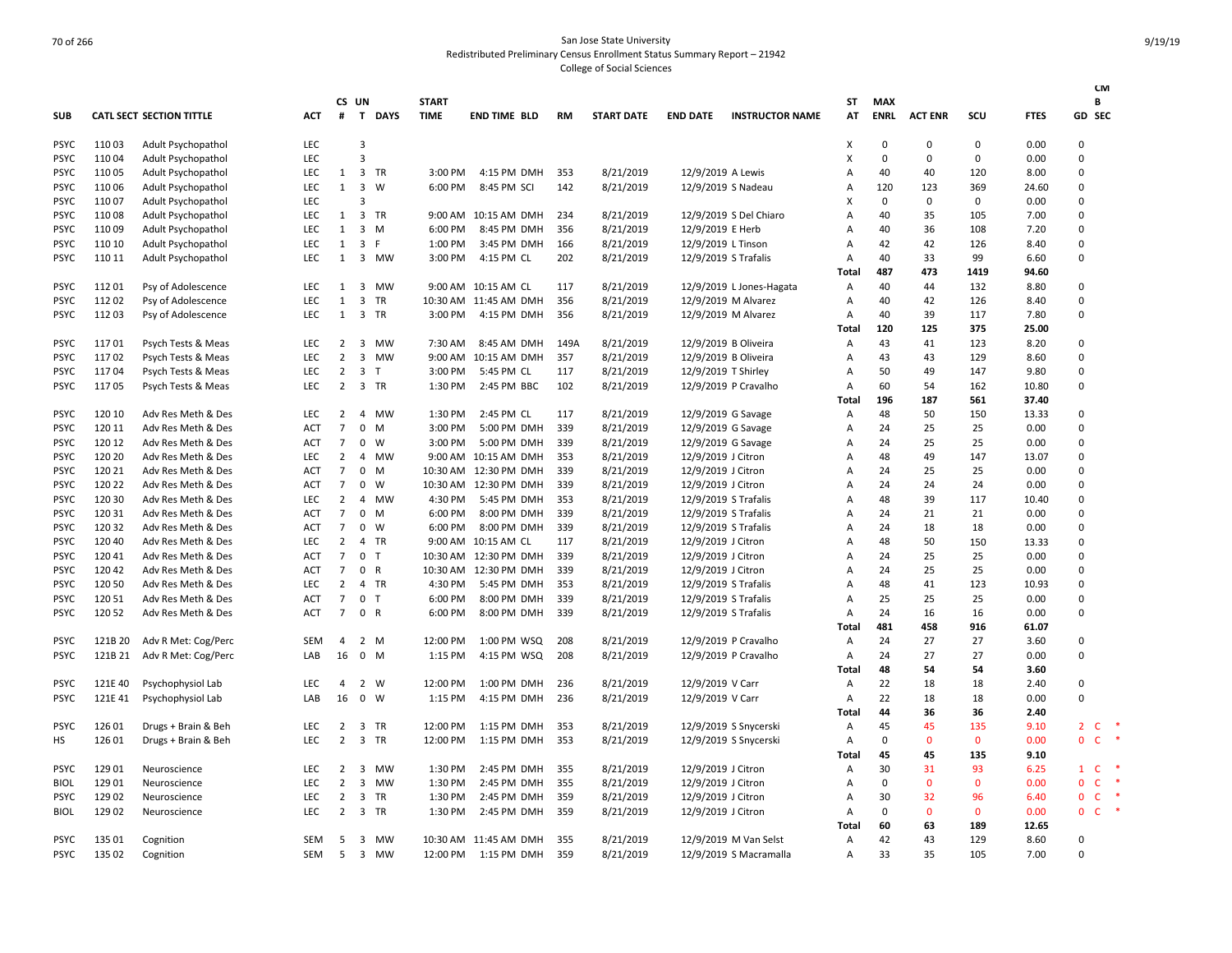|             |        |                                 |            |                |                         |              |              |                       |     |                   |                      |                              |                |             |                |          |             | <b>CM</b>      |
|-------------|--------|---------------------------------|------------|----------------|-------------------------|--------------|--------------|-----------------------|-----|-------------------|----------------------|------------------------------|----------------|-------------|----------------|----------|-------------|----------------|
|             |        |                                 |            |                | CS UN                   |              | <b>START</b> |                       |     |                   |                      |                              | ST             | <b>MAX</b>  |                |          |             | В              |
| <b>SUB</b>  |        | <b>CATL SECT SECTION TITTLE</b> | <b>ACT</b> | #              | T                       | <b>DAYS</b>  | <b>TIME</b>  | <b>END TIME BLD</b>   | RM  | <b>START DATE</b> | <b>END DATE</b>      | <b>INSTRUCTOR NAME</b>       | AT             | <b>ENRL</b> | <b>ACT ENR</b> | scu      | <b>FTES</b> | GD SEC         |
| <b>PSYC</b> | 135 03 | Cognition                       | SEM        | 5              | 3                       | MW           | 4:30 PM      | 5:45 PM CL            | 117 | 8/21/2019         |                      | 12/9/2019 S Macramalla       | A              | 42          | 43             | 129      | 8.70        | 2              |
| <b>PSYC</b> | 135 04 | Cognition                       | <b>SEM</b> | 5              | $\overline{\mathbf{3}}$ | <b>TR</b>    |              | 10:30 AM 11:45 AM CL  | 117 | 8/21/2019         |                      | 12/9/2019 L Huntsman         | A              | 33          | 35             | 105      | 7.05        | $\mathbf{1}$   |
|             |        |                                 |            |                |                         |              |              |                       |     |                   |                      |                              | Total          | 150         | 156            | 468      | 31.35       |                |
| <b>PSYC</b> | 13901  | Psy of Person                   | <b>LEC</b> | 2              | $\overline{\mathbf{3}}$ | <b>MW</b>    | 1:30 PM      | 2:45 PM DMH           | 356 | 8/21/2019         | 12/9/2019 N Wagner   |                              | Α              | 42          | 42             | 126      | 8.40        | $\Omega$       |
| <b>PSYC</b> | 13902  | Psy of Person                   | LEC        | $\overline{2}$ | $\overline{\mathbf{3}}$ | <b>MW</b>    | 3:00 PM      | 4:15 PM DMH           | 356 | 8/21/2019         | 12/9/2019 N Wagner   |                              | A              | 42          | 40             | 120      | 8.00        | $\Omega$       |
| <b>PSYC</b> | 13903  | Psy of Person                   | <b>LEC</b> | $\overline{2}$ | 3                       | <b>TR</b>    | 10:30 AM     | 11:45 AM DMH          | 353 | 8/21/2019         | 12/9/2019 G Feist    |                              | A              | 42          | 46             | 138      | 9.20        | $\Omega$       |
| <b>PSYC</b> | 139 04 | Psy of Person                   | LEC        | $\overline{2}$ | $\overline{\mathbf{3}}$ | T            | 6:00 PM      | 8:45 PM DMH           | 355 | 8/21/2019         | 12/9/2019 B Oliveira |                              | Α              | 42          | 41             | 123      | 8.20        | $\mathbf 0$    |
| <b>PSYC</b> | 13905  | Psy of Person                   | <b>LEC</b> | $\overline{2}$ | $\overline{\mathbf{3}}$ | <b>TR</b>    | 3:00 PM      | 4:15 PM DMH           | 348 | 8/21/2019         |                      | 12/9/2019 S Lundquist        | A              | 40          | 48             | 144      | 9.60        | $\Omega$       |
| <b>PSYC</b> | 139 06 | Psy of Person                   | <b>LEC</b> | 2              |                         | 3 TR         | 4:30 PM      | 5:45 PM DMH           | 356 | 8/21/2019         | 12/9/2019 J Ventura  |                              | $\overline{A}$ | 40          | 43             | 129      | 8.60        | $\Omega$       |
|             |        |                                 |            |                |                         |              |              |                       |     |                   |                      |                              | Total          | 248         | 260            | 780      | 52.00       |                |
| <b>PSYC</b> | 142 01 | Child Psychopathol              | <b>LEC</b> | 2              | 3                       | MW           | 4:30 PM      | 5:45 PM DMH           | 356 | 8/21/2019         | 12/9/2019 N Wagner   |                              | Α              | 42          | 40             | 120      | 8.00        | 0              |
| <b>PSYC</b> | 142 02 | Child Psychopathol              | <b>LEC</b> | $\overline{2}$ | $\overline{3}$          | <b>TR</b>    | $9:00$ AM    | 10:15 AM DMH          | 357 | 8/21/2019         |                      | 12/9/2019 S Torabian-Bassiri | A              | 42          | 46             | 138      | 9.20        | $\Omega$       |
|             |        |                                 |            |                |                         |              |              |                       |     |                   |                      |                              | Total          | 84          | 86             | 258      | 17.20       |                |
| <b>PSYC</b> | 15001  | Educ Psych                      | <b>LEC</b> | 2              | 3                       | TR           | 3:00 PM      | 4:15 PM DMH           | 355 | 8/21/2019         |                      | 12/9/2019 P Cravalho         | Α              | 38          | 35             | 105      | 7.00        | $\Omega$       |
|             |        |                                 |            |                |                         |              |              |                       |     |                   |                      |                              | Total          | 38          | 35             | 105      | 7.00        |                |
| <b>PSYC</b> | 154 01 | Social Psy                      | LEC        | $\overline{2}$ | $\overline{\mathbf{3}}$ | MW           |              | 10:30 AM 11:45 AM CL  | 117 | 8/21/2019         | 12/9/2019 J Ventura  |                              | $\overline{A}$ | 40          | 43             | 129      | 8.60        | $\mathbf 0$    |
| <b>PSYC</b> | 154 02 | Social Psy                      | <b>LEC</b> | $\overline{2}$ | 3                       | <b>MW</b>    | 12:00 PM     | 1:15 PM CL            | 117 | 8/21/2019         | 12/9/2019 J Ventura  |                              | A              | 48          | 47             | 141      | 9.40        | $\Omega$       |
| <b>PSYC</b> | 154 03 | Social Psy                      | LEC        | $\overline{2}$ | $\overline{\mathbf{3}}$ | TR           | 7:30 AM      | 8:45 AM WSQ           | 207 | 8/21/2019         |                      | 12/9/2019 A Asuncion         | $\overline{A}$ | 120         | 117            | 351      | 23.40       | $\mathbf 0$    |
| <b>PSYC</b> | 154 04 | Social Psy                      | <b>LEC</b> | $\overline{2}$ | $\overline{\mathbf{3}}$ | <b>TR</b>    |              | 10:30 AM 11:45 AM DMH | 355 | 8/21/2019         |                      | 12/9/2019 A Asuncion         | A              | 40          | 42             | 126      | 8.40        | $\Omega$       |
|             |        |                                 |            |                |                         |              |              |                       |     |                   |                      |                              | Total          | 248         | 249            | 747      | 49.80       |                |
| <b>PSYC</b> | 155 01 | Human Learning                  | <b>LEC</b> | 2              | $\overline{\mathbf{3}}$ | <b>MW</b>    |              | 9:00 AM 10:15 AM DMH  | 356 | 8/21/2019         |                      | 12/9/2019 S Del Chiaro       | A              | 40          | 42             | 126      | 8.40        | $\Omega$       |
| <b>PSYC</b> | 155 02 | Human Learning                  | LEC        | $\overline{2}$ | 3                       | <b>MW</b>    |              | 10:30 AM 11:45 AM DMH | 357 | 8/21/2019         |                      | 12/9/2019 S Del Chiaro       | $\overline{A}$ | 40          | 41             | 123      | 8.20        | $\mathbf 0$    |
| <b>PSYC</b> | 155 03 | Human Learning                  | <b>LEC</b> | $\overline{2}$ | $\overline{\mathbf{3}}$ | <b>TR</b>    |              | 9:00 AM 10:15 AM DMH  | 355 | 8/21/2019         | 12/9/2019 V Carr     |                              | A              | 40          | 43             | 129      | 8.60        | $\Omega$       |
|             |        |                                 |            |                |                         |              |              |                       |     |                   |                      |                              | Total          | 120         | 126            | 378      | 25.20       |                |
| <b>PSYC</b> | 158 01 | Perception                      | <b>LEC</b> | 2              | 3                       | <b>TR</b>    | $9:00$ AM    | 10:15 AM DMH          | 356 | 8/21/2019         | 12/9/2019 C Feria    |                              | A              | 40          | 42             | 126      | 8.50        | $\overline{2}$ |
| <b>PSYC</b> | 15802  | Perception                      | <b>LEC</b> | $\overline{2}$ | $\overline{\mathbf{3}}$ | TR           | 1:30 PM      | 2:45 PM DMH           | 356 | 8/21/2019         | 12/9/2019 C Feria    |                              | A              | 40          | 42             | 126      | 8.45        | $\mathbf{1}$   |
|             |        |                                 |            |                |                         |              |              |                       |     |                   |                      |                              | Total          | 80          | 84             | 252      | 16.95       |                |
| <b>PSYC</b> | 16001  | <b>Clinical Psychology</b>      | LEC        | 2              | $\overline{3}$          | <b>MW</b>    | 12:00 PM     | 1:15 PM DMH           | 356 | 8/21/2019         | 12/9/2019 S Nadeau   |                              | A              | 40          | 41             | 123      | 8.20        | $\Omega$       |
| <b>PSYC</b> | 160 02 | <b>Clinical Psychology</b>      | LEC        | $\overline{2}$ | $\overline{3}$          | <b>TR</b>    | 1:30 PM      | 2:45 PM DMH           | 348 | 8/21/2019         | 12/9/2019 J Gregg    |                              | $\overline{A}$ | 40          | 43             | 129      | 8.65        | $\mathbf{1}$   |
| <b>PSYC</b> | 160 03 | Clinical Psychology             | LEC        | $\overline{2}$ | $\overline{3}$          | $\mathsf{R}$ | 4:30 PM      | 7:15 PM DMH           | 208 | 8/21/2019         |                      | 12/9/2019 A Yaghoubi         | A              | 40          | 24             | 72       | 4.80        | $\mathbf 0$    |
|             |        |                                 |            |                |                         |              |              |                       |     |                   |                      |                              | Total          | 120         | 108            | 324      | 21.65       |                |
| <b>PSYC</b> | 165 01 | Th & Me Counseling              | <b>LEC</b> | 2              | $\overline{\mathbf{3}}$ | TR           | 3:00 PM      | 4:15 PM DMH           | 359 | 8/21/2019         | 12/9/2019 E Herb     |                              | A              | 33          | 30             | 90       | 6.00        | $\Omega$       |
| <b>PSYC</b> | 165 02 | Th & Me Counseling              | <b>LEC</b> | $\overline{2}$ | $\overline{\mathbf{3}}$ | TR           | 4:30 PM      | 5:45 PM DMH           | 359 | 8/21/2019         | 12/9/2019 E Herb     |                              | A              | 33          | 29             | 87       | 5.80        | $\Omega$       |
| <b>PSYC</b> | 165 03 | Th & Me Counseling              | LEC        |                | 3                       |              |              |                       |     |                   |                      |                              | X              | 0           | 0              | 0        | 0.00        | $\Omega$       |
| <b>PSYC</b> | 165 04 | Th & Me Counseling              | <b>LEC</b> | $\overline{2}$ |                         | 3 MW         | 3:00 PM      | 4:15 PM DMH           | 161 | 8/21/2019         |                      | 12/9/2019 S Lundquist        | $\overline{A}$ | 40          | 26             | 78       | 5.25        | $\mathbf{1}$   |
|             |        |                                 |            |                |                         |              |              |                       |     |                   |                      |                              | Total          | 106         | 85             | 255      | 17.05       |                |
| <b>PSYC</b> | 17001  | <b>Indus Psy</b>                | <b>LEC</b> |                | 3                       |              |              |                       |     |                   |                      |                              | X              | $\Omega$    | $\Omega$       | 0        | 0.00        | $\Omega$       |
|             |        |                                 |            |                |                         |              |              |                       |     |                   |                      |                              | Total          | 0           | 0              | 0        | 0.00        |                |
| <b>PSYC</b> | 17301  | <b>Human Factors</b>            | LEC        | $\overline{2}$ | $\overline{\mathbf{3}}$ | TR           |              | 10:30 AM 11:45 AM DMH | 348 | 8/21/2019         |                      | 12/9/2019 D Schuster         | Α              | 38          | 37             | 111      | 7.45        | 1              |
|             |        |                                 |            |                |                         |              |              |                       |     |                   |                      |                              | Total          | 38          | 37             | 111      | 7.45        |                |
| <b>PSYC</b> | 18001  | <b>Indiv Studies</b>            | SUP        | 36             | $\overline{4}$          | TBA          |              |                       |     | 8/21/2019         | 12/9/2019            |                              | A              | $\mathbf 0$ | $\Omega$       | $\Omega$ | 0.00        | 0              |
| <b>PSYC</b> | 18002  | <b>Indiv Studies</b>            | <b>SUP</b> | 36             | 1                       | <b>TBA</b>   |              |                       |     | 8/21/2019         | 12/9/2019            |                              | A              | 10          | $\Omega$       | $\Omega$ | 0.00        | $\Omega$       |
| <b>PSYC</b> | 18003  | <b>Indiv Studies</b>            | <b>SUP</b> | 36             | 1                       | TBA          |              |                       |     | 8/21/2019         | 12/9/2019            |                              | Α              | 10          | 0              | $\Omega$ | 0.00        | $\mathbf 0$    |
| <b>PSYC</b> | 18004  | <b>Indiv Studies</b>            | SUP        | 36             |                         | 1 TBA        |              |                       |     | 8/21/2019         | 12/9/2019            |                              | A              | 10          | $\Omega$       | $\Omega$ | 0.00        | $\Omega$       |
| <b>PSYC</b> | 18005  | <b>Indiv Studies</b>            | <b>SUP</b> | 36             | $\overline{2}$          | <b>TBA</b>   |              |                       |     | 8/21/2019         | 12/9/2019            |                              | A              | 10          | 0              | $\Omega$ | 0.00        | $\Omega$       |
| <b>PSYC</b> | 18006  | <b>Indiv Studies</b>            | SUP        | 36             | $\overline{2}$          | TBA          |              |                       |     | 8/21/2019         | 12/9/2019            |                              | A              | 10          | $\Omega$       | $\Omega$ | 0.00        | $\Omega$       |
| <b>PSYC</b> | 18007  | <b>Indiv Studies</b>            | SUP        | 36             | 2                       | <b>TBA</b>   |              |                       |     | 8/21/2019         | 12/9/2019            |                              | Α              | 10          | 0              | $\Omega$ | 0.00        | $\mathbf 0$    |
| <b>PSYC</b> | 18008  | <b>Indiv Studies</b>            | <b>SUP</b> | 36             | $\overline{2}$          | <b>TBA</b>   |              |                       |     | 8/21/2019         | 12/9/2019            |                              | A              | 10          | 0              | $\Omega$ | 0.00        | $\Omega$       |
| <b>PSYC</b> | 180 09 | <b>Indiv Studies</b>            | SUP        | 36             | $\overline{\mathbf{3}}$ | <b>TBA</b>   |              |                       |     | 8/21/2019         | 12/9/2019            |                              | А              | 10          | $\Omega$       | $\Omega$ | 0.00        | $\Omega$       |
| <b>PSYC</b> | 180 10 | <b>Indiv Studies</b>            | SUP        | 36             | $\overline{\mathbf{3}}$ | <b>TBA</b>   |              |                       |     | 8/21/2019         | 12/9/2019 E Klaw     |                              | A              | 10          | $\mathbf{1}$   | $\Omega$ | 0.20        | $\Omega$       |
| <b>PSYC</b> | 180 11 | <b>Indiv Studies</b>            | SUP        |                |                         | 36 3 TBA     |              |                       |     | 8/21/2019         | 12/9/2019            |                              | $\Delta$       | 10          | $\Omega$       | $\Omega$ | 0.00        | $\Omega$       |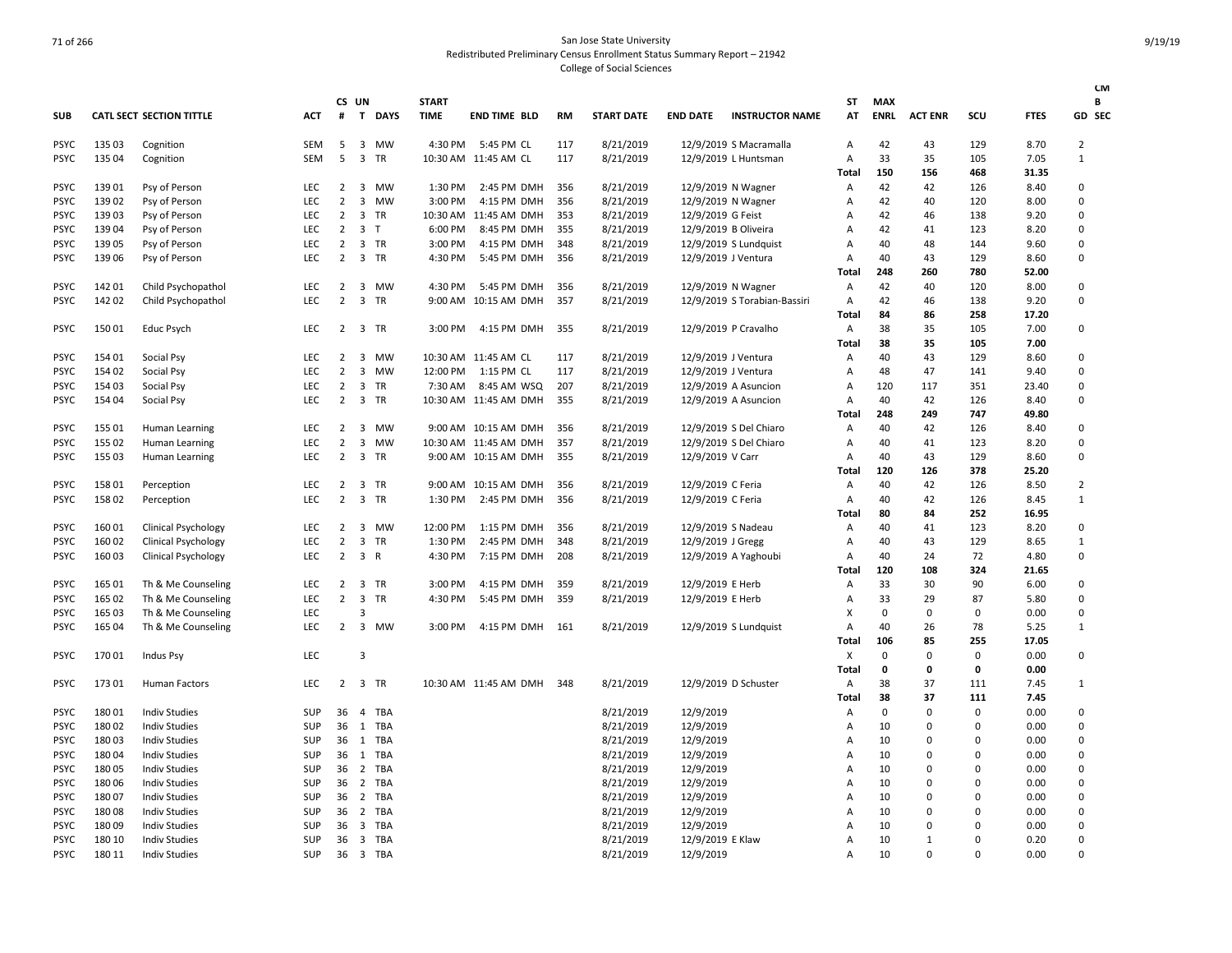| <b>SUB</b>  |         | <b>CATL SECT SECTION TITTLE</b> | <b>ACT</b> | #              | CS UN<br>T              | <b>DAYS</b> | <b>START</b><br><b>TIME</b> | <b>END TIME BLD</b>   | <b>RM</b> | <b>START DATE</b> | <b>END DATE</b>     | <b>INSTRUCTOR NAME</b>          | ST<br>AT       | <b>MAX</b><br><b>ENRL</b> | <b>ACT ENR</b> | SCU         | <b>FTES</b> | <b>CM</b><br>B<br>GD SEC |
|-------------|---------|---------------------------------|------------|----------------|-------------------------|-------------|-----------------------------|-----------------------|-----------|-------------------|---------------------|---------------------------------|----------------|---------------------------|----------------|-------------|-------------|--------------------------|
| <b>PSYC</b> | 180 12  | <b>Indiv Studies</b>            | <b>SUP</b> | 36             | $\overline{\mathbf{3}}$ | TBA         |                             |                       |           | 8/21/2019         | 12/9/2019           |                                 | Α              | 10                        | $\Omega$       | 0           | 0.00        | $\Omega$                 |
| <b>PSYC</b> | 180 13  | <b>Indiv Studies</b>            | SUP        | 36             | $\overline{4}$          | <b>TBA</b>  |                             |                       |           | 8/21/2019         | 12/9/2019           |                                 | Α              | 10                        | 0              | $\mathbf 0$ | 0.00        | 0                        |
| <b>PSYC</b> | 180 14  | <b>Indiv Studies</b>            | <b>SUP</b> | 36             | $\overline{4}$          | TBA         |                             |                       |           | 8/21/2019         | 12/9/2019           |                                 | Α              | 10                        | $\Omega$       | $\Omega$    | 0.00        | 0                        |
|             |         |                                 |            |                |                         |             |                             |                       |           |                   |                     |                                 | Total          | 130                       | $\mathbf{1}$   | 0           | 0.20        |                          |
| <b>PSYC</b> | 18401   | <b>Directed Reading</b>         | SUP        | 36             | $\overline{4}$          | TBA         |                             |                       |           | 8/21/2019         | 12/9/2019           |                                 | A              | 0                         | $\Omega$       | $\Omega$    | 0.00        | 0                        |
| <b>PSYC</b> | 18402   |                                 | SUP        | 36             | 1                       | <b>TBA</b>  |                             |                       |           | 8/21/2019         | 12/9/2019           |                                 |                | 10                        | 0              | $\mathbf 0$ | 0.00        | 0                        |
|             |         | <b>Directed Reading</b>         |            | 36 1           |                         | <b>TBA</b>  |                             |                       |           |                   |                     |                                 | A<br>A         | 10                        | $\Omega$       | $\Omega$    | 0.00        | $\Omega$                 |
| <b>PSYC</b> | 18403   | <b>Directed Reading</b>         | <b>SUP</b> |                |                         | <b>TBA</b>  |                             |                       |           | 8/21/2019         | 12/9/2019           |                                 | $\overline{A}$ | 10                        | 3              | $\Omega$    | 0.40        | $\mathsf 0$              |
| <b>PSYC</b> | 18404   | <b>Directed Reading</b>         | SUP        | 36 2           |                         |             |                             |                       |           | 8/21/2019         |                     | 12/9/2019 C Oyamot              |                |                           | $\Omega$       |             |             |                          |
| <b>PSYC</b> | 184 05  | Directed Reading                | SUP        | 36             | $\overline{2}$          | TBA         |                             |                       |           | 8/21/2019         | 12/9/2019           |                                 | $\overline{A}$ | 10                        |                | $\Omega$    | 0.00        | $\Omega$                 |
| <b>PSYC</b> | 184 06  | <b>Directed Reading</b>         | SUP        | 36             | $\overline{\mathbf{3}}$ | <b>TBA</b>  |                             |                       |           | 8/21/2019         |                     | 12/9/2019 S Del Chiaro          | Α              | 10                        | 6              | $\mathbf 0$ | 1.20        | $\mathsf 0$              |
| <b>PSYC</b> | 18407   | Directed Reading                | SUP        | 36             | $\overline{\mathbf{3}}$ | TBA         |                             |                       |           | 8/21/2019         | 12/9/2019           |                                 | A              | 10                        | $\Omega$       | $\Omega$    | 0.00        | $\Omega$                 |
| <b>PSYC</b> | 18408   | <b>Directed Reading</b>         | <b>SUP</b> | 36             | $\overline{\mathbf{3}}$ | <b>TBA</b>  |                             |                       |           | 8/21/2019         | 12/9/2019           |                                 | Α              | 10                        | $\Omega$       | $\Omega$    | 0.00        | 0                        |
| <b>PSYC</b> | 18409   | Directed Reading                | <b>SUP</b> | 36             | $\overline{4}$          | TBA         |                             |                       |           | 8/21/2019         | 12/9/2019           |                                 | Α              | 10                        | $\Omega$       | $\Omega$    | 0.00        | 0                        |
|             |         |                                 |            |                |                         |             |                             |                       |           |                   |                     |                                 | Total          | 80                        | 9              | $\Omega$    | 1.60        |                          |
| <b>PSYC</b> | 18601   | Psych Field Wk                  | <b>SUP</b> | 36             | $\overline{4}$          | TBA         |                             |                       |           | 8/21/2019         | 12/9/2019           |                                 | $\overline{A}$ | $\Omega$                  | $\Omega$       | $\Omega$    | 0.00        | 0                        |
| <b>PSYC</b> | 18602   | Psych Field Wk                  | <b>SUP</b> | 36             | $\overline{2}$          | <b>TBA</b>  |                             |                       |           | 8/21/2019         | 12/9/2019 E Klaw    |                                 | $\Delta$       | 10                        | $\mathbf{1}$   | $\Omega$    | 0.13        | 0                        |
| <b>PSYC</b> | 18603   | Psych Field Wk                  | <b>SUP</b> | 36             | 3                       | TBA         |                             |                       |           | 8/21/2019         |                     | 12/9/2019 P Cravalho            | $\overline{A}$ | 10                        | $\mathbf{1}$   | $\Omega$    | 0.20        | 0                        |
| <b>PSYC</b> | 18604   | Psych Field Wk                  | <b>SUP</b> | 36             | $\overline{\mathbf{3}}$ | <b>TBA</b>  |                             |                       |           | 8/21/2019         | 12/9/2019           |                                 | $\overline{A}$ | 10                        | 0              | $\mathbf 0$ | 0.00        | 0                        |
| <b>PSYC</b> | 18605   | Psych Field Wk                  | <b>SUP</b> | 36             | $\overline{4}$          | <b>TBA</b>  |                             |                       |           | 8/21/2019         | 12/9/2019           |                                 | A              | 10                        | $\Omega$       | $\Omega$    | 0.00        | $\Omega$                 |
| <b>PSYC</b> | 186 06  | Psych Field Wk                  | <b>SUP</b> | 36             | $\overline{2}$          | <b>TBA</b>  |                             |                       |           | 8/21/2019         | 12/9/2019           |                                 | Α              | 10                        | 0              | $\mathbf 0$ | 0.00        | 0                        |
| <b>PSYC</b> | 18607   | Psych Field Wk                  | <b>SUP</b> | 36             | $\overline{2}$          | TBA         |                             |                       |           | 8/21/2019         | 12/9/2019           |                                 | $\overline{A}$ | 10                        | 0              | $\Omega$    | 0.00        | 0                        |
| <b>PSYC</b> | 18608   | Psych Field Wk                  | <b>SUP</b> | 36             |                         | 1 TBA       |                             |                       |           | 8/21/2019         |                     | 12/9/2019 M Hosoda              | $\overline{A}$ | 10                        | $\mathbf{1}$   | $\mathbf 0$ | 0.07        | 0                        |
| <b>PSYC</b> | 18609   | Psych Field Wk                  | <b>SUP</b> |                | 36 1                    | TBA         |                             |                       |           | 8/21/2019         |                     | 12/9/2019 M Capriotti           | Α              | 10                        | $\mathbf{1}$   | $\Omega$    | 0.07        | 0                        |
|             |         |                                 |            |                |                         |             |                             |                       |           |                   |                     |                                 | Total          | 80                        | 4              | 0           | 0.47        |                          |
| <b>PSYC</b> | 190 01  | Curr Iss Capstone               | <b>LEC</b> | 4              | 3                       | MW          |                             | 10:30 AM 11:45 AM DMH | 359       | 8/21/2019         | 12/9/2019 A Caffrey |                                 | Α              | 22                        | 25             | 75          | 5.00        | 0                        |
| <b>PSYC</b> | 190 02  | Curr Iss Capstone               | LEC        | 4              | 3                       | <b>MW</b>   | 1:30 PM                     | 2:45 PM DMH           | 357       | 8/21/2019         | 12/9/2019 A Caffrey |                                 | $\overline{A}$ | 22                        | 23             | 69          | 4.60        | $\Omega$                 |
| <b>PSYC</b> | 190 03  | Curr Iss Capstone               | LEC        | $\overline{4}$ | 3                       | <b>MW</b>   | 1:30 PM                     | 2:45 PM DMH           | 347       | 8/21/2019         |                     | 12/9/2019 S Lundquist           | $\overline{A}$ | 22                        | 23             | 69          | 4.60        | 0                        |
| <b>PSYC</b> | 19004   | Curr Iss Capstone               | LEC        |                | 3                       |             |                             |                       |           |                   |                     |                                 | X              | $\mathbf 0$               | 0              | $\mathbf 0$ | 0.00        | 0                        |
| <b>PSYC</b> | 190 05  | Curr Iss Capstone               | <b>LEC</b> | 4              | 3                       | <b>TR</b>   |                             | 9:00 AM 10:15 AM DMH  | 347       | 8/21/2019         | 12/9/2019 G Feist   |                                 | Α              | 22                        | 22             | 66          | 4.45        | 1                        |
| <b>PSYC</b> | 190 06  | Curr Iss Capstone               | LEC        | $\overline{a}$ | 3                       | TR          | 12:00 PM                    | 1:15 PM CL            | 117       | 8/21/2019         | 12/9/2019 J Gregg   |                                 | Α              | 22                        | 21             | 63          | 4.20        | $\mathsf 0$              |
| <b>PSYC</b> | 190 07  | Curr Iss Capstone               | <b>LEC</b> | 4              | 3                       | <b>TR</b>   | 12:00 PM                    | 1:15 PM DMH           | 359       | 8/21/2019         |                     | 12/9/2019 C Chancellor-Freeland | Α              | 22                        | 16             | 48          | 3.20        | $\Omega$                 |
| <b>PSYC</b> | 19008   | Curr Iss Capstone               | LEC        | 4              | 3                       | TR          | 3:00 PM                     | 4:15 PM DMH           | 347       | 8/21/2019         |                     | 12/9/2019 S Snycerski           | A              | 22                        | 9              | 27          | 1.80        | $\pmb{0}$                |
| <b>PSYC</b> | 19009   | Curr Iss Capstone               | LEC        | 4              | 3                       | W           | 4:30 PM                     | 7:15 PM DMH           | 359       | 8/21/2019         |                     | 12/9/2019 M Beristianos         | Α              | 22                        | 19             | 57          | 3.80        | 0                        |
| <b>PSYC</b> | 190 10  | Curr Iss Capstone               | LEC        |                | $\mathbf{a}$            |             |                             |                       |           |                   |                     |                                 | X              | 0                         | $\Omega$       | $\mathbf 0$ | 0.00        | $\mathsf 0$              |
| <b>PSYC</b> | 190 11  | Curr Iss Capstone               | LEC        | 4              | 3                       | TR          |                             | 10:30 AM 11:45 AM DMH | 347       | 8/21/2019         |                     | 12/9/2019 S Torabian-Bassiri    | $\overline{A}$ | 22                        | 13             | 39          | 2.60        | 0                        |
| <b>PSYC</b> | 190 12  | Curr Iss Capstone               | <b>LEC</b> | $\overline{4}$ | 3                       | <b>TR</b>   | 4:30 PM                     | 5:45 PM DMH           | 339       | 8/21/2019         |                     | 12/9/2019 P Cravalho            | $\overline{A}$ | 22                        | 25             | 75          | 5.00        | 0                        |
|             |         |                                 |            |                |                         |             |                             |                       |           |                   |                     |                                 | Total          | 220                       | 196            | 588         | 39.25       |                          |
| <b>PSYC</b> | 19101   | Psych of Prejudice              | <b>LEC</b> | $\overline{2}$ | $\overline{\mathbf{3}}$ | TR          | 1:30 PM                     | 2:45 PM CL            | 117       | 8/21/2019         |                     | 12/9/2019 A Asuncion            | Α              | 35                        | 38             | 114         | 7.60        | 0                        |
| <b>PSYC</b> | 19102   | Psych of Prejudice              | LEC        | 2              | 3                       | TR          | 1:30 PM                     | 2:45 PM DMH           | 357       | 8/21/2019         | 12/9/2019 N Rattan  |                                 | $\overline{A}$ | 35                        | 36             | 108         | 7.20        | 0                        |
| <b>PSYC</b> | 19103   | Psych of Prejudice              | <b>LEC</b> | 2              | 3                       | <b>TR</b>   | 3:00 PM                     | 4:15 PM DMH           | 165       | 8/21/2019         | 12/9/2019 N Rattan  |                                 | $\overline{A}$ | 35                        | 35             | 105         | 7.00        | 0                        |
| <b>PSYC</b> | 19104   | Psych of Prejudice              | LEC        | $\overline{2}$ | $\overline{\mathbf{3}}$ | MW          |                             | 9:00 AM 10:15 AM DMH  | 358       | 8/21/2019         | 12/9/2019 C Ma      |                                 | $\overline{A}$ | 35                        | 30             | 90          | 6.00        | $\mathbf 0$              |
| <b>PSYC</b> | 19105   | Psych of Prejudice              | <b>LEC</b> | 2              | 3                       | <b>MW</b>   |                             | 10:30 AM 11:45 AM DMH | 234       | 8/21/2019         | 12/9/2019 C Ma      |                                 | $\overline{A}$ | 35                        | 38             | 114         | 7.60        | $\Omega$                 |
|             |         |                                 |            |                |                         |             |                             |                       |           |                   |                     |                                 | Total          | 175                       | 177            | 531         | 35.40       |                          |
| <b>PSYC</b> | 19901   | Senior Hon Thesis               | <b>SUP</b> | 36             | $\overline{\mathbf{3}}$ | <b>TBA</b>  |                             |                       |           | 8/21/2019         | 12/9/2019           |                                 | $\overline{A}$ | $\overline{2}$            | $\Omega$       | 0           | 0.00        | 0                        |
| <b>PSYC</b> | 19902   | Senior Hon Thesis               | SUP        | 36             | $\overline{\mathbf{3}}$ | <b>TBA</b>  |                             |                       |           | 8/21/2019         | 12/9/2019           |                                 | Α              | $\overline{2}$            | 0              | $\mathbf 0$ | 0.00        | $\mathbf 0$              |
|             |         |                                 |            |                |                         |             |                             |                       |           |                   |                     |                                 | Total          | $\overline{a}$            | 0              | 0           | 0.00        |                          |
| <b>PSYC</b> | 203A 01 | Clinical Assess I               | SEM        | 5              | 3                       | M           |                             | 9:00 AM 11:45 AM DMH  | 308       | 8/21/2019         |                     | 12/9/2019 G Callaghan           | Α              | 13                        | 14             | 42          | 3.50        | 14                       |
|             |         |                                 |            |                |                         |             |                             |                       |           |                   |                     |                                 | Total          | 13                        | 14             | 42          | 3.50        |                          |
| <b>PSYC</b> | 204 01  | Grad Sem Dev Psyc               | <b>SEM</b> | 5              | 3                       | MW          | 12:00 PM                    | 1:15 PM DMH           | 355       | 8/21/2019         | 12/9/2019 S Duh     |                                 | A              | 15                        | 8              | 24          | 2.00        | 8                        |
|             |         |                                 |            |                |                         |             |                             |                       |           |                   |                     |                                 | Total          | 15                        | 8              | 24          | 2.00        |                          |
| PSYC        | 21101   | Child Psychopathol              | <b>SEM</b> | 5              | $\overline{\mathbf{3}}$ | W           | 12:00 PM                    | 2:45 PM DMH           | 308       | 8/21/2019         |                     | 12/9/2019 M Capriotti           | A              | 15                        | 14             | 42          | 3.50        | 14                       |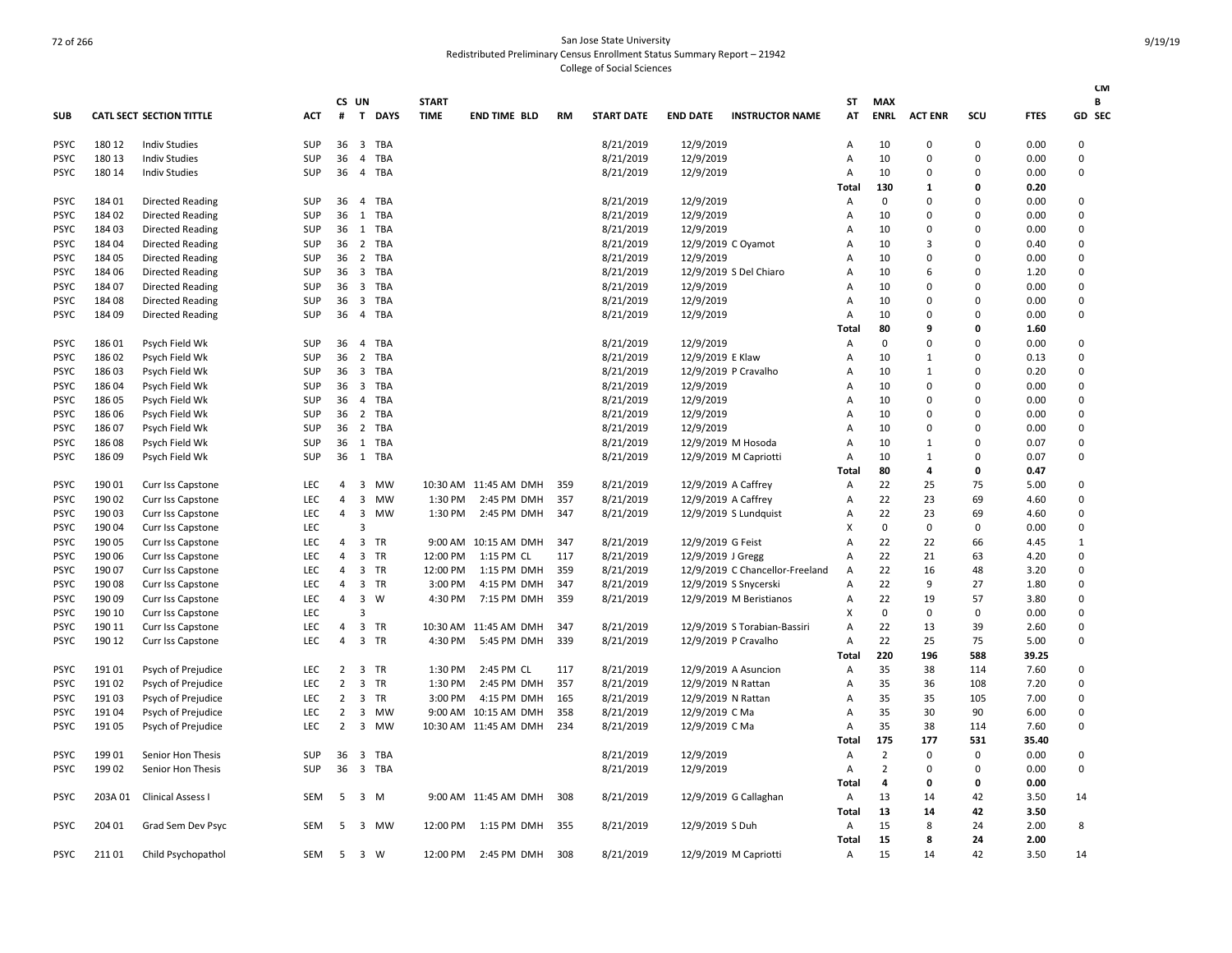|             |         |                                 |            |              |                                       |              |                       |     |                   |                   |                        |                |             |                         |             |             | <b>CM</b>      |
|-------------|---------|---------------------------------|------------|--------------|---------------------------------------|--------------|-----------------------|-----|-------------------|-------------------|------------------------|----------------|-------------|-------------------------|-------------|-------------|----------------|
|             |         |                                 |            | CS UN        |                                       | <b>START</b> |                       |     |                   |                   |                        | ST             | <b>MAX</b>  |                         |             |             | В              |
| <b>SUB</b>  |         | <b>CATL SECT SECTION TITTLE</b> | ACT        | #            | T<br><b>DAYS</b>                      | <b>TIME</b>  | <b>END TIME BLD</b>   | RM  | <b>START DATE</b> | <b>END DATE</b>   | <b>INSTRUCTOR NAME</b> | AT             | <b>ENRL</b> | <b>ACT ENR</b>          | scu         | <b>FTES</b> | GD SEC         |
|             |         |                                 |            |              |                                       |              |                       |     |                   |                   |                        | Total          | 15          | 14                      | 42          | 3.50        |                |
| <b>PSYC</b> | 22201   | Gender Ethnic Iss               | <b>SEM</b> | 5            | 3 M                                   |              | 12:00 PM 2:45 PM DMH  | 308 | 8/21/2019         | 12/9/2019 E Klaw  |                        | Α              | 15          | 14                      | 42          | 3.50        | 14             |
|             |         |                                 |            |              |                                       |              |                       |     |                   |                   |                        | Total          | 15          | 14                      | 42          | 3.50        |                |
| <b>PSYC</b> | 224A 80 | Clin Psych Prac I               | SUP        | 25           | $\overline{\mathbf{3}}$<br><b>TBA</b> |              |                       |     | 8/21/2019         |                   | 12/9/2019 M Capriotti  | Α              | 13          | 12                      | 36          | 3.00        | 12             |
|             |         |                                 |            |              |                                       |              |                       |     |                   |                   |                        | Total          | 13          | 12                      | 36          | 3.00        |                |
| <b>PSYC</b> | 228 01  | Prof Eth Psyglsts               | SEM        | 5            | $\overline{\mathbf{3}}$<br>R          |              | 9:00 AM 11:45 AM DMH  | 308 | 8/21/2019         | 12/9/2019 A Prins |                        | Α              | 15          | 14                      | 42          | 3.50        | 14             |
|             |         |                                 |            |              |                                       |              |                       |     |                   |                   |                        | Total          | 15          | 14                      | 42          | 3.50        |                |
| <b>PSYC</b> | 240 01  | App Psychometrics               | SEM        | 5            | $\overline{\mathbf{3}}$<br>MW         | 3:00 PM      | 4:15 PM DMH           | 308 | 8/21/2019         |                   | 12/9/2019 H Tokunaga   | A              | 20          | $\overline{7}$          | 21          | 1.75        | 7              |
|             |         |                                 |            |              |                                       |              |                       |     |                   |                   |                        | Total          | 20          | $\overline{7}$          | 21          | 1.75        |                |
| <b>PSYC</b> | 243 01  | Field Wk in Psych               | SEM        | 6            | 3 TBA                                 |              |                       |     | 8/21/2019         | 12/9/2019 A Prins |                        | Α              | $\mathbf 0$ | 12                      | 12          | 3.00        | 12             |
|             |         |                                 |            |              |                                       |              |                       |     |                   |                   |                        | <b>Total</b>   | 0           | 12                      | 12          | 3.00        |                |
| <b>PSYC</b> | 249 01  | I/O Psy Field Work              | SUP        |              | 25 3 T                                |              | 7:30 PM 10:15 PM DMH  | 308 | 8/21/2019         |                   | 12/9/2019 M Hosoda     | A              | 15          | 10                      | 0           | 2.50        | 10             |
|             |         |                                 |            |              |                                       |              |                       |     |                   |                   |                        | Total          | 15          | 10                      | 0           | 2.50        |                |
| <b>PSYC</b> | 256 01  | Sem in Perception               | SEM        |              | 3                                     |              |                       |     |                   |                   |                        | X              | $\mathbf 0$ | 0                       | 0           | 0.00        | 0              |
| <b>PSYC</b> | 25602   | Sem in Perception               | <b>SEM</b> |              | $\overline{3}$                        |              |                       |     |                   |                   |                        | X              | 0           | 0                       | 0           | 0.00        | $\mathbf 0$    |
| <b>PSYC</b> | 25603   | Sem in Perception               | SEM        | 5            | $\overline{\mathbf{3}}$<br>TR         |              | 10:30 AM 11:45 AM DMH | 236 | 8/21/2019         |                   | 12/9/2019 E Palmer     | $\overline{A}$ | 15          | 14                      | 42          | 3.50        | 14             |
|             |         |                                 |            |              |                                       |              |                       |     |                   |                   |                        | Total          | 15          | 14                      | 42          | 3.50        |                |
| <b>PSYC</b> | 258 01  | Methods Psychother              | SEM        | 6            | 3 <sub>1</sub>                        |              | 9:00 AM 11:45 AM DMH  | 308 | 8/21/2019         | 12/9/2019 J Gregg |                        | A              | 15          | 14                      | 42          | 3.50        | 14             |
|             |         |                                 |            |              |                                       |              |                       |     |                   |                   |                        | Total          | 15          | 14                      | 42          | 3.50        |                |
| <b>PSYC</b> | 26001   | <b>Crisis Counseling</b>        | <b>SEM</b> | 6            | 3<br>W                                | 12:00 PM     | 2:45 PM DMH           | 353 | 8/21/2019         | 12/9/2019 A Prins |                        | $\overline{A}$ | 15          | 12                      | 36          | 3.00        | 12             |
|             |         |                                 |            |              |                                       |              |                       |     |                   |                   |                        | Total          | 15          | 12                      | 36          | 3.00        |                |
| <b>PSYC</b> | 27001   | Sem Ind/Org Psych               | SEM        | 5            | $\overline{3}$<br>MW                  | 4:30 PM      | 5:45 PM DMH           | 308 | 8/21/2019         |                   | 12/9/2019 M Hosoda     | Α              | 15          | $\overline{7}$          | 21          | 1.75        | $\overline{7}$ |
|             |         |                                 |            |              |                                       |              |                       |     |                   |                   |                        | Total          | 15          | $\overline{\mathbf{z}}$ | 21          | 1.75        |                |
| <b>PSYC</b> | 27301   | Sem Human Factors               | SEM        | 5            | 3 T                                   | 3:00 PM      | 5:45 PM DMH           | 357 | 8/21/2019         | 12/9/2019 A Andre |                        | Α              | 40          | 40                      | 120         | 10.00       | 40             |
|             |         |                                 |            |              |                                       |              |                       |     |                   |                   |                        | Total          | 40          | 40                      | 120         | 10.00       |                |
| <b>PSYC</b> | 27601   | Groups at Work                  | <b>SEM</b> | 5            | 3 <sub>1</sub>                        | 4:30 PM      | 7:15 PM DMH           | 347 | 8/21/2019         | 12/9/2019 L Davis |                        | Α              | 15          | 15                      | 45          | 3.75        | 15             |
|             |         |                                 |            |              |                                       |              |                       |     |                   |                   |                        | Total          | 15          | 15                      | 45          | 3.75        |                |
| PSYC        | 280 01  | General Seminar                 | SEM        |              | 3                                     |              |                       |     |                   |                   |                        | х              | 0           | 0                       | 0           | 0.00        | $\mathbf 0$    |
| <b>PSYC</b> | 280 02  | General Seminar                 | SEM        | 5            | $\overline{\mathbf{3}}$<br>TR         | 3:00 PM      | 4:15 PM DMH           | 163 | 8/21/2019         |                   | 12/9/2019 E Palmer     | Α              | 15          | 10                      | 30          | 2.50        | 10             |
|             |         |                                 |            |              |                                       |              |                       |     |                   |                   |                        | Total          | 15          | 10                      | 30          | 2.50        |                |
| <b>PSYC</b> | 291 01  | Meth & Des App Res              | SEM        | 5            | $\overline{\mathbf{3}}$<br>W          |              | 9:00 AM 11:45 AM DMH  | 308 | 8/21/2019         |                   | 12/9/2019 M Capriotti  | Α              | 15          | 12                      | 36          | 3.00        | 12             |
|             |         |                                 |            |              |                                       |              |                       |     |                   |                   |                        | Total          | 15          | 12                      | 36          | 3.00        |                |
| <b>PSYC</b> | 298 01  | Special Prob                    | SUP        | 25           | 6<br>TBA                              |              |                       |     | 8/21/2019         | 12/9/2019         |                        | Α              | 0           | 0                       | 0           | 0.00        | $\mathbf 0$    |
| <b>PSYC</b> | 298 02  | Special Prob                    | SUP        | $25 \quad 1$ | <b>TBA</b>                            |              |                       |     | 8/21/2019         | 12/9/2019         |                        | $\overline{A}$ | 10          | 0                       | 0           | 0.00        | $\mathbf 0$    |
| <b>PSYC</b> | 298 03  | Special Prob                    | SUP        | 25           | 1<br><b>TBA</b>                       |              |                       |     | 8/21/2019         | 12/9/2019         |                        | $\overline{A}$ | 10          | 0                       | $\Omega$    | 0.00        | $\mathbf 0$    |
| <b>PSYC</b> | 298 04  | Special Prob                    | SUP        | 25           | 2<br><b>TBA</b>                       |              |                       |     | 8/21/2019         | 12/9/2019         |                        | Α              | 10          | 0                       | $\Omega$    | 0.00        | 0              |
| <b>PSYC</b> | 298 05  | Special Prob                    | SUP        | 25           | $\overline{2}$<br><b>TBA</b>          |              |                       |     | 8/21/2019         | 12/9/2019         |                        | $\overline{A}$ | 10          | 0                       | $\Omega$    | 0.00        | $\mathbf 0$    |
| <b>PSYC</b> | 298 06  | Special Prob                    | SUP        | $25 \quad 3$ | <b>TBA</b>                            |              |                       |     | 8/21/2019         | 12/9/2019 J Gregg |                        | A              | 20          | 12                      | $\Omega$    | 3.00        | 12             |
| <b>PSYC</b> | 298 07  | Special Prob                    | SUP        | 25           | $\overline{\mathbf{3}}$<br>TBA        |              |                       |     | 8/21/2019         | 12/9/2019 C Feria |                        | $\overline{A}$ | 10          | $\mathbf{1}$            | 0           | 0.25        | 1              |
| <b>PSYC</b> | 298 08  | Special Prob                    | SUP        | 25           | $\overline{\mathbf{3}}$<br>TBA        |              |                       |     | 8/21/2019         | 12/9/2019         |                        | A              | 10          | 0                       | $\Omega$    | 0.00        | $\mathbf 0$    |
| <b>PSYC</b> | 298 09  | Special Prob                    | SUP        | 25           | <b>TBA</b><br>$\overline{4}$          |              |                       |     | 8/21/2019         |                   | 12/9/2019 E Palmer     | $\overline{A}$ | 10          | $\mathbf{1}$            | 0           | 0.33        | 1              |
| PSYC        | 298 10  | Special Prob                    | SUP        | 25           | $\overline{4}$<br><b>TBA</b>          |              |                       |     | 8/21/2019         | 12/9/2019         |                        | $\overline{A}$ | 10          | 0                       | 0           | 0.00        | $\overline{0}$ |
| <b>PSYC</b> | 298 11  | Special Prob                    | SUP        | 25           | $\overline{4}$<br>TBA                 |              |                       |     | 8/21/2019         | 12/9/2019         |                        | A              | 10          | $\Omega$                | 0           | 0.00        | 0              |
| <b>PSYC</b> | 298 12  | Special Prob                    | SUP        | 25           | 5<br><b>TBA</b>                       |              |                       |     | 8/21/2019         | 12/9/2019         |                        | $\overline{A}$ | 10          | $\Omega$                | $\Omega$    | 0.00        | $\overline{0}$ |
| <b>PSYC</b> | 298 13  | Special Prob                    | SUP        | 25           | <b>TBA</b><br>6                       |              |                       |     | 8/21/2019         | 12/9/2019         |                        | A              | 10          | $\Omega$                | $\Omega$    | 0.00        | $\Omega$       |
|             |         |                                 |            |              |                                       |              |                       |     |                   |                   |                        | Total          | 130         | 14                      | $\mathbf 0$ | 3.58        |                |
| <b>PSYC</b> | 299 01  | <b>Masters Thesis</b>           | SUP        | 25           | <b>TBA</b><br>6                       |              |                       |     | 8/21/2019         | 12/9/2019         |                        | Α              | $\Omega$    | $\Omega$                | $\Omega$    | 0.00        | 0              |
| <b>PSYC</b> | 299 02  | <b>Masters Thesis</b>           | SUP        | 25           | <b>TBA</b><br>1                       |              |                       |     | 8/21/2019         | 12/9/2019         |                        | $\overline{A}$ | 10          | 0                       | 0           | 0.00        | $\mathbf 0$    |
| <b>PSYC</b> | 299 03  | <b>Masters Thesis</b>           | SUP        | 25           | $\overline{2}$<br>TBA                 |              |                       |     | 8/21/2019         | 12/9/2019         |                        | A              | 10          | 0                       | $\Omega$    | 0.00        | $\overline{0}$ |
| <b>PSYC</b> | 299 04  | <b>Masters Thesis</b>           | SUP        | 25           | $\overline{2}$<br>TBA                 |              |                       |     | 8/21/2019         | 12/9/2019         |                        | A              | 10          | 0                       | $\Omega$    | 0.00        | $\Omega$       |
| <b>PSYC</b> | 299 05  | <b>Masters Thesis</b>           | SUP        |              | 25 3 TBA                              |              |                       |     | 8/21/2019         |                   | 12/9/2019 H Tokunaga   | Α              | 10          | $\mathbf{1}$            | $\Omega$    | 0.25        | $\mathbf{1}$   |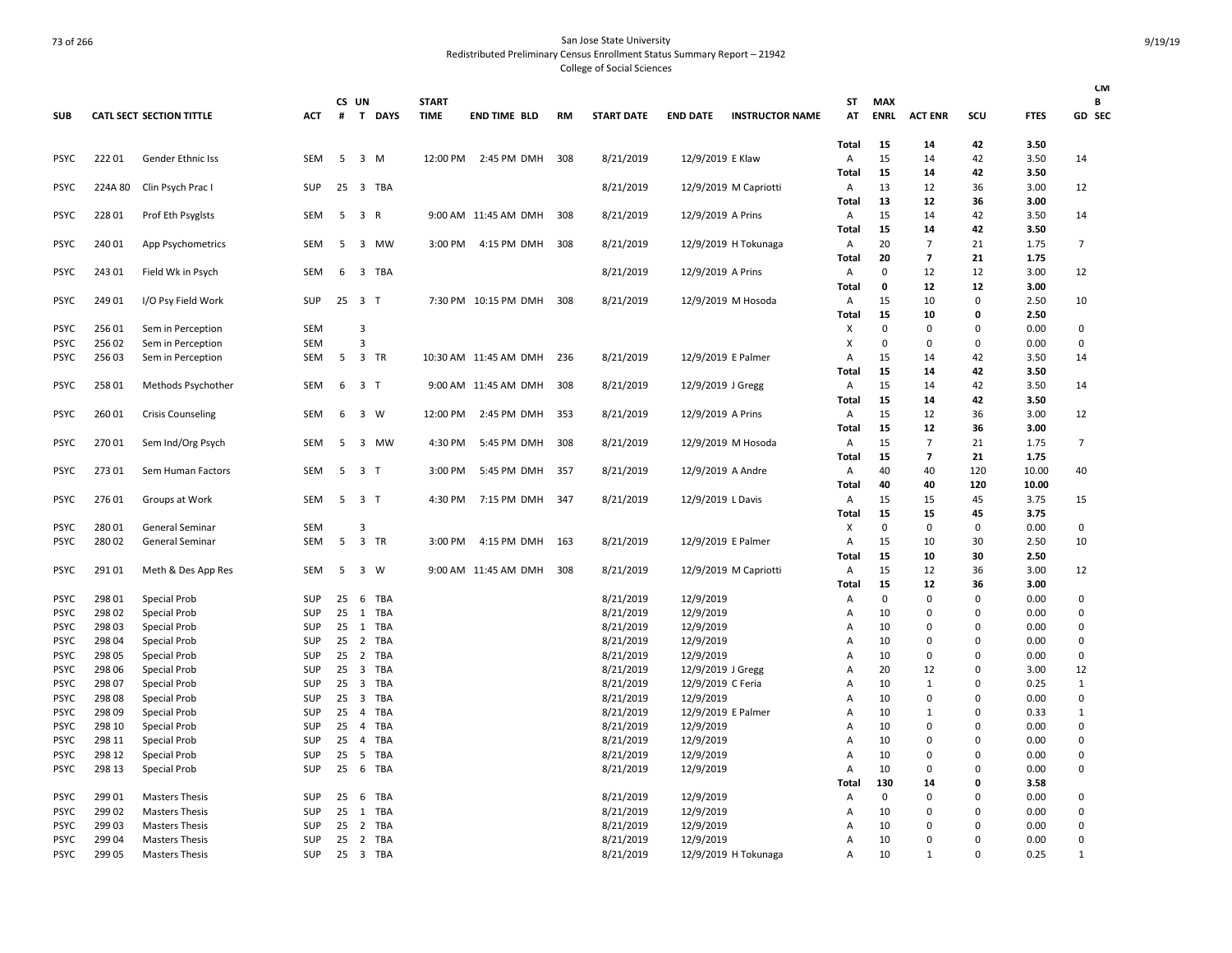|             |        |                                 |            |    | CS UN          |             | <b>START</b> |                       |           |                   |                 |                        | <b>ST</b>               | <b>MAX</b>  |                |          |             | <b>CM</b><br>В |
|-------------|--------|---------------------------------|------------|----|----------------|-------------|--------------|-----------------------|-----------|-------------------|-----------------|------------------------|-------------------------|-------------|----------------|----------|-------------|----------------|
| <b>SUB</b>  |        | <b>CATL SECT SECTION TITTLE</b> | <b>ACT</b> | #  | т              | <b>DAYS</b> | <b>TIME</b>  | <b>END TIME BLD</b>   | <b>RM</b> | <b>START DATE</b> | <b>END DATE</b> | <b>INSTRUCTOR NAME</b> | AT                      | <b>ENRL</b> | <b>ACT ENR</b> | scu      | <b>FTES</b> | GD SEC         |
| <b>PSYC</b> | 299 06 | <b>Masters Thesis</b>           | <b>SUP</b> | 25 | 3              | <b>TBA</b>  |              |                       |           | 8/21/2019         |                 | 12/9/2019 E Palmer     | A                       | 10          | $\mathbf{1}$   | 0        | 0.25        | $\mathbf{1}$   |
| <b>PSYC</b> | 299 07 | <b>Masters Thesis</b>           | <b>SUP</b> | 25 | 3              | TBA         |              |                       |           | 8/21/2019         |                 | 12/9/2019 M Hosoda     | A                       | 10          | $\mathbf{1}$   | $\Omega$ | 0.25        | $\mathbf{1}$   |
| <b>PSYC</b> | 299 08 | <b>Masters Thesis</b>           | <b>SUP</b> | 25 | $\overline{a}$ | TBA         |              |                       |           | 8/21/2019         | 12/9/2019       |                        | A                       | 10          | 0              | $\Omega$ | 0.00        | 0              |
| <b>PSYC</b> | 29909  | <b>Masters Thesis</b>           | SUP        | 25 | 4              | <b>TBA</b>  |              |                       |           | 8/21/2019         | 12/9/2019       |                        | А                       | 10          | 0              | $\Omega$ | 0.00        | 0              |
| <b>PSYC</b> | 299 10 | <b>Masters Thesis</b>           | SUP        | 25 | 4              | <b>TBA</b>  |              |                       |           | 8/21/2019         | 12/9/2019       |                        | A                       | 10          | 0              | $\Omega$ | 0.00        | 0              |
| <b>PSYC</b> | 299 11 | <b>Masters Thesis</b>           | SUP        | 25 | 5              | <b>TBA</b>  |              |                       |           | 8/21/2019         | 12/9/2019       |                        | А                       | 10          | 0              | $\Omega$ | 0.00        | 0              |
| <b>PSYC</b> | 299 12 | <b>Masters Thesis</b>           | SUP        | 25 | 5              | <b>TBA</b>  |              |                       |           | 8/21/2019         | 12/9/2019       |                        | A                       | 10          | $\mathbf 0$    | $\Omega$ | 0.00        | 0              |
| <b>PSYC</b> | 299 13 | <b>Masters Thesis</b>           | <b>SUP</b> | 25 | 5              | <b>TBA</b>  |              |                       |           | 8/21/2019         | 12/9/2019       |                        | A                       | 10          | $\mathbf 0$    | $\Omega$ | 0.00        | 0              |
| <b>PSYC</b> | 299 14 | <b>Masters Thesis</b>           | <b>SUP</b> | 25 | -6             | TBA         |              |                       |           | 8/21/2019         |                 | 12/9/2019 H Tokunaga   | A                       | 10          | $\Delta$       | $\Omega$ | 2.00        | 4              |
| <b>PSYC</b> | 299 15 | <b>Masters Thesis</b>           | SUP        | 25 | -6             | <b>TBA</b>  |              |                       |           | 8/21/2019         |                 | 12/9/2019 M Hosoda     | A                       | 10          | 3              | $\Omega$ | 1.50        | 3              |
|             |        |                                 |            |    |                |             |              |                       |           |                   |                 |                        | Total                   | 140         | 10             | 0        | 4.25        |                |
| <b>STAT</b> | 95 01  | Elem Stat                       | LEC        | 2  | 3              | F           | 10:30 AM     | 1:15 PM CL            | 117       | 8/21/2019         |                 | 12/9/2019 L Huntsman   | A                       | 45          | 42             | 126      | 8.40        | 0              |
| <b>STAT</b> | 95 02  | Elem Stat                       | LEC        |    | 3              | <b>MW</b>   |              | 10:30 AM 11:45 AM DMH | 150       | 8/21/2019         |                 | 12/9/2019 S Macramalla | A                       | 42          | 49             | 147      | 9.80        | 0              |
| <b>STAT</b> | 95 03  | Elem Stat                       | LEC        | 2  | 3              | <b>MW</b>   | 12:00 PM     | 1:15 PM WSQ           | 207       | 8/21/2019         |                 | 12/9/2019 H Tokunaga   | A                       | 125         | 129            | 387      | 25.80       | 0              |
| <b>STAT</b> | 95 04  | Elem Stat                       | LEC        |    | 3              | <b>TR</b>   | 4:30 PM      | 5:45 PM DMH           | 348       | 8/21/2019         |                 | 12/9/2019 G Savage     | A                       | 45          | 48             | 144      | 9.65        | 1              |
| <b>STAT</b> | 95 05  | Elem Stat                       | LEC        | 2  | 3              | <b>TR</b>   | 1:30 PM      | 2:45 PM WSQ           | 207       | 8/21/2019         |                 | 12/9/2019 L Huntsman   | A                       | 125         | 120            | 360      | 24.00       | 0              |
| <b>STAT</b> | 95 06  | Elem Stat                       | LEC        | 2  | 3              | <b>TR</b>   | 6:00 PM      | 7:15 PM BBC           | 105       | 8/21/2019         |                 | 12/9/2019 G Savage     | A                       | 45          | 47             | 141      | 9.40        | 0              |
| <b>STAT</b> | 95 07  | Elem Stat                       | <b>LEC</b> |    | 3              | <b>MW</b>   | 4:30 PM      | 5:45 PM DMH           | 161       | 8/21/2019         |                 | 12/9/2019 P Cravalho   | А                       | 45          | 48             | 144      | 9.60        | 0              |
| <b>STAT</b> | 95 80  | Elem Stat                       | LEC        | 2  | 3              | <b>TBA</b>  |              |                       |           | 8/21/2019         |                 | 12/9/2019 N Bathurst   | A                       | 120         | 119            | 357      | 23.80       | $\Omega$       |
|             |        |                                 |            |    |                |             |              |                       |           |                   |                 |                        | Tota                    | 592         | 602            | 1806     | 120.45      |                |
| <b>STAT</b> | 115 01 | Interm Stat                     | LEC        |    | 3              | <b>MW</b>   |              | 10:30 AM 11:45 AM DMH | 353       | 8/21/2019         |                 | 12/9/2019 M Hosoda     | A                       | 43          | 49             | 147      | 10.00       | $\overline{a}$ |
| <b>STAT</b> | 115 02 | Interm Stat                     | LEC        |    | Р              |             |              |                       |           |                   |                 |                        | X                       | 0           | $\mathbf 0$    | 0        | 0.00        | 0              |
| <b>STAT</b> | 115 03 | Interm Stat                     | LEC        | 2  | 3              | <b>TR</b>   | 1:30 PM      | 2:45 PM SH            | 313       | 8/21/2019         |                 | 12/9/2019 G Savage     | A                       | 40          | 39             | 117      | 7.90        | 2              |
|             |        |                                 |            |    |                |             |              |                       |           |                   |                 |                        | Total                   | 83          | 88             | 264      | 17.90       |                |
| <b>STAT</b> | 245 01 | <b>Adv Statistics</b>           | <b>SEM</b> | .5 | 3              | TR          |              | 9:00 AM 10:15 AM DMH  | 236       | 8/21/2019         |                 | 12/9/2019 D Schuster   | A                       | 20          | 11             | 33       | 2.75        | 11             |
|             |        |                                 |            |    |                |             |              |                       |           |                   |                 |                        | Tota                    | 20          | 11             | 33       | 2.75        |                |
|             |        |                                 |            |    |                |             |              |                       |           |                   |                 |                        | <b>Psychology Total</b> | 6310        | 5683           | 16243    | 1109.62     |                |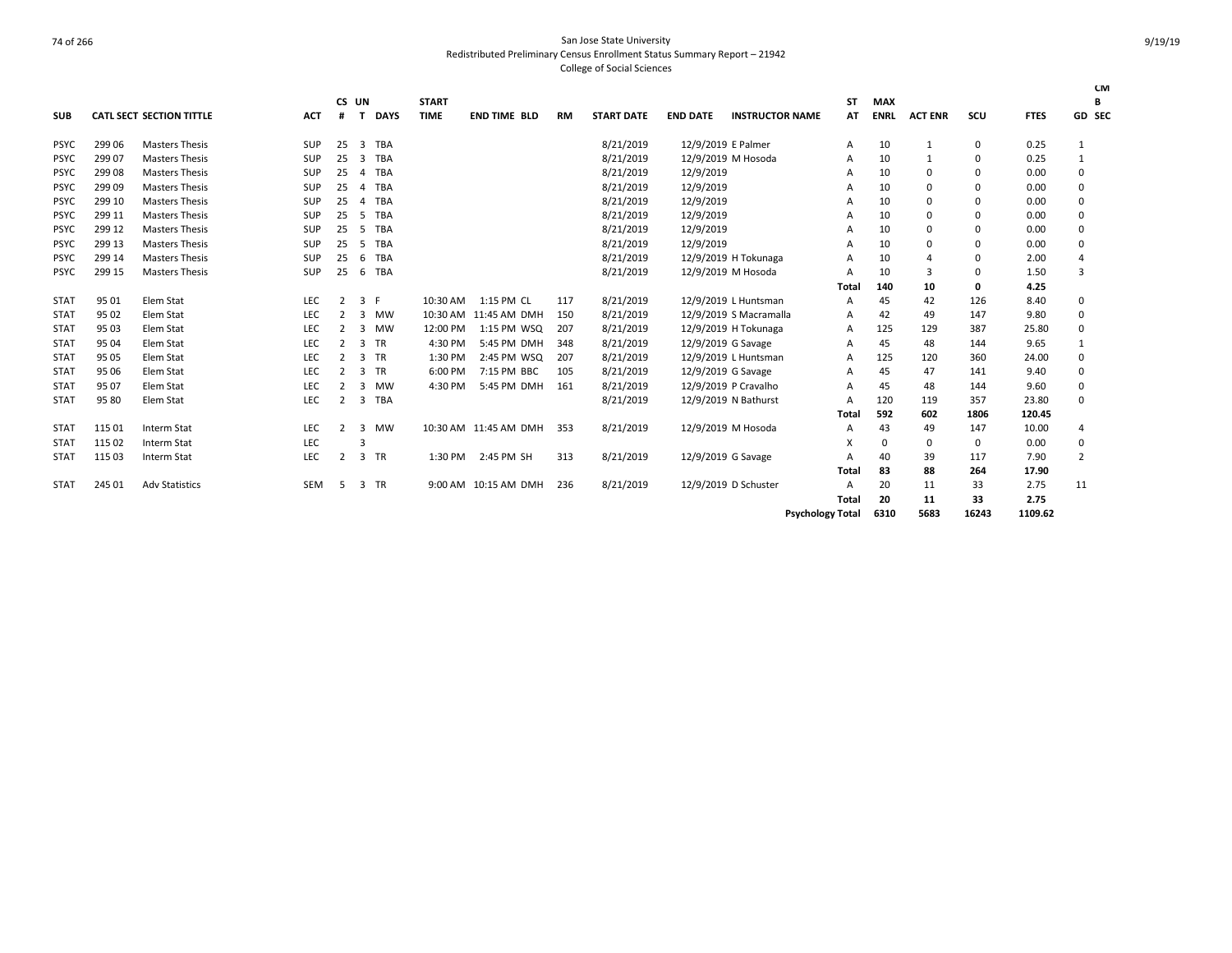| <b>SUB</b> |                  | <b>CATL SECT SECTION TITTLE</b> | ACT        | #              | CS UN                                              | T DAYS            | <b>START</b><br><b>TIME</b> | <b>END TIME BLD</b>   | <b>RM</b> | <b>START DATE</b>      | <b>END DATE</b>        | <b>INSTRUCTOR NAME</b> | ST<br>AT       | MAX<br><b>ENRL</b>  | <b>ACT ENR</b>       | scu              | <b>FTES</b>  | <b>CM</b><br>В<br>GD SEC     |           |
|------------|------------------|---------------------------------|------------|----------------|----------------------------------------------------|-------------------|-----------------------------|-----------------------|-----------|------------------------|------------------------|------------------------|----------------|---------------------|----------------------|------------------|--------------|------------------------------|-----------|
| Sociology  |                  |                                 |            |                |                                                    |                   |                             |                       |           |                        |                        |                        |                |                     |                      |                  |              |                              |           |
| AAS        | 33A 01           | AAS History I                   | <b>LEC</b> | $\mathbf{1}$   | 3                                                  | <b>MW</b>         |                             | 9:00 AM 10:15 AM CL   | 234       | 8/21/2019              | 12/9/2019 H Do         |                        | A              | 40                  | 38                   | 114              | 7.60         | $\Omega$                     |           |
| AAS        | 33A 02           | AAS History I                   | <b>LEC</b> | $\mathbf{1}$   | $\overline{3}$                                     | <b>MW</b>         |                             | 4:30 PM 5:45 PM CL    | 234       | 8/21/2019              | 12/9/2019 S Choi       |                        | Α              | 40                  | 40                   | 120              | 8.00         | $\Omega$                     |           |
| AAS        | 33A 03           | AAS History I                   | LEC        |                | $\overline{3}$                                     |                   |                             |                       |           |                        |                        |                        | X              | 0                   | 0                    | $\mathbf 0$      | 0.00         | $\mathbf 0$                  |           |
| AAS        | 33A 04           | AAS History I                   | <b>LEC</b> | 1              | $\overline{\mathbf{3}}$                            | MW                |                             | 10:30 AM 11:45 AM DMH | 358       | 8/21/2019              | 12/9/2019 Y Kwan       |                        | Α              | 40                  | 40                   | 120              | 8.00         | $\Omega$                     |           |
| AAS        | 33A 05           | AAS History I                   | LEC        | $\mathbf{1}$   | $\overline{3}$                                     | MW                | 12:00 PM                    | 1:15 PM DMH           | 358       | 8/21/2019              | 12/9/2019 Y Kwan       |                        | Α              | 40                  | 41                   | 123              | 8.20         | $\Omega$                     |           |
| AAS        | 33A 06           | AAS History I                   | <b>LEC</b> | $\mathbf{1}$   | $\overline{\mathbf{3}}$                            | <b>MW</b>         | 1:30 PM                     | 2:45 PM DMH           | 358       | 8/21/2019              |                        | 12/9/2019 S de Bourbon | Α              | 40                  | 42                   | 126              | 8.40         | $\Omega$                     |           |
| AAS        | 33A 07           | AAS History I                   | <b>LEC</b> | 1              | $\overline{\mathbf{3}}$                            | MW                | 3:00 PM                     | 4:15 PM DMH           | 358       | 8/21/2019              | 12/9/2019 Y Kwan       |                        | $\overline{A}$ | 40                  | 40                   | 120              | 8.00         | $\Omega$                     |           |
| AAS        | 33A 08           | AAS History I                   | <b>LEC</b> | 1              | $\overline{\mathbf{3}}$                            | TR                |                             | 9:00 AM 10:15 AM CL   | 234       | 8/21/2019              | 12/9/2019 H Do         |                        | Α              | 40                  | 40                   | 120              | 8.00         | 0                            |           |
| AAS        | 33A 09           | AAS History I                   | <b>LEC</b> | $\mathbf{1}$   | 3                                                  | TR                |                             | 10:30 AM 11:45 AM CL  | 234       | 8/21/2019              | 12/9/2019 H Do         |                        | Α              | 40                  | 40                   | 120              | 8.00         | $\Omega$                     |           |
| AAS        | 33A 10           | AAS History I                   | <b>LEC</b> | 1              |                                                    | 3 TR              | 3:00 PM                     | 4:15 PM CL            | 234       | 8/21/2019              | 12/9/2019 H Do         |                        | Α              | 40                  | 40                   | 120              | 8.00         | $\Omega$                     |           |
| AAS        | 33A 11           | AAS History I                   | <b>LEC</b> | 1              | $\overline{\mathbf{3}}$                            | TR                | 4:30 PM                     | 5:45 PM CL            | 234       | 8/21/2019              | 12/9/2019 S Choi       |                        | Α              | 40                  | 41                   | 123              | 8.20         | $\Omega$                     |           |
| AAS        | 33A 12           | AAS History I                   | LEC        | $\mathbf{1}$   |                                                    | 3 TR              | 12:00 PM                    | 1:15 PM DMH           | 358       | 8/21/2019              | 12/9/2019 J Rondilla   |                        | Α              | 40                  | 40                   | 120              | 8.00         | $\Omega$                     |           |
| AAS        | 33A 13           | AAS History I                   | LEC        | $\mathbf{1}$   |                                                    | 3 TR              | 1:30 PM                     | 2:45 PM DMH           | 358       | 8/21/2019              | 12/9/2019 A Berney     |                        | Α              | 40                  | 40                   | 120              | 8.00         | $\Omega$                     |           |
| AAS        | 33A 14           | AAS History I                   | LEC        | $\mathbf{1}$   |                                                    | 3 TR              | 3:00 PM                     | 4:15 PM DMH           | 358       | 8/21/2019              | 12/9/2019 A Berney     |                        | Α              | 40                  | 40                   | 120              | 8.00         | $\Omega$                     |           |
| AAS        | 33A 15           | AAS History I                   | <b>LEC</b> | $\mathbf{1}$   | $\overline{\mathbf{3}}$                            | TR                | 12:00 PM                    | 1:15 PM HGH           | 122       | 8/21/2019              | 12/9/2019 S Choi       |                        | A              | 40                  | 40                   | 120              | 8.00         | $\Omega$                     |           |
| AAS        | 33A 16           | AAS History I                   | <b>LEC</b> | 1              |                                                    | 3 MW              | 12:00 PM                    | 1:15 PM DMH           | 348       | 8/21/2019              |                        | 12/9/2019 S de Bourbon | A              | 40                  | 45                   | 135              | 9.00         | $\Omega$                     |           |
| AAS        | 33A 17           | AAS History I                   | LEC        | 1              | $\overline{\mathbf{3}}$                            | R                 | 6:00 PM                     | 8:45 PM DMH           | 358       | 8/21/2019              | 12/9/2019 D Tu         |                        | Α              | 40                  | 33                   | 99               | 6.60         | $\mathbf 0$                  |           |
| AAS        | 33A 80           | AAS History I                   | <b>LEC</b> | $\mathbf{1}$   |                                                    | 3 TBA             |                             |                       |           | 8/21/2019              | 12/9/2019 A Berney     |                        | A              | 40                  | 40                   | 120              | 8.00         | $\Omega$                     |           |
|            |                  |                                 |            |                |                                                    |                   |                             |                       |           |                        |                        |                        | Total          | 680                 | 680                  | 2040             | 136.00       |                              |           |
| AAS        | 33B01            | AAS History II                  | LEC        | $\mathbf{1}$   | $\overline{\mathbf{3}}$                            | MW                | 3:00 PM                     | 4:15 PM CL            | 234       | 8/21/2019              | 12/9/2019 S Choi       |                        | Α              | 40                  | 37                   | 111              | 7.40         | 0                            |           |
| AAS        | 33B 02           | AAS History II                  | <b>LEC</b> | $\mathbf{1}$   |                                                    | 3 TR              |                             | 9:00 AM 10:15 AM HGH  | 122       | 8/21/2019              | 12/9/2019 S Choi       |                        | Α              | 40                  | 37                   | 111              | 7.40         | $\Omega$                     |           |
|            |                  |                                 |            |                |                                                    |                   |                             |                       |           |                        |                        |                        | Total          | 80                  | 74                   | 222              | 14.80        |                              |           |
| AAS        | 125 01           | <b>Filipino Exper</b>           | <b>LEC</b> | $\overline{2}$ |                                                    | 3 TR              | 1:30 PM                     | 2:45 PM DMH           | 162       | 8/21/2019              | 12/9/2019 J Rondilla   |                        | $\overline{A}$ | 30                  | 29                   | 87               | 5.80         | $\Omega$                     |           |
|            |                  |                                 |            |                |                                                    |                   |                             |                       |           |                        |                        |                        | Total          | 30                  | 29                   | 87               | 5.80         |                              |           |
| AAS        | 18001            | <b>Individual Studies</b>       | SUP        | 36             | $\overline{4}$                                     | <b>TBA</b>        |                             |                       |           | 8/21/2019              | 12/9/2019              |                        | Α              | $\mathbf 0$         | $\Omega$             | $\mathbf 0$      | 0.00         | $\Omega$                     |           |
| AAS        | 180 11           | <b>Individual Studies</b>       | <b>SUP</b> | 36             | <sup>1</sup>                                       | <b>TBA</b>        |                             |                       |           | 8/21/2019              | 12/9/2019              |                        | Α              | 3                   | $\Omega$             | $\mathbf 0$      | 0.00         | $\Omega$                     |           |
| AAS        | 180 12           | <b>Individual Studies</b>       | SUP        | 36             | 1                                                  | TBA               |                             |                       |           | 8/21/2019              | 12/9/2019              |                        | A              | $\overline{3}$      | $\Omega$             | $\mathbf 0$      | 0.00         | $\Omega$                     |           |
| AAS        | 180 21           | Individual Studies              | SUP        | 36             | $\overline{2}$                                     | <b>TBA</b>        |                             |                       |           | 8/21/2019              | 12/9/2019              |                        | A              | $\overline{3}$      | $\Omega$<br>$\Omega$ | $\mathbf 0$      | 0.00         | $\Omega$                     |           |
| AAS        | 180 31           | <b>Individual Studies</b>       | SUP        | 36<br>36       | $\overline{\mathbf{3}}$<br>$\overline{\mathbf{3}}$ | <b>TBA</b><br>TBA |                             |                       |           | 8/21/2019              | 12/9/2019              |                        | Α              | $\overline{3}$<br>3 | <sup>0</sup>         | $\mathbf 0$<br>0 | 0.00<br>0.00 | $\mathbf 0$<br>$\Omega$      |           |
| AAS        | 180 32<br>180 41 | <b>Individual Studies</b>       | SUP<br>SUP | 36             | $\overline{4}$                                     | <b>TBA</b>        |                             |                       |           | 8/21/2019<br>8/21/2019 | 12/9/2019<br>12/9/2019 |                        | A<br>Α         | 3                   | $\Omega$             | $\mathbf 0$      | 0.00         | $\mathbf 0$                  |           |
| AAS        |                  | <b>Individual Studies</b>       |            |                |                                                    |                   |                             |                       |           |                        |                        |                        | Total          | 18                  | O                    | 0                | 0.00         |                              |           |
| SOCI       | 101              | Intro to Sociology              | <b>LEC</b> | $\mathbf{1}$   |                                                    | 3 MW              |                             | 9:00 AM 10:15 AM WSQ  | 207       | 8/21/2019              | 12/9/2019 M Pasion     |                        | Α              | 120                 | 118                  | 354              | 23.60        | $\Omega$                     |           |
| SOCI       | 102              | Intro to Sociology              | LEC        | $\mathbf{1}$   | $\overline{\mathbf{3}}$                            | TR                | 4:30 PM                     | 5:45 PM DMH           | 358       | 8/21/2019              | 12/9/2019 D Brook      |                        | Α              | 40                  | 36                   | 108              | 7.20         | $\mathbf 0$                  |           |
| SOCI       | 103              | Intro to Sociology              | <b>LEC</b> | $\mathbf{1}$   | $\overline{\mathbf{3}}$                            | T                 | 6:00 PM                     | 8:45 PM BBC           | 205       | 8/21/2019              | 12/9/2019 P Chua       |                        | Α              | 40                  | 34                   | 102              | 6.80         | $\Omega$                     |           |
| SOCI       | 180              | Intro to Sociology              | <b>LEC</b> | 1              |                                                    | 3 TBA             |                             |                       |           | 8/21/2019              | 12/9/2019 A Castillo   |                        | Α              | 40                  | 37                   | 111              | 7.40         | $\Omega$                     |           |
|            |                  |                                 |            |                |                                                    |                   |                             |                       |           |                        |                        |                        | Total          | 240                 | 225                  | 675              | 45.00        |                              |           |
| SOCI       | 15 01            | Stat Ap in Soc Sci              | <b>LEC</b> | 3              |                                                    | 3 TR              | 12:00 PM                    | 1:15 PM DMH           | 162       | 8/21/2019              | 12/9/2019 J DeHaan     |                        | A              | 30                  | 29                   | 87               | 5.80         | $\mathbf{0}$<br><b>C</b>     | $\ast$    |
| SOCS       | 15 01            | Stat Ap in Soc Sci              | <b>LEC</b> | 3              | $\overline{\mathbf{3}}$                            | TR                | 12:00 PM                    | 1:15 PM DMH           | 162       | 8/21/2019              | 12/9/2019 J DeHaan     |                        | Α              | $\mathbf 0$         | $\mathbf{0}$         | $\mathbf{0}$     | 0.00         | $\mathsf{C}$<br>0            | $\ast$    |
| SOCI       | 15 02            | Stat Ap in Soc Sci              | <b>LEC</b> | 3              | $\overline{\mathbf{3}}$                            | M                 | 6:00 PM                     | 8:45 PM DMH           | 231       | 8/21/2019              | 12/9/2019 J Bautista   |                        | A              | 30                  | 32                   | 96               | 6.40         | $\mathsf{C}$<br>$\mathbf{0}$ |           |
| SOCS       | 15 02            | Stat Ap in Soc Sci              | LEC        | 3              | $\overline{\mathbf{3}}$                            | M                 | 6:00 PM                     | 8:45 PM DMH           | 231       | 8/21/2019              | 12/9/2019 J Bautista   |                        | Α              | $\mathbf 0$         | $\mathbf{0}$         | $\mathbf 0$      | 0.00         | $\mathbf{0}$<br>$\mathsf{C}$ | $\ast$    |
| SOCI       | 15 03            | Stat Ap in Soc Sci              | <b>LEC</b> | 3              | 3                                                  | <b>MW</b>         | 12:00 PM                    | 1:15 PM DMH           | 162       | 8/21/2019              | 12/9/2019 E Sweet      |                        | A              | 30                  | 30                   | 90               | 6.00         | $\mathsf{C}$<br>0            | $\ast$    |
| SOCS       | 15 03            | Stat Ap in Soc Sci              | LEC        | 3              | $\overline{\mathbf{3}}$                            | MW                | 12:00 PM                    | 1:15 PM DMH           | 162       | 8/21/2019              | 12/9/2019 E Sweet      |                        | Α              | $\mathbf 0$         | $\mathbf{0}$         | $\mathbf 0$      | 0.00         | $\mathbf{0}$<br>$\mathsf{C}$ | $\;$ $\;$ |
|            |                  |                                 |            |                |                                                    |                   |                             |                       |           |                        |                        |                        | Total          | 90                  | 91                   | 273              | 18.20        |                              |           |
| SOCI       | 8001             | Social Problems                 | <b>LEC</b> | 1              | $\overline{\mathbf{3}}$                            | MW                |                             | 10:30 AM 11:45 AM CL  | 234       | 8/21/2019              | 12/9/2019 M Pasion     |                        | Α              | 40                  | 40                   | 120              | 8.00         | $\Omega$                     |           |
| SOCI       | 8002             | Social Problems                 | LEC        | $\mathbf{1}$   | $\overline{\mathbf{3}}$                            | TR                |                             | 10:30 AM 11:45 AM WSQ | 207       | 8/21/2019              | 12/9/2019 M Pasion     |                        | Α              | 120                 | 119                  | 357              | 23.80        | $\Omega$                     |           |
|            |                  |                                 |            |                |                                                    |                   |                             |                       |           |                        |                        |                        | Total          | 160                 | 159                  | 477              | 31.80        |                              |           |
| SOCI       |                  | 100W 01 Writing Workshop        | <b>SEM</b> | 4              | 3                                                  | MW                |                             | 9:00 AM 10:15 AM DMH  | 162       | 8/21/2019              | 12/9/2019 R Buyco      |                        | Α              | 20                  | 24                   | 72               | 4.80         | $\Omega$                     |           |
| SOCI       |                  | 100W 02 Writing Workshop        | SEM        | 4              | $\overline{\mathbf{3}}$                            | MW                | 4:30 PM                     | 5:45 PM DMH           | 236       | 8/21/2019              | 12/9/2019 T Dehaan     |                        | A              | 20                  | 20                   | 60               | 4.00         | $\Omega$                     |           |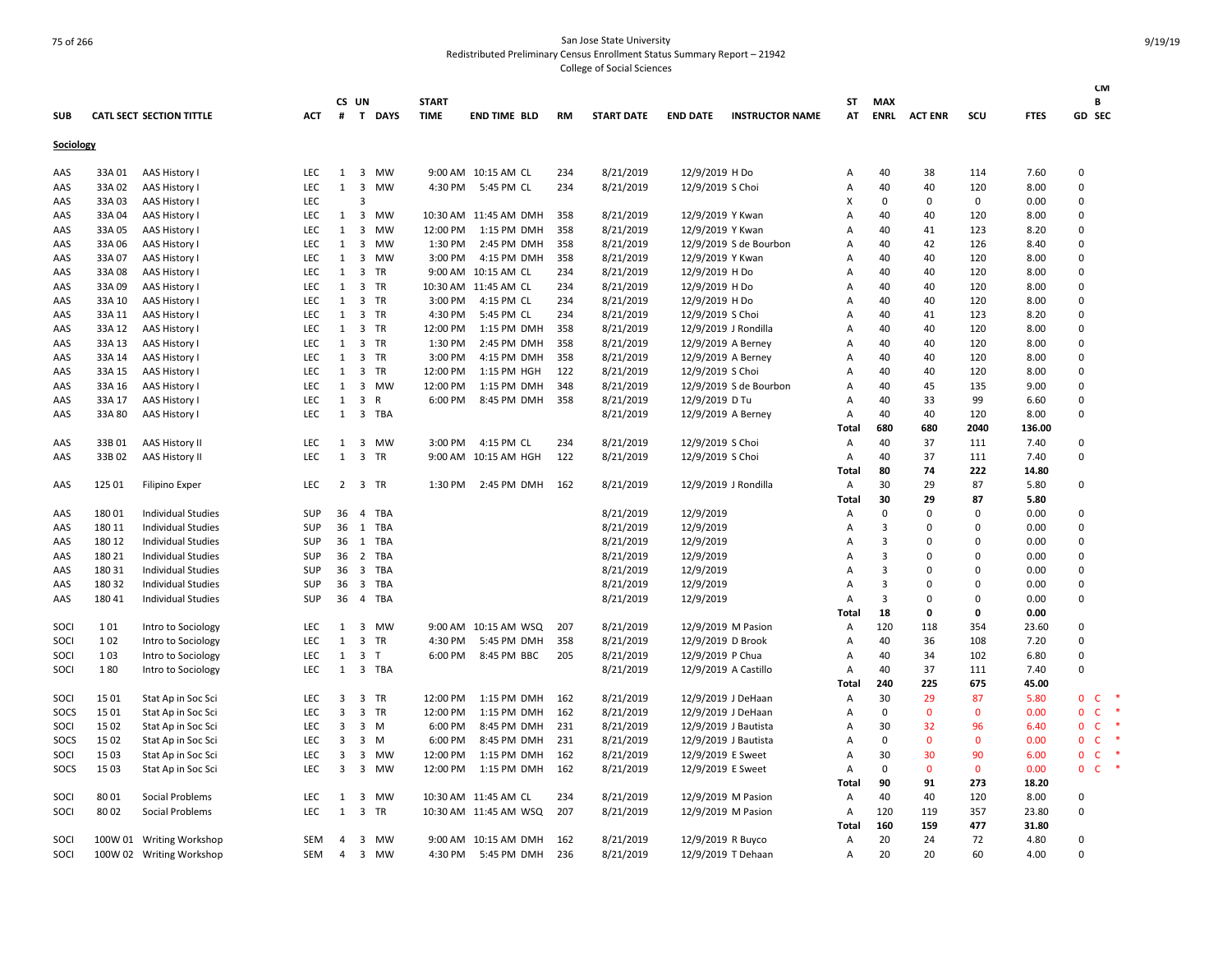|             |         |                                 |            |                |                         |            |              |                       |           |                   |                    |                             |              |             |                |              |             | <b>CM</b>                             |
|-------------|---------|---------------------------------|------------|----------------|-------------------------|------------|--------------|-----------------------|-----------|-------------------|--------------------|-----------------------------|--------------|-------------|----------------|--------------|-------------|---------------------------------------|
|             |         |                                 |            |                | CS UN                   |            | <b>START</b> |                       |           |                   |                    |                             | ST           | <b>MAX</b>  |                |              |             | В                                     |
| <b>SUB</b>  |         | <b>CATL SECT SECTION TITTLE</b> | <b>ACT</b> | #              |                         | T DAYS     | <b>TIME</b>  | <b>END TIME BLD</b>   | <b>RM</b> | <b>START DATE</b> | <b>END DATE</b>    | <b>INSTRUCTOR NAME</b>      | AT           | <b>ENRL</b> | <b>ACT ENR</b> | scu          | <b>FTES</b> | <b>GD SEC</b>                         |
| SOCI        |         | 100W 03 Writing Workshop        | SEM        | 4              | $\overline{3}$          | TR         |              | 10:30 AM 11:45 AM HGH | 122       | 8/21/2019         | 12/9/2019 D Brook  |                             | Α            | 20          | 19             | 57           | 3.80        | $\Omega$                              |
| SOCI        |         | 100W 04 Writing Workshop        | SEM        | 4              | $\overline{\mathbf{3}}$ | TR         | 1:30 PM      | 2:45 PM CL            | 234       | 8/21/2019         | 12/9/2019 D Brook  |                             | Α            | 20          | 21             | 63           | 4.20        | $\Omega$                              |
| SOCI        |         | 100W 05 Writing Workshop        | SEM        |                | $\overline{3}$          |            |              |                       |           |                   |                    |                             | X            | 0           | $\Omega$       | $\Omega$     | 0.00        | $\Omega$                              |
| SOCI        | 100W 06 | <b>Writing Workshop</b>         | SEM        | 4              | $\overline{\mathbf{3}}$ | M          | 6:00 PM      | 8:45 PM DMH           | 347       | 8/21/2019         |                    | 12/9/2019 S Wallace         | A            | 20          | 20             | 60           | 4.00        | $\Omega$                              |
| SOCI        |         | 100W 80 Writing Workshop        | SEM        | 4              | 3                       | <b>TBA</b> |              |                       |           | 8/21/2019         |                    | 12/9/2019 R Bryant-Anderson | Α            | 20          | 21             | 63           | 4.20        | $\Omega$                              |
| SOCI        |         | 100W 81 Writing Workshop        | SEM        | 4              |                         | 3 TBA      |              |                       |           | 8/21/2019         |                    | 12/9/2019 R Bryant-Anderson | Α            | 20          | 20             | 60           | 4.00        | $\Omega$                              |
|             |         |                                 |            |                |                         |            |              |                       |           |                   |                    |                             | Total        | 140         | 145            | 435          | 29.00       |                                       |
| SOCI        | 10101   | Social Theory                   | <b>LEC</b> | $\overline{2}$ | $\overline{\mathbf{3}}$ | <b>MW</b>  | 1:30 PM      | 2:45 PM DMH           | 162       | 8/21/2019         |                    | 12/9/2019 W Armaline        | Α            | 30          | 31             | 93           | 6.20        | $\Omega$                              |
| SOCI        | 101 02  | Social Theory                   | LEC        | $\overline{2}$ | $\overline{3}$          | TR         | 9:00 AM      | 10:15 AM DMH          | 162       | 8/21/2019         | 12/9/2019 P Chua   |                             | Α            | 30          | 30             | 90           | 6.05        | $\mathbf{1}$                          |
| SOCI        | 101 03  | Social Theory                   | <b>LEC</b> | 2              | $\overline{\mathbf{3}}$ | TR         | 3:00 PM      | 4:15 PM DMH           | 162       | 8/21/2019         | 12/9/2019 P Chua   |                             | A            | 30          | 30             | 90           | 6.00        | $\Omega$                              |
| SOCI        | 10180   | Social Theory                   | <b>LEC</b> | $\overline{2}$ | $\overline{3}$          | TBA        |              |                       |           | 8/21/2019         | 12/9/2019 M Rokni  |                             | Α            | 30          | 30             | 90           | 6.00        | $\mathbf 0$                           |
|             |         |                                 |            |                |                         |            |              |                       |           |                   |                    |                             | Total        | 120         | 121            | 363          | 24.25       |                                       |
| SOCI        | 104 01  | <b>Quantit Res Meth</b>         | <b>LEC</b> | $\overline{2}$ |                         | 3 MW       |              | 10:30 AM 11:45 AM DMH | 162       | 8/21/2019         | 12/9/2019 E Sweet  |                             | Α            | 30          | 33             | 99           | 6.60        | $\Omega$                              |
| SOCI        | 104 02  | Quantit Res Meth                | LEC        | $\overline{2}$ | $\overline{\mathbf{3}}$ | TR         |              | 10:30 AM 11:45 AM DMH | 162       | 8/21/2019         | 12/9/2019 J DeHaan |                             | Α            | 30          | 31             | 93           | 6.20        | $\Omega$                              |
| SOCI        | 104 03  | <b>Quantit Res Meth</b>         | <b>LEC</b> | $\overline{2}$ |                         | 3 TR       | 4:30 PM      | 5:45 PM DMH           | 226A      | 8/21/2019         | 12/9/2019 J DeHaan |                             | A            | 30          | 31             | 93           | 6.20        | $\Omega$                              |
|             |         |                                 |            |                |                         |            |              |                       |           |                   |                    |                             | Total        | 90          | 95             | 285          | 19.00       |                                       |
| SOCI        | 105 01  | Qual Research Meth              | <b>LEC</b> | $\overline{2}$ | 3                       | <b>MW</b>  | 12:00 PM     | 1:15 PM DMH           | 226A      | 8/21/2019         | 12/9/2019 N Boero  |                             | Α            | 30          | 28             | 84           | 5.60        | $\Omega$                              |
| SOCI        | 105 02  | Qual Research Meth              | <b>LEC</b> | 2              | 3                       | <b>TR</b>  | 3:00 PM      | 4:15 PM DMH           | 231       | 8/21/2019         | 12/9/2019 J DeHaan |                             | Α            | 30          | 32             | 96           | 6.40        | $\Omega$                              |
| SOCI        | 105 03  | Qual Research Meth              | <b>LEC</b> | $\overline{2}$ | $\overline{\mathbf{3}}$ | W          | 6:00 PM      | 8:45 PM DMH           | 231       | 8/21/2019         | 12/9/2019 J DeHaan |                             | Α            | 30          | 29             | 87           | 5.80        | $\Omega$                              |
| SOCI        | 105 04  | Qual Research Meth              | <b>LEC</b> | $\overline{2}$ | $\overline{\mathbf{3}}$ | MW         | 9:00 AM      | 10:15 AM DMH          | 226B      | 8/21/2019         | 12/9/2019 N Boero  |                             | Α            | 30          | 25             | 75           | 5.10        | $\overline{2}$                        |
|             |         |                                 |            |                |                         |            |              |                       |           |                   |                    |                             | Total        | 120         | 114            | 342          | 22.90       |                                       |
| SOCI        | 116 01  | <b>Global Society</b>           | <b>LEC</b> | 1              | $\overline{\mathbf{3}}$ | <b>MW</b>  | 1:30 PM      | 2:45 PM SH            | 100       | 8/21/2019         | 12/9/2019 C Cox    |                             | Α            | 120         | 123            | 369          | 24.60       | $\Omega$                              |
| SOCI        | 116 02  | <b>Global Society</b>           | LEC        | $\mathbf{1}$   | $\overline{3}$          | T          | 6:00 PM      | 8:45 PM DMH           | 358       | 8/21/2019         | 12/9/2019 D Brook  |                             | Α            | 40          | 36             | 108          | 7.20        | $\Omega$                              |
| SOCI        | 11680   | Global Society                  | <b>LEC</b> | 1              |                         | 3 TBA      |              |                       |           | 8/21/2019         | 12/9/2019 M Rokni  |                             | Α            | 40          | 35             | 105          | 7.00        | $\Omega$                              |
|             |         |                                 |            |                |                         |            |              |                       |           |                   |                    |                             | Total        | 200         | 194            | 582          | 38.80       |                                       |
| SOCI        | 11801   | Soci of Hum Rights              | <b>LEC</b> | 2              |                         | 3 MW       | 12:00 PM     | 1:15 PM HGH           | 122       | 8/21/2019         | 12/9/2019 M Rokni  |                             | Α            | 35          | 35             | 105          | 7.00        | $\Omega$                              |
|             |         |                                 |            |                |                         |            |              |                       |           |                   |                    |                             | Total        | 35          | 35             | 105          | 7.00        |                                       |
| SOCI        | 140 01  | Soci of Media                   | <b>LEC</b> | $\overline{2}$ | $\overline{\mathbf{3}}$ | MW         |              | 10:30 AM 11:45 AM HGH | 122       | 8/21/2019         | 12/9/2019 M Rokni  |                             | Α            | 35          | 34             | 102          | 6.85        | $\mathbf{1}$                          |
|             |         |                                 |            |                |                         |            |              |                       |           |                   |                    |                             | <b>Total</b> | 35          | 34             | 102          | 6.85        |                                       |
| SOCI        | 142 01  | Crit Native Am Std              | <b>LEC</b> | $\overline{2}$ |                         | 3 MW       | 3:00 PM      | 4:15 PM DMH           | 226A      | 8/21/2019         |                    | 12/9/2019 S de Bourbon      | Α            | 35          | 36             | 108          | 7.20        | $\Omega$                              |
|             |         |                                 |            |                |                         |            |              |                       |           |                   |                    |                             | Total        | 35          | 36             | 108          | 7.20        |                                       |
| SOCI        | 15101   | Violence in Family              | <b>LEC</b> | $\overline{2}$ |                         | 3 MW       |              | 10:30 AM 11:45 AM DMH | 226A      | 8/21/2019         |                    | 12/9/2019 S de Bourbon      | Α            | 35          | 36             | 108          | 7.20        | $\Omega$                              |
|             |         |                                 |            |                |                         |            |              |                       |           |                   |                    |                             | Total        | 35          | 36             | 108          | 7.20        |                                       |
| SOCI        | 154 01  | Non Conform Behav               | <b>LEC</b> | $\overline{2}$ | 3 R                     |            | 6:00 PM      | 8:45 PM DMH           | 226A      | 8/21/2019         |                    | 12/9/2019 S Morewitz        | Α            | 35          | 34             | 102          | 6.80        | $\Omega$                              |
|             |         |                                 |            |                |                         |            |              |                       |           |                   |                    |                             | Total        | 35          | 34             | 102          | 6.80        |                                       |
| SOCI        | 16001   | Immigration & Identy            | <b>LEC</b> | 2              |                         | 3 TR       | 12:00 PM     | 1:15 PM DMH           | 226A      | 8/21/2019         | 12/9/2019 F DuCros |                             | Α            | 35          | 35             | 105          | 7.05        | $\mathbf{1}$                          |
|             |         |                                 |            |                |                         |            |              |                       |           |                   |                    |                             | Total        | 35          | 35             | 105          | 7.05        |                                       |
| SOCI        | 16101   | City Life                       | <b>LEC</b> | 2              | $\overline{\mathbf{3}}$ | TR         | 1:30 PM      | 2:45 PM HGH           | 122       | 8/21/2019         | 12/9/2019 P Chua   |                             | Α            | 35          | 33             | 99           | 6.65        | <b>C</b><br>1                         |
| <b>GEOG</b> | 16101   | City Life                       | <b>LEC</b> | $\overline{2}$ | $\overline{\mathbf{3}}$ | TR         | 1:30 PM      | 2:45 PM HGH           | 122       | 8/21/2019         | 12/9/2019 P Chua   |                             | Α            | 0           | $\Omega$       | $\mathbf{0}$ | 0.00        | $\ast$<br>$\mathbf 0$<br>$\mathsf{C}$ |
|             |         |                                 |            |                |                         |            |              |                       |           |                   |                    |                             | Total        | 35          | 33             | 99           | 6.65        |                                       |
| SOCI        | 162 01  | Race/Ethnic Rels                | <b>LEC</b> | $\overline{2}$ |                         | 3 MW       | 4:30 PM      | 5:45 PM DMH           | 166       | 8/21/2019         |                    | 12/9/2019 W Armaline        | Α            | 40          | 40             | 120          | 8.00        | $\Omega$                              |
| SOCI        | 162 02  | Race/Ethnic Rels                | LEC        | $\overline{2}$ | $\overline{\mathbf{3}}$ | TR         |              | 10:30 AM 11:45 AM DMH | 226A      | 8/21/2019         | 12/9/2019 F DuCros |                             | Α            | 35          | 35             | 105          | 7.00        | $\Omega$                              |
| SOCI        | 16203   | Race/Ethnic Rels                | <b>LEC</b> |                | 3                       |            |              |                       |           |                   |                    |                             | X            | 0           | 0              | $\mathbf 0$  | 0.00        | $\Omega$                              |
|             |         |                                 |            |                |                         |            |              |                       |           |                   |                    |                             | Total        | 75          | 75             | 225          | 15.00       |                                       |
| SOCI        | 163 01  | Social Change                   | <b>LEC</b> | 2              | $\overline{\mathbf{3}}$ | MW         | 1:30 PM      | 2:45 PM CL            | 234       | 8/21/2019         |                    | 12/9/2019 V Montes          | Α            | 35          | 36             | 108          | 7.20        | $\Omega$                              |
|             |         |                                 |            |                |                         |            |              |                       |           |                   |                    |                             | <b>Total</b> | 35          | 36             | 108          | 7.20        |                                       |
| SOCI        | 164 01  | Social Action                   | <b>LEC</b> |                | 2 3 TR                  |            |              | 9:00 AM 10:15 AM DMH  | 226A      | 8/21/2019         |                    | 12/9/2019 S Myers-Lipton    | Α            | 35          | 32             | 96           | 6.40        | $\Omega$                              |
|             |         |                                 |            |                |                         |            |              |                       |           |                   |                    |                             | Total        | 35          | 32             | 96           | 6.40        |                                       |
| SOCI        | 165 01  | Poverty Wealth Prv              | <b>LEC</b> | 2              |                         | 3 TR       |              | 10:30 AM 11:45 AM DMH | 358       | 8/21/2019         |                    | 12/9/2019 S Myers-Lipton    | Α            | 35          | 33             | 99           | 6.60        | $\Omega$                              |
|             |         |                                 |            |                |                         |            |              |                       |           |                   |                    |                             | <b>Total</b> | 35          | 33             | 99           | 6.60        |                                       |
| SOCI        | 16601   |                                 | <b>LEC</b> |                |                         | 2 3 MW     | 1:30 PM      | 2:45 PM DMH           | 226A      | 8/21/2019         | 12/9/2019 N Boero  |                             | Α            | 35          | 35             | 105          | 7.00        | $\Omega$<br><b>C</b>                  |
|             |         | <b>Medical Sociology</b>        |            |                |                         |            |              |                       |           |                   |                    |                             |              |             |                |              |             |                                       |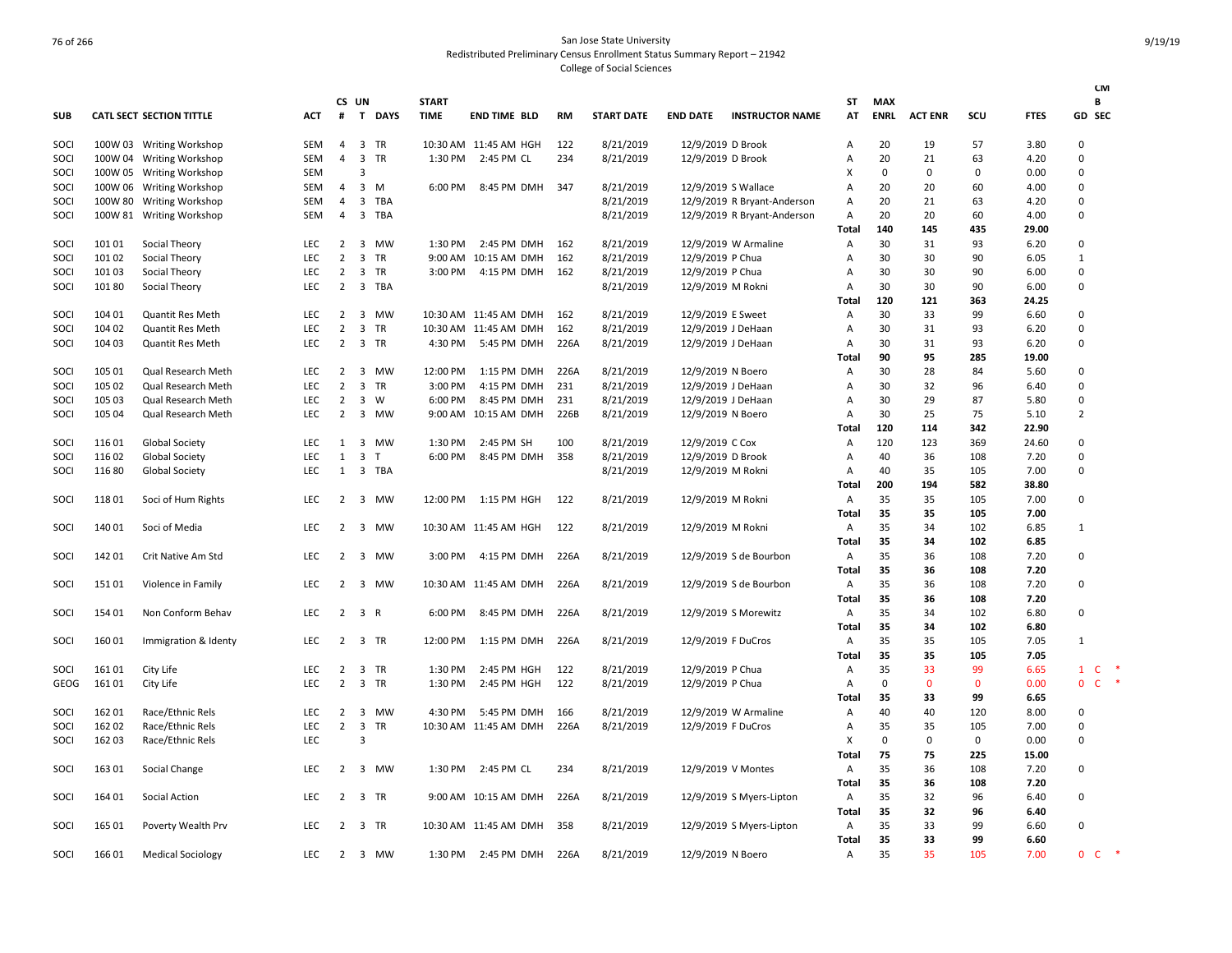|              |                |                                          |                          |                                  |                                           |            |                             |                            |            |                        |                        |                             |                   |                           |                |                      |               |                             | <b>CM</b>                    |               |
|--------------|----------------|------------------------------------------|--------------------------|----------------------------------|-------------------------------------------|------------|-----------------------------|----------------------------|------------|------------------------|------------------------|-----------------------------|-------------------|---------------------------|----------------|----------------------|---------------|-----------------------------|------------------------------|---------------|
| <b>SUB</b>   |                | <b>CATL SECT SECTION TITTLE</b>          | <b>ACT</b>               | #                                | CS UN                                     | T DAYS     | <b>START</b><br><b>TIME</b> | <b>END TIME BLD</b>        | <b>RM</b>  | <b>START DATE</b>      | <b>END DATE</b>        | <b>INSTRUCTOR NAME</b>      | ST<br>AT          | <b>MAX</b><br><b>ENRL</b> | <b>ACT ENR</b> | scu                  | <b>FTES</b>   |                             | B<br>GD SEC                  |               |
|              |                |                                          |                          |                                  |                                           |            |                             |                            |            |                        |                        |                             |                   |                           |                |                      |               |                             |                              |               |
| GERO         | 166 01         | <b>Medical Sociology</b>                 | <b>LEC</b>               | 2                                |                                           | 3 MW       | 1:30 PM                     | 2:45 PM DMH                | 226A       | 8/21/2019              | 12/9/2019 N Boero      |                             | Α                 | $\mathbf 0$               | 0              | $\mathbf 0$          | 0.00          | 0                           | $C$ *                        |               |
|              |                |                                          |                          |                                  |                                           |            |                             |                            |            |                        |                        |                             | <b>Total</b>      | 35                        | 35             | 105                  | 7.00          |                             |                              |               |
| SOCI         | 16980          | <b>Polit Sociology</b>                   | LEC                      | $\overline{2}$                   |                                           | 3 TBA      |                             |                            |            | 8/21/2019              | 12/9/2019 M Rokni      |                             | A                 | 35                        | 35             | 105                  | 7.00          | 0                           |                              |               |
|              |                |                                          |                          |                                  |                                           |            |                             |                            |            |                        |                        |                             | Total             | 35                        | 35             | 105                  | 7.00          |                             |                              |               |
| SOCI         | 17001          | Soci of Family                           | <b>LEC</b>               | $\overline{2}$                   | $\overline{\mathbf{3}}$                   | TR         |                             | 9:00 AM 10:15 AM ENG       | 401        | 8/21/2019              |                        | 12/9/2019 L Roberts         | $\mathsf{A}$      | 35                        | 31             | 93                   | 6.20          | $\Omega$                    |                              |               |
| SOCI         | 17080          | Soci of Family                           | <b>LEC</b>               | $\overline{2}$                   | $\overline{\mathbf{3}}$                   | <b>TBA</b> |                             |                            |            | 8/21/2019              |                        | 12/9/2019 T Dehaan          | Α                 | 35                        | 35             | 105                  | 7.00          | 0                           |                              |               |
|              | 17101          |                                          | <b>LEC</b>               | $\overline{2}$                   |                                           | 3 MW       |                             | 12:00 PM 1:15 PM CL        | 234        |                        |                        |                             | <b>Total</b><br>Α | 70<br>35                  | 66<br>35       | 198<br>105           | 13.20<br>7.00 | 0                           |                              |               |
| SOCI         |                | Person and Society                       |                          |                                  |                                           |            |                             |                            |            | 8/21/2019              |                        | 12/9/2019 V Montes          | Total             | 35                        | 35             | 105                  | 7.00          |                             |                              |               |
| SOCI         | 17201          | <b>LGBT Studies</b>                      | LEC                      | $\overline{2}$                   |                                           | 3 TR       | 4:30 PM                     | 5:45 PM DMH                | 231        | 8/21/2019              |                        | 12/9/2019 J Caraves         | A                 | 35                        | 31             | 93                   | 6.25          | $\mathbf{1}$                |                              |               |
|              |                |                                          |                          |                                  |                                           |            |                             |                            |            |                        |                        |                             | <b>Total</b>      | 35                        | 31             | 93                   | 6.25          |                             |                              |               |
| SOCI         | 17301          | Socialization                            | <b>LEC</b>               | $\overline{2}$                   |                                           | 3 TR       | 3:00 PM                     | 4:15 PM DMH                | 226A       | 8/21/2019              |                        | 12/9/2019 T Dehaan          | $\overline{A}$    | 35                        | 32             | 96                   | 6.40          | $\Omega$                    |                              |               |
|              |                |                                          |                          |                                  |                                           |            |                             |                            |            |                        |                        |                             | <b>Total</b>      | 35                        | 32             | 96                   | 6.40          |                             |                              |               |
| SOCI         | 17480          | Sexualities                              | <b>LEC</b>               | $\overline{2}$                   | $\overline{\mathbf{3}}$                   | TBA        |                             |                            |            | 8/21/2019              |                        | 12/9/2019 T Dehaan          | $\overline{A}$    | 35                        | 35             | 105                  | 7.00          | 0                           |                              |               |
|              |                |                                          |                          |                                  |                                           |            |                             |                            |            |                        |                        |                             | <b>Total</b>      | 35                        | 35             | 105                  | 7.00          |                             |                              |               |
| SOCI         | 175 01         | Soc of Mas & Fem                         | <b>LEC</b>               | 2                                | $\overline{\mathbf{3}}$                   | <b>MW</b>  |                             | 9:00 AM 10:15 AM DMH       | 226A       | 8/21/2019              |                        | 12/9/2019 S de Bourbon      | A                 | 35                        | 34             | 102                  | 6.80          | $\mathbf{0}$                | C                            |               |
| WOMS         | 175 01         | Soc of Mas & Fem                         | <b>LEC</b>               | $\overline{2}$                   | $\overline{3}$                            | <b>MW</b>  |                             | 9:00 AM 10:15 AM DMH       | 226A       | 8/21/2019              |                        | 12/9/2019 S de Bourbon      | А                 | $\mathbf 0$               | $\mathbf{0}$   | $\mathbf{0}$         | 0.00          | $\mathbf 0$                 | $\mathsf{C}$                 | ×             |
| SOCI         | 175 80         | Soc of Mas & Fem                         | LEC                      | $\overline{2}$                   | $\overline{\mathbf{3}}$                   | TBA        |                             |                            |            | 8/21/2019              |                        | 12/9/2019 F Ortega Gonzales | Α                 | 35                        | 30             | 90                   | 6.00          | $\mathbf{0}$                | $\mathsf{C}$                 | $\rightarrow$ |
|              | WOMS 175 80    | Soc of Mas & Fem                         | <b>LEC</b>               | $\overline{2}$                   |                                           | 3 TBA      |                             |                            |            | 8/21/2019              |                        | 12/9/2019 F Ortega Gonzales | Α                 | 0                         | $\mathbf{0}$   | $\mathbf{0}$         | 0.00          | 0                           | $\mathsf{C}$                 | $\ast$        |
|              |                |                                          |                          |                                  |                                           |            |                             |                            |            |                        |                        |                             | <b>Total</b>      | 70                        | 64             | 192                  | 12.80         |                             |                              |               |
| SOCI         | 176 01         | Sociology of Everyday Life               | <b>LEC</b>               | 2                                |                                           | 3 MW       | 3:00 PM                     | 4:15 PM DMH                | 231        | 8/21/2019              |                        | 12/9/2019 T Dehaan          | $\overline{A}$    | 35                        | 35             | 105                  | 7.00          | $\Omega$                    |                              |               |
|              |                |                                          |                          |                                  |                                           |            |                             |                            |            |                        |                        |                             | Total             | 35                        | 35             | 105                  | 7.00          |                             |                              |               |
| SOCI         | 17701          | Soci Education                           | <b>LEC</b>               | 2                                | $\overline{3}$                            | <b>TR</b>  | 1:30 PM                     | 2:45 PM DMH                | 226A       | 8/21/2019              |                        | 12/9/2019 M Alaniz          | $\mathsf{A}$      | 35                        | 40             | 120                  | 8.00          | $\Omega$                    | C                            | ×             |
| SOCS         | 17701          | Soci Education                           | LEC                      | $\overline{2}$                   |                                           | 3 TR       | 1:30 PM                     | 2:45 PM DMH                | 226A       | 8/21/2019              |                        | 12/9/2019 M Alaniz          | А                 | $\mathbf 0$               | $\mathbf{0}$   | $\mathbf 0$          | 0.00          | $\mathbf 0$<br>$\mathbf{1}$ | $\mathsf{C}$<br>$\mathsf{C}$ | $\ast$        |
| SOCI<br>SOCS | 17702<br>17702 | Soci Education<br>Soci Education         | LEC<br><b>LEC</b>        | $\overline{2}$<br>$\overline{2}$ | 3 <sub>1</sub><br>3 <sub>T</sub>          |            | 6:00 PM<br>6:00 PM          | 8:45 PM DMH<br>8:45 PM DMH | 231<br>231 | 8/21/2019<br>8/21/2019 | 12/9/2019 M Alaniz     | 12/9/2019 M Alaniz          | Α<br>A            | 35<br>0                   | 32<br>0        | 96<br>$\mathbf{0}$   | 6.45<br>0.00  | 0                           | $\mathsf{C}$                 | $\ast$        |
|              |                |                                          |                          |                                  |                                           |            |                             |                            |            |                        |                        |                             | Total             | 70                        | 72             | 216                  | 14.45         |                             |                              |               |
| SOCI         | 180 11         | <b>Indiv Studies</b>                     | <b>SUP</b>               |                                  |                                           | 36 1 TBA   |                             |                            |            | 8/21/2019              | 12/9/2019 C Garcia     |                             | Α                 | 5                         | $\Omega$       | 0                    | 0.00          | 0                           |                              |               |
| SOCI         | 180 12         | <b>Indiv Studies</b>                     | SUP                      |                                  |                                           | 36 1 TBA   |                             |                            |            | 8/21/2019              | 12/9/2019              |                             | Α                 | 5                         | $\Omega$       | $\Omega$             | 0.00          | 0                           |                              |               |
| SOCI         | 180 13         | <b>Indiv Studies</b>                     | <b>SUP</b>               | 36                               |                                           | 1 TBA      |                             |                            |            | 8/21/2019              | 12/9/2019              |                             | А                 | 5                         | $\Omega$       | $\Omega$             | 0.00          | $\Omega$                    |                              |               |
| SOCI         | 180 21         | <b>Indiv Studies</b>                     | <b>SUP</b>               | 36                               |                                           | 2 TBA      |                             |                            |            | 8/21/2019              | 12/9/2019              |                             | Α                 | 5                         | 0              | $\Omega$             | 0.00          | 0                           |                              |               |
| SOCI         | 180 31         | <b>Indiv Studies</b>                     | <b>SUP</b>               | 36                               | $\overline{\mathbf{3}}$                   | TBA        |                             |                            |            | 8/21/2019              | 12/9/2019              |                             | А                 | 5                         | O              | $\Omega$             | 0.00          | $\Omega$                    |                              |               |
| SOCI         | 180 32         | <b>Indiv Studies</b>                     | <b>SUP</b>               | 36                               |                                           | 3 TBA      |                             |                            |            | 8/21/2019              | 12/9/2019              |                             | А                 | 5                         | $\Omega$       | $\Omega$             | 0.00          | 0                           |                              |               |
| SOCI         | 18033          | <b>Indiv Studies</b>                     | <b>SUP</b>               | 36                               | $\overline{\mathbf{3}}$                   | TBA        |                             |                            |            | 8/21/2019              | 12/9/2019              |                             | A                 | 5                         | 0              | $\Omega$             | 0.00          | 0                           |                              |               |
| SOCI         | 18041          | <b>Indiv Studies</b>                     | <b>SUP</b>               | 36                               |                                           | 4 TBA      |                             |                            |            | 8/21/2019              | 12/9/2019              |                             | A                 | 5                         | $\Omega$       | $\Omega$             | 0.00          | 0                           |                              |               |
|              |                |                                          |                          |                                  |                                           |            |                             |                            |            |                        |                        |                             | Total             | 40                        | 0              | 0                    | 0.00          |                             |                              |               |
| SOCI         | 18101          | Service Internship                       | <b>SUP</b>               | 36                               | - 6                                       | TBA        |                             |                            |            | 8/21/2019              | 12/9/2019              |                             | A                 | $\Omega$                  | $\Omega$       | $\Omega$             | 0.00          | 0                           |                              |               |
| SOCI         | 181 11         | Service Internship                       | <b>SUP</b>               | 36                               | 1                                         | TBA        |                             |                            |            | 8/21/2019              | 12/9/2019              |                             | А                 | 2                         | 0              | $\Omega$             | 0.00          | 0                           |                              |               |
| SOCI         | 181 12         | Service Internship                       | <b>SUP</b>               | 36                               | 1                                         | TBA        |                             |                            |            | 8/21/2019              | 12/9/2019              |                             | Α                 | 1                         | $\Omega$       | $\Omega$             | 0.00          | $\Omega$                    |                              |               |
| SOCI         | 181 21         | Service Internship                       | <b>SUP</b>               | 36                               |                                           | 2 TBA      |                             |                            |            | 8/21/2019              | 12/9/2019 E Sweet      |                             | Α                 | 2                         | 1              | $\Omega$             | 0.13          | $\Omega$                    |                              |               |
| SOCI         | 18131          | Service Internship                       | <b>SUP</b>               | 36                               |                                           | 3 TBA      |                             |                            |            | 8/21/2019              | 12/9/2019              |                             | A                 | $\overline{2}$            | $\Omega$       | $\Omega$             | 0.00          | 0                           |                              |               |
| SOCI         | 18132          | Service Internship                       | <b>SUP</b>               | 36                               | $\overline{\mathbf{3}}$                   | TBA        |                             |                            |            | 8/21/2019              | 12/9/2019              |                             | A                 | $\overline{2}$            | $\Omega$       | $\Omega$             | 0.00          | $\Omega$                    |                              |               |
| SOCI         | 18133          | Service Internship                       | <b>SUP</b>               | 36                               |                                           | 3 TBA      |                             |                            |            | 8/21/2019              | 12/9/2019              |                             | А                 | $\overline{2}$            | $\Omega$       | $\Omega$             | 0.00          | 0                           |                              |               |
| SOCI         | 181 34         | Service Internship                       | <b>SUP</b>               |                                  |                                           | 36 3 TBA   |                             |                            |            | 8/21/2019<br>8/21/2019 | 12/9/2019<br>12/9/2019 |                             | A                 | $\overline{2}$            | $\Omega$<br>0  | $\Omega$<br>$\Omega$ | 0.00          | $\Omega$<br>0               |                              |               |
| SOCI<br>SOCI | 18135<br>18141 | Service Internship<br>Service Internship | <b>SUP</b><br><b>SUP</b> | 36<br>36                         | $\overline{\mathbf{3}}$<br>$\overline{4}$ | TBA<br>TBA |                             |                            |            |                        |                        |                             | Α<br>Α            | 2<br>3                    | $\Omega$       | $\Omega$             | 0.00<br>0.00  | $\Omega$                    |                              |               |
| SOCI         | 18161          |                                          | <b>SUP</b>               | 36                               |                                           | 6 TBA      |                             |                            |            | 8/21/2019<br>8/21/2019 | 12/9/2019              |                             |                   | $\overline{2}$            | 0              | $\Omega$             | 0.00          | 0                           |                              |               |
|              |                | Service Internship                       |                          |                                  |                                           |            |                             |                            |            |                        | 12/9/2019              |                             | Α<br>Total        | 20                        | $\mathbf{1}$   | 0                    | 0.13          |                             |                              |               |
| SOCI         | 181B01         | Sociology Capstone                       | <b>LEC</b>               | 2                                |                                           | 3 TR       |                             | 9:00 AM 10:15 AM DMH       | 358        | 8/21/2019              | 12/9/2019 P Rudy       |                             | Α                 | 30                        | 31             | 93                   | 6.20          | 0                           |                              |               |
| SOCI         | 181B 02        | Sociology Capstone                       | LEC                      | 2                                | $\overline{\mathbf{3}}$                   | W          | 6:00 PM                     | 8:45 PM DMH                | 358        | 8/21/2019              | 12/9/2019 P Rudy       |                             | Α                 | 30                        | 21             | 63                   | 4.20          | $\Omega$                    |                              |               |
| SOCI         | 181B03         | Sociology Capstone                       | <b>LEC</b>               | $\overline{2}$                   |                                           | 3 MW       | 4:30 PM                     | 5:45 PM DMH                | 231        | 8/21/2019              | 12/9/2019 P Rudy       |                             | A                 | 30                        | 17             | 51                   | 3.40          | $\Omega$                    |                              |               |
|              |                |                                          |                          |                                  |                                           |            |                             |                            |            |                        |                        |                             |                   |                           |                |                      |               |                             |                              |               |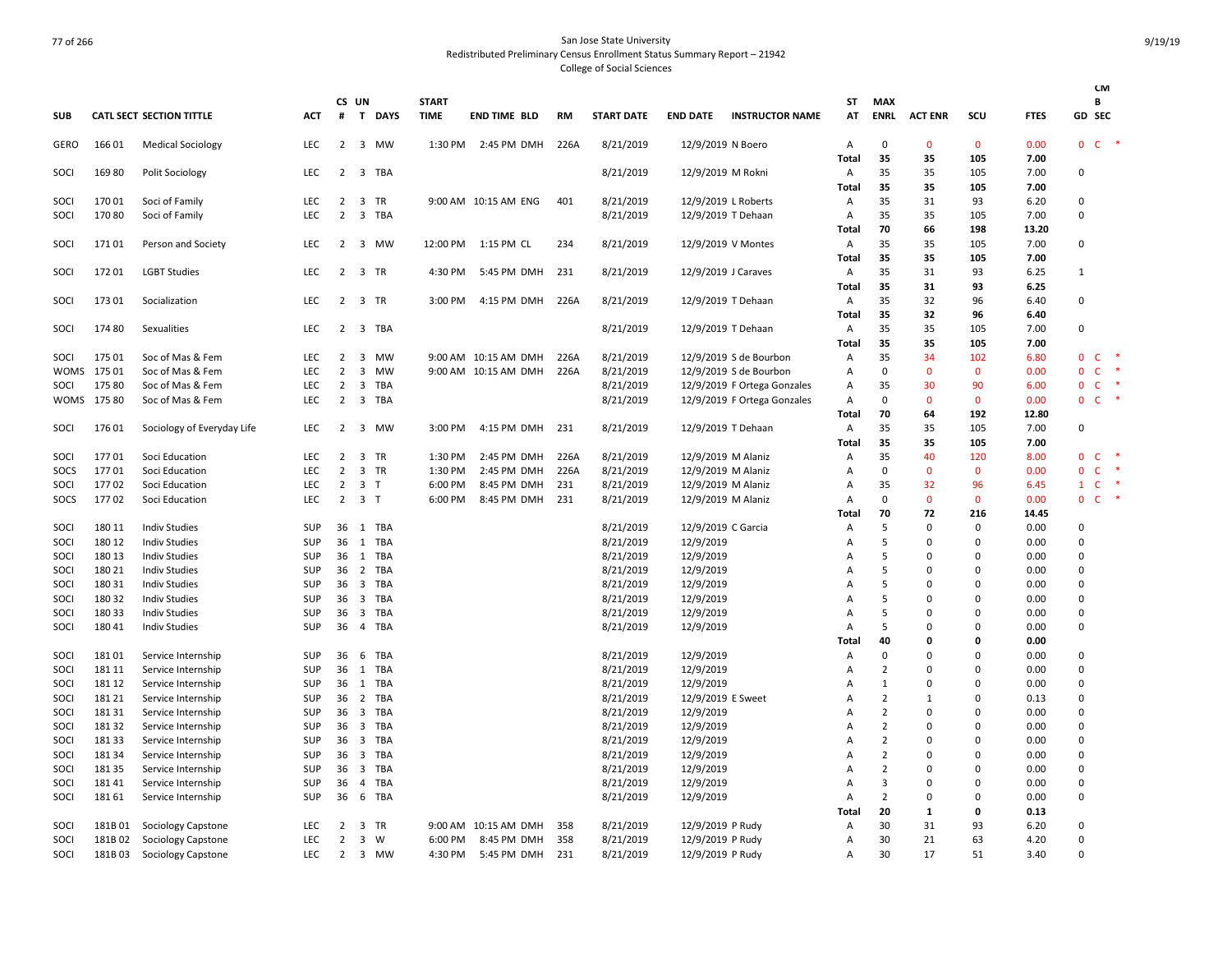# The Case of 266 State University of 266 State University of 266 State University Redistributed Preliminary Census Enrollment Status Summary Report – 21942 College of Social Sciences

|             |            |                                 |            |                |                         |            |              |                       |      |                   |                   |                          |              |                |                |              |             | <b>CM</b>                              |
|-------------|------------|---------------------------------|------------|----------------|-------------------------|------------|--------------|-----------------------|------|-------------------|-------------------|--------------------------|--------------|----------------|----------------|--------------|-------------|----------------------------------------|
|             |            |                                 |            |                | CS UN                   |            | <b>START</b> |                       |      |                   |                   |                          | SΤ           | MAX            |                |              |             | В                                      |
| <b>SUB</b>  |            | <b>CATL SECT SECTION TITTLE</b> | ACT        | #              |                         | T DAYS     | <b>TIME</b>  | <b>END TIME BLD</b>   | RM   | <b>START DATE</b> | <b>END DATE</b>   | <b>INSTRUCTOR NAME</b>   | AT           | <b>ENRL</b>    | <b>ACT ENR</b> | SCU          | <b>FTES</b> | GD SEC                                 |
|             |            |                                 |            |                |                         |            |              |                       |      |                   |                   |                          | Total        | 90             | 69             | 207          | 13.80       |                                        |
| SOCI        |            | 199H 01 Sen Hon Thesis          | <b>SUP</b> | 36             | $\overline{4}$          | TBA        |              |                       |      | 8/21/2019         | 12/9/2019         |                          | Α            | 0              | $\Omega$       | 0            | 0.00        | 0                                      |
| SOCI        | 199H 31    | Sen Hon Thesis                  | SUP        | 36             | 3                       | <b>TBA</b> |              |                       |      | 8/21/2019         | 12/9/2019         |                          | A            | 6              | $\Omega$       | 0            | 0.00        | $\overline{0}$                         |
| SOCI        | 199H 32    | Sen Hon Thesis                  | <b>SUP</b> | 36             | 3                       | TBA        |              |                       |      | 8/21/2019         | 12/9/2019         |                          | A            | 2              | $\Omega$       | 0            | 0.00        | 0                                      |
| SOCI        | 199H 33    | Sen Hon Thesis                  | <b>SUP</b> | 36             | $\overline{\mathbf{3}}$ | TBA        |              |                       |      | 8/21/2019         | 12/9/2019         |                          | A            | $\overline{2}$ | $\Omega$       | $\Omega$     | 0.00        | $\mathsf 0$                            |
|             |            |                                 |            |                |                         |            |              |                       |      |                   |                   |                          | Total        | 10             | O              | O            | 0.00        |                                        |
| SOCI        | 200 01     | Sociological Prac               | LEC        |                | $\overline{3}$          |            |              |                       |      |                   |                   |                          | X            | 0              | $\mathbf 0$    | 0            | 0.00        | $\overline{0}$                         |
|             |            |                                 |            |                |                         |            |              |                       |      |                   |                   |                          | <b>Total</b> | 0              | 0              | 0            | 0.00        |                                        |
| SOCI        | 201 01     | Grad Soc Theory                 | LEC        |                | $\overline{3}$          |            |              |                       |      |                   |                   |                          | X            | $\Omega$       | $\Omega$       | $\Omega$     | 0.00        | $\overline{0}$                         |
|             |            |                                 |            |                |                         |            |              |                       |      |                   |                   |                          | Total        | 0              | 0              | 0            | 0.00        |                                        |
| SOCI        | 223 01     | Sem Soci Issues                 | SEM        | 5              |                         | 3 W        | 6:00 PM      | 8:45 PM DMH 162       |      | 8/21/2019         | 12/9/2019 C Cox   |                          | Α            | 15             | 8              | 24           | 2.00        | 8                                      |
|             |            |                                 |            |                |                         |            |              |                       |      |                   |                   |                          | Total        | 15             | 8              | 24           | 2.00        |                                        |
| SOCI        | 28101      | Internship in Soc               | <b>SUP</b> |                | 25 1                    | <b>TBA</b> |              |                       |      | 8/21/2019         | 12/9/2019         |                          | Α            | 0              | $\Omega$       | $\mathbf 0$  | 0.00        | $\mathbf 0$                            |
| SOCI        | 281 11     | Internship in Soc               | SUP        | 25             | 1                       | TBA        |              |                       |      | 8/21/2019         | 12/9/2019         |                          | A            | $\overline{2}$ | $\Omega$       | 0            | 0.00        | $\Omega$                               |
| SOCI        | 281 12     | Internship in Soc               | SUP        | 25             | 1                       | TBA        |              |                       |      | 8/21/2019         | 12/9/2019         |                          | A            | 3              | $\Omega$       | 0            | 0.00        | $\overline{0}$                         |
| SOCI        | 281 21     | Internship in Soc               | <b>SUP</b> | 25             |                         | 2 TBA      |              |                       |      | 8/21/2019         | 12/9/2019 E Sweet |                          | A            | $\overline{2}$ | $\Omega$       | 0            | 0.00        | $\Omega$                               |
| SOCI        | 28131      | Internship in Soc               | <b>SUP</b> | 25             | $\overline{\mathbf{3}}$ | TBA        |              |                       |      | 8/21/2019         | 12/9/2019 Y Kwan  |                          | A            | 10             | 1              | 0            | 0.25        | $\mathbf{1}$                           |
| SOCI        | 28132      | Internship in Soc               | SUP        | 25             | $\overline{\mathbf{3}}$ | TBA        |              |                       |      | 8/21/2019         |                   | 12/9/2019 T Bakhru       | A            | 3              | $\mathbf{1}$   | 0            | 0.25        | $\mathbf{1}$                           |
| SOCI        | 28133      | Internship in Soc               | SUP        | 25             | $\overline{\mathbf{3}}$ | <b>TBA</b> |              |                       |      | 8/21/2019         |                   | 12/9/2019 W Armaline     | A            | $\overline{2}$ | $\mathbf{1}$   | $\Omega$     | 0.25        | $\mathbf{1}$                           |
| SOCI        | 28134      | Internship in Soc               | SUP        | 25             | $\overline{\mathbf{3}}$ | TBA        |              |                       |      | 8/21/2019         |                   | 12/9/2019 S Myers-Lipton | A            | 3              | $\mathbf{1}$   | 0            | 0.25        | $\mathbf{1}$                           |
| SOCI        | 28135      | Internship in Soc               | SUP        | 25             | $\overline{\mathbf{3}}$ | TBA        |              |                       |      | 8/21/2019         |                   | 12/9/2019 F DuCros       | A            | $\mathbf{1}$   | $\mathbf{1}$   | 0            | 0.25        | $\mathbf{1}$                           |
| SOCI        | 28161      | Internship in Soc               | SUP        | 25             | 6                       | TBA        |              |                       |      | 8/21/2019         |                   | 12/9/2019 F DuCros       | Α            | 1              | $\mathbf{1}$   | $\Omega$     | 0.50        | $\mathbf{1}$                           |
|             |            |                                 |            |                |                         |            |              |                       |      |                   |                   |                          | Total        | 27             | 6              | 0            | 1.75        |                                        |
| SOCI        | 298 01     | <b>Special Studies</b>          | <b>SUP</b> | 25             |                         | 4 TBA      |              |                       |      | 8/21/2019         | 12/9/2019         |                          | Α            | 0              | $\Omega$       | 0            | 0.00        | 0                                      |
| SOCI        | 29831      | <b>Special Studies</b>          | SUP        | 25             | 3                       | <b>TBA</b> |              |                       |      | 8/21/2019         |                   | 12/9/2019 M Alaniz       | Α            | $\overline{2}$ | $\mathbf{1}$   | 0            | 0.25        | $\mathbf{1}$                           |
| SOCI        | 298 32     | <b>Special Studies</b>          | SUP        | 25             | $\overline{\mathbf{3}}$ | TBA        |              |                       |      | 8/21/2019         | 12/9/2019         |                          | A            | $\overline{2}$ | $\Omega$       | 0            | 0.00        | $\mathbf 0$                            |
| SOCI        | 29833      | <b>Special Studies</b>          | SUP        | 25             | 3                       | <b>TBA</b> |              |                       |      | 8/21/2019         | 12/9/2019         |                          | A            | 3              | $\Omega$       | 0            | 0.00        | $\overline{0}$                         |
| SOCI        | 298 34     | <b>Special Studies</b>          | <b>SUP</b> | 25             | 3                       | TBA        |              |                       |      | 8/21/2019         | 12/9/2019         |                          | A            | 3              | $\Omega$       | $\Omega$     | 0.00        | 0                                      |
| SOCI        | 298 35     | <b>Special Studies</b>          | SUP        | 25             |                         | 3 TBA      |              |                       |      | 8/21/2019         | 12/9/2019         |                          | A            | 3              | $\mathbf 0$    | 0            | 0.00        | $\mathsf 0$                            |
|             |            |                                 |            |                |                         |            |              |                       |      |                   |                   |                          | <b>Total</b> | 13             | 1              | 0            | 0.25        |                                        |
| SOCI        | 299 01     | <b>Masters Thesis</b>           | SUP        | 25             | 6                       | TBA        |              |                       |      | 8/21/2019         | 12/9/2019         |                          | Α            | 0              | $\Omega$       | 0            | 0.00        | $\mathbf 0$                            |
| SOCI        | 299 11     | <b>Masters Thesis</b>           | <b>SUP</b> | 25             | 1                       | <b>TBA</b> |              |                       |      | 8/21/2019         | 12/9/2019         |                          | A            | $\overline{2}$ | $\Omega$       | 0            | 0.00        | $\Omega$                               |
| SOCI        | 299 12     | <b>Masters Thesis</b>           | SUP        | 25             | 1                       | <b>TBA</b> |              |                       |      | 8/21/2019         | 12/9/2019         |                          | A            | $\overline{2}$ | $\Omega$       | $\Omega$     | 0.00        | $\mathbf 0$                            |
| SOCI        | 299 13     | <b>Masters Thesis</b>           | SUP        | 25             | 1                       | TBA        |              |                       |      | 8/21/2019         | 12/9/2019         |                          | A            | $\overline{2}$ | $\Omega$       | 0            | 0.00        | $\Omega$                               |
| SOCI        | 299 31     | <b>Masters Thesis</b>           | <b>SUP</b> | 25             | $\overline{3}$          | TBA        |              |                       |      | 8/21/2019         | 12/9/2019         |                          | A            | 2              | $\Omega$       | 0            | 0.00        | 0                                      |
| SOCI        | 299 32     | <b>Masters Thesis</b>           | <b>SUP</b> | 25             | 3                       | TBA        |              |                       |      | 8/21/2019         | 12/9/2019         |                          | A            | $\overline{2}$ | $\Omega$       | 0            | 0.00        | $\Omega$                               |
| SOCI        | 299 33     | <b>Masters Thesis</b>           | SUP        | 25             | $\overline{\mathbf{3}}$ | <b>TBA</b> |              |                       |      | 8/21/2019         | 12/9/2019         |                          | A            | $\overline{2}$ | $\Omega$       | 0            | 0.00        | $\mathbf 0$                            |
| SOCI        | 299 61     | <b>Masters Thesis</b>           | <b>SUP</b> | 25             | 6                       | TBA        |              |                       |      | 8/21/2019         | 12/9/2019         |                          | A            | $\overline{2}$ | $\Omega$       | 0            | 0.00        | $\Omega$                               |
|             |            |                                 |            |                |                         |            |              |                       |      |                   |                   |                          | Total        | 14             | 0              | 0            | 0.00        |                                        |
| <b>WOMS</b> | 1001       | Women, Gender &Sex              | LEC        | $\overline{2}$ | 3                       | MW         |              | 10:30 AM 11:45 AM DMH | 231  | 8/21/2019         |                   | 12/9/2019 S Gerami       | Α            | 35             | 27             | 81           | 5.40        | $\mathbf 0$                            |
| <b>WOMS</b> | 10 02      | Women, Gender &Sex              | <b>LEC</b> | 2              | $\overline{\mathbf{3}}$ | MW         | 12:00 PM     | 1:15 PM DMH           | 231  | 8/21/2019         |                   | 12/9/2019 S Gerami       | Α            | 35             | 28             | 84           | 5.60        | $\overline{0}$                         |
| <b>WOMS</b> | 10 03      | Women, Gender &Sex              | LEC        | $\overline{2}$ | $\overline{3}$          | TR         | 9:00 AM      | 10:15 AM DMH          | 231  | 8/21/2019         |                   | 12/9/2019 S Gallardo     | Α            | 35             | 35             | 105          | 7.00        | $\mathbf 0$                            |
|             |            |                                 |            |                |                         |            |              |                       |      |                   |                   |                          | Total        | 105            | 90             | 270          | 18.00       |                                        |
| <b>WOMS</b> | 20 01      | Wom of Color in US              | <b>LEC</b> | 2              | $\overline{3}$          | MW         | 1:30 PM      | 2:45 PM HGH           | 122  | 8/21/2019         |                   | 12/9/2019 S Gallardo     | Α            | 35             | 35             | 105          | 7.00        | $\mathbf 0$<br>$\mathsf{C}$<br>-*      |
| AAS         | 20 01      | Wom of Color in US              | <b>LEC</b> | $\overline{2}$ | 3                       | MW         | 1:30 PM      | 2:45 PM HGH           | 122  | 8/21/2019         |                   | 12/9/2019 S Gallardo     | Α            | 0              | $\mathbf{0}$   | $\mathbf{0}$ | 0.00        | $\ast$<br>$\mathsf{C}$<br>$\mathbf{0}$ |
| <b>WOMS</b> | 20 02      | Wom of Color in US              | LEC        | $\overline{2}$ | $\overline{3}$          | TR         |              | 10:30 AM 11:45 AM DMH | 231  | 8/21/2019         |                   | 12/9/2019 S Gallardo     | A            | 35             | 34             | 102          | 6.80        | $\mathsf{C}$<br>-*<br>$\mathbf 0$      |
| AAS         | 20 02      | Wom of Color in US              | LEC        | $\overline{2}$ | $\overline{\mathbf{3}}$ | TR         |              | 10:30 AM 11:45 AM DMH | 231  | 8/21/2019         |                   | 12/9/2019 S Gallardo     | Α            | 0              | $\Omega$       | $\mathbf{0}$ | 0.00        | $\ast$<br>$\mathbf{0}$<br><b>C</b>     |
|             |            |                                 |            |                |                         |            |              |                       |      |                   |                   |                          | Total        | 70             | 69             | 207          | 13.80       |                                        |
|             | WOMS 10101 | Sex Power Politics              | LEC        | 2              |                         | 3 TR       | 1:30 PM      | 2:45 PM DMH           | 231  | 8/21/2019         |                   | 12/9/2019 J Caraves      | Α            | 35             | 26             | 78           | 5.20        | $\mathbf 0$                            |
|             | WOMS 10102 | Sex Power Politics              | <b>LEC</b> | $\overline{2}$ |                         | 3 W        | 6:00 PM      | 8:45 PM DMH           | 226A | 8/21/2019         |                   | 12/9/2019 J Caraves      | Α            | 35             | 19             | 57           | 3.80        | $\Omega$                               |
|             |            |                                 |            |                |                         |            |              |                       |      |                   |                   |                          | Total        | 70             | 45             | 135          | 9.00        |                                        |
|             |            |                                 |            |                |                         |            |              |                       |      |                   |                   |                          |              |                |                |              |             |                                        |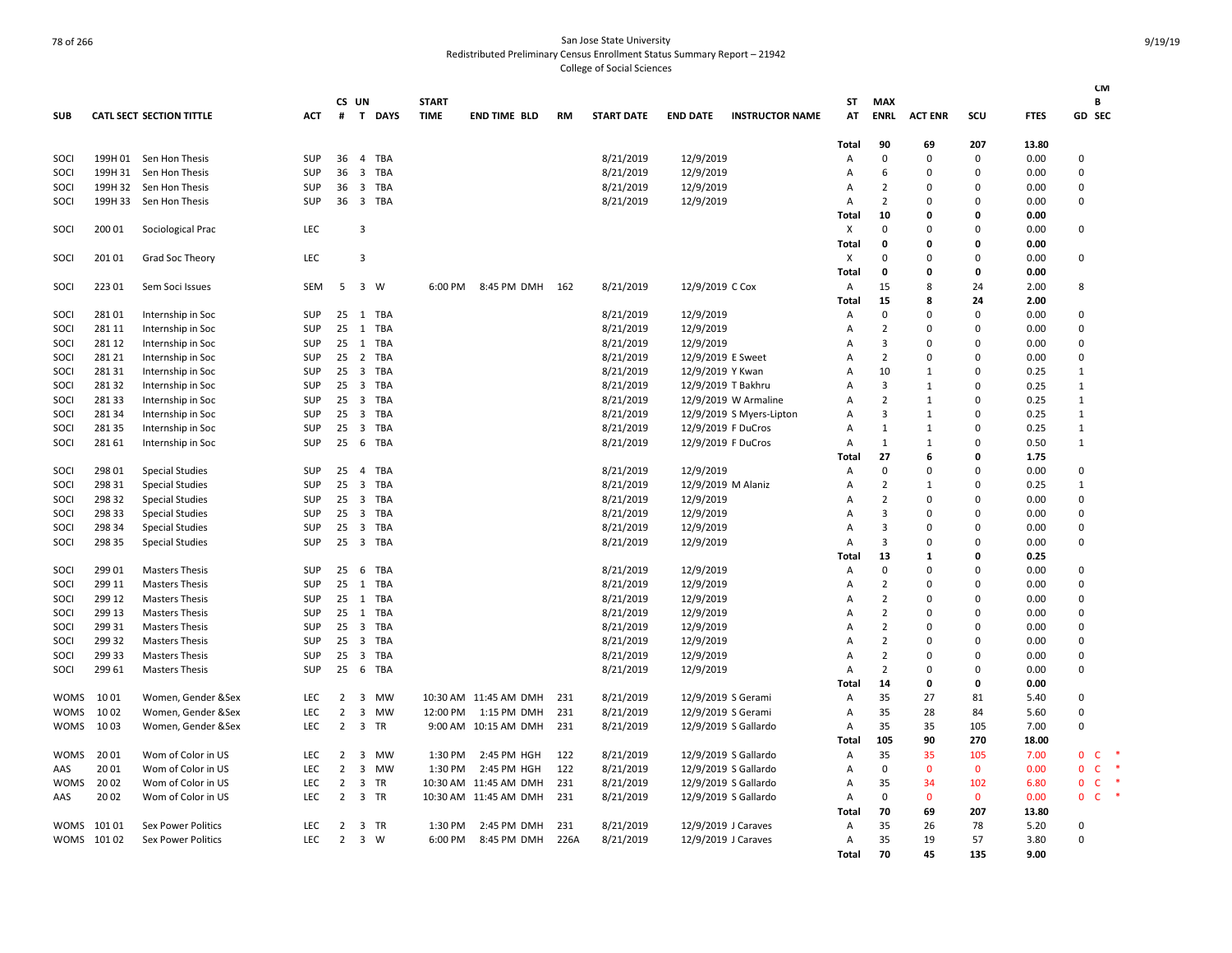|            |             |                                 |            | CS UN |             | <b>START</b> |                      |           |                   |                 |                        | SΤ                     | <b>MAX</b>  |                |          |             | <b>CM</b><br>в |
|------------|-------------|---------------------------------|------------|-------|-------------|--------------|----------------------|-----------|-------------------|-----------------|------------------------|------------------------|-------------|----------------|----------|-------------|----------------|
| <b>SUB</b> |             | <b>CATL SECT SECTION TITTLE</b> | <b>ACT</b> |       | <b>DAYS</b> | <b>TIME</b>  | <b>END TIME BLD</b>  | <b>RM</b> | <b>START DATE</b> | <b>END DATE</b> | <b>INSTRUCTOR NAME</b> | AT                     | <b>ENRL</b> | <b>ACT ENR</b> | scu      | <b>FTES</b> | <b>GD SEC</b>  |
|            | WOMS 10201  | Global Women                    | <b>LEC</b> |       | MW          |              | 9:00 AM 10:15 AM DMH | 231       | 8/21/2019         |                 | 12/9/2019 S Gallardo   | A                      | 35          | 32             | 96       | 6.40        | 0              |
|            | WOMS 10202  | Global Women                    | <b>LEC</b> | 3     | M           | $6:00$ PM    | 8:45 PM DMH          | 358       | 8/21/2019         |                 | 12/9/2019 T Bakhru     | A                      | 35          | 29             | 87       | 5.80        | $\Omega$       |
|            | WOMS 102 80 | Global Women                    | <b>LEC</b> |       | 3 TBA       |              |                      |           | 8/21/2019         |                 | 12/9/2019 T Bakhru     | A                      | 35          | 33             | 99       | 6.60        | $\Omega$       |
|            |             |                                 |            |       |             |              |                      |           |                   |                 |                        | Total                  | 105         | 94             | 282      | 18.80       |                |
|            | WOMS 16901  | Sexuality Body                  | <b>LEC</b> |       | MW          | 1:30 PM      | 2:45 PM DMH          | 231       | 8/21/2019         |                 | 12/9/2019 T Bakhru     | A                      | 35          | 31             | 93       | 6.25        |                |
|            |             |                                 |            |       |             |              |                      |           |                   |                 |                        | Total                  | 35          | 31             | 93       | 6.25        |                |
|            | WOMS 18011  | Individual Studies              | <b>SUP</b> |       | 36 1 TBA    |              |                      |           | 8/21/2019         |                 | 12/9/2019 T Bakhru     | A                      |             | 0              | $\Omega$ | 0.00        | 0              |
|            |             |                                 |            |       |             |              |                      |           |                   |                 |                        | Total                  |             | 0              | O        | 0.00        |                |
|            |             |                                 |            |       |             |              |                      |           |                   |                 |                        | <b>Sociology Total</b> | 3463        | 3200           | 9576     | 641.38      |                |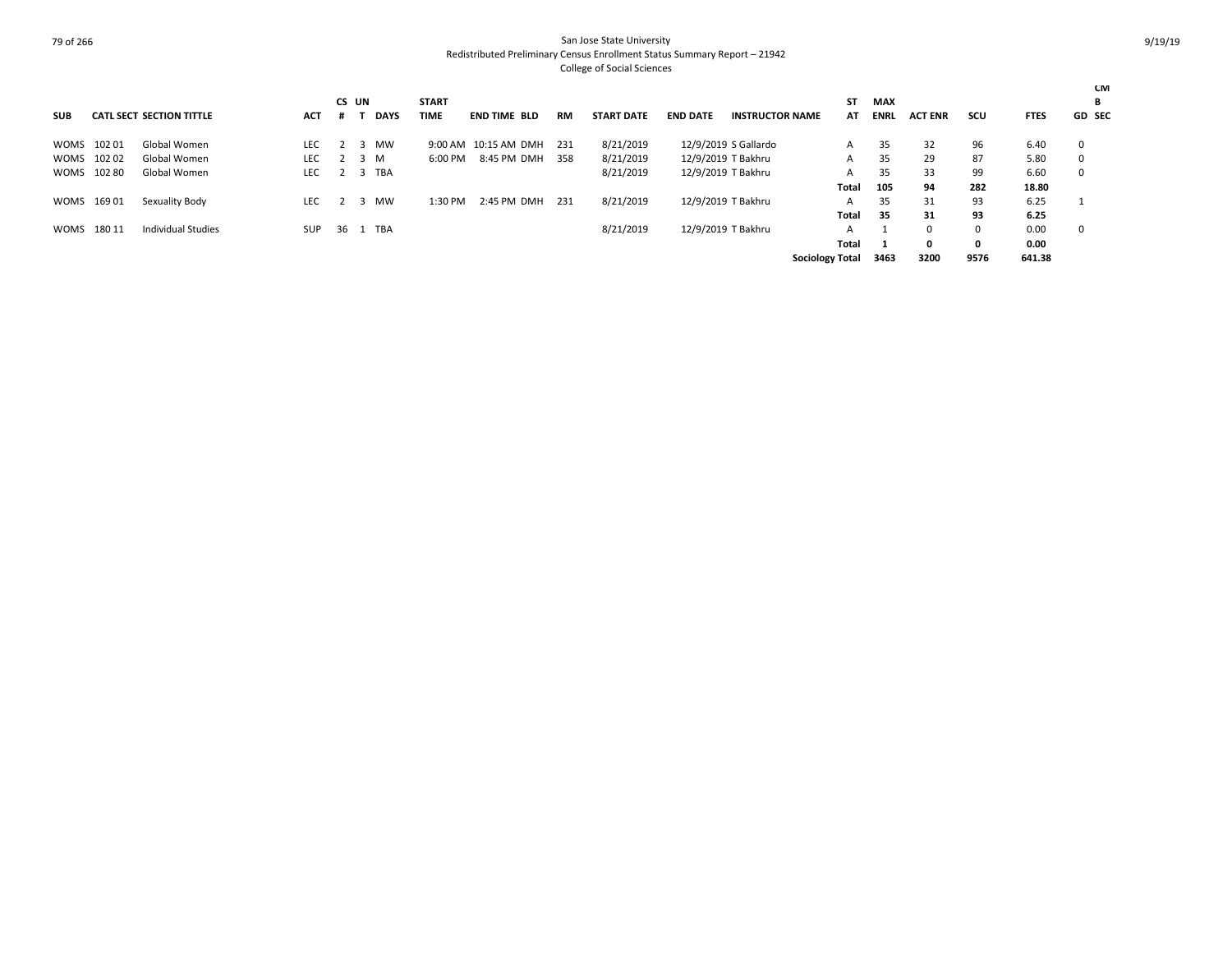|                                      |         |                            |            |                |                         |             |              |                      |       |                   |                     |                        |                |                |                |                |             |                                | <b>CM</b>    |
|--------------------------------------|---------|----------------------------|------------|----------------|-------------------------|-------------|--------------|----------------------|-------|-------------------|---------------------|------------------------|----------------|----------------|----------------|----------------|-------------|--------------------------------|--------------|
|                                      |         |                            |            |                | CS UN                   |             | <b>START</b> |                      |       |                   |                     |                        | ST             | <b>MAX</b>     |                |                |             | В                              |              |
| <b>SUB</b>                           |         | CATL SECT SECTION TITTLE   | <b>ACT</b> | $\#$           | T                       | <b>DAYS</b> | <b>TIME</b>  | <b>END TIME BLD</b>  | RM    | <b>START DATE</b> | <b>END DATE</b>     | <b>INSTRUCTOR NAME</b> | AT             | <b>ENRL</b>    | <b>ACT ENR</b> | SCU            | <b>FTES</b> | GD SEC                         |              |
| <b>Urban &amp; Regional Planning</b> |         |                            |            |                |                         |             |              |                      |       |                   |                     |                        |                |                |                |                |             |                                |              |
| GEOG                                 | 101     | Geog Natural Env           | <b>LEC</b> | $\overline{2}$ |                         | 3 TR        |              | 10:30 AM 11:45 AM CL | 224   | 8/21/2019         | 12/9/2019 J Hasty   |                        | Α              | 30             | 32             | 96             | 6.40        | $\Omega$                       |              |
| GEOG                                 | 102     | Geog Natural Env           | <b>LEC</b> | $\overline{2}$ |                         | 3 TR        |              | 12:00 PM 1:15 PM CL  | 224   | 8/21/2019         | 12/9/2019 J Hasty   |                        | Α              | 30             | 31             | 93             | 6.20        | $\mathbf 0$                    |              |
| <b>GEOG</b>                          | 180     | Geog Natural Env           | <b>LEC</b> | $\overline{2}$ | 3                       | TBA         |              |                      |       | 8/21/2019         |                     | 12/9/2019 G Pereira    | Α              | 30             | 31             | 93             | 6.20        | $\Omega$                       |              |
|                                      |         |                            |            |                |                         |             |              |                      |       |                   |                     |                        | Total          | 90             | 94             | 282            | 18.80       |                                |              |
| <b>GEOG</b>                          | 1080    | <b>Cultural Geography</b>  | <b>LEC</b> | $\overline{2}$ |                         | 3 TBA       |              |                      |       | 8/21/2019         | 12/9/2019 E Pena    |                        | Α              | 30             | 31             | 93             | 6.20        | 0                              |              |
| GEOG                                 | 1081    | Cultural Geography         | <b>LEC</b> | 2              | $\overline{3}$          | TBA         |              |                      |       | 8/21/2019         | 12/9/2019 E Pena    |                        | $\overline{A}$ | 30             | 31             | 93             | 6.20        | $\Omega$                       |              |
|                                      |         |                            |            |                |                         |             |              |                      |       |                   |                     |                        | Total          | 60             | 62             | 186            | 12.40       |                                |              |
| <b>GEOG</b>                          | 12 80   | Global Geography           | <b>LEC</b> | 1              | $\overline{\mathbf{3}}$ | TBA         |              |                      |       | 8/21/2019         | 12/9/2019 G Pereira |                        | Α              | 25             | 29             | 87             | 5.80        | 0                              |              |
| <b>GEOG</b>                          | 1281    | Global Geography           | <b>LEC</b> | $\mathbf{1}$   | 3                       | TBA         |              |                      |       | 8/21/2019         |                     | 12/9/2019 G Pereira    | Α              | 25             | 22             | 66             | 4.40        | $\Omega$                       |              |
| GEOG                                 | 1282    | Global Geography           | LEC        | 1              |                         | 3 TBA       |              |                      |       | 8/21/2019         |                     | 12/9/2019 K Richardson | Α              | 25             | 22             | 66             | 4.40        | $\Omega$                       |              |
|                                      |         |                            |            |                |                         |             |              |                      |       |                   |                     |                        | <b>Total</b>   | 75             | 73             | 219            | 14.60       |                                |              |
| GEOG                                 | 100W 01 | <b>Writing Workshop</b>    | <b>SEM</b> |                | 3                       |             |              |                      |       |                   |                     |                        | X              | $\mathbf 0$    | 0              | 0              | 0.00        | $\Omega$                       |              |
| <b>GLST</b>                          |         | 100W 01 Writing Workshop   | SEM        |                | $\overline{3}$          |             |              |                      |       |                   |                     |                        | X              | $\mathbf 0$    | 0              | 0              | 0.00        | $\Omega$                       |              |
| GEOG                                 | 100W 02 | <b>Writing Workshop</b>    | SEM        | 5              | 3                       | MW          | 12:00 PM     | 1:15 PM SH           | 315   | 8/21/2019         |                     | 12/9/2019 A Rohatgi    | Α              | 25             | 0              | $\Omega$       | 0.00        | $\mathbf 0$<br>C               |              |
|                                      |         |                            |            |                |                         |             |              |                      |       |                   |                     |                        | Total          | 25             | 0              | 0              | 0.00        |                                |              |
| GEOG                                 | 11201   | Nat Cult Terr Disp         | LEC        | $\overline{2}$ | $\overline{\mathbf{3}}$ | <b>MW</b>   | 12:00 PM     | 1:15 PM CL           | 224   | 8/21/2019         | 12/9/2019 M Kelley  |                        | Α              | 30             | 35             | 105            | 7.00        | 0                              |              |
| <b>GEOG</b>                          | 11202   | Nat Cult Terr Disp         | <b>LEC</b> | $\overline{2}$ | 3                       | MW          | 3:00 PM      | 4:15 PM CL           | 224   | 8/21/2019         | 12/9/2019 M Kelley  |                        | Α              | 30             | 36             | 108            | 7.20        | $\Omega$                       |              |
| GEOG                                 | 11280   | Nat Cult Terr Disp         | LEC        | $\overline{2}$ | 3                       | TBA         |              |                      |       | 8/21/2019         |                     | 12/9/2019 K Rohrmeier  | Α              | 30             | 36             | 108            | 7.20        | 0                              |              |
| GEOG                                 | 11281   | Nat Cult Terr Disp         | LEC        | $\overline{2}$ | 3                       | TBA         |              |                      |       | 8/21/2019         |                     | 12/9/2019 K Rohrmeier  | А              | 30             | 36             | 108            | 7.25        | $\mathbf{1}$                   |              |
| GEOG                                 | 11282   | Nat Cult Terr Disp         | <b>LEC</b> | $\overline{2}$ | 3                       | <b>TBA</b>  |              |                      |       | 8/21/2019         |                     | 12/9/2019 K Rohrmeier  | A              | 30             | 35             | 105            | 7.00        | $\Omega$                       |              |
| GEOG                                 | 11283   | Nat Cult Terr Disp         | LEC        | $\overline{2}$ |                         | 3 TBA       |              |                      |       | 8/21/2019         | 12/9/2019 E Pena    |                        | Α              | 30             | 40             | 120            | 8.00        | $\mathbf 0$                    |              |
|                                      |         |                            |            |                |                         |             |              |                      |       |                   |                     |                        | Total          | 180            | 218            | 654            | 43.65       |                                |              |
| GEOG                                 | 12080   | Food Suppl Agr Sys         | LEC        | $\overline{2}$ |                         | 3 TBA       |              |                      |       | 8/21/2019         |                     | 12/9/2019 G Pereira    | Α              | 30             | 18             | 54             | 3.70        | $\overline{2}$                 |              |
|                                      |         |                            |            |                |                         |             |              |                      |       |                   |                     |                        | Total          | 30             | 18             | 54             | 3.70        |                                |              |
| GEOG                                 | 12101   | Pop & Global Change        | <b>LEC</b> | $\overline{2}$ | 3                       | MW          |              | 10:30 AM 11:45 AM CL | 224   | 8/21/2019         | 12/9/2019 M Kelley  |                        | Α              | 35             | 14             | 42             | 2.90        | $\mathsf{C}$<br>$\overline{2}$ |              |
| <b>ENVS</b>                          | 12101   | Pop & Global Change        | LEC        | $\overline{2}$ | $\overline{3}$          | MW          |              | 10:30 AM 11:45 AM CL | 224   | 8/21/2019         | 12/9/2019 M Kelley  |                        | A              | $\mathbf 0$    | $\mathbf{0}$   | $\mathbf{0}$   | 0.00        | $\mathbf{0}$                   | $\mathsf{C}$ |
|                                      |         |                            |            |                |                         |             |              |                      |       |                   |                     |                        | Total          | 35             | 14             | 42             | 2.90        |                                |              |
| GEOG                                 | 135 01  | <b>Qualitative Methods</b> | LEC        | 2              | $\overline{\mathbf{3}}$ | W           | 3:00 PM      | 5:45 PM WSQ          | 113   | 8/21/2019         |                     | 12/9/2019 K Rohrmeier  | Α              | 22             | 12             | 36             | 2.50        | $\overline{2}$                 |              |
|                                      |         |                            |            |                |                         |             |              |                      |       |                   |                     |                        | Total          | 22             | 12             | 36             | 2.50        |                                |              |
| GEOG                                 | 168 01  | Sub-Saharan Africa         | LEC        |                | $2 \quad 3 \quad T$     |             | 3:00 PM      | 5:45 PM CL           | 224   | 8/21/2019         |                     | 12/9/2019 A deGrassi   | Α              | 22             | 10             | 30             | 2.00        | 0                              |              |
|                                      |         |                            |            |                |                         |             |              |                      |       |                   |                     |                        | Total          | 22             | 10             | 30             | 2.00        |                                |              |
| GEOG                                 | 17001   | Intro Map & GIS            | <b>LEC</b> | $\overline{2}$ | 3 R                     |             | 5:00 PM      | 6:45 PM WSQ          | 111   | 8/21/2019         |                     | 12/9/2019 W Harmon     | $\mathsf{A}$   | 19             | 17             | 34             | 3.55        | 3                              |              |
| GEOG                                 | 17002   | Intro Map & GIS            | LAB        | 15             | 0 R                     |             | 7:00 PM      | 10:00 PM WSQ         | 113   | 8/21/2019         |                     | 12/9/2019 W Harmon     | Α              | 19             | 17             | 17             | 0.00        | $\overline{3}$                 |              |
|                                      |         |                            |            |                |                         |             |              |                      |       |                   |                     |                        | <b>Total</b>   | 38             | 34             | 51             | 3.55        |                                |              |
| GEOG                                 | 175 01  | <b>GIS Project Devel</b>   | LEC        | $\overline{2}$ |                         | $3 \quad W$ | 6:00 PM      | 7:45 PM WSQ          | 113   | 8/21/2019         |                     | 12/9/2019 K Rohrmeier  | Α              | 17             | $\overline{7}$ | 14             | 1.45        | $\mathbf{1}$                   |              |
| GEOG                                 | 175 02  | <b>GIS Project Devel</b>   | LAB        |                | $\mathbf 0$             |             |              |                      |       |                   |                     |                        | X              | $\Omega$       | 0              | 0              | 0.00        | 0                              |              |
| GEOG                                 | 175 03  | <b>GIS Project Devel</b>   | LAB        | 15             | 0 W                     |             |              | 8:00 PM 10:45 PM WSQ | 113   | 8/21/2019         |                     | 12/9/2019 K Rohrmeier  | A              | 17             | $\overline{7}$ | $\overline{7}$ | 0.00        | $\mathbf{1}$                   |              |
|                                      |         |                            |            |                |                         |             |              |                      |       |                   |                     |                        | <b>Total</b>   | 34             | 14             | 21             | 1.45        |                                |              |
| GEOG                                 | 18001   | <b>Indiv Studies</b>       | SUP        | 36             |                         | 3 TBA       |              |                      |       | 8/21/2019         |                     | 12/9/2019 K Richardson | Α              | $\overline{2}$ | $\Omega$       | $\Omega$       | 0.00        | $\Omega$                       |              |
| GEOG                                 | 18002   | <b>Indiv Studies</b>       | SUP        | 36             | $\overline{4}$          | TBA         |              |                      |       | 8/21/2019         |                     | 12/9/2019 K Richardson | Α              | 1              | 0              | $\Omega$       | 0.00        | $\Omega$                       |              |
|                                      |         |                            |            |                |                         |             |              |                      |       |                   |                     |                        | Total          | 3              | 0              | 0              | 0.00        |                                |              |
| GEOG                                 | 19701   | Geog Internship            | SUP        | 36             | 1                       | <b>TBA</b>  |              |                      |       | 8/21/2019         |                     | 12/9/2019 K Richardson | Α              | 1              | $\mathbf{1}$   | $\Omega$       | 0.07        | $\Omega$                       |              |
| GEOG                                 | 19702   | Geog Internship            | SUP        | 36             | $\overline{2}$          | TBA         |              |                      |       | 8/21/2019         |                     | 12/9/2019 K Richardson | Α              | 1              | 0              | $\Omega$       | 0.00        | $\mathbf 0$                    |              |
| GEOG                                 | 19703   | Geog Internship            | SUP        |                |                         | 36 3 TBA    |              |                      |       | 8/21/2019         |                     | 12/9/2019 K Richardson | $\overline{A}$ | 1              | 3              | 0              | 0.60        | 0                              |              |
|                                      |         |                            |            |                |                         |             |              |                      |       |                   |                     |                        | Total          | 3              | 4              | 0              | 0.67        |                                |              |
| GEOG                                 | 19901   | Senior Seminar             | SEM        | 5              | 3 R                     |             | 1:30 PM      | 4:15 PM WSQ          | - 111 | 8/21/2019         |                     | 12/9/2019 K Richardson | A              | 20             | 10             | 30             | 2.10        | $\overline{2}$                 |              |
|                                      |         |                            |            |                |                         |             |              |                      |       |                   |                     |                        | Total          | 20             | 10             | 30             | 2.10        |                                |              |
| GEOG                                 | 29001   | Sem: Res Design GIS        | <b>SEM</b> | 5              | 3 W                     |             | 6:00 PM      | 8:45 PM WSQ 113      |       | 8/21/2019         |                     | 12/9/2019 K Rohrmeier  | $\mathsf{A}$   | 8              | $\overline{7}$ | 21             | 1.75        | $\overline{7}$                 |              |
|                                      |         |                            |            |                |                         |             |              |                      |       |                   |                     |                        | <b>Total</b>   | 8              | $\overline{7}$ | 21             | 1.75        |                                |              |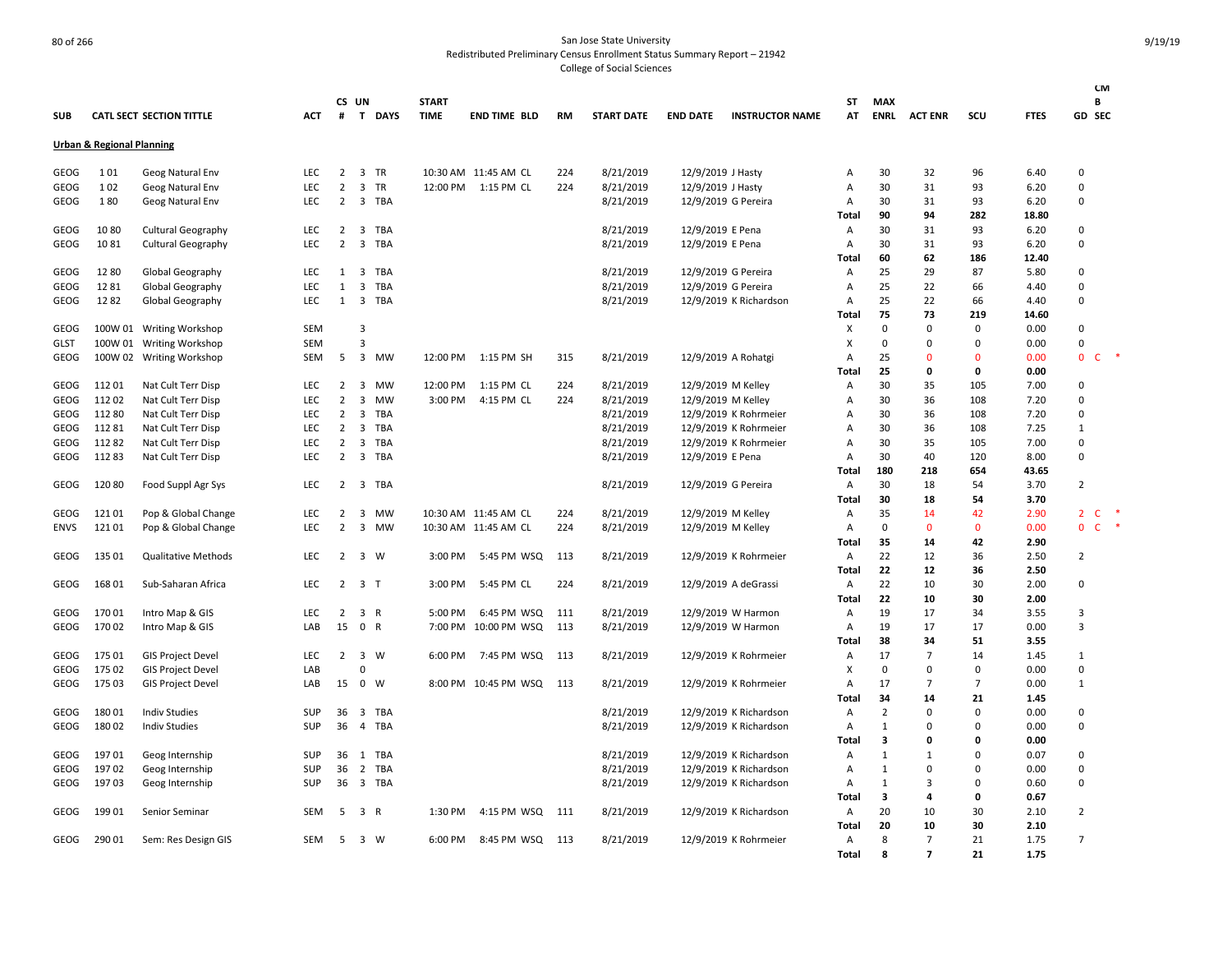|             |         |                                 |            |        |                         |                          |              |                      |           |                   |                 |                         |                       |                   |                   |                     |              | <b>CM</b>                          |
|-------------|---------|---------------------------------|------------|--------|-------------------------|--------------------------|--------------|----------------------|-----------|-------------------|-----------------|-------------------------|-----------------------|-------------------|-------------------|---------------------|--------------|------------------------------------|
|             |         |                                 |            |        | CS UN                   |                          | <b>START</b> |                      |           |                   |                 |                         | ST                    | <b>MAX</b>        |                   |                     |              | В                                  |
| <b>SUB</b>  |         | <b>CATL SECT SECTION TITTLE</b> | <b>ACT</b> | #      | T                       | <b>DAYS</b>              | <b>TIME</b>  | <b>END TIME BLD</b>  | <b>RM</b> | <b>START DATE</b> | <b>END DATE</b> | <b>INSTRUCTOR NAME</b>  | AT                    | <b>ENRL</b>       | <b>ACT ENR</b>    | SCU                 | <b>FTES</b>  | GD SEC                             |
| GEOG        | 298 01  | Special Study                   | <b>SUP</b> | 25     | 3                       | <b>TBA</b>               |              |                      |           | 8/21/2019         |                 | 12/9/2019 K Richardson  | Α                     | 1                 | $\mathbf{1}$      | 0                   | 0.25         | $\mathbf{1}$                       |
| GEOG        | 298 02  | Special Study                   | SUP        | 25     | $\overline{4}$          | <b>TBA</b>               |              |                      |           | 8/21/2019         |                 | 12/9/2019 K Richardson  | A                     | 1                 | $\Omega$          | 0                   | 0.00         | $\Omega$                           |
|             |         |                                 |            |        |                         |                          |              |                      |           |                   |                 |                         | Total                 | $\overline{2}$    | 1                 | $\mathbf 0$         | 0.25         |                                    |
| GEOG        | 299 01  | MA Thesis/Project               | SUP        | 25     | 3                       | <b>TBA</b>               |              |                      |           | 8/21/2019         |                 | 12/9/2019 K Richardson  | $\mathsf{A}$          | $\overline{2}$    | O                 | 0                   | 0.00         | $\Omega$                           |
| GEOG        | 299 02  | MA Thesis/Project               | SUP        | 25     | 6                       | TBA                      |              |                      |           | 8/21/2019         |                 | 12/9/2019 K Richardson  | Α                     | $\overline{2}$    | $\Omega$          | $\mathbf 0$         | 0.00         | 0                                  |
|             |         |                                 |            |        |                         |                          |              |                      |           |                   |                 |                         | Total                 | 4                 | O                 | 0                   | 0.00         |                                    |
| URBP        | 101 01  | The City                        | LEC        |        | 3                       |                          |              |                      |           |                   |                 |                         | Х                     | $\mathbf 0$       | $\Omega$          | $\mathbf 0$         | 0.00         | $\mathbf 0$                        |
|             |         |                                 |            |        |                         |                          |              |                      |           |                   |                 |                         | Total                 | 0                 | 0                 | 0                   | 0.00         |                                    |
| URBP        | 13601   | Int Land Use Plan               | SEM<br>SEM | 5<br>5 | 4                       | <b>TBA</b><br><b>TBA</b> |              |                      |           | 8/21/2019         | 12/9/2019       |                         | A                     | 10<br>$\mathbf 0$ | 10<br>$\mathbf 0$ | 40<br>$\mathbf 0$   | 2.67<br>0.00 | $\mathbf{0}$<br>-C<br>$\mathsf{C}$ |
| <b>ENVS</b> | 13601   | Int Land Use Plan               |            |        | 4                       |                          |              |                      |           | 8/21/2019         | 12/9/2019       |                         | Α<br>Total            | 10                | 10                | 40                  | 2.67         | $\mathbf 0$                        |
| <b>URBP</b> | 15101   | Intro Urban Design              | SEM        | 5      | 4                       | TBA                      |              |                      |           | 8/21/2019         | 12/9/2019       |                         | Α                     | 5                 | 6                 | 24                  | 1.60         | $\mathbf 0$<br><b>C</b>            |
| <b>DSIT</b> | 15101   | Intro Urban Design              | SEM        | 5      | 4                       | <b>TBA</b>               |              |                      |           | 8/21/2019         | 12/9/2019       |                         | $\overline{A}$        | $\mathbf 0$       | n                 | $\mathbf{0}$        | 0.00         | $\mathsf{C}$<br>$\mathbf{0}$       |
|             |         |                                 |            |        |                         |                          |              |                      |           |                   |                 |                         | Total                 | 5                 | 6                 | 24                  | 1.60         |                                    |
| URBP        | 175 01  | Urb Studies Topics              | <b>SEM</b> | 5      | $\overline{4}$          | <b>TBA</b>               |              |                      |           | 8/21/2019         | 12/9/2019       |                         | Α                     | 5                 | $\mathbf{1}$      | $\mathbf{1}$        | 0.27         | $\Omega$                           |
|             |         |                                 |            |        |                         |                          |              |                      |           |                   |                 |                         | Total                 | 5                 | 1                 | 1                   | 0.27         |                                    |
| URBP        | 17801   | Intro to Reg Trans Ping         | <b>SEM</b> |        | 4                       |                          |              |                      |           |                   |                 |                         | Х                     | $\mathbf 0$       | $\mathbf 0$       | $\mathbf 0$         | 0.00         | $\mathbf 0$                        |
| <b>ENVS</b> | 17801   | Intro to Reg Trans Ping         | SEM        |        | $\overline{4}$          |                          |              |                      |           |                   |                 |                         | $\times$              | $\Omega$          | O                 | $\mathbf 0$         | 0.00         | $\Omega$                           |
|             |         |                                 |            |        |                         |                          |              |                      |           |                   |                 |                         | Tota                  | 0                 | 0                 | $\mathbf 0$         | 0.00         |                                    |
| URBP        | 179B 01 | Adv GIS Planning                | SEM        | -5     | $\overline{4}$          | <b>TBA</b>               |              |                      |           | 8/21/2019         | 12/9/2019       |                         | $\mathsf{A}$<br>Total | 5<br>5            | $\mathbf{1}$<br>1 | $\overline{4}$<br>4 | 0.27<br>0.27 | $\Omega$                           |
| <b>URBP</b> | 18001   | <b>Individual Studies</b>       | <b>SUP</b> |        | 3                       |                          |              |                      |           |                   |                 |                         | X                     | 0                 | $\Omega$          | $\mathbf 0$         | 0.00         | $\Omega$                           |
|             |         |                                 |            |        |                         |                          |              |                      |           |                   |                 |                         | Total                 | 0                 | O                 | 0                   | 0.00         |                                    |
| URBP        | 200 01  | Urb Plan Seminar                | SEM        | 5      | 4                       | <b>TBA</b>               |              |                      |           | 8/21/2019         | 12/9/2019       |                         | Α                     | 20                | 18                | 72                  | 6.00         | 18                                 |
|             |         |                                 |            |        |                         |                          |              |                      |           |                   |                 |                         | Total                 | 20                | 18                | 72                  | 6.00         |                                    |
| URBP        | 204 01  | <b>Quant Methods</b>            | SEM        | 5      | 4                       | <b>TBA</b>               |              |                      |           | 8/21/2019         | 12/9/2019       |                         | A                     | 15                | 14                | 56                  | 4.67         | 14                                 |
|             |         |                                 |            |        |                         |                          |              |                      |           |                   |                 |                         | Total                 | 15                | 14                | 56                  | 4.67         |                                    |
| URBP        | 206 01  | Real Estate Finance             | SEM        | 5      | $\overline{\mathbf{3}}$ | W                        |              | 7:30 PM 10:15 PM ENG | 403       | 8/21/2019         |                 | 12/9/2019 O Reyes-Rodas | A                     | 15                | 10                | 30                  | 2.50         | 10                                 |
|             |         |                                 |            |        |                         |                          |              |                      |           |                   |                 |                         | Total                 | 15                | 10                | 30                  | 2.50         |                                    |
| URBP        | 225 01  | Land Use Ping Law               | SEM        | 5      | 4                       | <b>TBA</b>               |              |                      |           | 8/21/2019         | 12/9/2019       |                         | A                     | 20                | 13                | 52                  | 4.33         | 13                                 |
| URBP        | 226 01  | Reg Transport Plan              | SEM        | 5      | 4                       | <b>TBA</b>               |              |                      |           | 8/21/2019         | 12/9/2019       |                         | Total<br>A            | 20<br>15          | 13<br>13          | 52<br>52            | 4.33<br>4.33 | 13                                 |
|             |         |                                 |            |        |                         |                          |              |                      |           |                   |                 |                         | Total                 | 15                | 13                | 52                  | 4.33         |                                    |
| URBP        | 23101   | Urb Design in Plan              | SEM        | 5      | 4                       | <b>TBA</b>               |              |                      |           | 8/21/2019         | 12/9/2019       |                         | A                     | 15                | 18                | 72                  | 6.00         | 18                                 |
|             |         |                                 |            |        |                         |                          |              |                      |           |                   |                 |                         | Total                 | 15                | 18                | 72                  | 6.00         |                                    |
| <b>URBP</b> | 23301   | Social Issues Planning          | <b>SEM</b> |        | 4                       |                          |              |                      |           |                   |                 |                         | X                     | 0                 | $\Omega$          | $\mathbf 0$         | 0.00         | 0                                  |
|             |         |                                 |            |        |                         |                          |              |                      |           |                   |                 |                         | Total                 | 0                 | 0                 | 0                   | 0.00         |                                    |
| <b>URBP</b> | 234 01  | Field Study Sem                 | <b>SEM</b> | 5      |                         | 1 TBA                    |              |                      |           | 8/21/2019         |                 | 12/9/2019 A Agrawal     | Α                     | 5                 | $\mathcal{P}$     | $\overline{2}$      | 0.17         | 2                                  |
|             |         |                                 |            |        |                         |                          |              |                      |           |                   |                 |                         | Total                 | 5                 | $\overline{2}$    | $\overline{2}$      | 0.17         |                                    |
| <b>URBP</b> | 23601   | Urb Plan Pol Analysis           | <b>SEM</b> | 5      | 4                       | TBA                      |              |                      |           | 8/21/2019         | 12/9/2019       |                         | Α                     | 15                | 13                | 52                  | 4.33<br>4.33 | 13                                 |
| URBP        | 24101   | Plan Sustain City               | SEM        |        | $\overline{2}$          |                          |              |                      |           |                   |                 |                         | Total<br>Х            | 15<br>$\mathbf 0$ | 13<br>0           | 52<br>$\mathbf 0$   | 0.00         | 0                                  |
| URBP        | 24102   | Plan Sustain City               | <b>SEM</b> | 5      | $\overline{2}$          | $\mathsf{R}$             | 4:30 PM      | 7:15 PM CL           | 303B      | 8/21/2019         |                 | 12/9/2019 C Rivasplata  | $\mathsf{A}$          | 25                | 14                | 28                  | 2.33         | 14                                 |
|             |         |                                 |            |        |                         |                          |              |                      |           |                   |                 |                         | Tota                  | 25                | 14                | 28                  | 2.33         |                                    |
| <b>URBP</b> | 255 01  | Urb & Reg Growth Mgmt           | SEM        | 5      | 4                       | <b>TBA</b>               |              |                      |           | 8/21/2019         | 12/9/2019       |                         | A                     | 15                | 14                | 56                  | 4.67         | 14                                 |
|             |         |                                 |            |        |                         |                          |              |                      |           |                   |                 |                         | Total                 | 15                | 14                | 56                  | 4.67         |                                    |
| <b>URBP</b> | 26001   | <b>Envtl Planning Topics</b>    | SEM        |        | 4                       |                          |              |                      |           |                   |                 |                         | X                     | $\mathbf 0$       | $\Omega$          | $\mathbf 0$         | 0.00         | 0                                  |
|             |         |                                 |            |        |                         |                          |              |                      |           |                   |                 |                         | Total                 | 0                 | $\Omega$          | 0                   | 0.00         |                                    |
| URBP        | 275G01  | <b>GIS Overview</b>             | SEM        | -5     | 1 W                     |                          | 4:30 PM      | 7:15 PM WSQ          | 208       | 8/21/2019         | 12/9/2019 R Kos |                         | A                     | 20                | 20                | 20                  | 1.67         | 20                                 |
|             |         |                                 |            |        |                         |                          |              |                      |           |                   |                 |                         | <b>Total</b>          | 20                | 20                | 20                  | 1.67         |                                    |
| <b>URBP</b> | 27901   | <b>Advanced GIS Planning</b>    | SEM        | 5      | 4                       | <b>TBA</b>               |              |                      |           | 8/21/2019         | 12/9/2019       |                         | A                     | 15                | 15                | 60                  | 5.00         | 15                                 |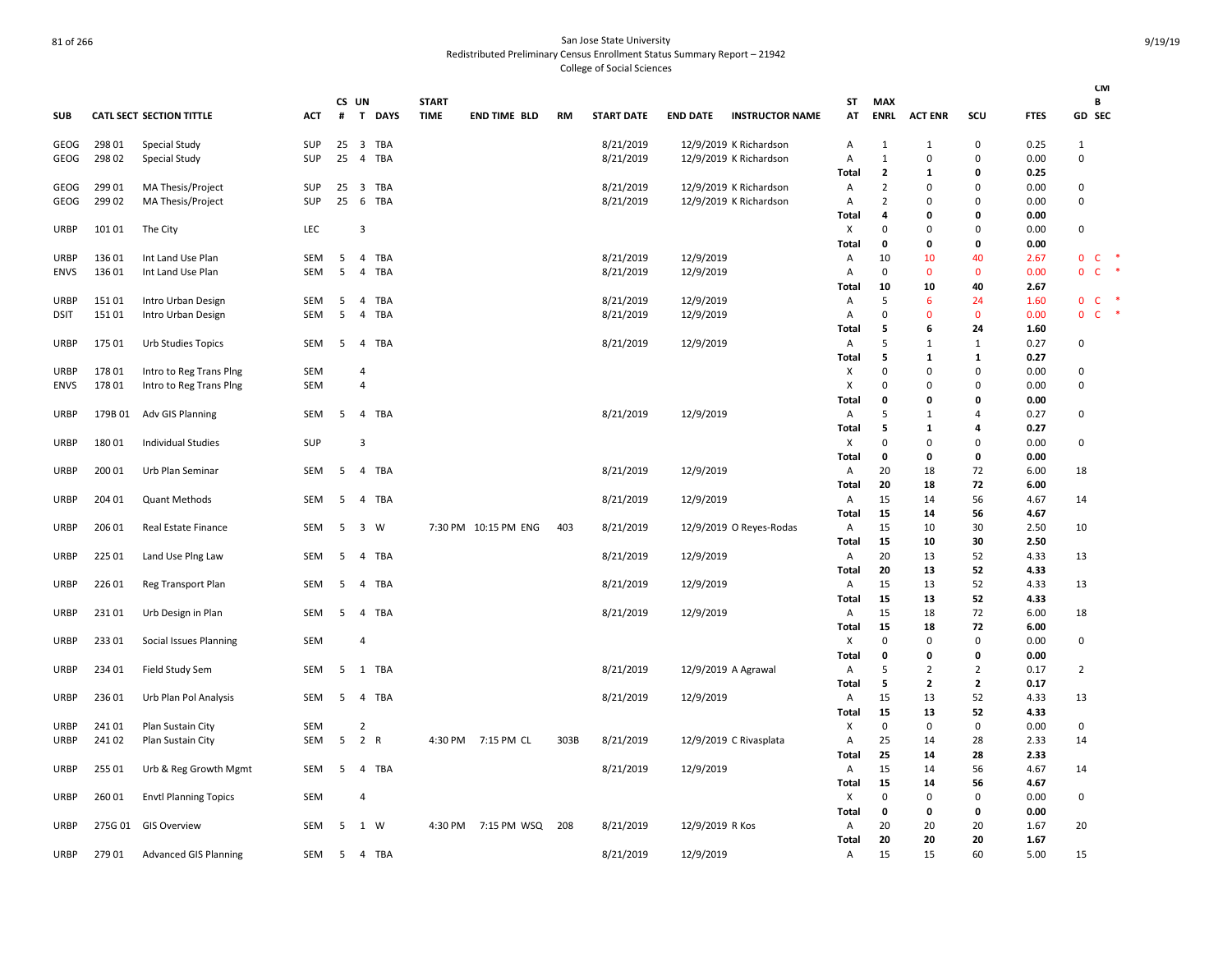|             |         |                                 |            |     |                 |              |                      |           |                   |                 |                        |           |             |                |          |             | <b>CM</b>     |
|-------------|---------|---------------------------------|------------|-----|-----------------|--------------|----------------------|-----------|-------------------|-----------------|------------------------|-----------|-------------|----------------|----------|-------------|---------------|
|             |         |                                 |            |     | CS UN           | <b>START</b> |                      |           |                   |                 |                        | <b>ST</b> | <b>MAX</b>  |                |          |             | В             |
| <b>SUB</b>  |         | <b>CATL SECT SECTION TITTLE</b> | <b>ACT</b> |     | <b>DAYS</b>     | <b>TIME</b>  | <b>END TIME BLD</b>  | <b>RM</b> | <b>START DATE</b> | <b>END DATE</b> | <b>INSTRUCTOR NAME</b> | AT        | <b>ENRL</b> | <b>ACT ENR</b> | scu      | <b>FTES</b> | <b>GD SEC</b> |
|             |         |                                 |            |     |                 |              |                      |           |                   |                 |                        | Total     | 15          | 15             | 60       | 5.00        |               |
| <b>URBP</b> | 295 01  | Capstone Studio                 | SEM        |     | W<br>6          | 1:30 PM      | 7:00 PM WSQ          | 208       | 8/21/2019         | 12/9/2019 J Su  |                        | A         | 20          | 20             | 120      | 10.00       | 20            |
|             |         |                                 |            |     |                 |              |                      |           |                   |                 |                        | Total     | 20          | 20             | 120      | 10.00       |               |
| <b>URBP</b> | 297P 01 | Plan Rpt Prelim                 | <b>SEM</b> | 5   | 1 T             |              | 7:30 PM 10:15 PM CL  | 303A      | 8/21/2019         | 12/9/2019 C Liu |                        | A         | 20          | 18             | 18       | 1.50        | 18            |
|             |         |                                 |            |     |                 |              |                      |           |                   |                 |                        | Total     | 20          | 18             | 18       | 1.50        |               |
| <b>URBP</b> | 298A 01 | <b>Planning Report</b>          | <b>SUP</b> | 25  | 3 T             |              | 7:30 PM 10:00 PM WSQ | 208       | 8/21/2019         |                 | 12/9/2019 G Douglas    | A         | 10          |                | $\Omega$ | 1.75        |               |
| <b>URBP</b> | 298A 02 | <b>Planning Report</b>          | SUP        | 25  | 3 <sub>7</sub>  |              | 7:30 PM 10:00 PM WSQ | 208       | 8/21/2019         | 12/9/2019 R Kos |                        | A         | 10          |                | 0        | 1.75        |               |
| URBP        | 298A03  | <b>Planning Report</b>          | SUP        | -25 | 3 T             |              | 7:30 PM 10:00 PM WSQ | 208       | 8/21/2019         |                 | 12/9/2019 S Alexander  | A         | 10          |                | 0        | 0.25        |               |
|             |         |                                 |            |     |                 |              |                      |           |                   |                 |                        | Total     | 30          | 15             | 0        | 3.75        |               |
| URBP        | 298B01  | Special Study: Pln Rpt Comp     | SUP        | 25  | <b>TBA</b><br>3 |              |                      |           | 8/21/2019         | 12/9/2019 R Kos |                        | A         | 10          | 5              | 0        | 1.25        |               |
| URBP        | 298B02  | Special Study: Pln Rpt Comp     | SUP        | 25  | <b>TBA</b><br>3 |              |                      |           | 8/21/2019         |                 | 12/9/2019 G Douglas    | A         | 10          | 6              | $\Omega$ | 1.50        | 6             |
| <b>URBP</b> | 298B03  | Special Study: Pln Rpt Comp     | SUP        | 25  | TBA<br>3        |              |                      |           | 8/21/2019         |                 | 12/9/2019 S Alexander  | A         | 10          | 10             | 0        | 2.50        | 10            |
|             |         |                                 |            |     |                 |              |                      |           |                   |                 |                        | Total     | 30          | 21             | 0        | 5.25        |               |
|             |         |                                 |            |     |                 |              |                      |           |                   |                 | .                      |           |             |                |          |             |               |

**Urban & Regional Planning Total 971 827 2385 181.62**